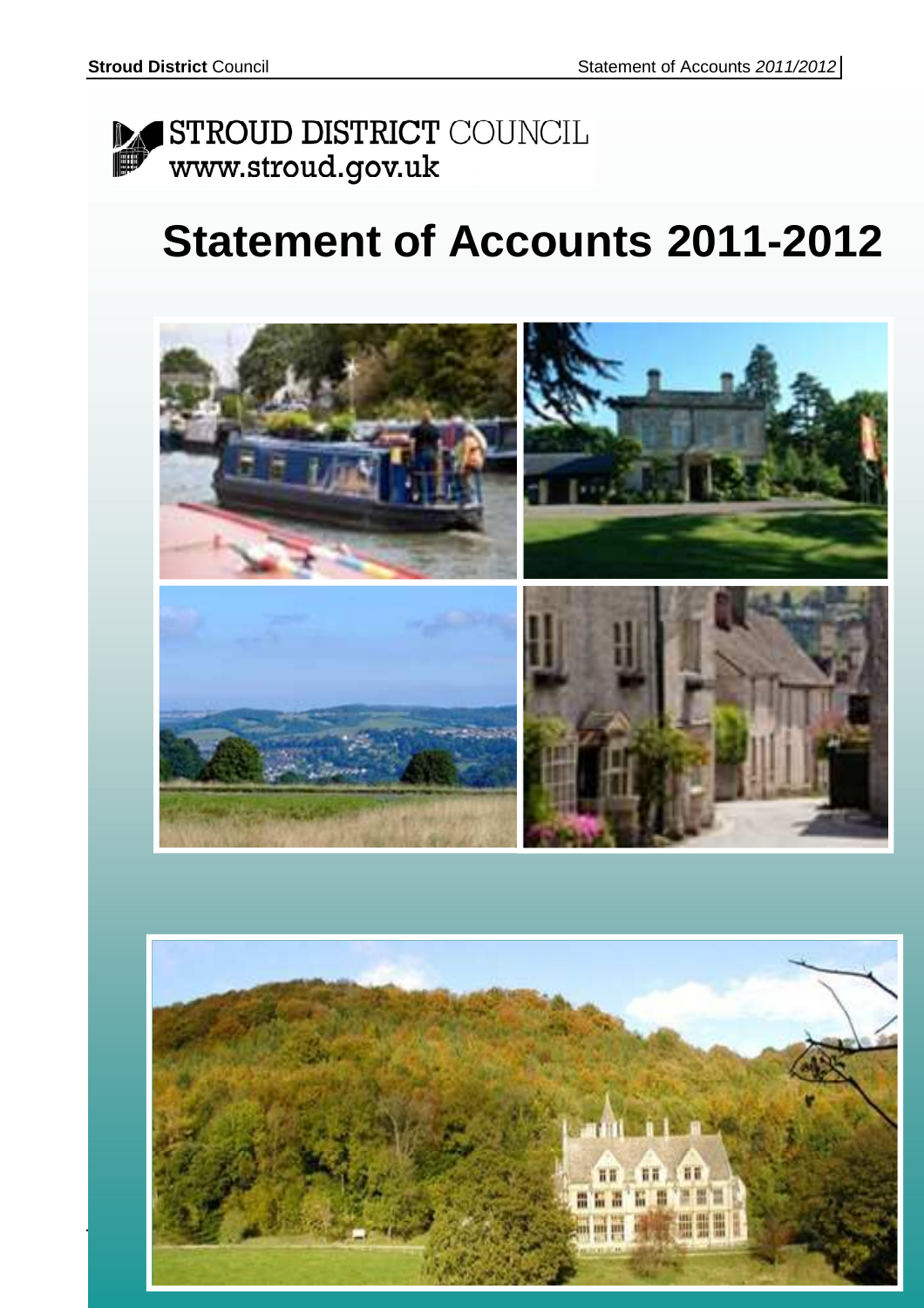### **Contents**

### Page No

| <b>Core Financial Statements:</b> |
|-----------------------------------|
|                                   |
|                                   |
|                                   |
|                                   |
|                                   |
|                                   |
|                                   |
|                                   |
|                                   |
|                                   |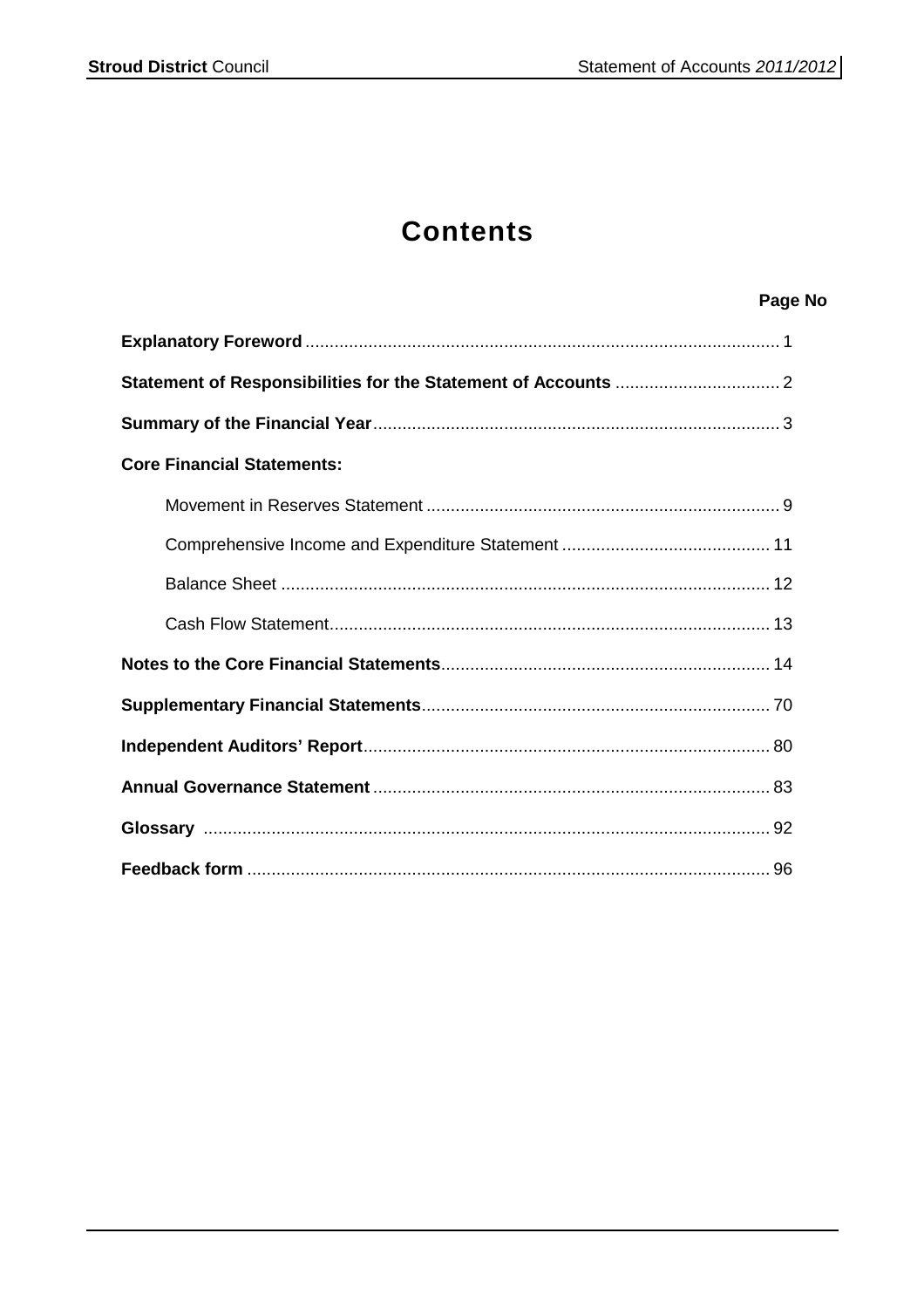### **Explanatory Foreword**

The purpose of this foreword and the summary of the financial year are to offer interested parties an easily understood guide to the most significant points reported in the accounts. They provide an explanation in overall terms of the Council's financial position and assist in the interpretation of the accounting statements. They also contain a commentary on the major influences affecting the Council's income and expenditure and cash flow, and information on the financial needs and resources.

The pages that follow are the Council's final accounts for 2011/12, incorporating the changes required by the Code of Practice on Local Council Accounting in the United Kingdom 2011/12 (the 'Code') based on International Financial Reporting Standards (IFRS). It includes:

#### **Statement of responsibilities for the statement of accounts**

This explains the responsibility of the Council and the Head of Finance for the production of these Accounts.

#### **The accounting statements**

The statements are grouped into **four main financial statements**:

- **Movement in reserves statement** shows the movement in the year on the different reserves held by the Council, analysed into 'usable reserves' and 'unusable reserves'. This statement includes the 'Deficit on the Provision of Services', which is detailed in the Comprehensive income and expenditure statement (CI&E), and for 2011-12 is £93.6m.
- **Comprehensive income and expenditure statement** (CI&E) shows the accounting cost in the year of providing services in accordance with generally accepted accounting practice;
- **Balance sheet** shows the assets and liabilities of the Council. The total Net Worth at 31 March 2012 is £169.8m.
- **Cash flow statement** shows the changes in cash and cash equivalents of the Council during the reporting period.

The **four main financial statements** are supported by accounting policies that explain the basis of the figures in the accounts, together with further notes that illustrate the lines in the financial statements to assist readers in understanding the statement of accounts.

These are further supported by **supplementary financial statements** for:

• Housing revenue account (HRA) income and expenditure account - income and expenditure on HRA services included in the whole Council CI&E account;

• Collection fund – reflects the statutory requirement for billing authorities to maintain a separate collection fund, which shows the transactions of the billing Council in relation to non-domestic rates and the council tax, and illustrates the way these have been distributed to preceptors and the general fund.

Pension fund accounts are not included within these accounts because they are not part of the entity accounts of the Council.

A glossary of terms is included at the back of these accounts.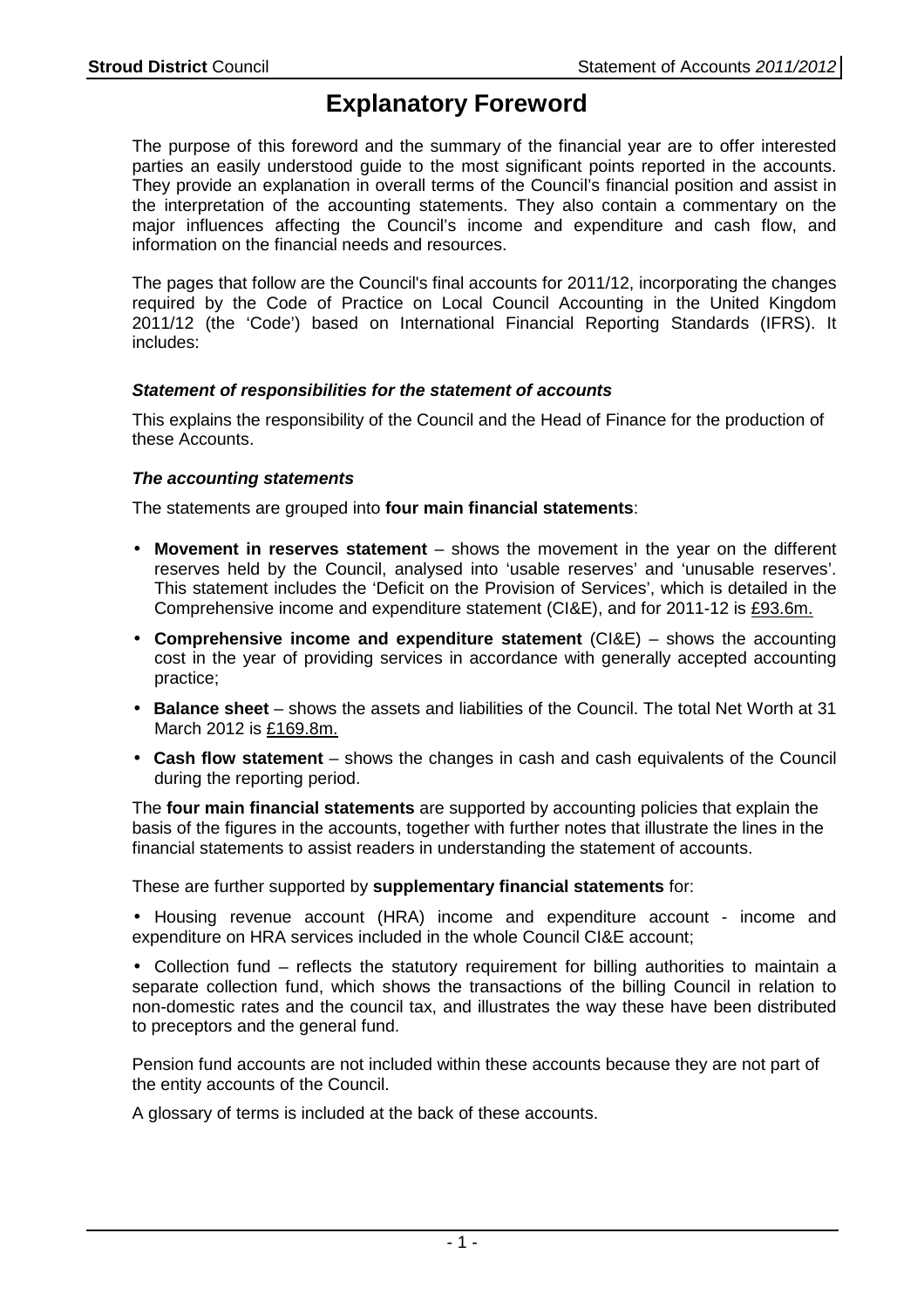### **Statement of Responsibilities for the Statement of Accounts**

#### **The Council's responsibilities**

#### **The Council is required to**:

- Make arrangements for the proper administration of its affairs and to secure that one of its officers has the responsibility for the administration of those affairs. In this Council, that officer is the Head of Finance.
- Manage its affairs to secure economic, efficient and effective use of resources and safeguard its assets.
- Approve the Statement of Accounts.

#### **The Head of Finance's responsibilities**

The Head of Finance, the Council's Responsible Financial Officer, is responsible for the preparation of the Council's Statement of Accounts in accordance with proper practices as set out in the CIPFA/LASAAC Code of Practice on Local Council Accounting in the United Kingdom (the 'Code').

#### **In preparing this Statement of Accounts, the Head of Finance has:**

- Selected suitable accounting policies and then applied them consistently.
- Made judgements and estimates that were reasonable and prudent.
- Complied with the local Council Code.

#### **The Head of Finance has also:**

- Kept proper accounting records which were up to date.
- Taken reasonable steps for the prevention and detection of fraud and other irregularities.

The Head of Finance should sign and date the Statement of Accounts, stating that it presents a true and fair view of the financial position of the Council at the accounting date and its income and expenditure for the year ended 31 March 2012. This statement is made on page 8.

Signed: We are also as a set of the Date: Date:

**14 September 2012**

**S D Cowley CPFA Head of Finance**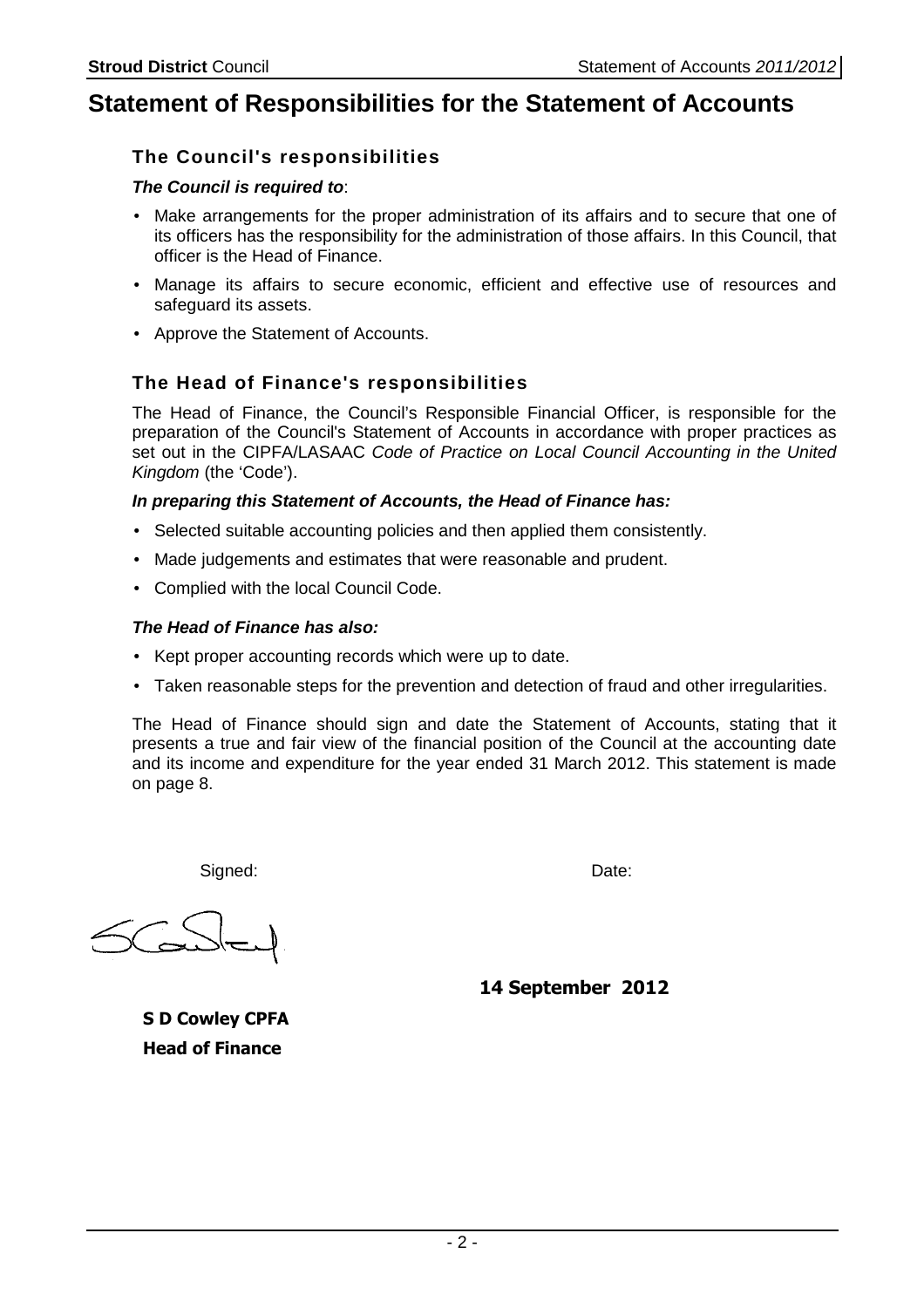### **Summary of the Financial Year 2011/2012**

- **1.** There were two key projects that dominated the financial year and had an impact on the Council's accounts for 2011-12 and beyond. These are as follows:-
	- (a) The Canal Regeneration project has made significant progress during the year including the opening of the new A46 bridge and enabling the Stroud on Water Festival to be hosted on restored stretches of canal. Significant sums of money are being managed by the Council over the next few years to deliver this major infrastructure scheme, which includes nearly £12m of heritage lottery funding. The land aspects of this project are managed separately by the Stroud Valleys Canal Company in which the Council has representation, but it does not have access to benefits or exposure to the risk of a potential loss so there is no group relationship.
	- (b) The tendering of the Stratford Park Leisure Management contract saw a new contractor appointed in November 2011 for a period of up to 10 years. This is the Council's major leisure centre within the District.

There were also 2 key transactions that had a significant impact on the Council's accounts:

- a) The decision by the Icelandic Supreme Court to uphold the decision of the High Court that local authorities are preferential creditors has seen the return of the majority of the Council's Icelandic deposits. The impact on the Council's accounts was a net credit to the CI&E of £2.007m as set out in Note 44.
- b) The council borrowed £91.7m to buy its way out of the Housing Subsidy system. This will mean that the council no longer has to pay £10m in subsidy to the Government but will need to service the debt taken on. This represents a significant change to the financing of the Housing Revenue Account and presents a number of opportunities for the Council in maintaining and developing its housing stock.

#### **2. General Fund**

The Council spent a net total of £12.70m on General Fund revenue services in 2011/12. Allowing for the repayment of the Icelandic deposits, interest received, movements to and from reserves and other items, the amount to be funded was £11.25m, resulting in an increase in balances of £2.99m compared with the original forecast of an increase in balances of £239k. **Table 1** summarises the differences between forecast expenditure and the actual outturn. Further details can be found on pages 9 to 11 of these accounts.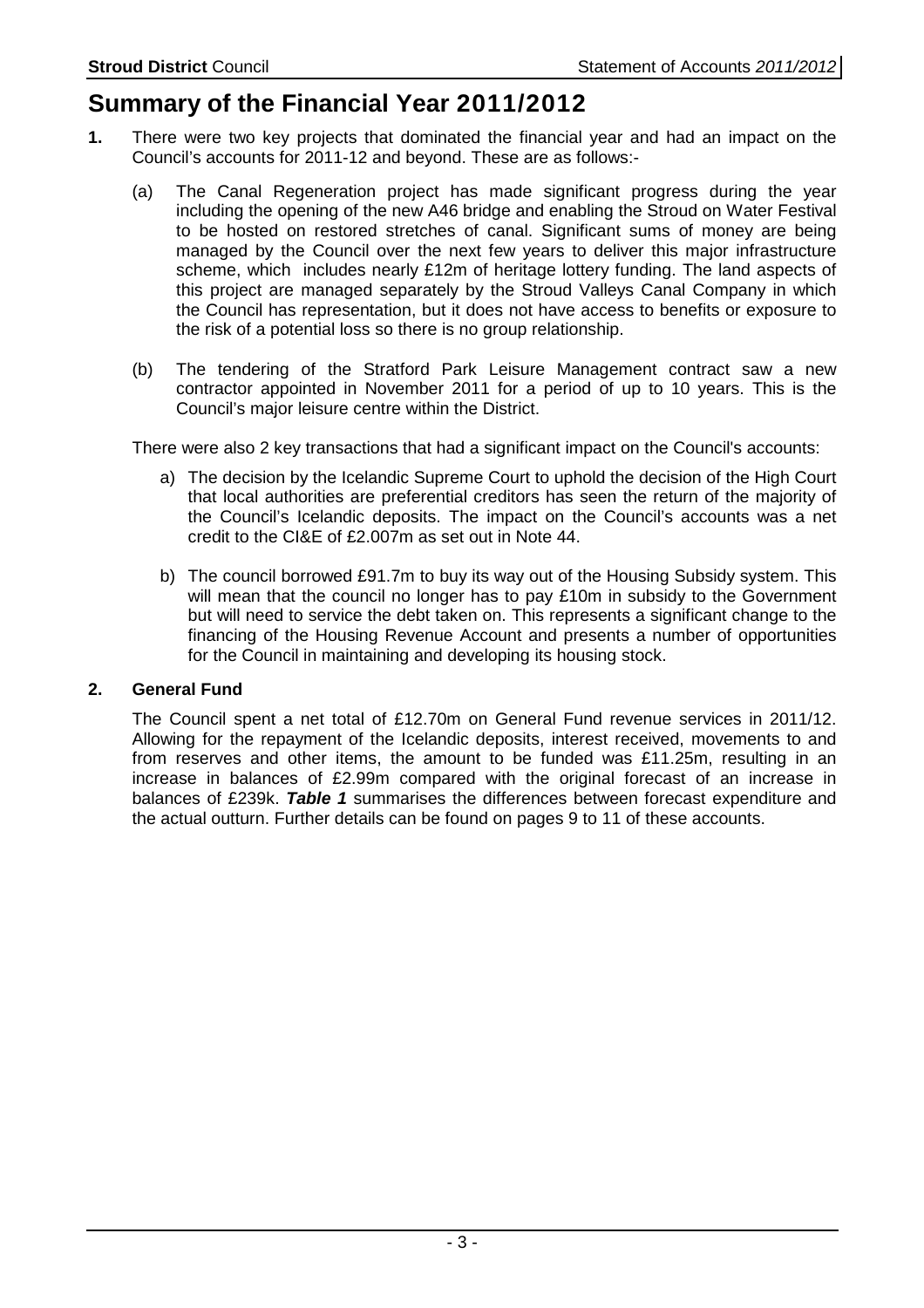|                                            | Table 1 : General Fund expenditure against original budget 2011/12 |           |            |  |  |  |  |  |  |
|--------------------------------------------|--------------------------------------------------------------------|-----------|------------|--|--|--|--|--|--|
| (figures in £'000)                         | original                                                           | actual    | difference |  |  |  |  |  |  |
| main services                              |                                                                    |           |            |  |  |  |  |  |  |
| central services to the public             | 1,623                                                              | 1,470     | $-153$     |  |  |  |  |  |  |
| corporate & democratic core                | 1,584                                                              | 1,362     | $-222$     |  |  |  |  |  |  |
| cultural & related services                | 2,711                                                              | 2,665     | $-46$      |  |  |  |  |  |  |
| environmental & regulatory services        | 5,292                                                              | 4,936     | $-356$     |  |  |  |  |  |  |
| general fund housing                       | 1,161                                                              | 775       | $-386$     |  |  |  |  |  |  |
| highways & transport                       | $-122$                                                             | $-177$    | $-55$      |  |  |  |  |  |  |
| non distributed costs & recharged services | 242                                                                | $-80$     | $-322$     |  |  |  |  |  |  |
| planning & development services            | 1,785                                                              | 1,728     | $-57$      |  |  |  |  |  |  |
| net cost of general fund services          | 14,276                                                             | 12,679    | $-1,597$   |  |  |  |  |  |  |
| corporate income & expenditure             | $-379$                                                             | $-2,196$  | $-1,817$   |  |  |  |  |  |  |
| external interest                          | $-220$                                                             | $-263$    | $-43$      |  |  |  |  |  |  |
| interest payable & similar charges         | 80                                                                 | 128       | 48         |  |  |  |  |  |  |
| appropriations                             | $-79$                                                              | 903       | 982        |  |  |  |  |  |  |
| total to be funded                         | 13,678                                                             | 11,251    | $-2,427$   |  |  |  |  |  |  |
| financed by:                               |                                                                    |           |            |  |  |  |  |  |  |
| council tax                                | $-8,079$                                                           | $-8,079$  |            |  |  |  |  |  |  |
| revenue support grant                      | $-1,295$                                                           | $-1,295$  |            |  |  |  |  |  |  |
| other non-service government grants        | $-232$                                                             | $-552$    | $-320$     |  |  |  |  |  |  |
| non domestic rate income                   | $-4,190$                                                           | $-4,190$  |            |  |  |  |  |  |  |
| collection fund surplus                    | $-121$                                                             | $-121$    |            |  |  |  |  |  |  |
|                                            | $-13,917$                                                          | $-14,237$ | $-320$     |  |  |  |  |  |  |
| transfer to (-) / from balances            | $-239$                                                             | $-2,986$  | $-2,747$   |  |  |  |  |  |  |
| amounts carried forward                    |                                                                    | 296       | 296        |  |  |  |  |  |  |
| net budget difference                      | $-239$                                                             | $-2,690$  | $-2,451$   |  |  |  |  |  |  |

The Council continues to be pro-active in managing efficiency savings and budget savings in line with cuts in government funding and the economic conditions generally. Income from fees and charges held up better than expected during the year, although there were income pressures in some areas susceptible to the economic downturn notably Industrial Units and Brunel Mall, resulting in corrective action being taken to reduce costs.

The most significant individual change between the original budget and actual net expenditure in the year was the return of the Icelandic Deposits. After repayment of the previously impaired investment and setting aside a sum to mitigate foreign exchange risk and to cover for Icelandic capital controls, £2.01m was credited to the general fund. Other notable changes included a saving in staffing costs of £600k due to the non-filling of a number of posts that became vacant during the year, budgets of £311k brought forward from 2010/11, additional income from refuse and recycling material of £80k, improved council tax and housing benefit overpayment recovery performance which delivered a combined saving of £153k. The net result is a transfer to balances of £2.99m which is a difference of £2.75m compared with the original budget. Items totalling £296k due to be spent in 2011/2012 have been carried forward to be spent in 2012/2013, resulting in a net saving against the original budget of £2.45m.

 General Fund balances stood at £7.36m at 31 March 2012 compared with £3.65m expected when the budget was set in February 2011. The £3.71m difference comprises the higher balances carried forward from 2010/2011 as well as the 2011/2012 net position explained above. Further reductions in government funding are expected over the 2 years of the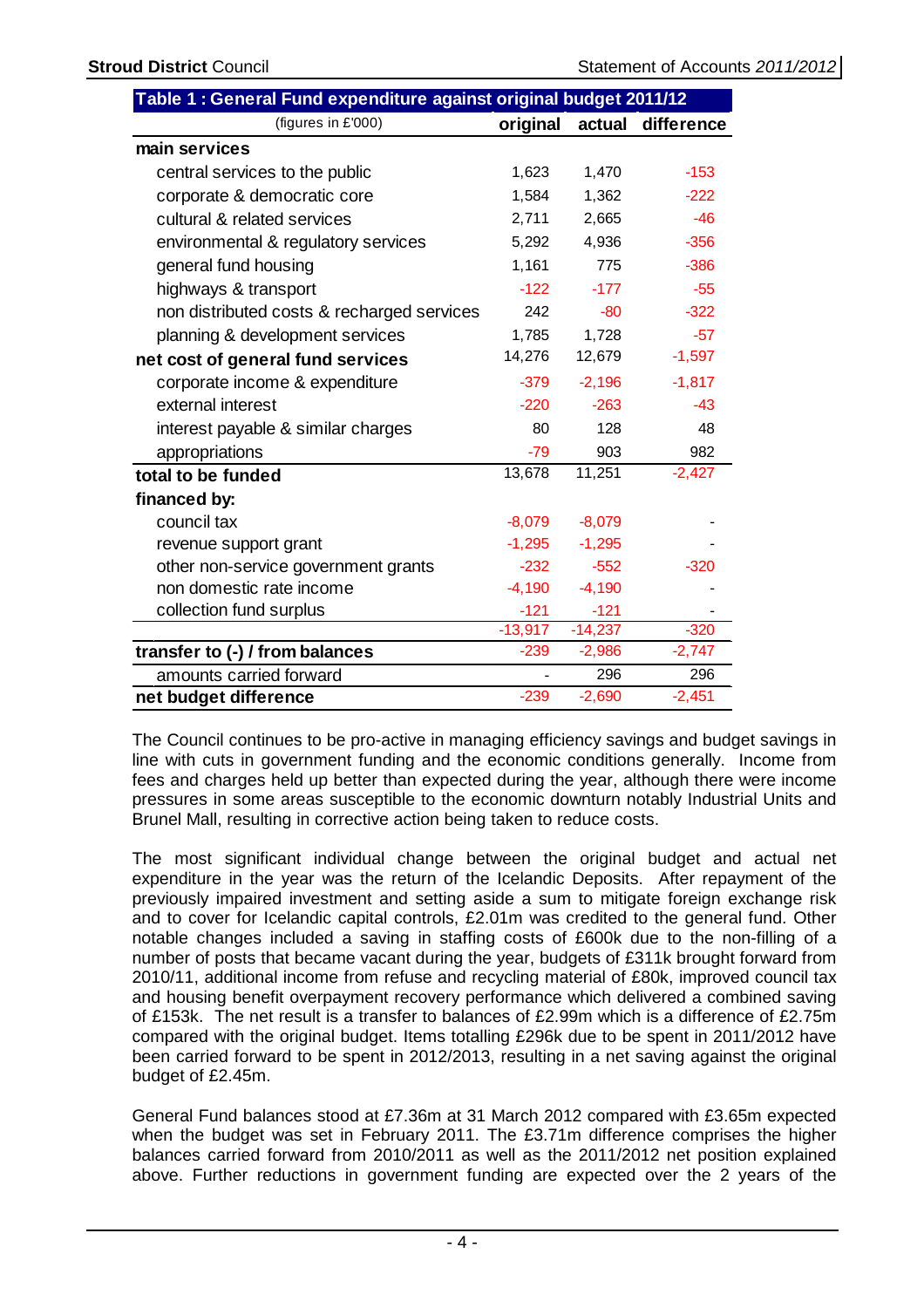Comprehensive Spending Review remaining. The increase in balances will help the Council mitigate the effects of a reduction in funding over the medium term.

 A precept of £10.60m was levied on the Collection Fund (page 77), including a sum of £2.52m which was collected on behalf of and paid to town and parish councils, leaving £8.08m for use by this Council.

 The write off of capital grants and impairment of assets are excluded from the analysis in **Table 1,** as they are notional amounts that are not included in the budget and have no overall effect on the cost of services.

#### **3. Housing Revenue Account (HRA)**

The Council is the district's major provider of rental accommodation with a stock of 5,204 dwellings at 31 March 2012. Further details of the stock movement are in note 1 on page 73.

| <b>I dole Z. Housing Revenue Account Outturn</b> |                    |                   |            |                              |
|--------------------------------------------------|--------------------|-------------------|------------|------------------------------|
| (figures in £000)                                | original<br>budget | revised<br>budget | actual     | difference<br>(from revised) |
| service expenditure                              | 18,819             | 19,227            | 110,687    | 91,460                       |
| other operating costs                            | 6,385              | 6,462             | 5,455      | $-1,007$                     |
| total expenditure                                | 25,204             | 25,689            | 116,142    | 90,453                       |
| financed by:                                     |                    |                   |            |                              |
| rents & other items                              | $-21,067$          | $-21,061$         | $-112,621$ | $-91,560$                    |
| government subsidy                               | $-3,561$           | $-3,561$          | $-3,561$   | ۰                            |
| other transactions                               | -78                | $-105$            | $-120$     | $-15$                        |
| transfer to (-) / from balances                  | 498                | 962               | $-160$     | $-1,122$                     |

### **Table 2: Housing Revenue Account outturn**

The 2011/2012 HRA outturn compared with budgets is summarised above. The reduction of £1.12m over the revised budget is made up from under spending and slippage. It has been proposed that the balance be carried forward to 2012/2013 to be spent on projects of a revenue and capital nature.

Actual service expenditure of £110.7m includes the £91.7m payment to government which ends the Housing Subsidy system.

#### **What services the revenue expenditure was spent on**

 The Comprehensive Income and Expenditure Statement on page 11 details the net cost of services, gross expenditure is £176.11m. Excluding the HRA self financing payment of £91.72m, gross expenditure on major services are shown in **Chart 1**.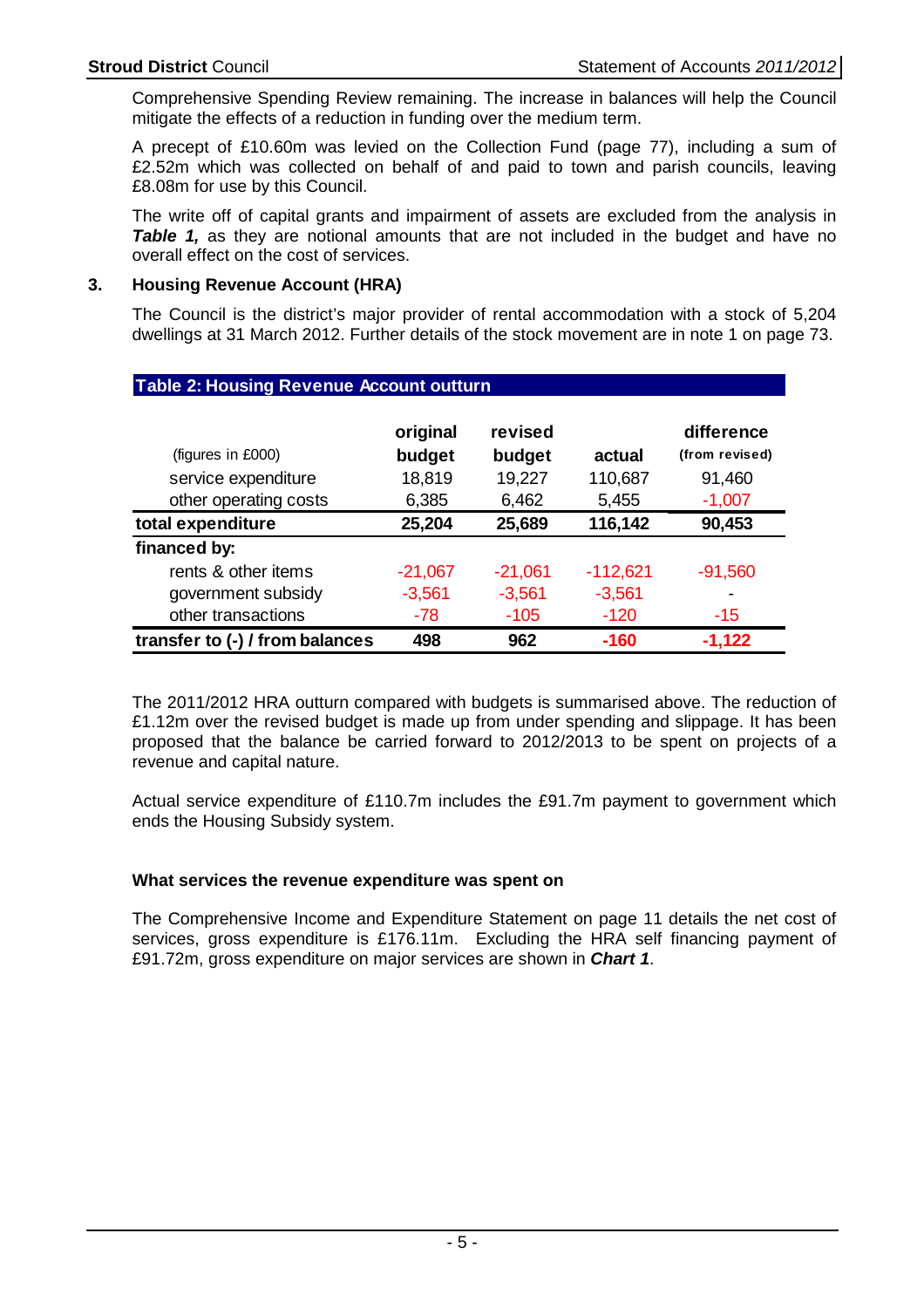#### **Chart 1: gross expenditure by service 2011/2012**



#### **4. Where the money came from**

**Chart 2** below shows the sources of the Council's revenue income, taken from the Comprehensive Income and Expenditure Statement on page 11, the gross income being adjusted for non-cash items to generate a total of £83.2m. The Council has no control over the income received from central government in the form of revenue support grant, nondomestic rates or many other grants. Income from investments is subject to money market and interest rate movements.



#### **5. Capital expenditure**

The Council spent £103.21m on capital schemes (£10.47m in 2010/2011) compared with a latest approved budget of £106.78m, a net spend of 97%. On 28 June 2012 Executive approved the carry forward of £2.50m to 2012/2013, as detailed below.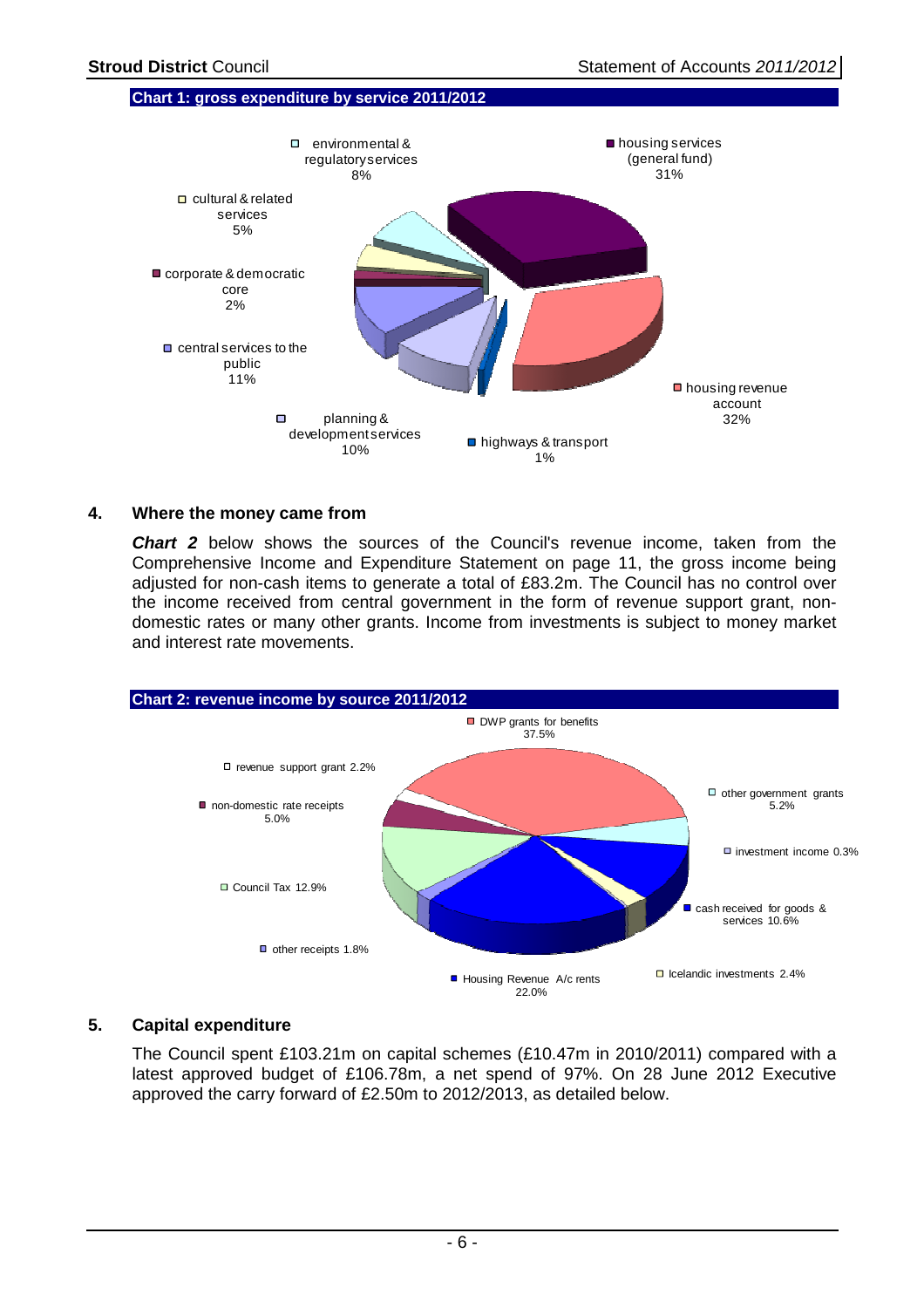#### **Table 3: capital slippage to 2012/13**

|                                                           | £'000 |
|-----------------------------------------------------------|-------|
| canal                                                     | 1,665 |
| Dursley all-weather pitch / joint use sports facility     | 230   |
| provision of affordable housing                           | 173   |
| social housing grants                                     | 154   |
| energy efficiency - invest to save                        | 107   |
| private sector housing strategy                           | 69    |
| fuel poverty                                              | 25    |
| cardboard banks                                           | 25    |
| flood alleviation                                         | 20    |
| Nailsworth bus station - health & safety                  | 11    |
| Stratford Park Leisure Centre - roof and catch-up repairs | 7     |
| payment kiosk                                             | 6     |
| thin client - replacement of desktop computers            | 5     |
| financial systems                                         | 4     |
| total slippage from 2011/12 to 2012/13                    | 2,501 |

HRA self financing accounted for £91.72m (88.9%) of the expenditure, £5.71m (5.5%) related to housing schemes within the Housing Revenue Account and the General Fund, and £4.93m (4.8%) on the Canal scheme. The remaining £850k (0.8%) was spent on schemes including photovoltaic installations on Stratford Park Leisure Centre and Dursley Pool, backlog building maintenance on the Council's property, and other works at Stratford Park Leisure Centre in readiness for the start of a new management contract including a replacement all-weather pitch, improved ventilation systems and roof repairs. Further details of capital expenditure are given in Note 12 and Note 37.

 The Canal Restoration Project (Phase 1a) will restore 7 miles of waterways between Brimscombe and Stonehouse, and is the largest single capital scheme the Council is undertaking. The Council is leading on the £31m project, but the main funders are Heritage Lottery Fund (HLF) (£11.9m) and the South West Regional Development Agency (SWRDA) (£7.5m). The project started in 2009/10 and is due to be completed in 2014.

 In 2011/12 £4.93m was spent on the project of which £2.51m was funded by HLF, £1.64m by the Council and £785k funded by other external bodies. The following progress was made during the year:

- Completion of Wallbridge Upper Lock and works to the A46
- Completion of Ryford Double Lock
- Several planning permissions secured including Ironworks and Capels Mill
- Making of Compulsory Purchase Order relating to Capels Mill
- Confirmation of Compulsory Purchase Order relating to Ocean, Stonehouse
- Let several major contracts in excess of £500k including the Capels Mill project with Alun Griffiths Ltd
- Appointment of new Project Manager

#### **6. Capital resources**

A mixture of external and internal sources financed this capital expenditure. External funding includes Government grants and external contributions. Internal sums from the Council's own resources included rent from Council dwellings, sales of assets and the use of reserves. Details of capital funding are in Note 37.

During the year 12 council houses were sold in the year for a total of £639k of which £299k was pooled nationally.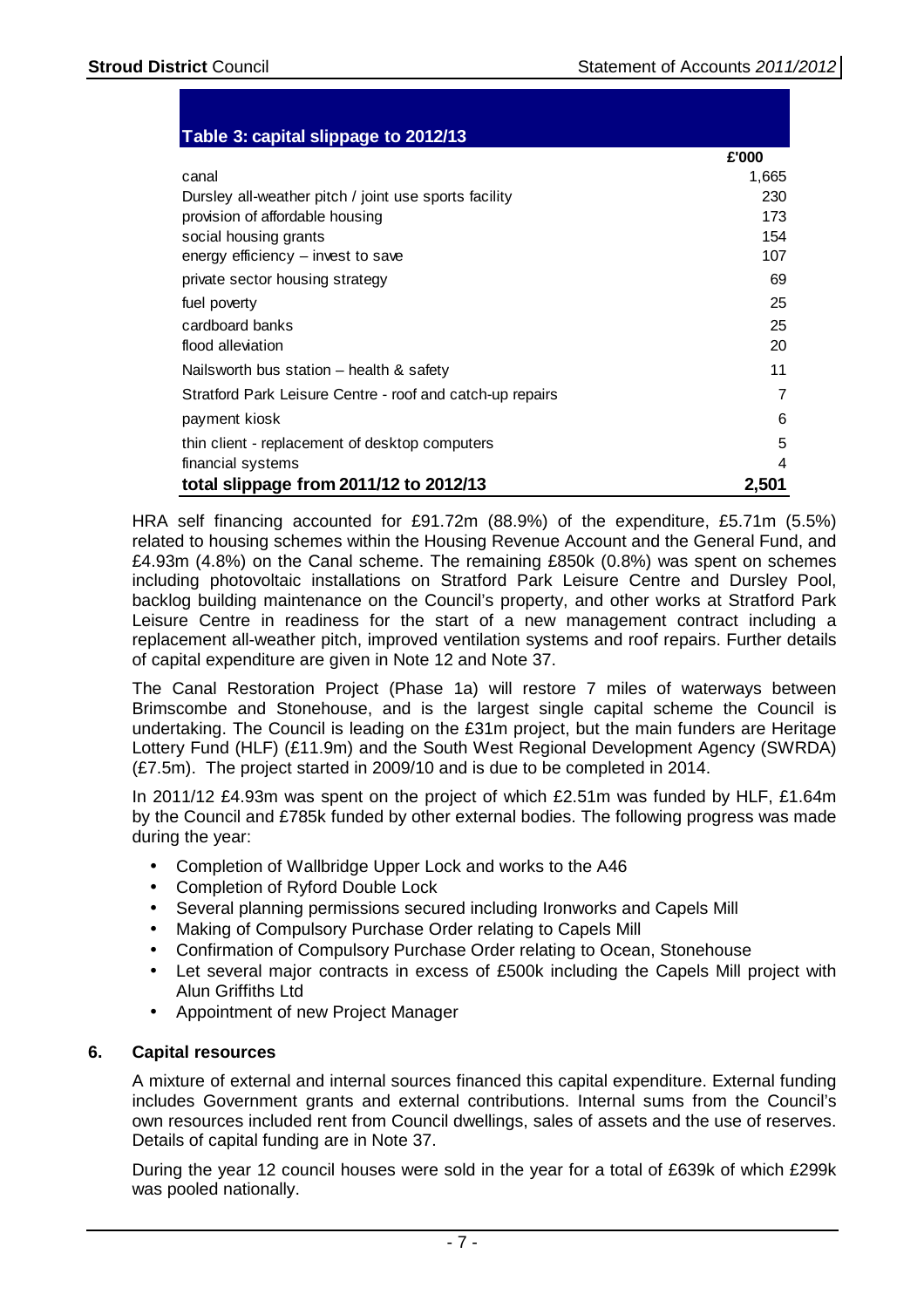#### **7. Borrowing**

HRA self financing has allowed the Council to buy itself out of the housing subsidy system. This was financed by taking out £91.717m of long term fixed rate loans from the Public Works Loans Board (PWLB).

#### **8. Council Tax Collection Fund**

 The Collection Fund accounts are included in these statements, starting on page 77. The Fund is administered for a number of local authorities that issue a precept and these include Gloucestershire County Council, Gloucestershire Police Authority, Stroud District Council and the parish and town councils in the Stroud District area. The District Council administers the fund on a basis similar to a trust.

#### **9. Accounting policies**

 There has been a change in accounting policy during the year relating to Heritage Assets. Accounting policies required by the International Financial Reporting Standards (IFRS) are set out in these accounts starting on page 14.

#### **10. Pensions liability**

 These accounts include the full financial impact of pensions accounting requirements ("IAS19"). This includes adjustments made to service costs in the Comprehensive Income and Expenditure Statement on page 11 and the inclusion of the pension liability on the Balance Sheet on page 12. Further explanatory details are now consolidated in Note 41. The total net pension liability has increased to £32.8m at 31 March 2012 compared with £26.8m a year earlier, due to an increase in the present value of liabilities in the fund.

#### **11. Corporate governance**

 Corporate governance is the system by which local authorities direct and control their functions and relate to their communities. It is important in maintaining credibility and enhancing public confidence in the Council.

 A key element in effective corporate governance is the maintenance of a sound system of internal control. Further information is contained within the Annual Governance Statement on pages 83 to 91.

#### **12. Chief Finance Officer Certification**

The Statement of Accounts presents a true and fair view of the financial position of the Council at the accounting date and its income and expenditure for the year ended 31 March 2012.

Signed: **Date: Date: Date: Date: Date: Date: Date: Date: Date: Date: Date: Date: Date: Date: Date: Date: Date: Date: Date: Date: Date: Date: Date: Date: Date: Date: Date:** 

**14 September 2012**

**S D Cowley CPFA Head of Finance**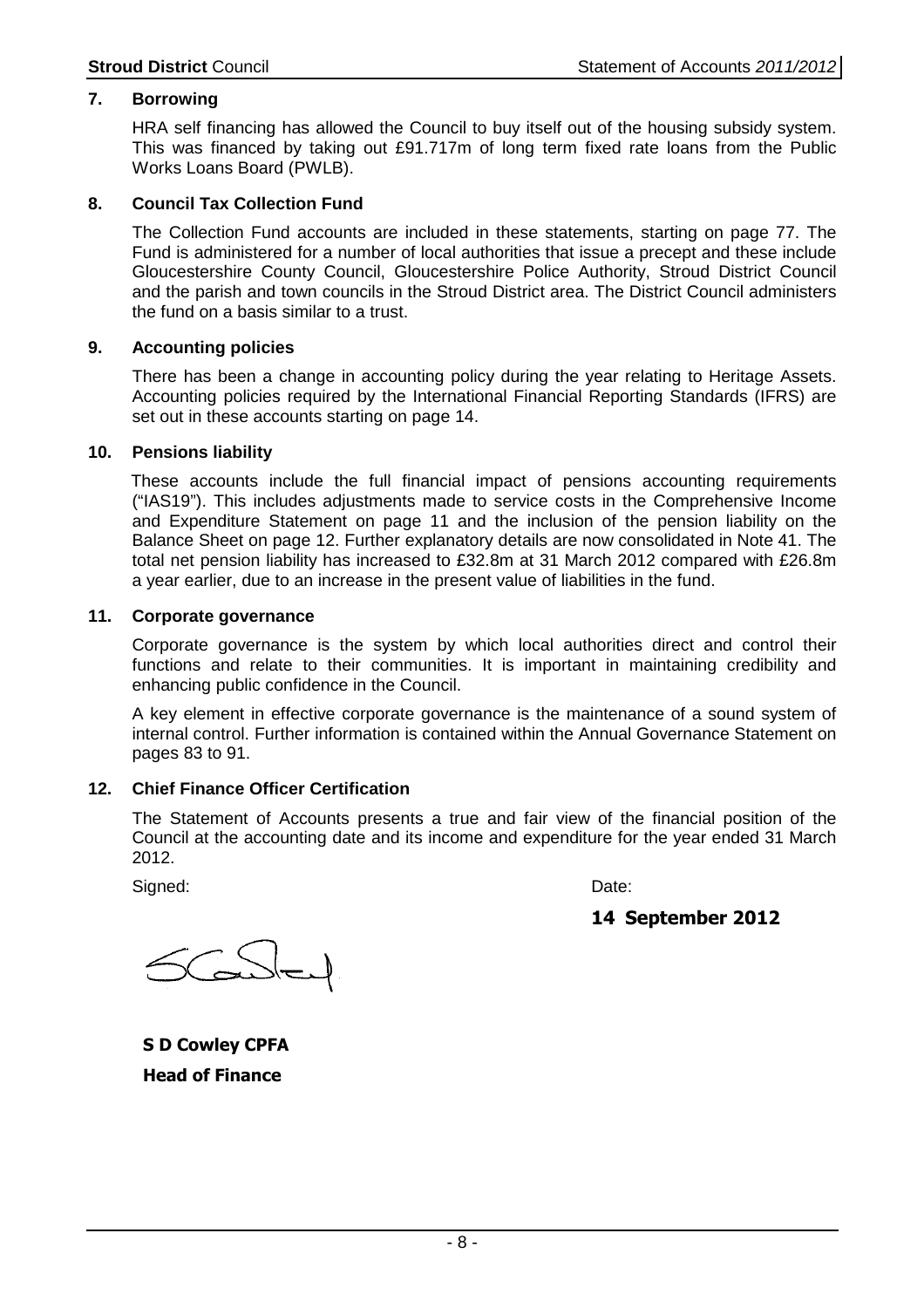### **Movement in Reserves Statement**

This statement shows the movement in the year on the different reserves held by the Council, analysed into 'usable reserves' (i.e. those that can be applied to fund expenditure or reduce local taxation) and other reserves. The Surplus or (Deficit) on the Provision of Services line shows the true economic cost of providing the Council's services, more details of which are shown in the Comprehensive Income and Expenditure Statement. These are different from the statutory amounts required to be charged to the General Fund Balance and the Housing Revenue Account, for council tax setting and dwellings rent setting purposes. The Net Increase / Decrease before Transfers to Earmarked Reserves line shows the statutory General Fund Balance and Housing Revenue Account Balance before any discretionary transfers to or from earmarked reserves undertaken by the Council.

| <b>Movement in Reserves Statement 2011-12</b>                                                                                                                       |              |                                                  |                                                |                                              |                                               |                                               |                                                          |                                     |                                                             |
|---------------------------------------------------------------------------------------------------------------------------------------------------------------------|--------------|--------------------------------------------------|------------------------------------------------|----------------------------------------------|-----------------------------------------------|-----------------------------------------------|----------------------------------------------------------|-------------------------------------|-------------------------------------------------------------|
|                                                                                                                                                                     | <b>Notes</b> | (a)<br>General<br>Fund<br><b>Balance</b><br>£000 | (b)<br>Earmarked<br><b>GF Reserves</b><br>£000 | (c)<br>Housing<br>Revenue<br>Account<br>£000 | (d)<br>Capital<br>Receipts<br>Reserve<br>£000 | (e)<br>Capital<br>Grants<br>Unapplied<br>£000 | (f)<br>Total<br><b>Usable</b><br><b>Reserves</b><br>£000 | (g)<br>Unusable<br>Reserves<br>£000 | (h)<br>Total<br><b>Authority</b><br><b>Reserves</b><br>£000 |
| Balance at 31 March 2011                                                                                                                                            |              | 4,379                                            | 5,790                                          | 1,938                                        | 1,901                                         | 567                                           | 14,575                                                   | 251,953                             | 266,528                                                     |
| Surplus or (deficit) on provision of services (accounting basis)<br>Other Comprehensive Income & Expenditure<br><b>Total Comprehensive Income &amp; Expenditure</b> |              | 288<br>288                                       | $\blacksquare$                                 | (93, 931)<br>(93, 931)                       |                                               |                                               | (93, 643)<br>(93, 643)                                   | (3,077)<br>(3,077)                  | (93, 643)<br>(3,077)<br>(96, 720)                           |
| Adjustments between accounting basis & funding basis under regulations                                                                                              |              | 3,140                                            |                                                | 94,091                                       | (1, 397)                                      | (118)                                         | 95,716                                                   | (95, 716)                           |                                                             |
| Net Increase / (Decrease) before Transfers to Earmarked Reserves<br>Transfers to / (from) Earmarked Reserves                                                        | 8            | 3,428<br>(443)                                   | 443                                            | 160                                          | (1, 397)                                      | (118)                                         | 2,073                                                    | (98, 793)                           | (96, 720)                                                   |
| Increase / (Decrease) in Year                                                                                                                                       |              | 2,985                                            | 443                                            | 160                                          | (1, 397)                                      | (118)                                         | 2,073                                                    | (98, 793)                           | (96, 720)                                                   |
| Balance at 31 March 2012                                                                                                                                            |              | 7,364                                            | 6,233                                          | 2,098                                        | 504                                           | 449                                           | 16,649                                                   | 153,160                             | 169,809                                                     |

Table contains roundings (see Glossary) which can affect the arithmetic accuracy of the figures.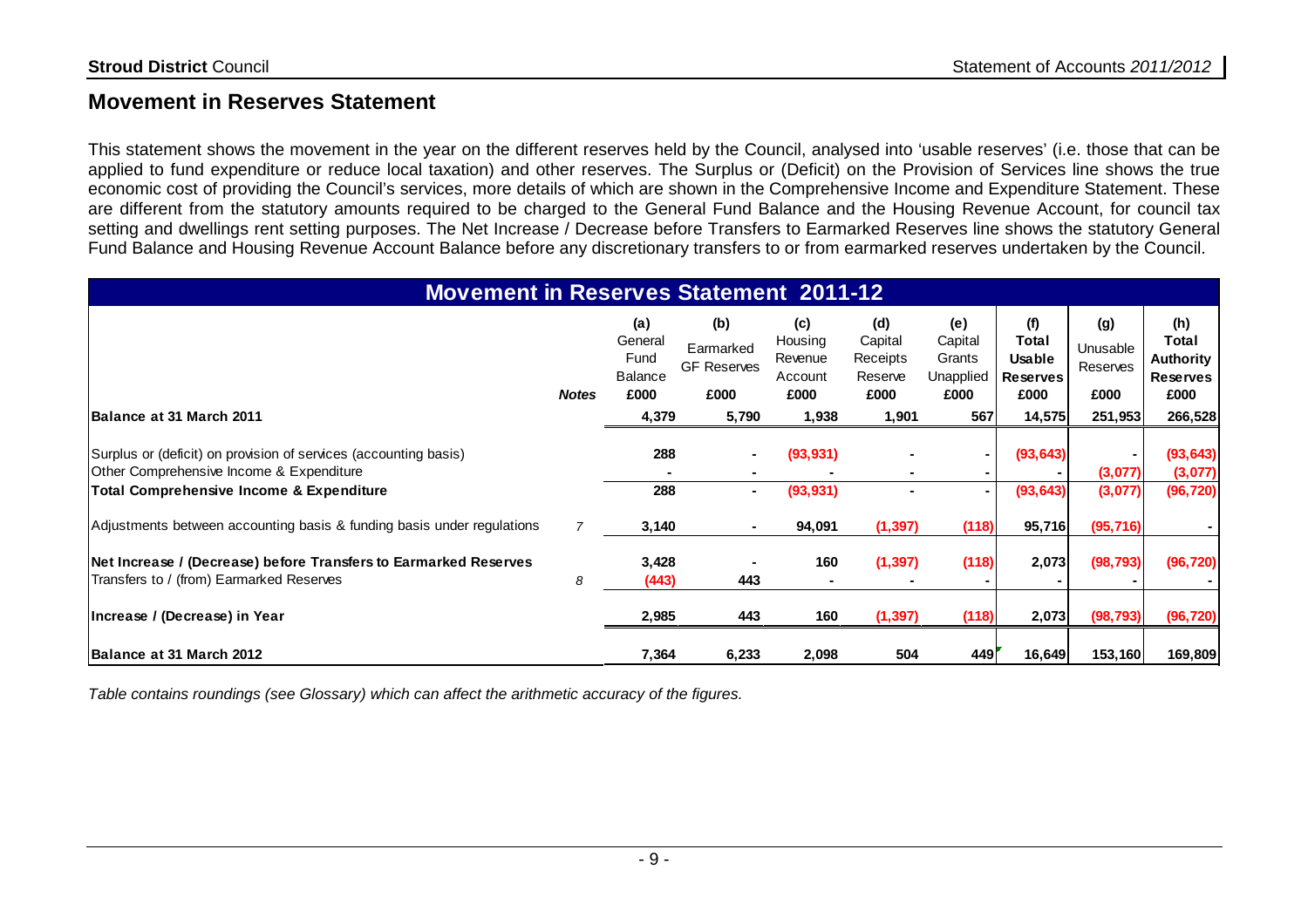#### **(a) (b) (c) (d) (e) (f) (g) (h) Total** General Fund Balance£000 Earmarked GF Reserves**Housing**  Revenue Account**Capital**  Receipts Reserve£000 **Capital Grants** Unapplied**Total Usable Reserves**Restated Unusable Reserves **Authority ReservesNotes £000 £000 £000 £000 £000 £000 £000 £000**229,652 **Balance at 31 March 2010 2,815 5,692 2,456 1,769 98 12,830 216,822 229,652** Surplus or (deficit) on provision of services (accounting basis) 8,438 8,759 **17,197 17,197** - **19,679**Other Comprehensive Income & Expenditure 19,679 36,876 **Total Comprehensive Income & Expenditure 8,438 - 8,759 - - 17,197 19,679 36,876**Adjustments between accounting basis & funding basis under regulationss 7 7 (6,776) (9,277) 132 469 <sup>132</sup> **(15,452)** 15,452 - **Net Increase / (Decrease) before Transfers to Earmarked Reserves 1,662 - (518) 469 1,745 35,131 36,876**132 469 1,745 35,131 36,87 Transfers to / (from) Earmarked Reserves $\mathbf{s}$  8 (98) <sup>98</sup> - - - **Increase / (Decrease) in Year 1,564 <sup>98</sup> (518) 469 1,745 35,131 36,836 <sup>132</sup> Balance at 31 March 2011 4,379 5,790 1,938 1,901 567 14,575 251,953 266,528 Movement in Reserves Statement 2010-11**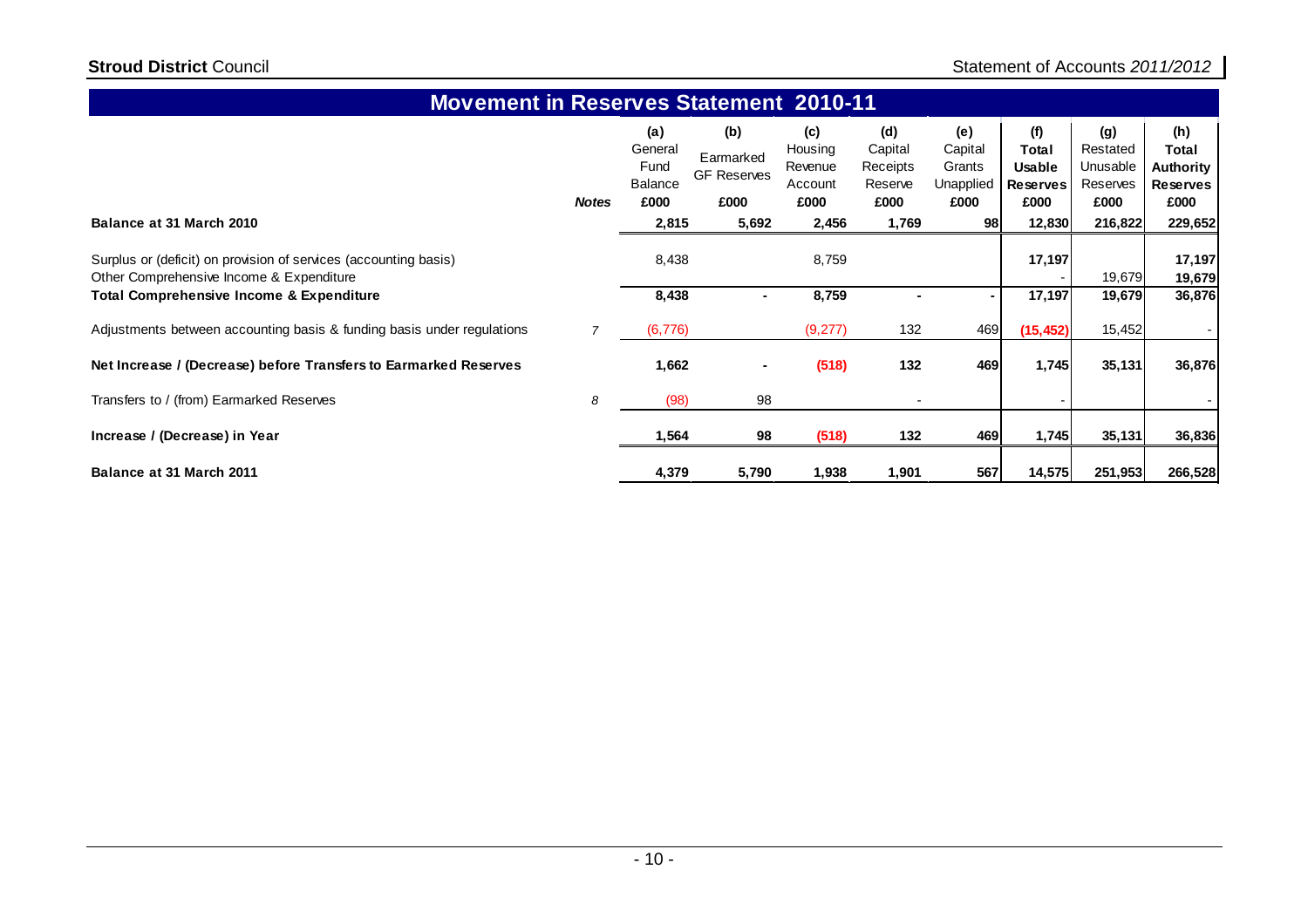### **Comprehensive Income and Expenditure Statement**

 This statement shows the accounting cost in the year of providing services in accordance with generally accepted accounting practices, rather than the amount to be funded from taxation. Authorities raise taxation to cover expenditure in accordance with regulations; this may be different from the accounting cost. The taxation position is shown in the Movement in Reserves Statement.

|             |           |             | <b>Comprehensive Income and Expenditure Statement</b>    |    |                  |           |             |
|-------------|-----------|-------------|----------------------------------------------------------|----|------------------|-----------|-------------|
|             | 2010/2011 |             |                                                          |    |                  | 2011/2012 |             |
| gross       | gross     | net         |                                                          |    | gross            | gross     | net         |
| expenditure | income    | expenditure | figures in £'000s                                        |    | note expenditure | income    | expenditure |
|             |           |             | <b>Continuing Operations</b>                             |    |                  |           |             |
|             |           |             | <b>Expenditure on Council Services</b>                   |    |                  |           |             |
| 9,580       | $-8,229$  | 1,351       | central services to the public                           |    | 9,485            | $-8,015$  | 1,470       |
| 1,708       | $-286$    | 1,422       | corporate & democratic core                              |    | 1,613            | $-251$    | 1,362       |
| 4,590       | $-1,460$  | 3,130       | cultural & related services                              |    | 4,311            | $-1,563$  | 2,748       |
| 6,653       | $-1,713$  | 4,940       | environmental & regulatory services                      |    | 6,598            | $-1,662$  | 4,936       |
| 912         | $-1,113$  | $-201$      | highways & transport                                     |    | 601              | $-778$    | $-177$      |
| 13,901      | $-22,660$ | $-8,759$    | housing revenue account                                  |    | 26,705           | $-24,491$ | 2,214       |
|             |           |             | exceptional cost - hra self-financing                    |    | 91,717           |           | 91,717      |
| 26,930      | $-24,695$ | 2,235       | housing general fund                                     |    | 26,387           | $-25,249$ | 1,138       |
| 6,963       | $-1,846$  | 5,117       | planning & development services                          |    | 8,794            | $-1,989$  | 6,805       |
| $-8,989$    |           | $-8,989$    | non distributed costs                                    |    | $-80$            |           | $-80$       |
|             |           |             | <b>Total Continuing Operations excluding</b>             |    |                  |           |             |
| 62,248      | $-62,002$ | 246         | operations transferred to Gloucestershire                |    | 176,131          | $-63,998$ | 112,133     |
|             |           |             | <b>County Council</b>                                    |    |                  |           |             |
|             |           |             | Services transferred to Gloucestershire County Council   |    |                  |           |             |
| 924         | $-251$    | 673         | highways & transport                                     | 30 |                  |           |             |
| 63,172      | $-62,253$ | 919         | Surplus (-) / Deficit on Operations                      |    | 176,131          | $-63,998$ | 112,133     |
| 3,342       | $-2,362$  | 980         | <b>Other Operating Expenditure</b>                       | 9  | 2,908            | $-93$     | 2,815       |
| 2,637       | $-818$    | 1,819       | Financing & Investment Income & Expenditure              | 10 | 1,502            | $-2,270$  | $-768$      |
|             | $-20,915$ | $-20,915$   | <b>Taxation &amp; Non-Specific Grant Income</b>          | 11 |                  | $-20,537$ | $-20,537$   |
|             |           | $-17,197$   | Surplus (-) / Deficit on Provision of Services           |    |                  |           | 93,643      |
|             |           |             | Surplus(-) / Deficit on revaluation of Property, Plant & |    |                  |           |             |
|             |           | $-536$      | Equipment assets                                         | 25 |                  |           | $-2,722$    |
|             |           |             | Actuarial gains(-) / losses on pension assets /          |    |                  |           |             |
|             |           | $-19,143$   | liabilities                                              | 41 |                  |           | 5,799       |
|             |           | -19,679     | Other Comprehensive Income & Expenditure                 |    |                  |           | 3,077       |
|             |           |             |                                                          |    |                  |           |             |
|             |           |             | -36,876 Total Comprehensive Income & Expenditure         |    |                  |           | 96,720      |
|             |           |             |                                                          |    |                  |           |             |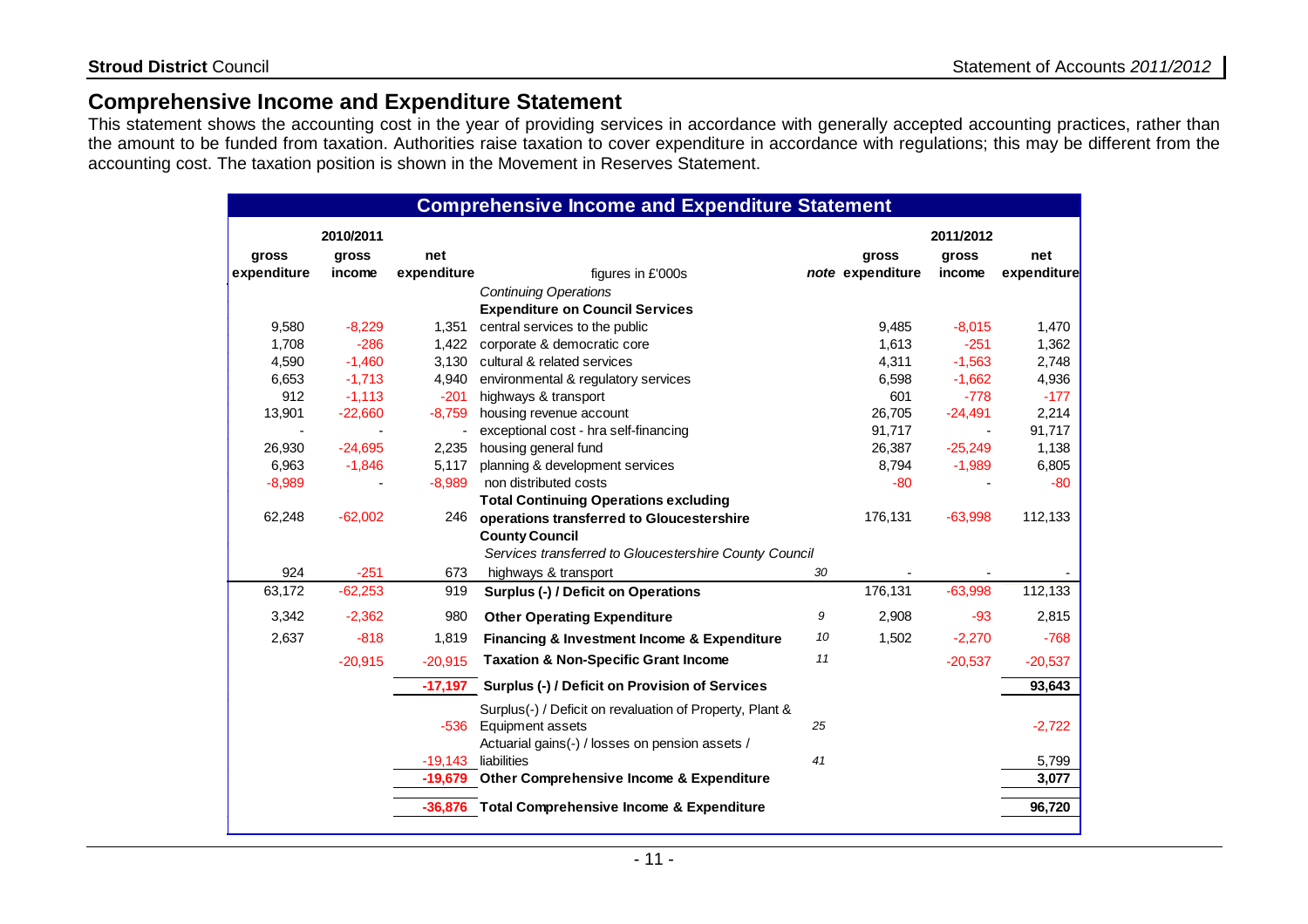### **Balance Sheet**

The Balance Sheet shows the value as at the Balance Sheet date of the assets and liabilities recognised by the Council. The net assets of the Council (assets less liabilities) are matched by the reserves held by the Council. Reserves are reported in two categories:-

 - the first category of reserves is usable reserves, i.e. those reserves that the Council may use to provide services, subject to the need to maintain a prudent level of reserves and any statutory limitation on their use (for example the Capital Receipts Reserve that may only be used to fund capital expenditure or repay debt):

 -the second category of reserves is those that the Council is not able to use to provide services. This category of reserves includes reserves that hold unrealised gains and losses (for example the Revaluation Reserve), where amounts would only become available to provide services if the assets are sold; and reserves that hold timing differences shown in the Movement in Reserves Statement line 'Adjustments between accounting basis and funding basis under regulations'.

| <b>Balance Sheet</b>             |                                  |                                    |               |               |  |  |  |
|----------------------------------|----------------------------------|------------------------------------|---------------|---------------|--|--|--|
| <b>Restated</b><br>01 April 2010 | <b>Restated</b><br>31 March 2011 |                                    | <b>Notes</b>  | 31 March 2012 |  |  |  |
| £000                             | £000                             |                                    |               | £000          |  |  |  |
| 265,125                          | 274,463                          | Property, Plant & Equipment        | 12            | 273,862       |  |  |  |
| 140                              | 140                              | <b>Heritage Assets</b>             | $13, 45 - 47$ | 140           |  |  |  |
| 5,325                            | 4,618                            | <b>Investment Property</b>         | 14            | 4,253         |  |  |  |
| 267                              | 271                              | Intangible Assets                  | 15            | 238           |  |  |  |
| 2,106                            |                                  | Long Tem Investments               | 16            |               |  |  |  |
| 27                               | 396                              | Long Term Debtors                  | 16            | 454           |  |  |  |
| 272,990                          | 279,888                          | <b>Long Term Assets</b>            |               | 278,947       |  |  |  |
| 6,913                            | 782                              | <b>Short Term Investments</b>      | 16            | 570           |  |  |  |
| 330                              | 152                              | Assets Held for Sale               | 21            | 43            |  |  |  |
| 29                               | 4                                | Inventories                        | 17            | 3             |  |  |  |
| 3,697                            | 4,935                            | <b>Short Term Debtors</b>          | 19            | 5,236         |  |  |  |
| 8,049                            | 16,860                           | Cash and Cash Equivalents          | 20            | 17,191        |  |  |  |
| 19,018                           | 22,733                           | <b>Current Assets</b>              |               | 23,043        |  |  |  |
| -266                             | $-1,059$                         | <b>Bank Overdraft</b>              | 20            | $-1,388$      |  |  |  |
|                                  | $-800$                           | Short Term Borrowing               | 16            |               |  |  |  |
| $-8,628$                         | $-7,007$                         | <b>Short Term Creditors</b>        | 22            | $-5,526$      |  |  |  |
| $-8,894$                         | $-8,866$                         | <b>Current Liabilities</b>         |               | $-6,914$      |  |  |  |
|                                  | $-358$                           | Long Term Creditors                | 22            | $-422$        |  |  |  |
|                                  |                                  | Provisions                         | 23            | $-285$        |  |  |  |
|                                  |                                  | Long Term Borrowing                | 16            | $-91,717$     |  |  |  |
| $-53,450$                        | $-26,869$                        | Other Long Term Liabilities        | 41            | $-32,843$     |  |  |  |
| $-12$                            |                                  | Capital Grants Receipts in Advance | 35            |               |  |  |  |
| $-53,462$                        | $-27,227$                        | <b>Long Term Liabilities</b>       |               | $-125,267$    |  |  |  |
| 229,652                          | 266,528                          | <b>Net Assets</b>                  |               | 169,809       |  |  |  |
|                                  |                                  |                                    |               |               |  |  |  |
| 12,830                           | 14,575                           | Usable Reserves                    | 24            | 16,649        |  |  |  |
| 216,822                          | 251,953                          | Unusable Reserves                  | 25            | 153,160       |  |  |  |
| 229,652                          | 266,528                          | <b>Total Reserves</b>              |               | 169,809       |  |  |  |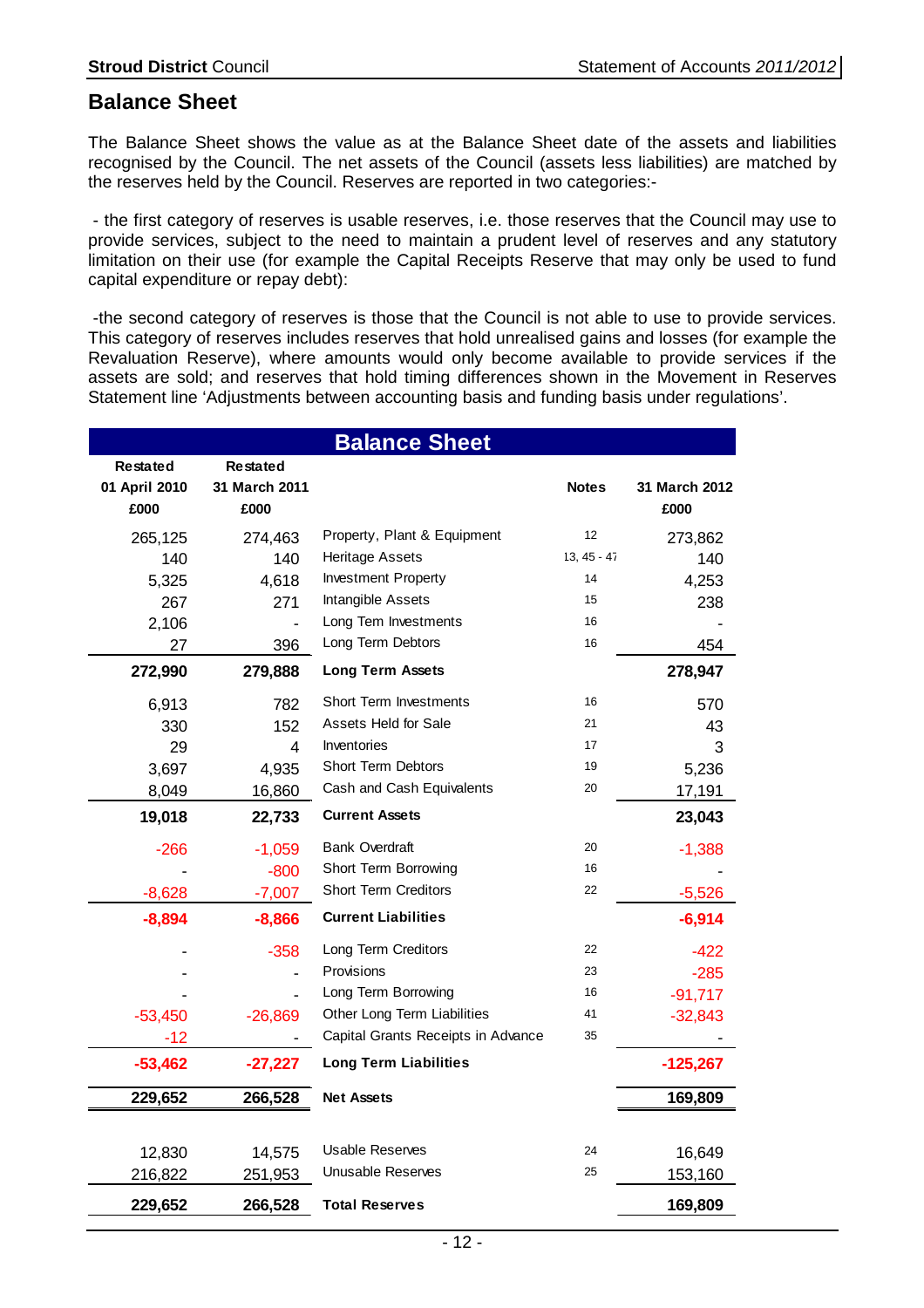### **Cash Flow Statement**

The Cash Flow Statement shows the changes in cash and cash equivalents of the Council during the reporting period. The statement shows how the Council generates and uses cash and cash equivalents by classifying cash flows as operating, investing and financing activities. The amount of net cash flows arising from operating activities is a key indicator of the extent to which the operations of the Council are funded by ways of taxation and grant income or from the recipients of services provided by the Council. Investing activities represent the extent to which cash outflows have been made for resources which are intended to contribute to the Council's future service delivery. Cash flows arising from financing activities are useful in predicting claims on future cash flows by providers of capital (i.e. borrowing) to the Council.

| <b>Cash Flow Statement</b> |                                                                                                                                                                     |              |                          |  |  |  |
|----------------------------|---------------------------------------------------------------------------------------------------------------------------------------------------------------------|--------------|--------------------------|--|--|--|
| 31 March<br>2011<br>£000   |                                                                                                                                                                     | <b>Notes</b> | 31 March<br>2012<br>£000 |  |  |  |
| $-17,197$                  | Net surplus(-) or deficit on the provision of services                                                                                                              |              | 93,643                   |  |  |  |
| 17,656                     | Adjust net surplus or deficit on the provision of services for non cash<br>movements<br>Adjust for items included in the net surplus or deficit on the provision of | 26           | $-3,111$                 |  |  |  |
| 3,152                      | services that are investing and financing activities                                                                                                                |              | 342                      |  |  |  |
| 3,611                      | Net cash flows from Operating Activities                                                                                                                            |              | 90,874                   |  |  |  |
| $-10,829$<br>$-800$        | <b>Investing Activities</b><br><b>Financing Activities</b>                                                                                                          | 27<br>28     | 41<br>$-90,917$          |  |  |  |
| $-8,018$                   | Net increase(-) or decrease in cash and cash equivalents                                                                                                            |              | -2                       |  |  |  |
| 7,783                      | Net cash and cash equivalents at the beginning of the reporting period                                                                                              |              | 15,801                   |  |  |  |
| 15,801                     | Net cash and cash equivalents at the end of the reporting period                                                                                                    | 20           | 15,803                   |  |  |  |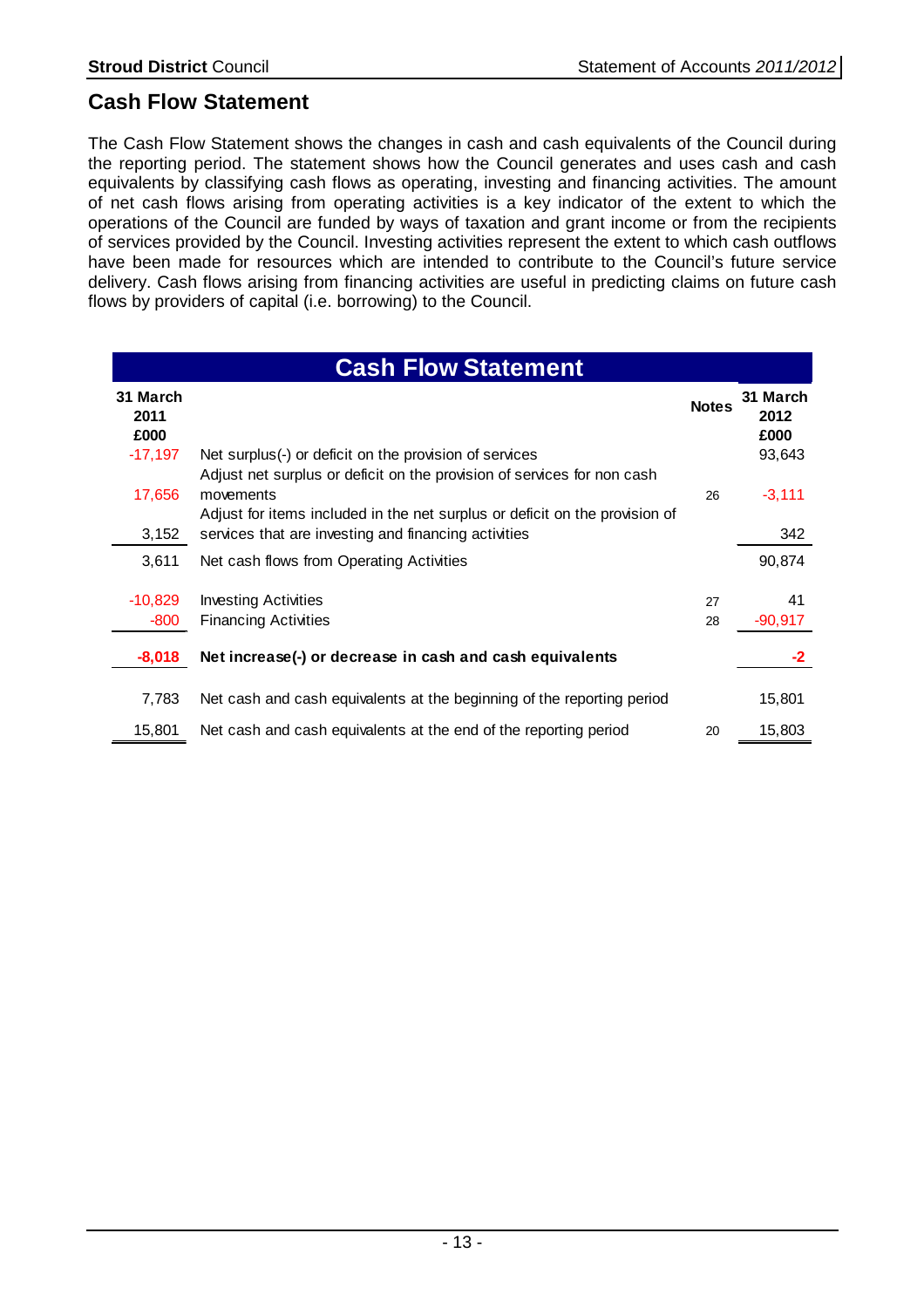## **NOTES TO THE CORE FINANCIAL STATEMENTS**

### 1. Accounting Policies

#### **(a) General Principles**

The Statement of Accounts summarises the Council's transactions for the 2011/12 financial year and its position at the year-end of 31 March 2012. The Council is required to prepare an annual Statement of Accounts by the Accounts and Audit (England) Regulations 2011, which those regulations require to be prepared in accordance with proper accounting practices. These practices primarily comprise the Code of Practice on Local Council Accounting in the United Kingdom 2011/12 and the Service Reporting Code of Practice 2011/12, supported by International Financial Reporting Standards (IFRS).

The accounting convention adopted in the Statement of Accounts is principally historical cost, modified by the revaluation of certain categories of non-current assets and financial instruments.

The summary of significant accounting policies includes the following items where they have a significant effect on the amounts recognised in the financial statements:-

#### **(b) Accruals of Income and Expenditure**

Activity is accounted for in the year it takes place, not simply when cash payments are made or received. In particular:

- Revenue from the sale of goods is recognised when the Council transfers the significant risks and rewards of ownership to the purchaser and it is probable that economic benefits or service potential associated with the transaction will flow to the Council.
- Revenue from the provision of services is recognised when the Council can measure reliably the percentage of completion of the transaction and it is probable that economic benefits or service potential associated with the transaction will flow to the Council.
- Supplies are recorded as expenditure when they are consumed where there is a gap between the date supplies are received and their consumption, they are carried as inventories on the Balance Sheet but only if the value is material.
- Expenses in relation to services received (including services provided by employees) are recorded as expenditure when the services are received rather than when payments are made.
- Interest receivable on investments and payable on borrowings is accounted for respectively as income and expenditure on the basis of the effective interest rate for the relevant financial instrument rather than the cash flows fixed or determined by the contract.
- Where revenue and expenditure have been recognised but cash has not been received or paid, a debtor or creditor for the relevant amount is recorded in the Balance Sheet. Where debts may not be settled, the balance of debtors is written down and a charge made to revenue for the income that might not be collected.

#### **(c) Acquisition and Discontinued Operations**

#### **Acquired operations**

Additional policy detail required where a Council has acquired operations (or transferred operations under machinery of government arrangements) during the financial year.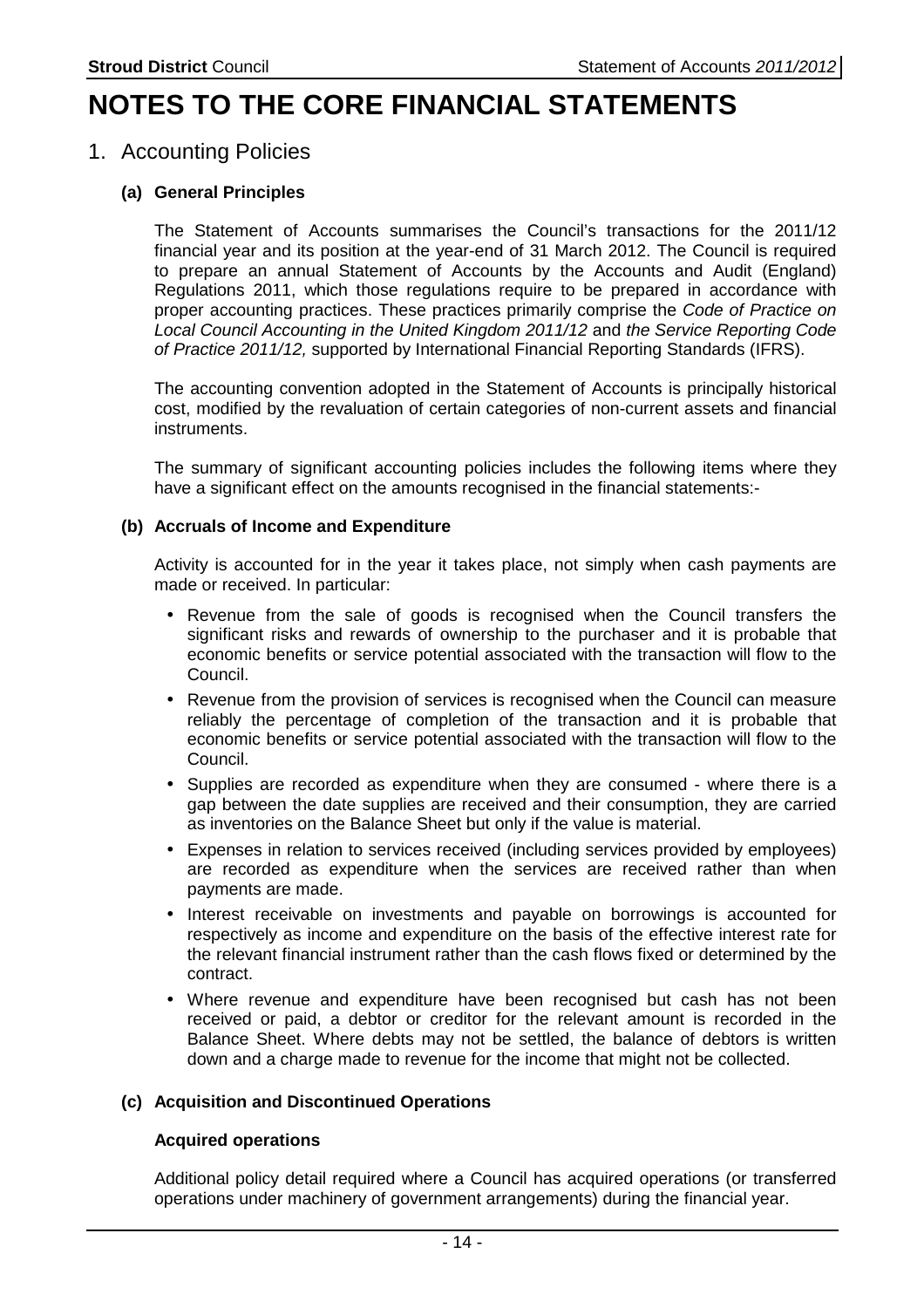#### **Discontinued operations**

Additional policy detail required where a Council has discontinued operations (or transferred operations under machinery of government arrangements) during the financial year.

#### **(d) Cash and Cash Equivalents**

Cash is represented by cash in hand and deposits with financial institutions repayable without penalty on notice of not more than 24 hours. Cash equivalents are investments that mature in no more than three months from the date of acquisition and that are readily convertible to known amounts of cash with insignificant risk of change in value.

In the Cash Flow Statement, cash and cash equivalents are shown net of bank overdrafts that are repayable on demand and form an integral part of the Council's cash management.

#### **(e) Exceptional Items**

When items of income and expense are material, their nature and amount is disclosed separately, either on the face of the Comprehensive Income and Expenditure Statement or in the notes to the accounts, depending on how significant the items are to an understanding of the Council's financial performance.

#### **(f) Prior Period Adjustments, Changes in Accounting Polices and Estimates and Errors**

Prior period adjustments may arise as a result of a change in accounting policies or to correct a material error. Changes in accounting estimates are accounted for prospectively, i.e. in the current and future years affected by the change and do not give rise to a prior period adjustment.

Changes in accounting policies are only made when required by proper accounting practices or the change provides more reliable or relevant information about the effect of transactions, other events and conditions on the Council's financial position or financial performance. Where a change is made, it is applied retrospectively (unless stated otherwise) by adjusting opening balances and comparative amounts for the prior period as if the new policy had always been applied. In 2011-12 an accounting policy in respect of Heritage Assets has been included for the first time, see (n).

Material errors discovered in prior period figures are corrected retrospectively by amending opening balances and comparative amounts for the prior period.

#### **(g) Charges to Revenue for Non-Current Assets**

Services, support services and trading accounts are debited with the following amounts to record the cost of holding fixed assets during the year:

- Depreciation attributable to the assets used by the relevant service.
- Revaluation and impairment losses on assets used by the services where there are no accumulated gains in the Revaluation Reserve against which the losses can be written off.
- Amortisation of intangible fixed assets attributable to the service.

The Council is not required to raise council tax to fund depreciation, revaluation and impairment losses or amortisations. However, it is required to make an annual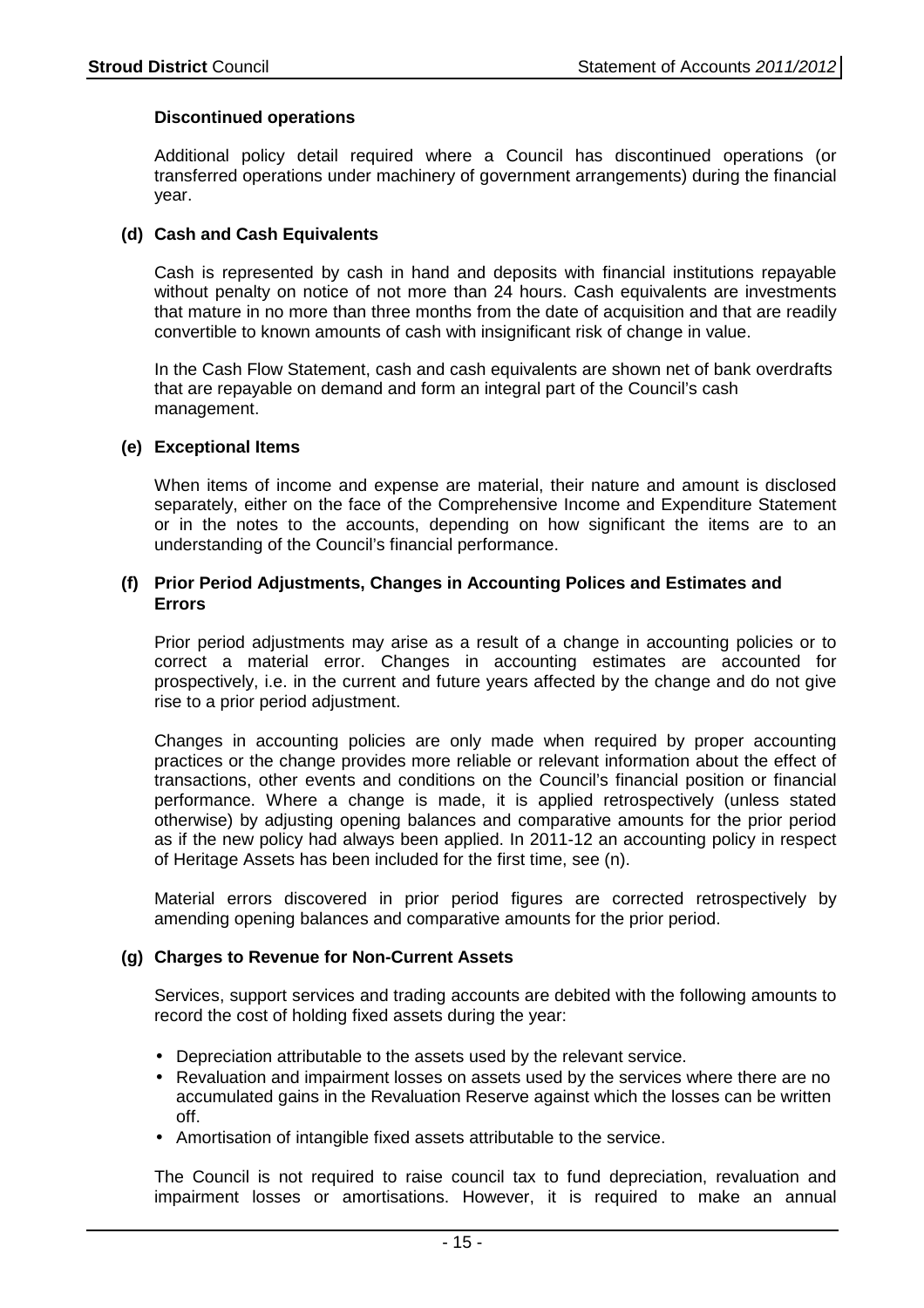contribution from revenue towards the reduction in its overall borrowing requirement equal to an amount calculated on a prudent basis determined by the Council in accordance with statutory guidance. Depreciation, revaluation and impairment losses and amortisations are therefore replaced by the contribution in the General Fund Balance - Minimum Revenue Provision (MRP), by way of an adjusting transaction with the Capital Adjustment Account in the Movement in Reserves Statement for the difference between the two.

#### **(h) Employee Benefits**

#### **Benefits payable during employment**

Short-term employee benefits are those due to be settled within 12 months of the yearend. They include such benefits as wages and salaries, paid annual leave and paid sick leave, bonuses and non-monetary benefits (e.g. cars) for current employees and are recognised as an expense for services in the year in which employees render service to the Council. An accrual is made for the cost of holiday entitlement (or any form of leave, e.g. time off in lieu) earned by employees, but not taken before the year-end, which employees can carry forward into the next financial year. The accrual is made at the wage and salary rates applicable in the following accounting year, being the period in which the employee takes the benefit. The accrual is charged to Surplus or Deficit on the Provision of Services, but then reversed out through the Movement in Reserves Statement so that holiday benefits are charged to revenue in the financial year in which the holiday absence occurs.

#### **Termination benefits**

Termination benefits are amounts payable as a result of decisions by the Council to terminate an officer's employment before the normal retirement date or an officer's decision to accept voluntary redundancy, and are charged on an accruals basis to the Non Distributed Costs line in the Comprehensive Income and Expenditure Statement when the Council is demonstrably committed to the termination of the employment of an officer or group of officers or making an offer to encourage voluntary redundancy.

Where termination benefits involve the enhancement of pensions, statutory provisions require the General Fund Balance to be charged with the amount payable by the Council to the pension fund or the pensioner in the year, not the amount calculated according to the relevant accounting standards.

#### **(i) Post Employment Benefits**

Most employees of the Council are members of the Local Government Pension Scheme, administered by Gloucestershire County Council. This scheme provides defined benefits to members (retirement lump sums and pensions), earned as employees worked for the Council.

#### **The Local Government Pension Scheme**

The Local Government Pension Scheme is accounted for as a defined benefits scheme:

- The liabilities of the Gloucestershire County Council pension fund attributable to the Council are included in the Balance Sheet on an actuarial basis using the projected unit credit method – i.e. an assessment of the future payments that will be made in relation to retirement benefits earned to date by employees, based on assumptions about mortality rates, employee turnover rates, etc, and projections of future earnings for current employees.
- Liabilities are discounted to their value at current prices, using a discount rate of 4.8% (based on 3.5% gilt yield plus 1.3% credit spread) at the IAS19 valuation date. This valuation method replaces the 15 year iBoxx index that was used in previous years. The financial impact of this change is to reduce liabilities by £3.017m.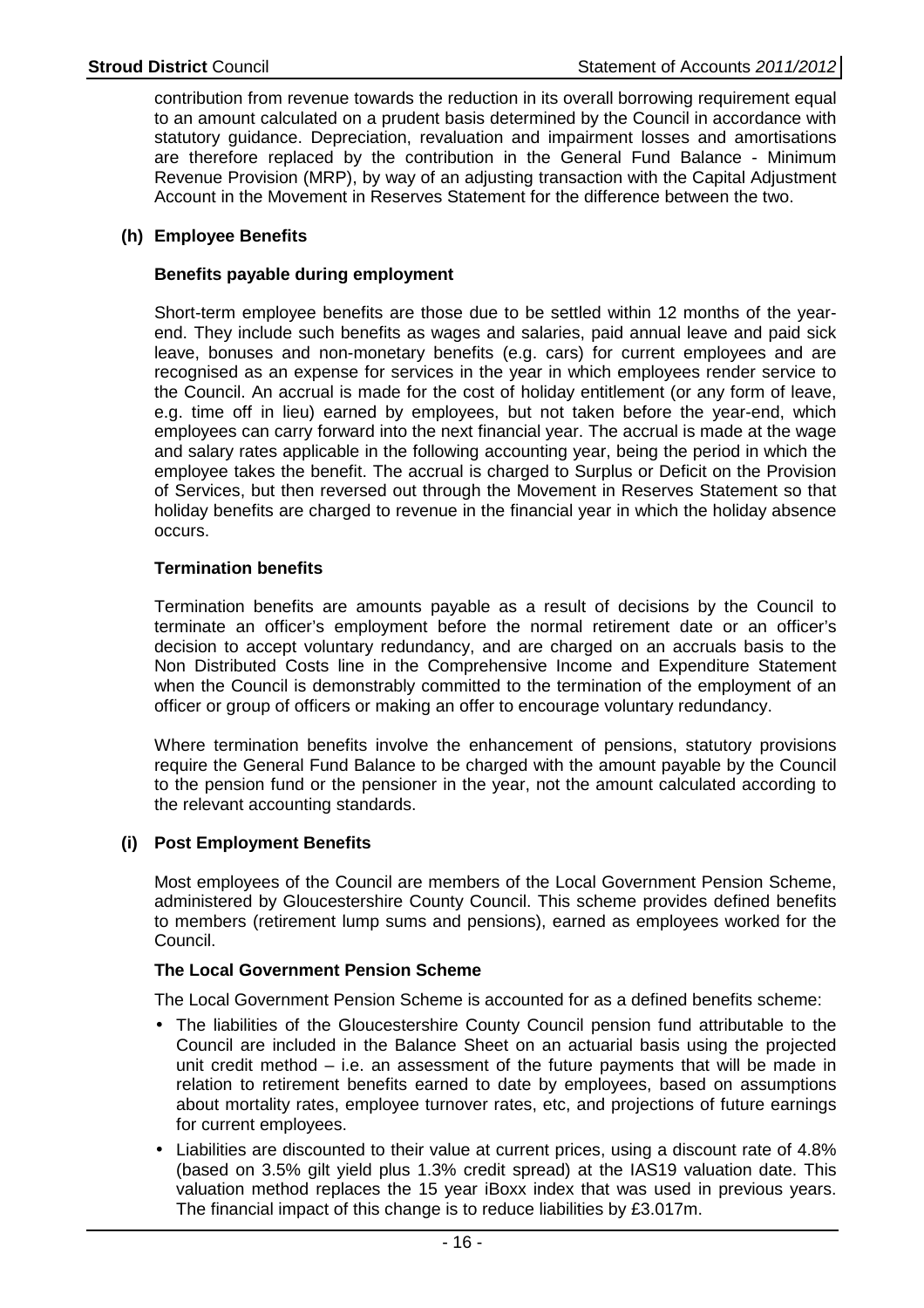- The assets of the Gloucestershire County Council pension fund attributable to the Council are included in the balance sheet at their fair value:
	- Quoted securities current bid price.
	- Unquoted securities professional estimate.
	- Unitised securities current bid price.
	- Property market value.
- The change in the net pensions liability is analysed into seven components:
	- Current service cost the increase in liabilities as result of years of service earned this year – allocated in the Comprehensive Income and Expenditure Statement to the services for which the employees worked.
	- Past service cost the increase in liabilities arising from current year decisions whose effect relates to years of service earned in earlier years – debited to the Surplus or Deficit on the Provision of Services in the Comprehensive Income and Expenditure Statement as part of Non Distributed Costs.
	- Interest cost the expected increase in the present value of liabilities during the year as they move one year closer to being paid – debited to the Financing and Investment Income and Expenditure line in the Comprehensive Income and Expenditure Statement.
	- Expected return on assets  $-$  the annual investment return on the fund assets attributable to the Council, based on an average of the expected long-term return – credited to the Financing and Investment Income and Expenditure line in the Comprehensive Income and Expenditure Statement.
	- Gains/losses on settlements and curtailments the result of actions to relieve the Council of liabilities or events that reduce the expected future service or accrual of benefits of employees – debited or credited to the Surplus or Deficit on the Provision of Services in the Comprehensive Income and Expenditure Statement as part of Non Distributed Costs.
	- Actuarial gains and losses changes in the net pension liability that arise because events have not coincided with assumptions made at the last actuarial valuation or because the actuaries have updated their assumptions – debited to the Pensions Reserve.
	- Contributions paid to the Gloucestershire County Council pension fund cash paid as employer's contributions to the pension fund in settlement of liabilities; not accounted for as an expense.

In relation to retirement benefits, statutory provisions require the General Fund balance to be charged with the amount payable by the Council to the pension fund or directly to pensioners in the year, not the amount calculated according to the relevant accounting standards. In the Movement in Reserves Statement, this means that there are appropriations to and from the Pension Reserve to remove the notional debits and credits for retirement benefits and replace them with debits for the cash paid to the pension fund and pensioners and any such amounts payable but unpaid at the year-end. The negative balance that arises on the Pensions Reserve thereby measures the beneficial impact to the General Fund of being required to account for retirement benefits on the basis of cash flows rather than as benefits are earned by employees.

#### **Discretionary Benefits**

The Council also has restricted powers to make discretionary awards of retirement benefits in the event of early retirements. Any liabilities estimated to arise as a result of an award to any member of staff are accrued in the year of the decision to make the award and accounted for using the same policies as are applied to the Local Government Pension Scheme.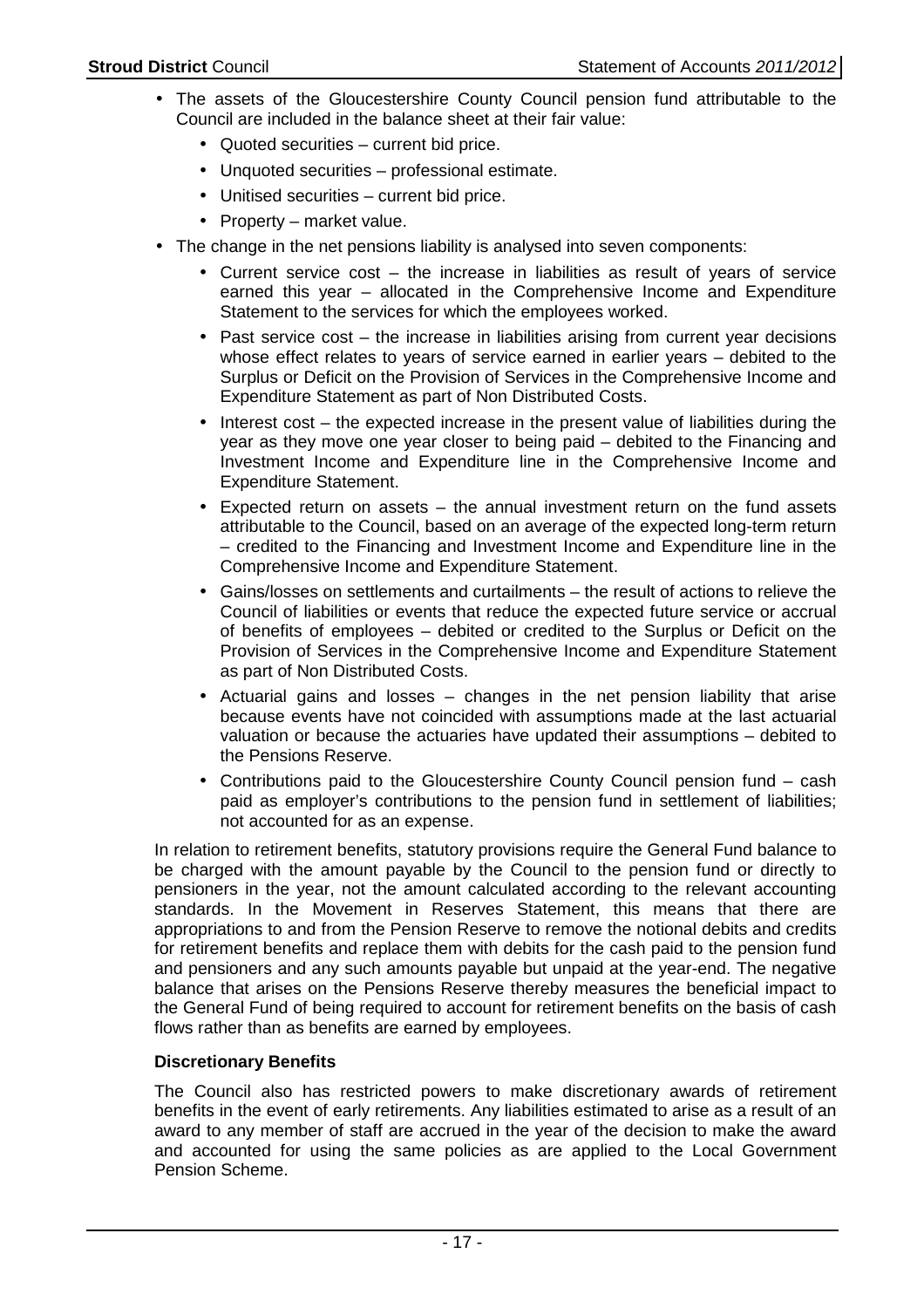#### **(j) Events After the Balance Sheet Date**

Events after the Balance Sheet date are those events, both favourable and unfavourable, that occur between the end of the reporting period and the date when the Statement of accounts is authorised for issue. Two types of events can be identified:

- Those that provide evidence of conditions that existed at the end of the reporting period – the Statement of accounts is adjusted to reflect such events.
- Those that are indicative of conditions that arose after the reporting period  $-$  the Statement of Accounts is not adjusted to reflect such events, but where a category of events would have a material effect, disclosure is made in the notes of the nature of the events and their estimated financial effect.

Events taking place after the date of authorisation for issue are not reflected in the Statement of Accounts.

#### **(k) Financial Instruments**

**Financial liabilities** are recognised on the Balance Sheet when the Council becomes a party to the contractual provisions of a financial instrument and are initially measured at fair value and are carried at their amortised cost. Annual charges to the Financing and Investment Income and Expenditure line in the Comprehensive Income and Expenditure Statement for interest payable are based on the carrying amount of the liability, multiplied by the effective rate of interest for the instrument. The effective interest rate is the rate that exactly discounts estimated future cash payments over the life of the instrument to the amount at which it was originally recognised.

For most of the borrowings that the Council has, this means that the amount presented in the Balance Sheet is the outstanding principal repayable (plus accrued interest); and interest charged to the Comprehensive Income and Expenditure Statement is the amount payable for the year according to the loan agreement.

Where premiums and discounts have been charged to the Comprehensive Income and Expenditure Statement, regulations allow the impact on the General Fund Balance to be spread over future years. The council has a policy of spreading the gain or loss over the term that was remaining on the loan against which the premium was payable or discount receivable when it was repaid. The reconciliation of amounts charged to the Comprehensive Income and Expenditure Statement to the net charge required against the General Fund Balance is managed by a transfer to or from the Financial Instruments Adjustment Account in the Movement in Reserves Statement.

**Financial assets** are classified into two types:

- loans and receivables assets that have fixed or determinable payments but are not quoted in an active market
- available-for-sale assets assets that have a quoted market price and/or do not have fixed or determinable payments.

#### **Loans and receivables**

Loans and receivables are recognised on the Balance Sheet when the Council becomes a party to the contractual provisions of a financial instrument and are initially measured at fair value. They are subsequently measured at their amortised cost. Annual credits to the Financing and Investment Income and Expenditure line in the Comprehensive Income and Expenditure Statement for interest receivable are based on the carrying amount of the asset multiplied by the effective rate of interest for the instrument. For most of the loans that the Council has made, this means that the amount presented in the Balance Sheet is the outstanding principal receivable (plus accrued interest) and interest credited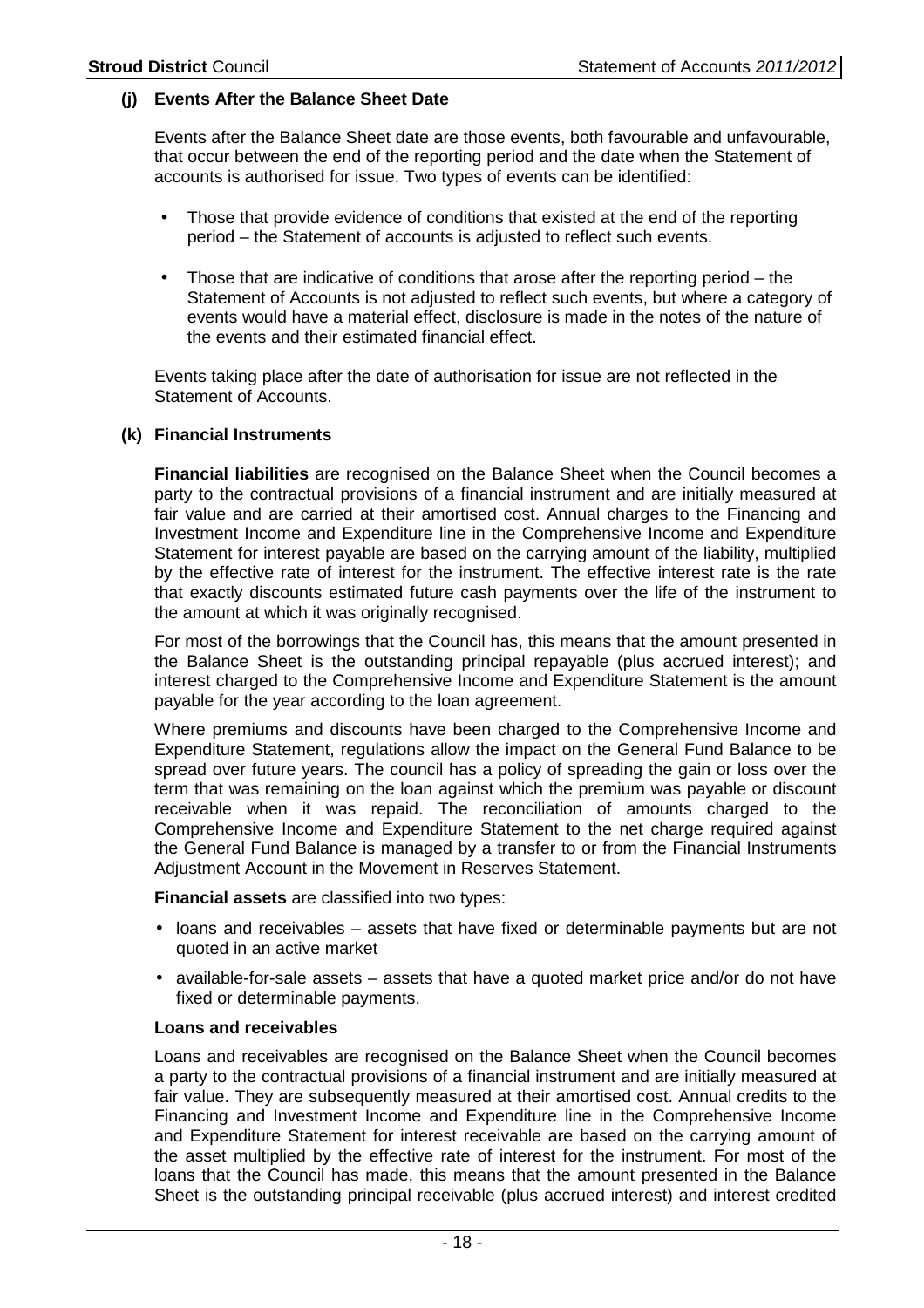to the Comprehensive Income and Expenditure Statement is the amount receivable for the year in the loan agreement.

Where assets are identified as impaired because of a likelihood arising from a past event that payments due under the contract will not be made, the asset is written down and a charge made to the relevant service (for receivables specific to that service) or the Financing and Investment Income and Expenditure line in the Comprehensive Income and Expenditure Statement. The impairment loss is measured as the difference between the carrying amount and the present value of the revised future cash flows discounted at the asset's original effective interest rate.

Any gains and losses that arise on the derecognition of an asset are credited or debited to the Financing and Investment Income and Expenditure line in the Comprehensive Income and Expenditure Statement.

#### **(l) Foreign Currency Translation**

If the Council entered into a transaction denominated in a foreign currency, the transaction would be converted into sterling at the exchange rate applicable on the date the transaction was effective. If amounts in foreign currency were outstanding at the yearend, they would be reconverted at the spot exchange rate at 31 March. Resulting gains or losses would be recognised in the Financing and Investment Income and Expenditure line in the Comprehensive Income and Expenditure Statement.

#### **(m) Government Grants and Contributions**

Whether paid on account, by instalments or in arrears, government grants and third party contributions and donations are recognised as due to the Council when there is reasonable assurance that:

- The Council will comply with the conditions attached to the payments.
- The grants or contributions will be received.

Amounts recognised as due to the Council are not credited to the Comprehensive Income and Expenditure Statement until conditions attached to the grant or contributions have been satisfied. Conditions are stipulations that specify that the future economic benefits or service potential embodied in the asset acquired using grant or contribution are required to be consumed by the recipient as specified, or future economic benefits, or service potential, must be returned to the transferor.

Monies advanced as grants and contributions for which conditions have not been satisfied are carried in the Balance Sheet as creditors. When conditions are satisfied, the grant or contribution is credited to the relevant service line (attributable revenue grants and all capital grants) or Taxation and Non-Specific Grant Income (non-ring-fenced revenue grants and all capital grants) in the Comprehensive Income and Expenditure Statement. Where capital grants are credited to the Comprehensive Income and Expenditure Statement, they are reversed out of the General Balance in the Movement in Reserves Statement. Where the grant has yet to be used to finance capital expenditure, it is posted to the Capital Grants Unapplied reserve. Where it has been applied, it is posted to the Capital Adjustment Account. Amounts in the Capital Grants Unapplied reserve are transferred to the Capital Adjustment Account once they have been applied to fund capital expenditure.

**Local Services Support Grant –** is a general grant allocated by central government directly to local authorities as additional revenue funding. This is non-ring fenced and is credited to Taxation and Non-Specific Grant Income in the Comprehensive Income and Expenditure Statement.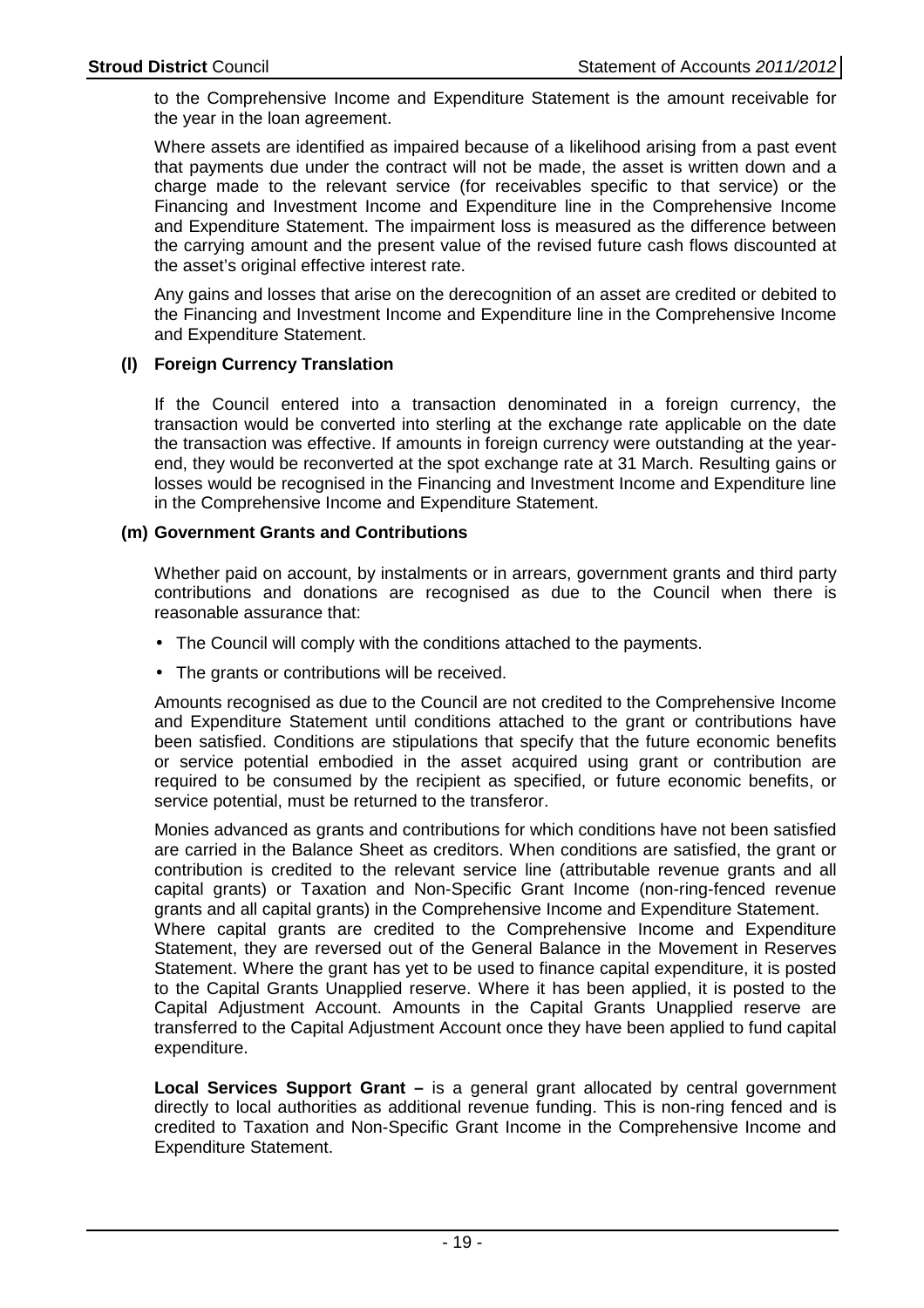#### **(n) Heritage Assets**

Heritage assets are a new classification of assets that must be recorded separately on the balance sheet for 2011/12 Statement of Accounts, or disclosed in a note to the accounts if the cost of obtaining a valuation exceeds the benefit to the users of the accounts. Heritage assets are defined as assets with historical, artistic, scientific, technological, geophysical or environmental qualities that are held and maintained principally for their contribution to knowledge and culture.

Assets owned by the Council that fit the definition of heritage assets are:

 Nailsworth Fountain Park Gardens Memorial Sims Clock Stroud from Rodborough Fort, painting c1850 by A N Smith The Arch, Paganhill Warwick Vase Woodchester Mansion

The carrying amounts of heritage assets are reviewed where there is evidence of impairment for heritage assets, e.g. where an item has suffered physical deterioration or breakage or where doubts arise as to its authenticity. Any impairment is recognised and measured in accordance with the Council's general policies on impairment – see note (u) in this summary of significant accounting policies. Should a heritage asset be disposed of the proceeds would be accounted for in accordance with the Council's general provisions relating to the disposal of property, plant and equipment. Disposal proceeds are disclosed separately in the notes to the financial statements and are accounted for in accordance with statutory accounting requirements relating to capital expenditure and capital receipts.

#### **(o) Intangible Assets**

Expenditure on non-monetary assets that do not have physical substance but are controlled by the Council as a result of past events (e.g. software licences) is capitalised when it is expected that future economic benefits or service potential will flow from the intangible asset to the Council.

Internally generated assets are capitalised when it is demonstrable that the project is technically feasible and is intended to be completed (with adequate resource available) and the Council will be able to generate future economic benefits or deliver service potential by being able to sell or use the asset. Expenditure is capitalised where it can be measured reliably as attributable to the asset and is restricted to that incurred during the development phase (research expenditure cannot be capitalised).

Expenditure on the development of websites is not capitalised if the website is solely or primarily intended to promote or advertise the Council's goods or services.

Intangible assets are measured initially at cost. Amounts are only revalued where the fair value of the assets held by the Council can be determined by reference to an active market. In practice, no intangible asset held by the Council meets this criterion, and they are therefore carried at amortised cost. The depreciable amount of an intangible asset is amortised over its useful life to the relevant service line(s) in the Comprehensive Income and Expenditure Statement. An asset is tested for impairment whenever there is an indication that the asset might be impaired – any losses recognised are posted to the service line(s) in the Comprehensive Income and Expenditure Statement. Any gain or loss arising on the disposal or abandonment of an intangible asset is posted to the Other Operating Expenditure line in the Comprehensive Income and Expenditure Statement.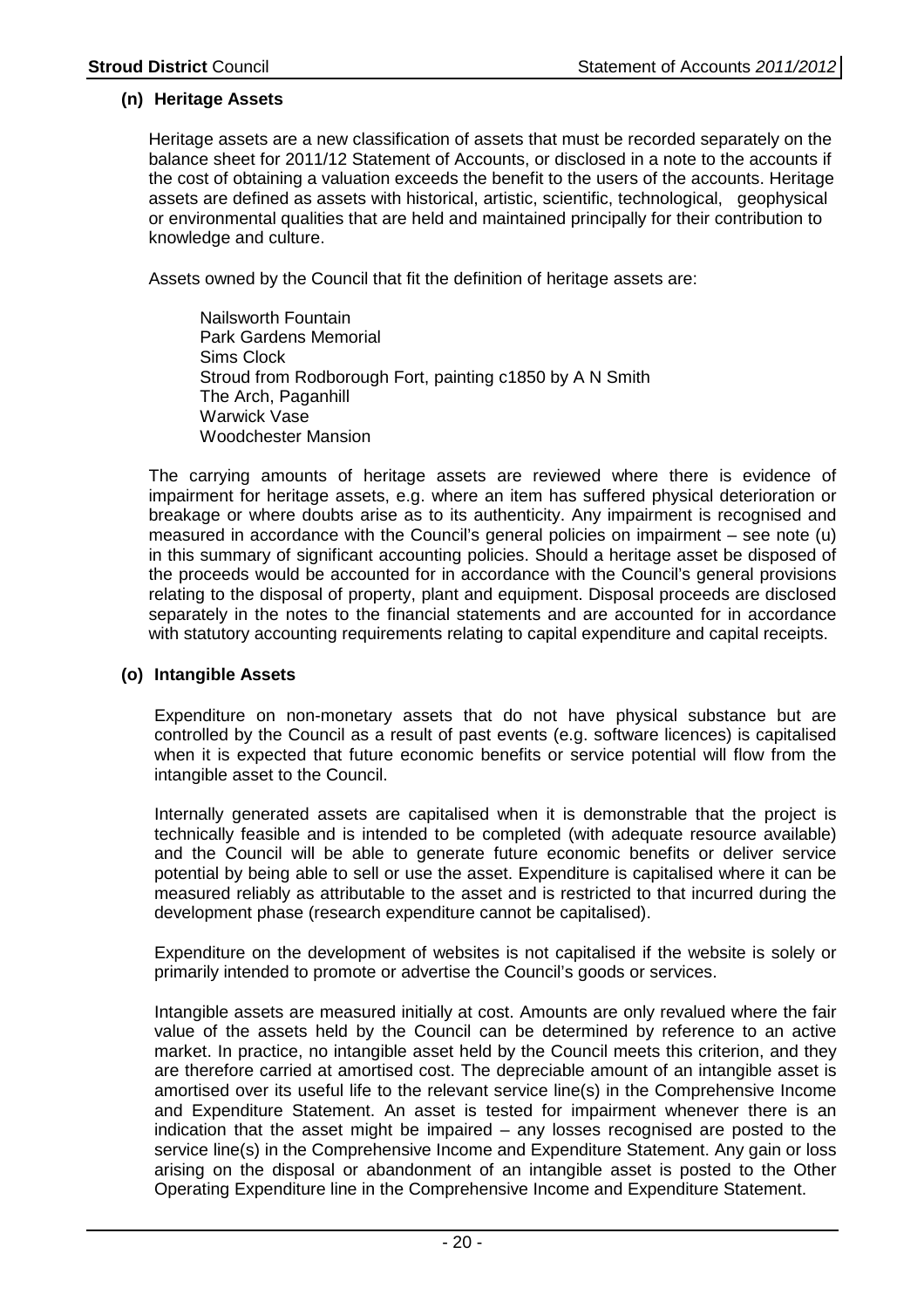Where expenditure on intangible assets qualifies as capital expenditure for statutory purposes, amortisation, impairment losses and disposal gains and losses are not permitted to have an impact on the General Fund Balance. The gains and losses are therefore reversed out of the General Fund Balance in the Movement in Reserves Statement and posted to the Capital Adjustment Account and (for any sale proceeds greater than £10,000) the Capital Receipts Reserve.

#### **(p) Interests in Companies and Other Entities**

The Council is required to consider all its interests (including those in local authorities and similar bodies) and to prepare a full set of group financial statements where they have material interests in subsidiaries, associates or joint ventures. The land aspects of the Canal project are managed separately by the Stroud Valleys Canal Company, in which the Council has representation, but it does not have access to benefits or exposure to the risk of a potential loss so there is no group relationship.

#### **(q) Inventories and Long Term Contracts**

Inventories are included in the Balance Sheet at the lower of cost and net realisable value.

Long term contracts are accounted for on the basis of charging the Surplus or Deficit on the Provision of Services with the value of works and services received under the contract during the financial year.

#### **(r) Investment Property**

Investment properties are those that are used solely to earn rentals and/or for capital appreciation. The definition is not met if the property is used in any way to facilitate the delivery of services, or production of goods, or is held for sale.

Investment properties are measured initially at cost and subsequently at fair value, based on the amount at which the asset could be exchanged between knowledgeable parties at arm's-length. Properties are not depreciated but are revalued annually according to market conditions at year-end. Gains and losses on revaluation are posted to the Financing and Investment Income and Expenditure line in the Comprehensive Income and Expenditure Statement. The same treatment is applied to gains and losses on disposal.

Revaluation and disposal gains and losses are not permitted by statutory arrangements to have an impact on the General Fund Balance. The gains and losses are therefore reversed out of the General Fund Balance in the Movement in Reserves Statement and posted to the Capital Adjustment Account and (for any sale proceeds greater than £10,000) the Capital Receipts Reserve. Rentals received in relation to investment properties are credited to the Financing and Investment Income and Expenditure line and result in a gain for the General Fund Balance.

#### **(s) Leases**

Leases are classified as finance leases when the terms of the lease transfer substantially all the risks and rewards incidental to ownership of the property, plant or equipment from the lessor to the lessee. All other leases are classified as operating leases.

Where a lease covers both land and buildings, the land and building elements are considered separately for classification. Arrangements that do not have the legal status of a lease but convey a right to use an asset in return for payment are accounted for under this policy where fulfilment of the arrangement is dependent on the use of specific assets.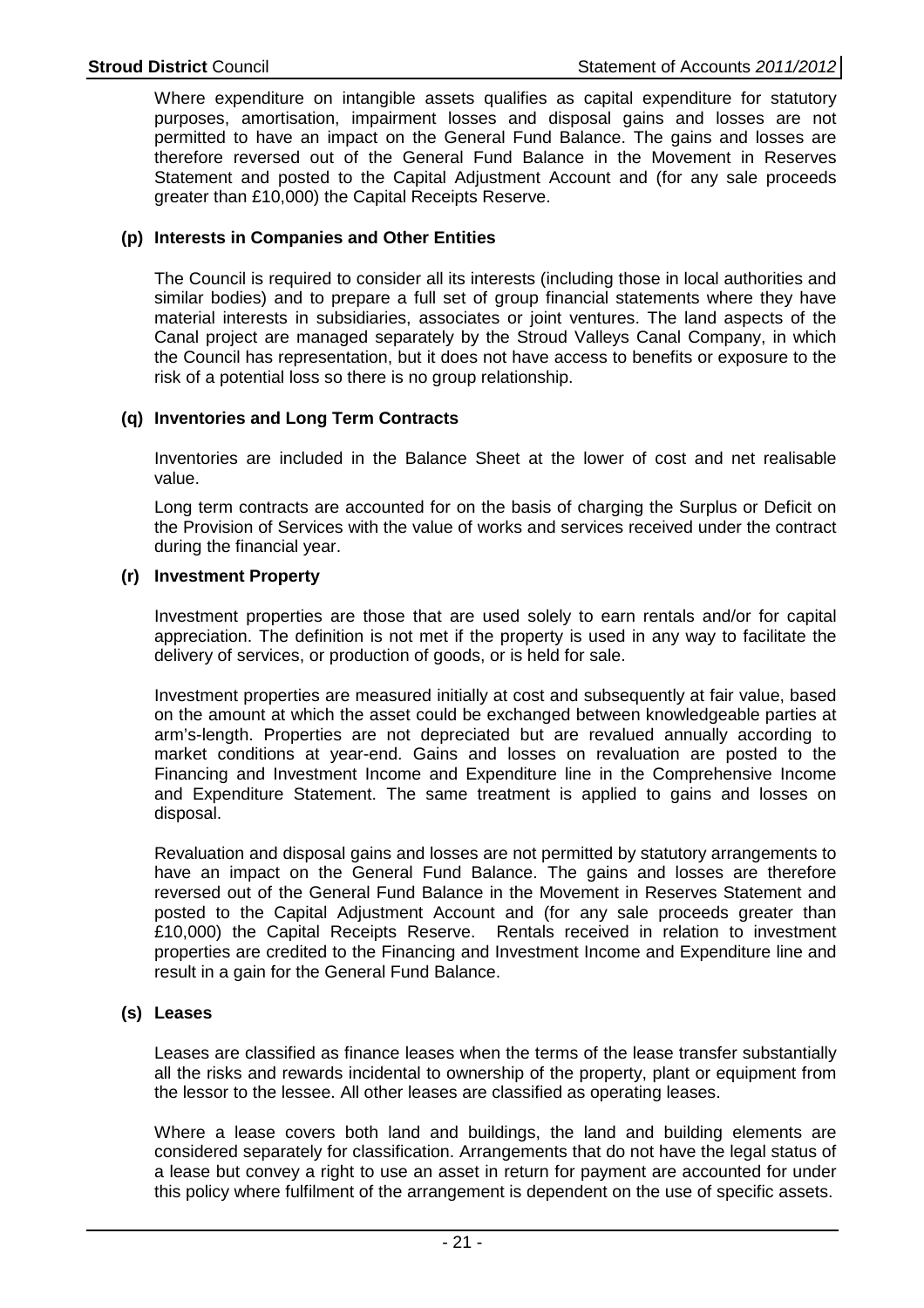#### **The Council as Lessee**

#### **Finance leases**

Property, plant and equipment held under finance lease are recognised on the Balance Sheet at the commencement of the lease at its fair value measured at the lease's inception (or the present value of the minimum lease payments, if lower). The asset recognised is matched by a liability for the obligation to pay the lessor. Initial direct costs of the Council are added to the carrying amount of the asset. Premiums paid on entry into a lease are applied to writing down the lease liability. Contingent rents are charged as expenses in the periods in which they are incurred.

Lease payments are apportioned between:

- A charge for the acquisition of the interest in the property, plant or equipment applied to write down the lease liability.
- A finance charge (debited to the Financing and Investment Income and Expenditure line in the Comprehensive Income and Expenditure Statement).

Property, plant and equipment recognised under finance leases is accounted for using the polices applied generally to such assets, subject to depreciation being charged over the lease term if this is shorter than the asset's estimated useful life (where ownership of the asset does not transfer to the Council at the end of the lease period).

The Council is not required to raise council tax to cover depreciation or revaluation and impairment losses arising on leased assets. Instead, a prudent annual contribution is made from revenue funds towards the deemed capital investment in accordance with statutory requirements. Depreciation and revaluation and impairment losses are therefore substituted by a revenue contribution in the General Fund Balance, by way of an adjusting transaction with the Capital Adjustment Account in the Movement in Reserves Statement for the difference between the two.

#### **Operating leases**

Rentals paid under operating leases are charged to the Comprehensive Income and Expenditure Statement as an expense of the services benefiting from use of the leased property, plant, or equipment. Charges are made on a straight-line basis over the life of the lease, even if this does not match the pattern of payments (e.g. there is a rent-free period at the commencement of the lease).

#### **The Council as Lessor**

#### **Finance leases**

Where the Council grants a finance lease over a property or an item of plant or equipment, the relevant asset is written out of the Balance Sheet as a disposal. At the commencement of the lease, the carrying amount of the asset in the Balance Sheet (whether Property, Plant and Equipment or Assets Held for Sale) is written off to the Other Operating Expenditure line in the Comprehensive Income and Expenditure Statement as part of the gain or loss on disposal. A gain, representing the Council's net investment in the lease, is credited to the same line in the Comprehensive Income and Expenditure Statement also as part of the gain or loss on disposal (i.e. netted off against the carrying value of the asset at the time of disposal), matched by a lease (long-term debtor) asset in the Balance Sheet.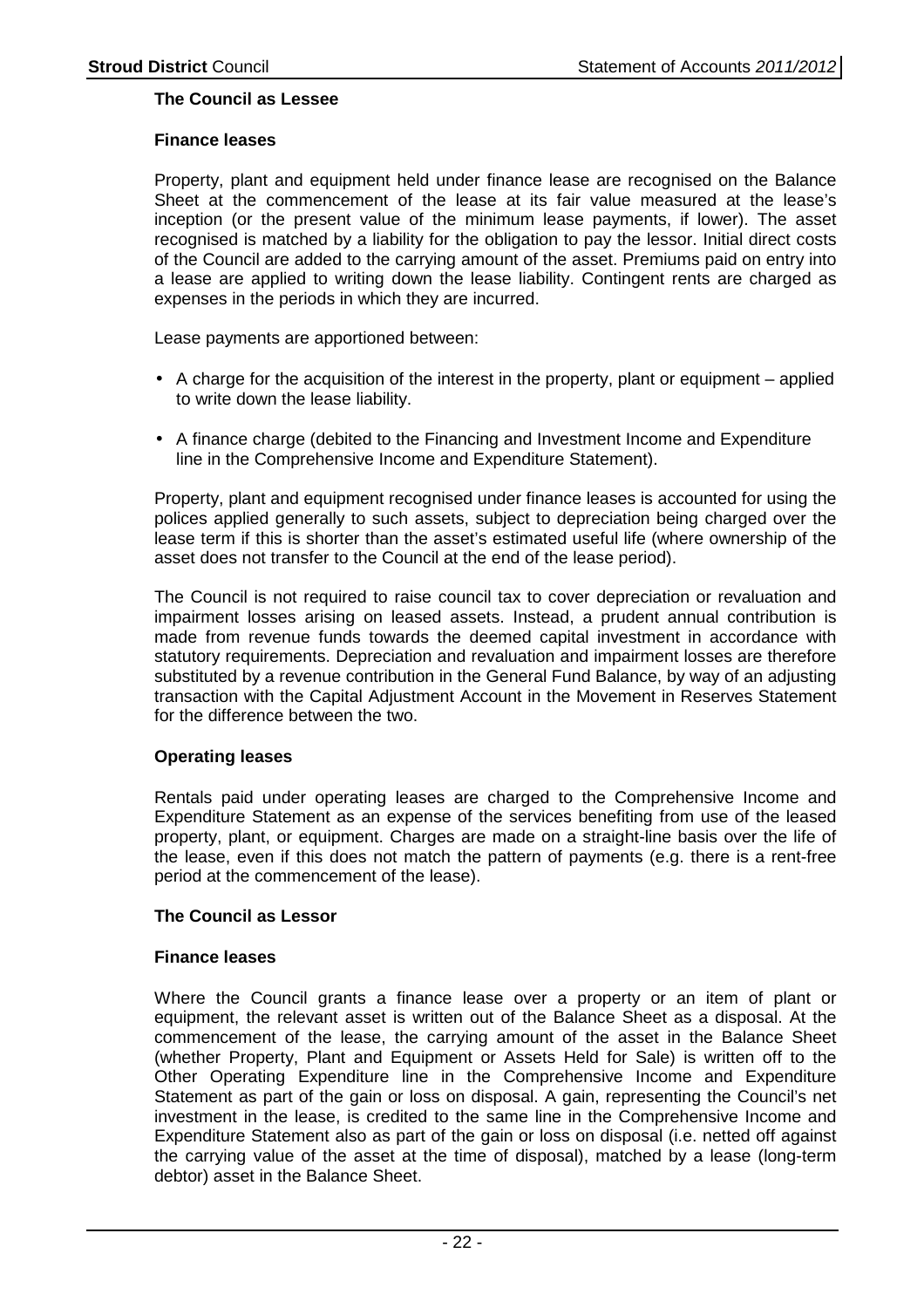Lease rentals receivable are apportioned between:

- $\bullet$  A charge for the acquisition of the interest in the property applied to write down the lease debtor (together with any premiums received).
- Finance income (credited to the Financing and Investment Income and Expenditure line in the Comprehensive Income and Expenditure Statement).

The gain credited to the Comprehensive Income and Expenditure Statement on disposal is not permitted by statute to increase the General Fund Balance and is required to be treated as a capital receipt. Where a premium has been received, this is posted out of the General Fund Balance to the Capital Receipts Reserve in the Movement in Reserves Statement. Where the amount due in relation to the lease asset is to be settled by the payment of rentals in future financial years, this is posted out of the General Fund Balance to the Deferred Capital Receipts Reserve. When the future rentals are received, the element for the capital receipt for the disposal of the asset is used to write down the lease debtor. At this point, the deferred capital receipts are transferred to the Capital Receipts Reserve.

The written-off value of disposals is not a charge against council tax, as the cost of fixed assets is fully provided for under separate arrangements for capital financing. Amounts are therefore appropriated to the Capital Adjustment Account from the General Fund Balance in the Movement in Reserves Statement.

#### **Operating leases**

Where the Council grants an operating lease over a property or an item of plant or equipment, the asset is retained in the Balance Sheet. Rental income is credited to the Other Operating Expenditure line in the Comprehensive Income and Expenditure Statement. Credits are made on a straight-line basis over the life of the lease even if this does not match the pattern of payments, (e.g. there is a premium paid at the commencement of the lease). Initial direct costs incurred in negotiating and arranging the lease are added to the carrying amount of the relevant asset and charged as an expense over the lease term on the same basis as rental income.

#### **(t) Overheads and Support Services**

The costs of overheads and support services are charged to those that benefit from the supply or service in accordance with the costing principles of the CIPFA Service Reporting Code of Practice 2011/12 (SeRCOP). The total absorption costing principle is used – the full cost of overheads and support services are shared between users in proportion to the benefits received, with the exception of:

- Corporate and Democratic Core costs relating to the Council's status as a multifunctional, democratic organisation.
- Non Distributed Costs the cost of discretionary benefits awarded to employees retiring early and impairment losses chargeable on Assets Held for Sale.

These two cost categories are defined in SeRCOP and accounted for as separate headings in the Comprehensive Income and Expenditure Statement, as part of Net Expenditure on Continuing Services.

Recharges are made on the basis of time allocations with the exceptions of debtors and creditors (transaction numbers), payroll and personnel (employee numbers) and office overheads (floor areas).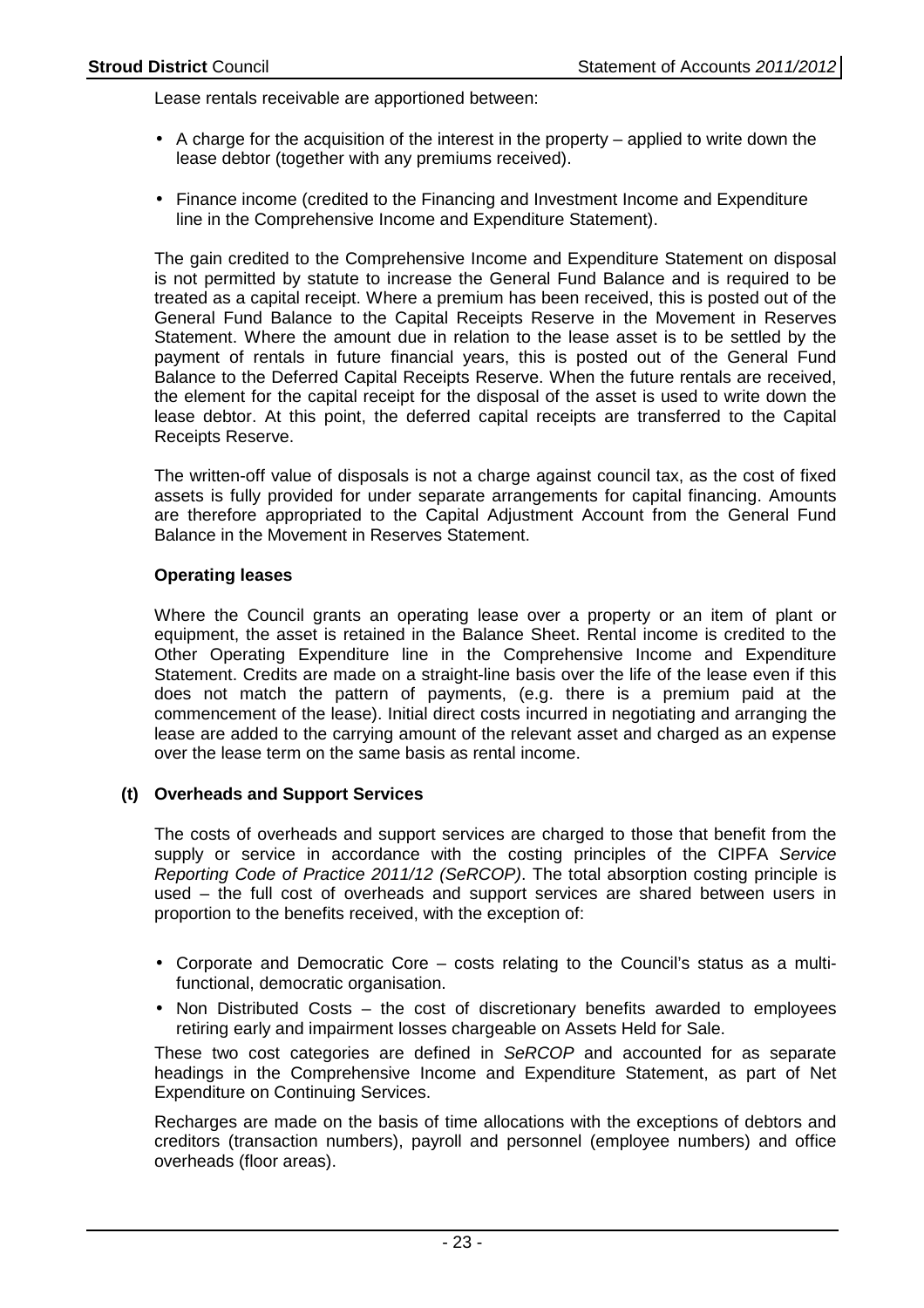#### **(u) Property, Plant and Equipment**

Assets that have physical substance and are held for use in the production or supply of goods or services, for rental to others, or for administrative purposes and that are expected to be used during more than one financial year are classified as Property, Plant and Equipment.

#### **Recognition**

Expenditure on the acquisition, creation or enhancement of Property, Plant and Equipment is capitalised on an accruals basis, provided that it is probable that the future economic benefits or service potential associated with the item will flow to the Council and the cost of the item can be measured reliably. Expenditure that maintains but does not add to an asset's potential to deliver future economic benefits or service potential (e.g. repairs and maintenance) is charged as an expense when it is incurred.

The Council's capitalisation de minimis is £20,000, except for where the sum of the assets is significant, such as public conveniences and car parks. Additionally, items below the de minimis limit may be capitalised and included on the asset register if, for example, they are deemed portable and attractive. The same limit applies in respect of assets with major components, which are recognised separately when the cost is significant in relation to the total cost of the item.

#### **Measurement**

Assets are initially measured at cost, comprising:

- The purchase price.
- Any costs attributable to bringing the asset to the location and condition necessary for it to be capable of operating in the manner intended by management.

The Council does not capitalise borrowing costs incurred whilst assets are under construction.

The cost of assets acquired other than by purchase is deemed to be its fair value, unless the acquisition does not have commercial substance (i.e. it will not lead to a variation in the cash flows of the Council). In the latter case, where an asset is acquired via an exchange, the cost of the acquisition is the carrying amount of the asset given up by the Council.

Donated assets are measured initially at fair value. The difference between fair value and any consideration paid is credited to the Taxation and Non-Specific Grant Income line of the Comprehensive Income and Expenditure Statement, unless the donation has been made conditionally. Until conditions are satisfied, the gain is held in the Donated Assets Account. Where gains are credited to the Comprehensive Income and Expenditure Statement, they are reversed out of the General Fund Balance to the Capital Adjustment Account in the Movement in Reserves Statement.

Assets are then carried in the Balance Sheet using the following measurement bases:

• Infrastructure, community assets and assets under construction – depreciated historical cost.

- Dwellings fair value, determined using the basis of existing use value for social housing (EUV-SH).
- All other classes of asset fair value, determined as the amount that would be paid for the asset in its existing use (existing use value – EUV).

Where there is no market-based evidence of fair value because of the specialist nature of an asset, depreciated replacement cost (DRC) is used an estimate of fair value.

Where there are non-property assets that have short useful lives or low values (or both), depreciated historical cost basis is used as a proxy for fair value.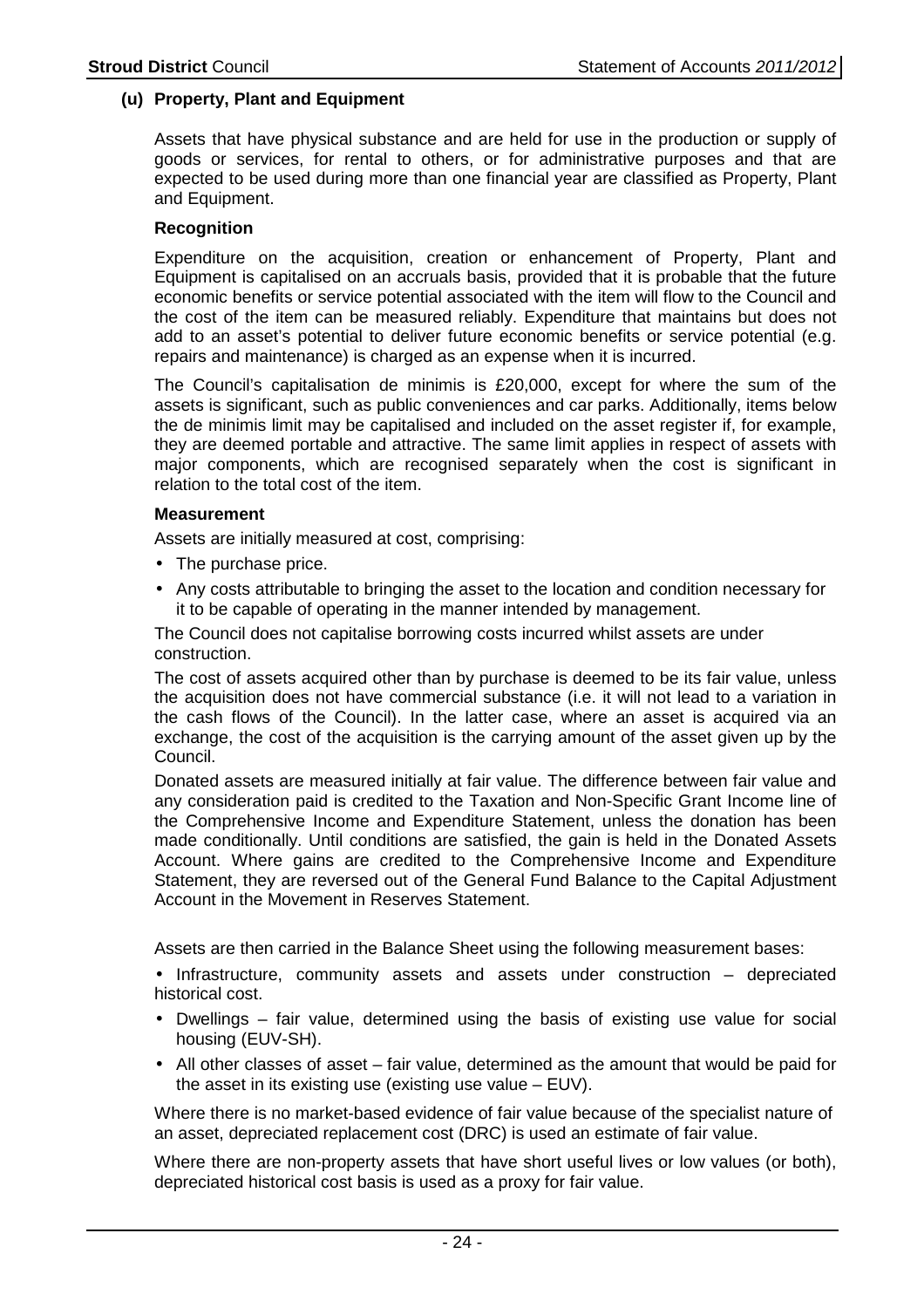Assets included in the Balance Sheet at fair value are revalued sufficiently regularly to ensure that their carrying amount is not materially different from their fair value at yearend, but as a minimum, every five years. Increases in valuations are matched by credits to the Revaluation Reserve to recognise unrealised gains. Exceptionally, gains might be credited to the Comprehensive Income and Expenditure Statement where they arise from the reversal of a loss previously charged to a service.

Where decreases in value are identified, they are accounted for by:

- Where there is a balance of revaluation gains for the asset in the Revaluation Reserve, the carrying amount of the asset is written down against that balance (up to the amount of the accumulated gain).
- Where there is no balance in the Revaluation Reserve or an insufficient balance, the carrying amount of the asset is written down against the relevant service line(s) in the Comprehensive Income and Expenditure Statement.

The Revaluation Reserve contains revaluation gains recognised since 1 April 2007 only, the date of its formal implementation. Gains arising before that date have been consolidated into the Capital Adjustment Account.

#### **Impairment**

Assets are assessed at each year-end as to whether there is any indication that an asset may be impaired. Where indications exist and any possible differences are estimated to be material, the recoverable amount of the asset is estimated and, where this is less than the carrying amount of the asset, an impairment loss is recognised for the shortfall.

Where impairment losses are identified, they are accounted for by:

- Where there is a balance of revaluation gains for the asset in the Revaluation Reserve, the carrying amount of the asset is written down against that balance (up to the amount of the accumulated gains).
- Where there is no balance in the Revaluation Reserve or an insufficient balance, the carrying amount of the asset is written down against the relevant service line(s) in the Comprehensive Income and Expenditure Statement.
- Where an impairment loss is reversed subsequently, the reversal is credited to the relevant service line(s) in the Comprehensive Income and Expenditure Statement up to the amount of the original loss, adjusted for depreciation that would have been charged if the loss had not been recognised.

#### **Depreciation**

Depreciation is provided for on all Property, Plant and Equipment assets by the systematic allocation of their depreciable amounts over their useful lives. An exception is made for assets without a determinable finite useful life (i.e. freehold land and certain Community Assets) and assets that are not yet available for use (i.e. assets under construction).

Depreciation is calculated on the following bases:

- Dwellings and other buildings straight-line allocation over the life of the property as estimated by the valuer.
- Vehicles, plant, furniture and equipment straight-line allocation of the value of each class of assets in the Balance Sheet, as advised by a suitably qualified officer.
- Infrastructure straight-line allocation up to 30 years.

Where an item of Property, Plant and Equipment asset has major components whose cost is significant in relation to the total cost of the item, the components are depreciated separately.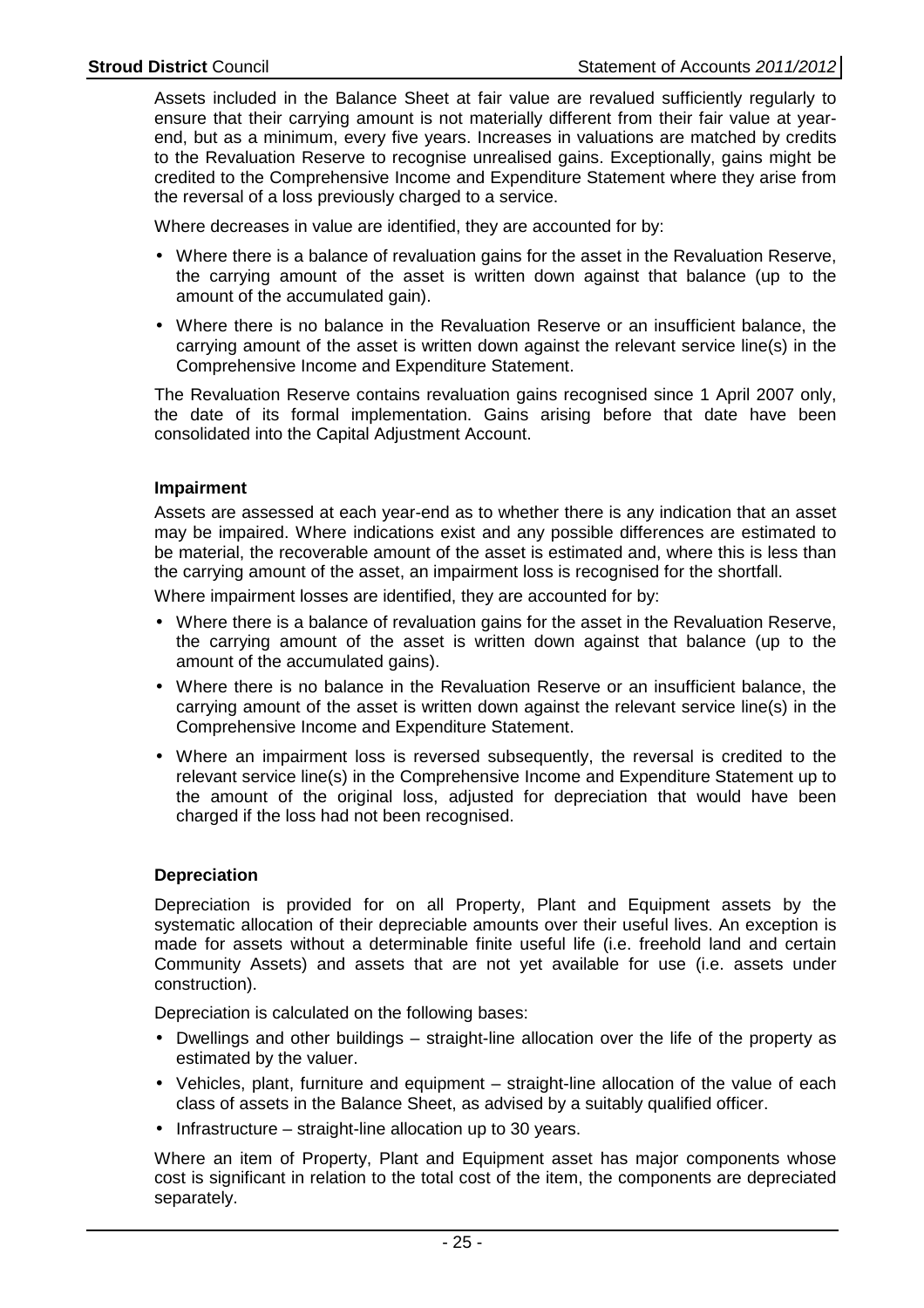Revaluation gains are also depreciated, with an amount equal to the difference between current value depreciation charged on assets and the depreciation that would have been chargeable based on their historical cost being transferred each year from the Revaluation Reserve to the Capital Adjustment Account.

#### **Disposals and Non-Current Assets Held for Sale**

When it becomes probable that the carrying amount of an asset will be recovered principally through a sale transaction rather than through its continuing use, it is reclassified as an Asset Held for Sale. The asset is revalued immediately before reclassification and then carried at the lower of this amount and fair value less costs to sell. Where there is a subsequent decrease to fair value less costs to sell, the loss is posted to the Other Operating Expenditure line in the Comprehensive Income and Expenditure Statement. Gains in fair value are recognised only up to the amount of any losses previously recognised in the Surplus or Deficit on Provision of Services. Depreciation is not charged on Assets Held for Sale.

If assets no longer meet the criteria to be classified as Assets Held for Sale, they are reclassified back to non-current assets and valued at the lower of their carrying amount before they were classified as held for sale, adjusted for depreciation, amortisation or revaluations that would have been recognised had they not been classified as Held for Sale, and their recoverable amount at the date of the decision not to sell.

Assets that are to be abandoned or scrapped are not reclassified as Assets Held for Sale.

When an asset is disposed of or decommissioned, the carrying amount of the asset in the Balance Sheet (whether Property, Plant and Equipment or Assets Held for Sale) is written off to the Other Operating Expenditure line in the Comprehensive Income and Expenditure Statement as part of the gain or loss on disposal. Receipts from disposals (if any) are credited to the same line in the Comprehensive Income and Expenditure Statement also as part of the gain or loss on disposal (i.e. netted off against the carrying value of the asset at the time of disposal). Any revaluation gains accumulated for the asset in the Revaluation Reserve are transferred to the Capital Adjustment Account.

Amounts received for disposal in excess of £10,000 are categorised as capital receipts. A proportion of receipts relating to housing disposals (75% for dwellings, 50% for land and other assets, net of statutory deductions and allowances) is payable to the Government. The balance of receipts is required to be credited to the Capital Receipts Reserve, and can then only be used for new capital investment or set aside to reduce the Council's underlying need to borrow (the capital financing requirement). Receipts are appropriated to the reserve from the General Fund Balance in the Movement in Reserves Statement.

The written-off value of disposals is not a charge against council tax, as the cost of the fixed assets is fully provided for under separate arrangements for capital financing. Amounts are appropriated to the Capital Adjustment Account from the General Fund Balance in the Movement in Reserves Statement.

#### **(v) Provisions, Contingent Liabilities and Contingent Assets**

#### **Provisions**

Provisions are made where an event has taken place that gives the Council a legal or constructive obligation that probably requires settlement by a transfer of economic benefits or service potential, and a reliable estimate can be made of the amount of the obligation. For instance, the Council may be involved in a court case that could eventually result in the making of a settlement or the payment of compensation.

Provisions are charged as an expense to the appropriate service line in the Comprehensive Income and Expenditure Statement in the year that the Council becomes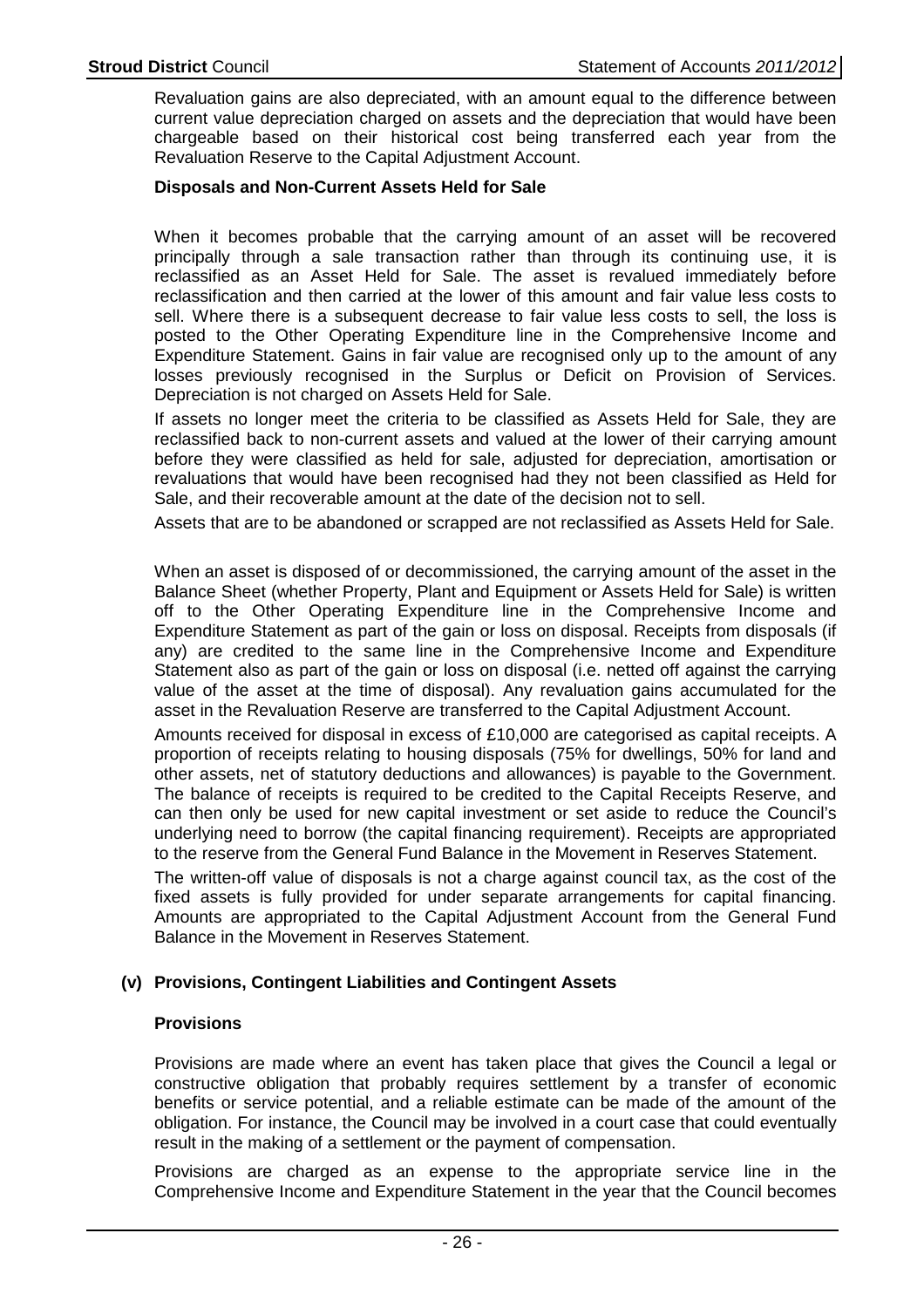aware of the obligation, and are measured at the best estimate at the balance sheet date of the expenditure required to settle the obligation, taking into account relevant risks and certainties.

When payments are eventually made, they are charged to the provision carried in the Balance Sheet. Estimated settlements are reviewed at the end of each financial year – where it becomes less than probable that a transfer of economic benefits will now be required (or a lower settlement than anticipated is made), the provision is reversed and credited back to the relevant service.

Where some or all of the payment required to settle a provision is expected to be recovered (e.g. from an insurance claim), this is only recognised as income for the relevant service if it is virtually certain that reimbursement will be received if the Council settles the obligation.

#### **Contingent Liabilities**

A contingent liability arises where an event has taken place that gives the Council a possible obligation whose existence will only be confirmed by the occurrence or otherwise of uncertain future events not wholly within the control of the Council. Contingent liabilities also arise in circumstances where a provision would otherwise be made but either it is not probable that an outflow of resources will be required or the amount of the obligation cannot be measured reliably.

Contingent liabilities are not recognised in the Balance Sheet but disclosed in a note to the accounts.

#### **Contingent Assets**

A contingent asset arises where an event has taken place that gives the Council a possible asset whose existence will only be confirmed by the occurrence or otherwise of uncertain future events not wholly within the control of the Council.

Contingent assets are not recognised in the Balance Sheet but disclosed in a note to the accounts where it is probable that there will be an inflow of economic benefits or service potential.

#### **(w) Reserves**

The Council sets aside specific amounts as reserves for future policy purposes or to cover contingencies. Reserves are created by appropriating amounts out of the General Fund Balance in the Movement in Reserves Statement. When expenditure to be financed from a reserve is incurred, it is charged to the appropriate service in that year to score against the Surplus or Deficit on the Provision of Services in the Comprehensive Income and Expenditure Statement. The reserve is then appropriated back into the General Fund Balance in the Movement in Reserves Statement so that there is no net charge against council tax for the expenditure.

Certain reserves are kept to manage the accounting processes for non-current assets, financial instruments, and retirement and employee benefits and do not represent usable resources for the Council – these reserves are explained in the relevant policies.

#### **(x) Revenue Expenditure Funded from Capital Under Statute**

Expenditure incurred during the year that may be capitalised under statutory provisions but that does not result in the creation of a non-current asset, has been charged as expenditure to the relevant service in the Comprehensive Income and Expenditure Statement in the year. Where the Council has determined to meet the cost of this expenditure from existing capital resources or by borrowing, a transfer in the Movement in Reserves Statement from the General Fund Balance to the Capital Adjustment Account then reverses out the amounts charged so there is no impact on the level of council tax.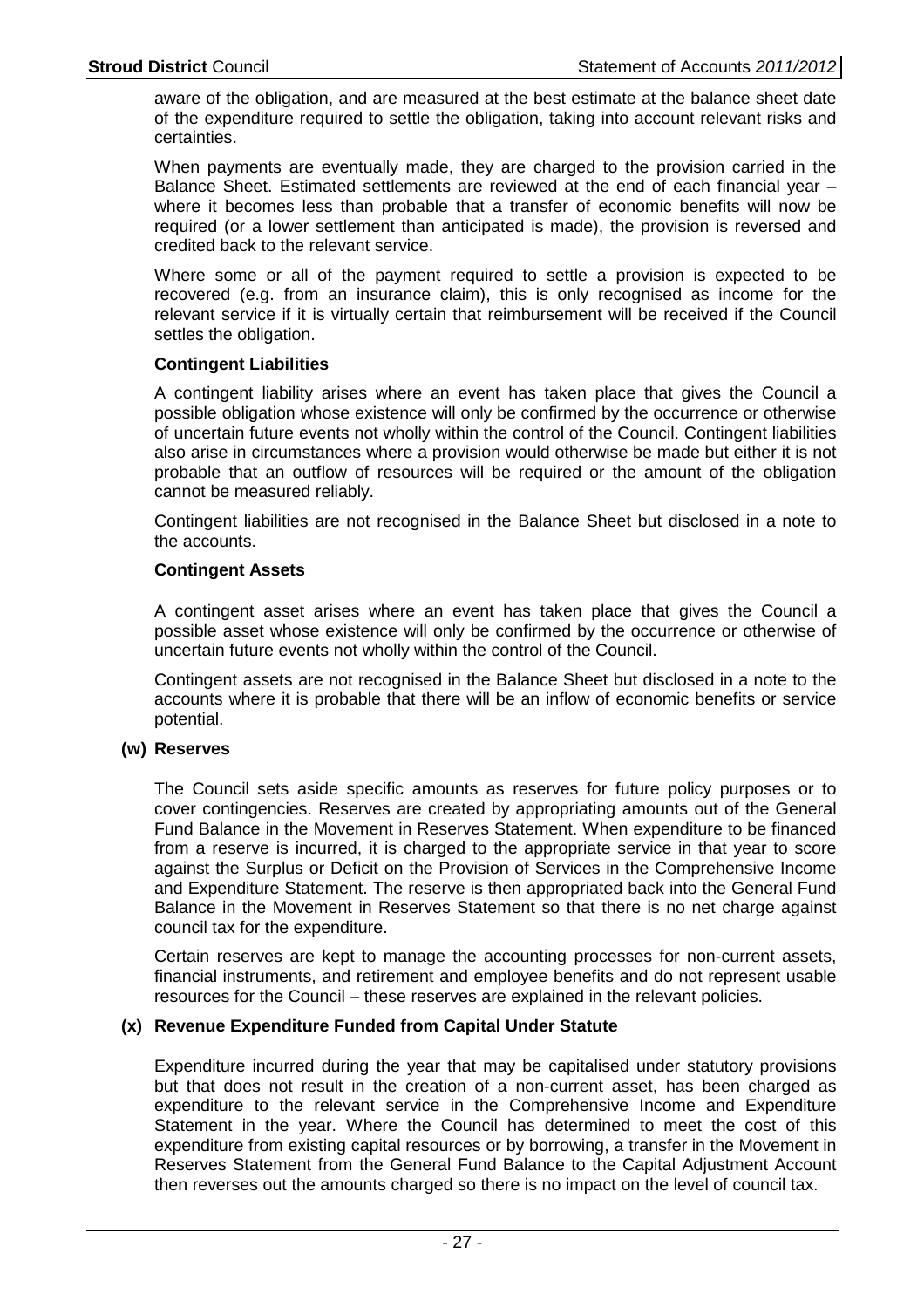#### **(y) Value Added Tax**

VAT payable is included as an expense only to the extent that it is not recoverable from Her Majesty's Revenue and Customs. VAT receivable is excluded from income.

### **2. Accounting Standards Issued, not Adopted**

For 2011/12, the only accounting policy change that needs to be reported is the adoption of amendments to IFRS 7 Financial Instruments: Disclosures.

It is considered that this standard will not have a material impact on the financial statements of local authorities, so no further disclosure is required in these accounts in this year.

### **3. Critical Judgements in Applying Accounting Policies**

In applying the accounting policies set out in Note 1, the Council has had to make certain judgements about complex transactions or those involving uncertainty about future events. The critical judgements made in the Statement of Accounts are:

- Repayment of the previously impaired £3m investments with Glitnir Bank was received in March 2012. The Council accounted for these repayments in accordance with LAAP Bulletin 82 Update 6. After making a provision of £285k in respect of an amount still held in Icelandic Kroner in Iceland due to currency controls, a net amount of £2.007m was credited to the CI&E.
- The canal project means that significant sums of money will be managed by the Council over the next few years to deliver this major infrastructure scheme, which includes nearly £12m of heritage lottery funding. The land aspects of this project are managed separately by the Stroud Valleys Canal Company. The Council has representation in the Company, but does not have access to benefits or exposure to the risk of a potential loss so there is no group relationship.
- There is a high degree of uncertainty about future levels of funding for local government. However, the Council has determined that this uncertainty is not yet sufficient to provide an indication that the assets of the Council might be impaired as a result of a need to close facilities and reduce levels of service provision.

### **4. Assumptions made about the Future and other Major Sources of Estimation Uncertainty**

The Statement of Accounts contains estimated figures that are based on assumptions made by the Council about the future or that are otherwise uncertain. Estimates are made taking into account historical experience, current trends and other relevant factors. However, because balances cannot be determined with certainty, actual results could be materially different from the assumptions and estimates.

As well as the items described in Note 3, the items in the Council's Balance Sheet at 31 March 2012 for which there is a significant risk of material adjustment in the forthcoming financial year are as follows:

| <b>Item</b>     | <b>Uncertainties</b>               | <b>Effect if Actual Results Differ from</b>                                       |
|-----------------|------------------------------------|-----------------------------------------------------------------------------------|
|                 |                                    | <b>Assumptions</b>                                                                |
| Property, Plant | Assets are depreciated over useful | If the useful life of assets is reduced,                                          |
| and Equipment   | lives that are dependent on        | depreciation increases and the carrying                                           |
|                 |                                    | assumptions about the level of repairs amount of the asset falls. It is estimated |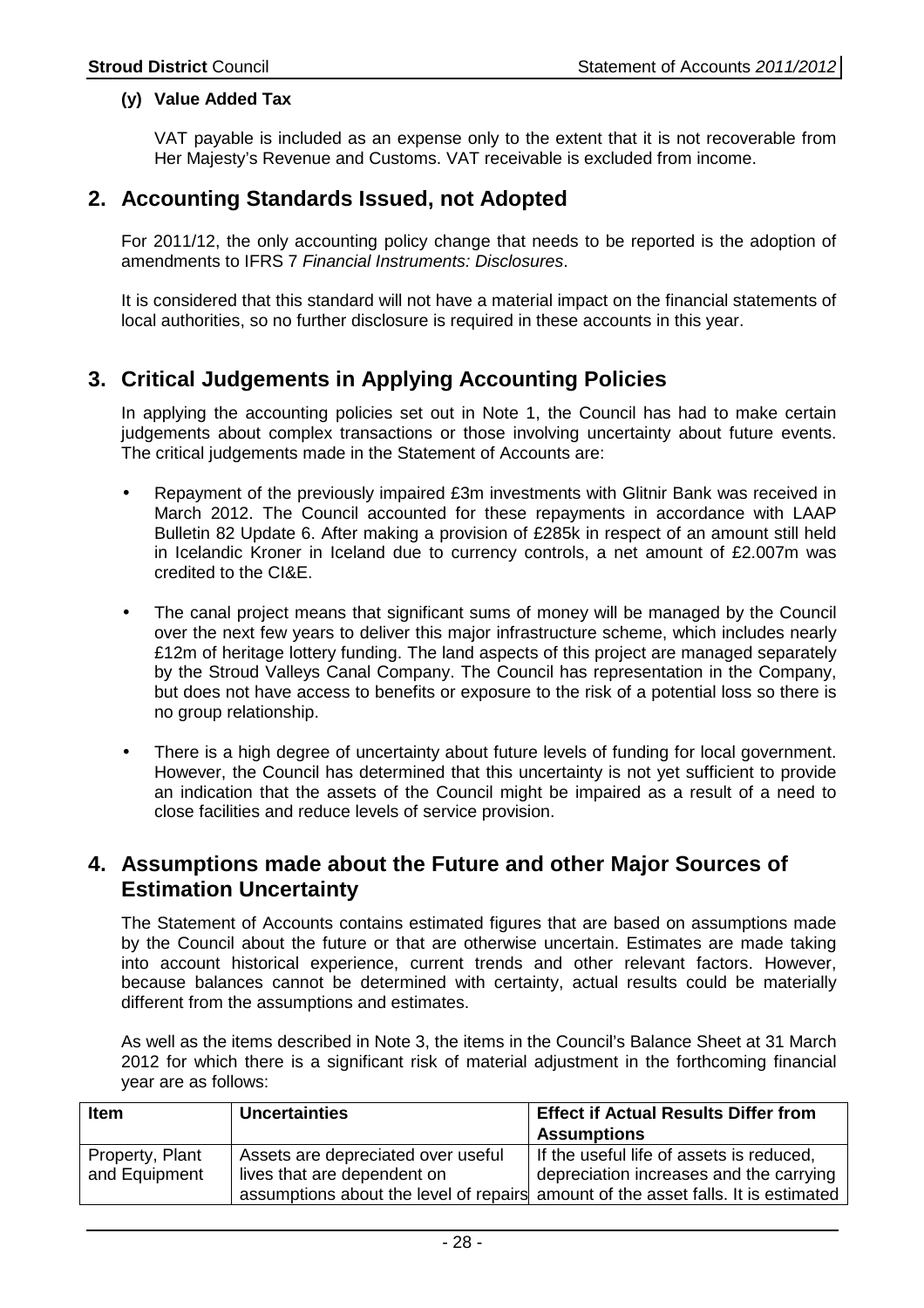|                    | and maintenance that will be incurred<br>in relation to individual assets. The<br>current economic climate makes it<br>uncertain that the Council will be able<br>to sustain its current spending on<br>repairs and maintenance, bringing<br>into doubt the useful lives assigned to<br>assets.                                                                                                                                                               | that the annual depreciation charge for<br>buildings would increase for every year<br>that useful lives had to be reduced.                                                                                                                                                                                                                                                                                                                                                                                                                                          |
|--------------------|---------------------------------------------------------------------------------------------------------------------------------------------------------------------------------------------------------------------------------------------------------------------------------------------------------------------------------------------------------------------------------------------------------------------------------------------------------------|---------------------------------------------------------------------------------------------------------------------------------------------------------------------------------------------------------------------------------------------------------------------------------------------------------------------------------------------------------------------------------------------------------------------------------------------------------------------------------------------------------------------------------------------------------------------|
| Pensions Liability | Estimation of the net liability to pay<br>pensions depends on a number of<br>complex judgements relating to the<br>discount rate used, the rate at which<br>salaries are projected to increase,<br>changes in retirement ages, mortality<br>rates and expected returns on<br>pension fund assets. A firm of<br>consulting actuaries, Hymans<br>Robertson LLP, is engaged to provide<br>the Council with expert advice about<br>the assumptions to be applied. | The effects on the net pension liability of<br>changes in individual assumptions can<br>be measured. For instance, a 0.5%<br>increase in the discount rate assumption<br>would result in a decrease in the pension<br>liability of £7.767m.<br>However, the assumptions interact in<br>complex ways. During 2011/12, the<br>Council's actuaries advised that the net<br>pension liability had increased by<br>£3.029m as a result of estimates being<br>corrected as a result of experience and<br>increased by £2.824m attributable to<br>updating of assumptions. |
| Arrears            | At 31 March 2012 the Council had a<br>short term debtor balance of £5.982m<br>and a bad debt provision of £746k or<br>12.5% of the debt. In the current<br>economic climate it is not certain that<br>the provision will be sufficient. If<br>collection rates were to deteriorate,<br>an additional bad debt provision<br>would have to be made.                                                                                                             | If collection rates were to deteriorate, an<br>additional bad debt provision would have<br>to be made. See notes 16, 19 and 44 for<br>further details of debt outstanding.                                                                                                                                                                                                                                                                                                                                                                                          |

### **5. Material Items of Income and Expense**

The nature & amount of material items not separately disclosed on the face of the CI&E Statement are as follows:-

- Changes to pension fund liabilities (see Note 41).
- Over £4.9m was spent on the canal regeneration scheme (see page 7, summary of Financial Year)
- Icelandic investments previously impaired were repaid. An amount of £2m was credited to financing and investment income net of a provision for an amount retained in Icelandic Kroner (see Notes 10, 23 and 44).

### **6. Events after the Balance Sheet Date**

There are no events to report occurring after 31 March 2012.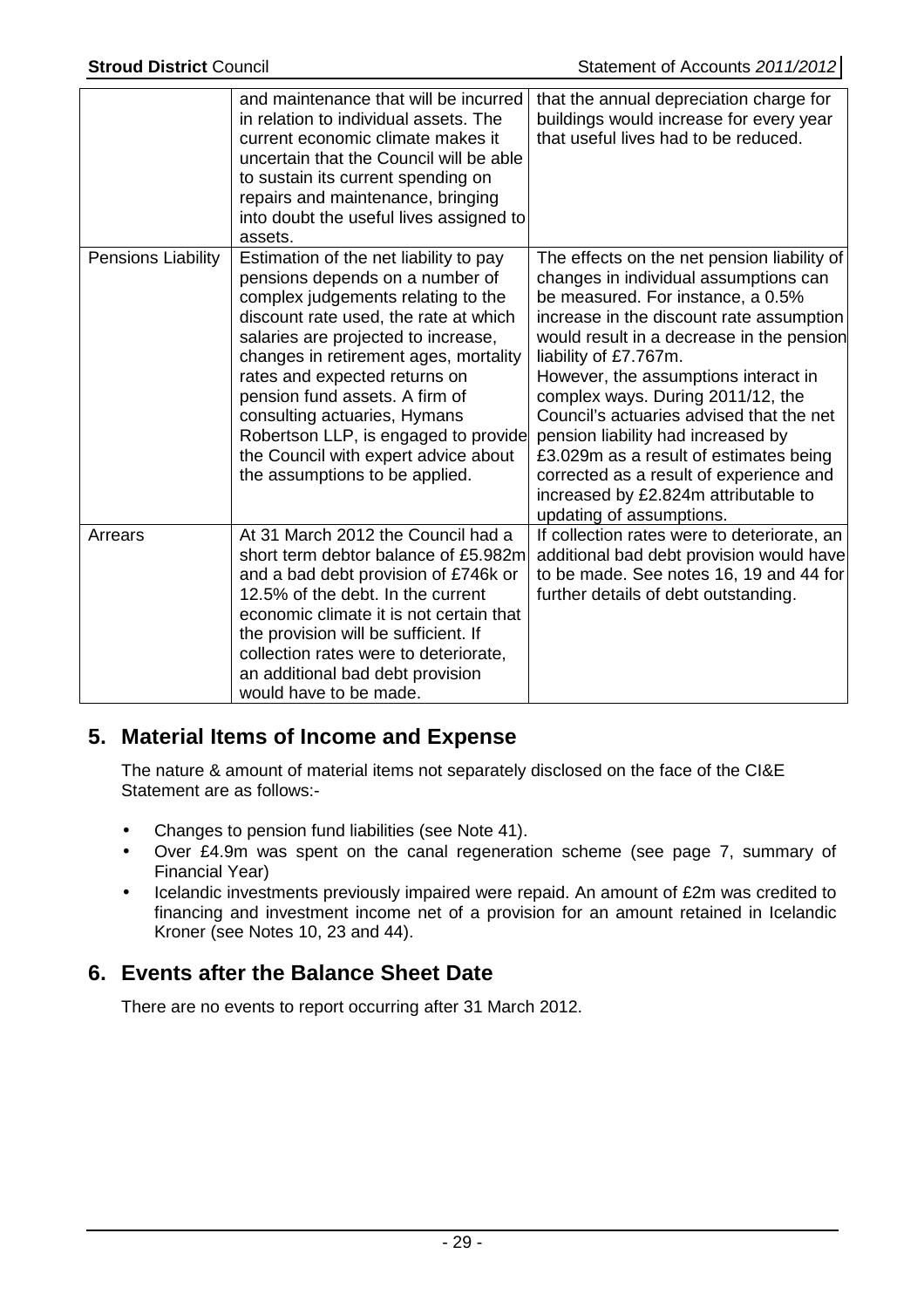### **7. Adjustments between Accounting Basis and Funding Basis under Regulations**

This note details the adjustments that are made to the total comprehensive income and expenditure recognised by the Council in the year in accordance with proper accounting practice, to the resources that are specified by statutory provisions as being available to the Council to meet future capital and revenue expenditure.

**Adjustments between Accounting Basis & Funding Basis under Regulations 2011-12**

|                                                                                              |          |           | <b>Usable Reserves</b> |          |           | Movement       |
|----------------------------------------------------------------------------------------------|----------|-----------|------------------------|----------|-----------|----------------|
|                                                                                              | General  | Housing   | Capital                | Major    | Capital   | in Unusable    |
| 2011-12                                                                                      | Fund     | Revenue   | Receipts               | Repairs  | Grants    | Reserves       |
|                                                                                              | Balance  | Account   | Reserve                | Reserve  | Unapplied |                |
|                                                                                              | £000     | £000      | £000                   | £000     | £000      | £000           |
| Adjustments primarily involving the Capital Adjustment Account:                              |          |           |                        |          |           |                |
| Reversal of items debited or credited to the Comprehensive Income                            |          |           |                        |          |           |                |
| and Expenditure Statement:                                                                   |          |           |                        |          |           |                |
| Charges for depreciation and impairment of non-current assets                                | $-937$   | $-5,388$  |                        |          |           | 6,325          |
| Revaluation losses on Property, Plant and Equipment                                          | $-528$   | $-2,647$  |                        |          |           | 3,175          |
| Movements in the market value of Investment Properties                                       |          |           |                        |          |           | $\mathbf 0$    |
| Amortisation of intangible assets                                                            | $-52$    |           |                        |          |           | 52             |
| Capital grants and contributions applied                                                     |          |           |                        |          |           | 0              |
|                                                                                              |          |           |                        |          |           |                |
| Movement in the Donated Assets Account                                                       |          |           |                        |          |           | 0              |
| Revenue expenditure funded from capital under statute                                        | $-5,523$ |           |                        |          |           | 5,523          |
| HRA self-financing                                                                           |          | $-91,717$ |                        |          |           | 91,717         |
| Amounts of non-current assets written off on disposal or sale as part of the                 |          |           |                        |          |           |                |
| gain / loss on disposal to the Comprehensive Income and Expenditure                          |          |           |                        |          |           |                |
| Statement                                                                                    | $-249$   |           |                        |          |           | 249            |
| Insertion of items not debited or credited to the Comprehensive                              |          |           |                        |          |           |                |
| Income and Expenditure Statement:                                                            |          |           |                        |          |           |                |
| HRA Item 8 interest credit                                                                   | 120      | $-120$    |                        |          |           | $\mathbf 0$    |
| HRA share of corporate and democratic core                                                   | $-242$   | 242       |                        |          |           | $\mathbf 0$    |
| Statutory provision for the financing of capital investment                                  |          |           |                        |          |           | 0              |
| Capital expenditure charged against the General Fund and HRA balances                        | 480      | 1,827     |                        |          |           | $-2,307$       |
| Adjustments primarily involving the Capital Grants Unapplied                                 |          |           |                        |          |           |                |
| Account:                                                                                     |          |           |                        |          |           |                |
| Capital grants and contributions applied credited to the Comprehensive                       |          |           |                        |          |           |                |
| Income and Expenditure Statement                                                             | 3,832    |           |                        |          | $-3,832$  | 0              |
| Application of grants to capital financing transferred to the Capital                        |          |           |                        |          |           |                |
| <b>Adjustment Account</b>                                                                    |          |           |                        |          | 3,950     | $-3,950$       |
| Adjustments primarily involving the Capital Receipts Reserve:                                |          |           |                        |          |           |                |
| Transfer of cash sale proceeds credited as part of the gain / loss on disposal               |          |           |                        |          |           |                |
| to the Comprehensive Income and Expenditure Statement                                        | 675      |           | -675                   |          |           | 0              |
| Use of the Capital Receipts Reserve to finance new capital expenditure                       |          |           | 1,674                  |          |           | $-1,674$       |
| Contribution from the Capital Receipts Reserve towards administrative costs                  |          |           |                        |          |           |                |
| of non-current asset disposals                                                               | $-7$     |           | $\overline{7}$         |          |           | 0              |
| Contribution from the Capital Receipts Reserve to finance the payments to                    |          |           |                        |          |           |                |
| the Government capital receipts pool                                                         | $-393$   |           | 393                    |          |           | 0              |
| Transfer from Deferred Capital Receipts Reserve upon receipt of cash                         |          |           | $-2$                   |          |           | $\overline{2}$ |
| Adjustments primarily involving the Deferred                                                 |          |           |                        |          |           |                |
| <b>Capital Receipts Reserve:</b>                                                             |          |           |                        |          |           |                |
| Transfer of deferred sale proceeds credited as part of the gain / loss on                    |          |           |                        |          |           |                |
| disposal to the Comprehensive Income and Expenditure Statement                               |          |           |                        |          |           | 0              |
| Adjustment primarily involving the Major Repairs Reserve:                                    |          |           |                        |          |           |                |
| Reversal of Major Repairs Allowance credited to the HRA                                      |          | 3,561     |                        | $-3,561$ |           | 0              |
| Use of the Major Repairs Reserve to finance new capital expenditure                          |          |           |                        | 3,561    |           | $-3,561$       |
| Adjustment primarily involving the Financial Instruments Adjustment                          |          |           |                        |          |           |                |
| Account:                                                                                     |          |           |                        |          |           |                |
| Amount by which finance costs charged to the Comprehensive Income and                        |          |           |                        |          |           |                |
| Expenditure Statement are different from finance costs charged in the year in                |          |           |                        |          |           |                |
| accordance with statutory requirements                                                       |          |           |                        |          |           | 0              |
| Adjustment primarily involving the Pensions Reserve:                                         |          |           |                        |          |           |                |
| Reversal of items relating to retirement benefits debited or credited to the                 |          |           |                        |          |           |                |
| Comprehensive Income and Expenditure Statement (see Note 41)                                 | $-2,002$ | $-310$    |                        |          |           | 2,312          |
| Employer's pensions contributions and direct payments to pensioners                          |          |           |                        |          |           |                |
| payable in the year                                                                          | 1,685    | 452       |                        |          |           | $-2,137$       |
| Adjustment primarily involving the Collection Fund Adjustment                                |          |           |                        |          |           |                |
| Account:<br>Amount by which council tax income credited to the Comprehensive Income          |          |           |                        |          |           |                |
|                                                                                              |          |           |                        |          |           |                |
| and Expenditure Statement is different from council tax income calculated                    |          |           |                        |          |           |                |
| for the year in accordance with statutory requirements                                       | $-5$     |           |                        |          |           | 5              |
| Adjustment primarily involving the Accumulated Absences Account:                             |          |           |                        |          |           |                |
| Amount by which officer remuneration charged to the Comprehensive Income                     |          |           |                        |          |           |                |
| and Expenditure Statement on an accruals basis is different from                             | 6        | 9         |                        |          |           | $-15$          |
| remuneration chargeable in the year in accordance with statutory<br><b>Total Adjustments</b> | $-3,140$ | -94,091   | 1,397                  | 0        | 118       | $-95,716$      |
|                                                                                              |          |           |                        |          |           |                |

Table contains roundings (see Glossary) which can affect the arithmetic accuracy of the figures.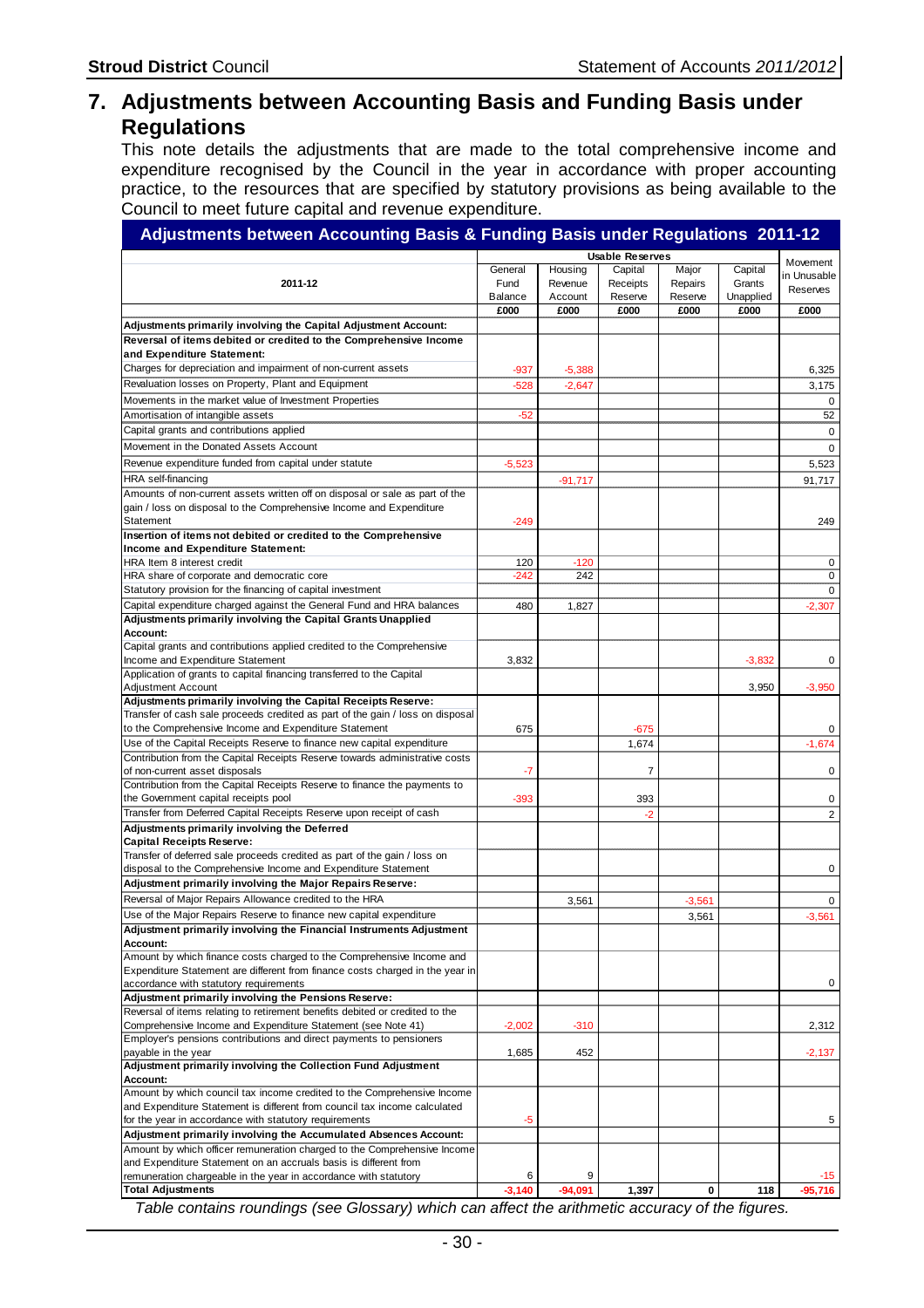|                                                                                                                                                            |          |                | <b>Usable Reserves</b> |          |                  |             |
|------------------------------------------------------------------------------------------------------------------------------------------------------------|----------|----------------|------------------------|----------|------------------|-------------|
|                                                                                                                                                            | Genera I | Housing        | Capital                | Majo r   | Capital          | Movement    |
| 2010-11                                                                                                                                                    | Fund     | <b>Revenue</b> | Receipts               | Repairs  | Grants           | in Unusable |
|                                                                                                                                                            | Balance  | Account        | Reserve                | Reserve  | <b>Unapplied</b> | Reserves    |
|                                                                                                                                                            | £000     | £000           | £000                   | £000     | £000             | £000        |
| Adjustments primarily in volving the Capital Adjustment Account:                                                                                           |          |                |                        |          |                  |             |
| Reversal of items debited or credited to the Comprehensive Income and                                                                                      |          |                |                        |          |                  |             |
| Expenditure Statement:                                                                                                                                     |          |                |                        |          |                  |             |
| Charges for depreciation and impairment of non-current assets                                                                                              | $-262$   | $-4.527$       |                        |          |                  | 4,789       |
| Revaluation losses on Property, Plant and Equipment                                                                                                        | $-524$   | 9,420          |                        |          |                  | -8,896      |
| Movements in the market value of Investment Properties                                                                                                     | $-456$   |                |                        |          |                  | 456         |
| Amortisation of intangible assets                                                                                                                          | - 47     |                |                        |          |                  | 47          |
| Movement in the Donated Assets Account                                                                                                                     |          |                |                        |          |                  |             |
| Revenue expenditure funded from capital under statute                                                                                                      | -4.892   |                |                        |          |                  | 4,892       |
| Amounts of non-current assets written off on disposal or sale as part of the gain<br>bss on disposal to the Comprehensive Income and Expenditure Statement | $-381$   | $-687$         |                        |          |                  | 1,068       |
| Insertion of items not de bited or credited to the Comprehensive Income<br>and Expenditure Statement:                                                      |          |                |                        |          |                  |             |
| Statutory provision for the financing of capital investment                                                                                                |          |                |                        |          |                  |             |
| Capital expenditure charged against the General Fund and HRA balances                                                                                      | 263      | 2,424          |                        |          |                  | -2,687      |
| Adjustments primarily in volving the Capital Grants Unapplied Account:                                                                                     |          |                |                        |          |                  |             |
| Capital grants and contributions applied credited to the Comprehensive Income                                                                              |          |                |                        |          |                  |             |
| and Expenditure Statement                                                                                                                                  | 3,312    |                |                        |          | -3,312           |             |
| Application of grants to capital financing transferred to the Capital Adjustment<br>Account                                                                |          |                |                        |          | 2,843            | $-2,843$    |
| Adjustments primarily in volving the Capital Receipts Reserve:                                                                                             |          |                |                        |          |                  |             |
| Transfer of cash sale proceeds credited as part of the gain / loss on disposal to                                                                          |          |                |                        |          |                  |             |
| the Comprehensive Income and Expenditure Statement                                                                                                         | 3,152    |                | $-3,152$               |          |                  |             |
| Use of the Capital Receipts Reserve to finance new capital expenditure                                                                                     |          |                | 2.263                  |          |                  | -2263.      |
| Contribution from the Capital Receipts Reserve tow ards administrative costs of                                                                            |          |                |                        |          |                  |             |
| non-current asset disposals                                                                                                                                |          |                | 25                     |          |                  | $-25$       |
| Contribution from the Capital Receipts Reserve to finance the payments to the                                                                              |          |                |                        |          |                  |             |
| Government capital receipts pool                                                                                                                           | -903     |                | 734                    |          |                  | 169         |
| Transfer from Deferred Capital Receipts Reserve upon receipt of cash<br>Adjustments primarily in volving the Deferred                                      |          |                |                        |          |                  | 2           |
| <b>Capital Rece ipts Reserve:</b>                                                                                                                          |          |                |                        |          |                  |             |
| Transfer of deferred sale proceeds credited as part of the gain / loss on                                                                                  |          |                |                        |          |                  |             |
| disposal to the Comprehensive Income and Expenditure Statement                                                                                             |          |                |                        |          |                  |             |
| Adjustment primarily in volving the Major Repairs Reserve:                                                                                                 |          |                |                        |          |                  |             |
| Reversal of Major Repairs Allowance credited to the HRA                                                                                                    |          | 2,654          |                        | $-2,654$ |                  |             |
| Use of the Major Repairs Reserve to finance new capital expenditure                                                                                        |          |                |                        | 2,654    |                  | $-2,654$    |
| Adjustment primarily in volving the Financial Instruments Adjustment                                                                                       |          |                |                        |          |                  |             |
| Account:                                                                                                                                                   |          |                |                        |          |                  |             |
| Amount by which finance costs charged to the Comprehensive Income and                                                                                      |          |                |                        |          |                  |             |
| Expenditure Statement are different from finance costs charged in the year in                                                                              |          |                |                        |          |                  |             |
| accordance with statutory requirements                                                                                                                     |          | 5              |                        |          |                  | -5          |
| Adjustment primarily in volving the Pensions Reserve:                                                                                                      |          |                |                        |          |                  |             |
| Reversal of items relating to retirement benefits debited or credited to the<br>Comprehensive Income and Expenditure Statement (see Note 41)               |          |                |                        |          |                  |             |
| Employer's pensions contributions and direct payments to pensioners payable                                                                                | 5,370    |                |                        |          |                  | -5,370      |
| in the year                                                                                                                                                | 2,068    |                |                        |          |                  | $-2,068$    |
| Adjustment primarily in volving the Collection Fund Adjustment Account:                                                                                    |          |                |                        |          |                  |             |
|                                                                                                                                                            |          |                |                        |          |                  |             |
| Amount by which council tax income credited to the Comprehensive Income                                                                                    |          |                |                        |          |                  |             |
| and Expenditure Statement is different from council tax income calculated for<br>the year in accordance with statutory requirements                        | 67       |                |                        |          |                  | -67         |
| Adjustment primarily in volving the Accumulated Absences Account:                                                                                          |          |                |                        |          |                  |             |
| Amount by which officer remuneration charged to the Comprehensive Income                                                                                   |          |                |                        |          |                  |             |
| and Expenditure Statement on an accruals basis is different from remuneration                                                                              |          |                |                        |          |                  |             |
| chargeable in the year in accordance with statutory requirements                                                                                           | 9        | -12            |                        |          |                  |             |
| <b>Total Adjustments</b>                                                                                                                                   | 6,776    | 9,277          | $-132$                 | 0        | $-469$           | $-15.452$   |

#### **Adjustments between Accounting Basis & Funding Basis under Regulations 2010-11**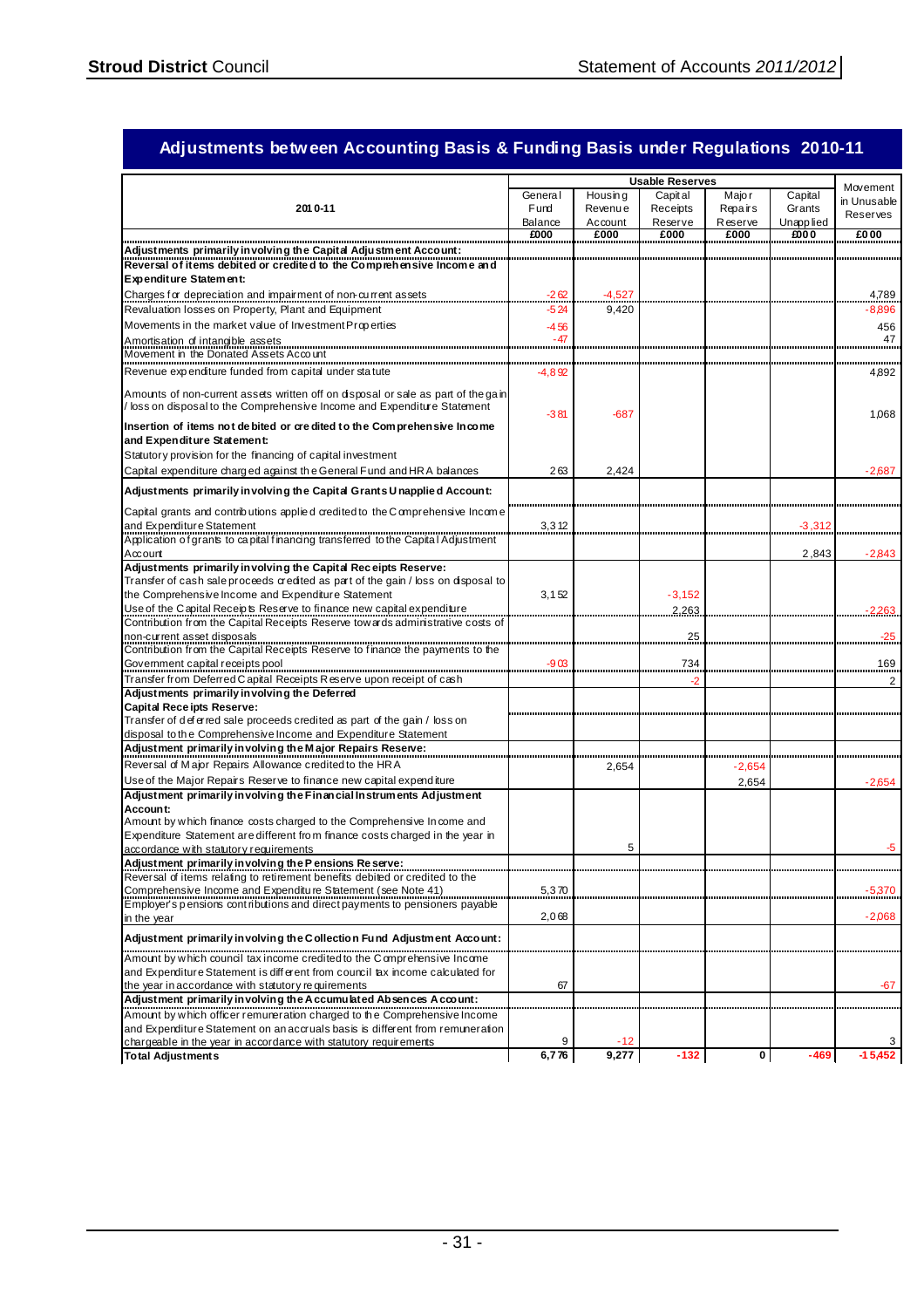### **8. Transfers to / from Earmarked Reserves**

This note sets out the amounts set aside from the General Fund and HRA balances in earmarked reserves to provide financing for future expenditure plans and the amounts posted back from earmarked reserves to meet General Fund and HRA expenditure 2011/12.

| Transfers to / from Earmarked Reserves 2011-12 |                                     |                                    |                                   |                                      |                                    |                                      |                                                |
|------------------------------------------------|-------------------------------------|------------------------------------|-----------------------------------|--------------------------------------|------------------------------------|--------------------------------------|------------------------------------------------|
|                                                | <b>Balance</b><br>1st April<br>2010 | <b>Transfers</b><br>Out<br>2010-11 | <b>Transfers</b><br>ln<br>2010-11 | <b>Balance</b><br>31st March<br>2011 | <b>Transfers</b><br>Out<br>2011-12 | <b>Transfers</b><br>$\ln$<br>2011-12 | <b>Balance</b><br>31st<br><b>March</b><br>2012 |
| <b>General Fund:</b>                           | £000                                | £000                               | £000                              | £000                                 | £000                               | £000                                 | £000                                           |
| capital                                        | 1,391                               | $-361$                             | 705                               | 1,735                                | $-9$                               | 50                                   | 1,776                                          |
| climate change                                 |                                     |                                    | 264                               | 264                                  | $-139$                             |                                      | 125                                            |
| closed circuit television                      | 61                                  |                                    |                                   | 61                                   | $-13$                              | 8                                    | 56                                             |
| concessionary fares                            | 200                                 |                                    |                                   | 200                                  | $-200$                             |                                      |                                                |
| economic development                           | 86                                  |                                    | 100                               | 186                                  | $-100$                             | 431                                  | 517                                            |
| efficiency savings / invest to save            | 200                                 |                                    |                                   | 200                                  | $-60$                              |                                      | 140                                            |
| housing                                        | 244                                 |                                    |                                   | 244                                  |                                    |                                      | 244                                            |
| hydro power                                    | 14                                  | $-14$                              |                                   |                                      |                                    |                                      |                                                |
| information communication technology           | 494                                 | $-258$                             | 40                                | 276                                  | $-86$                              | 65                                   | 255                                            |
| interest equalisation                          | 300                                 | $-300$                             |                                   |                                      |                                    |                                      |                                                |
| legal counsel                                  | 45                                  | $-15$                              | 91                                | 121                                  | $-20$                              | 60                                   | 161                                            |
| littlecombe                                    |                                     |                                    |                                   |                                      |                                    | 100                                  | 100                                            |
| local plan preparation                         | 88                                  | $-88$                              |                                   |                                      |                                    |                                      |                                                |
| miscellaneous General Fund                     | 21                                  | $-21$                              | $\sim$                            |                                      |                                    |                                      |                                                |
| opportunity land purchase                      | 100                                 | $-100$                             |                                   |                                      |                                    |                                      |                                                |
| pension fund                                   | 955                                 | $-779$                             | 515                               | 691                                  | $-779$                             | 765                                  | 677                                            |
| planning appeal costs                          | 168                                 | $-3$                               | 25                                | 190                                  | $\blacksquare$                     | 225                                  | 415                                            |
| planning delivery grant                        | 226                                 | $-72$                              | 88                                | 242                                  | $-33$                              |                                      | 209                                            |
| private sector housing loans scheme            |                                     |                                    | 50                                | 50                                   |                                    |                                      | 50                                             |
| property maintenance                           | 609                                 |                                    |                                   | 609                                  | $-62$                              | 70                                   | 617                                            |
| redundancy                                     | 129                                 |                                    | 111                               | 240                                  |                                    | 50                                   | 290                                            |
| risk management / insurance                    | 172                                 | $-52$                              |                                   | 120                                  | $-15$                              |                                      | 105                                            |
| S106 maintenance reserve                       | 15                                  |                                    |                                   | 15                                   |                                    | 194                                  | 209                                            |
| Stratford Park leisure centre "sinking fund"   | 174                                 | $-70$                              | 182                               | 286                                  | $-309$                             | 70                                   | 47                                             |
| unapplied revenue grants                       |                                     |                                    |                                   |                                      |                                    | 30                                   | 30                                             |
| warm and well grants                           |                                     |                                    | 60                                | 60                                   |                                    |                                      | 60                                             |
| waste management reserve                       |                                     |                                    |                                   |                                      |                                    | 150                                  | 150                                            |
| total earmarked reserves - General Fund        | 5,692                               | $-2,133$                           | 2,231                             | 5,790                                | $-1,825$                           | 2,268                                | 6,233                                          |
| HRA:                                           |                                     |                                    |                                   |                                      |                                    |                                      |                                                |
| major repairs reserve                          |                                     | $-5,364$                           | 5,364                             |                                      | $-5,388$                           | 5,388                                |                                                |

### **9. Other Operating Expenditure**

| <b>Other Operating Expenditure</b> |                                                                 |                 |  |  |  |
|------------------------------------|-----------------------------------------------------------------|-----------------|--|--|--|
| 2010/11<br>£000                    |                                                                 | 2011/12<br>£000 |  |  |  |
|                                    | 2,351 Parish Council Precepts                                   | 2,518           |  |  |  |
|                                    | 88 Levies                                                       | 91              |  |  |  |
|                                    | 903 Payments to the Government Housing Capital Receipts Pool    | 299             |  |  |  |
|                                    | -2,362 Gains (-) / losses on the disposal of non-current assets | -93             |  |  |  |
| 980                                | Total                                                           | 2.815           |  |  |  |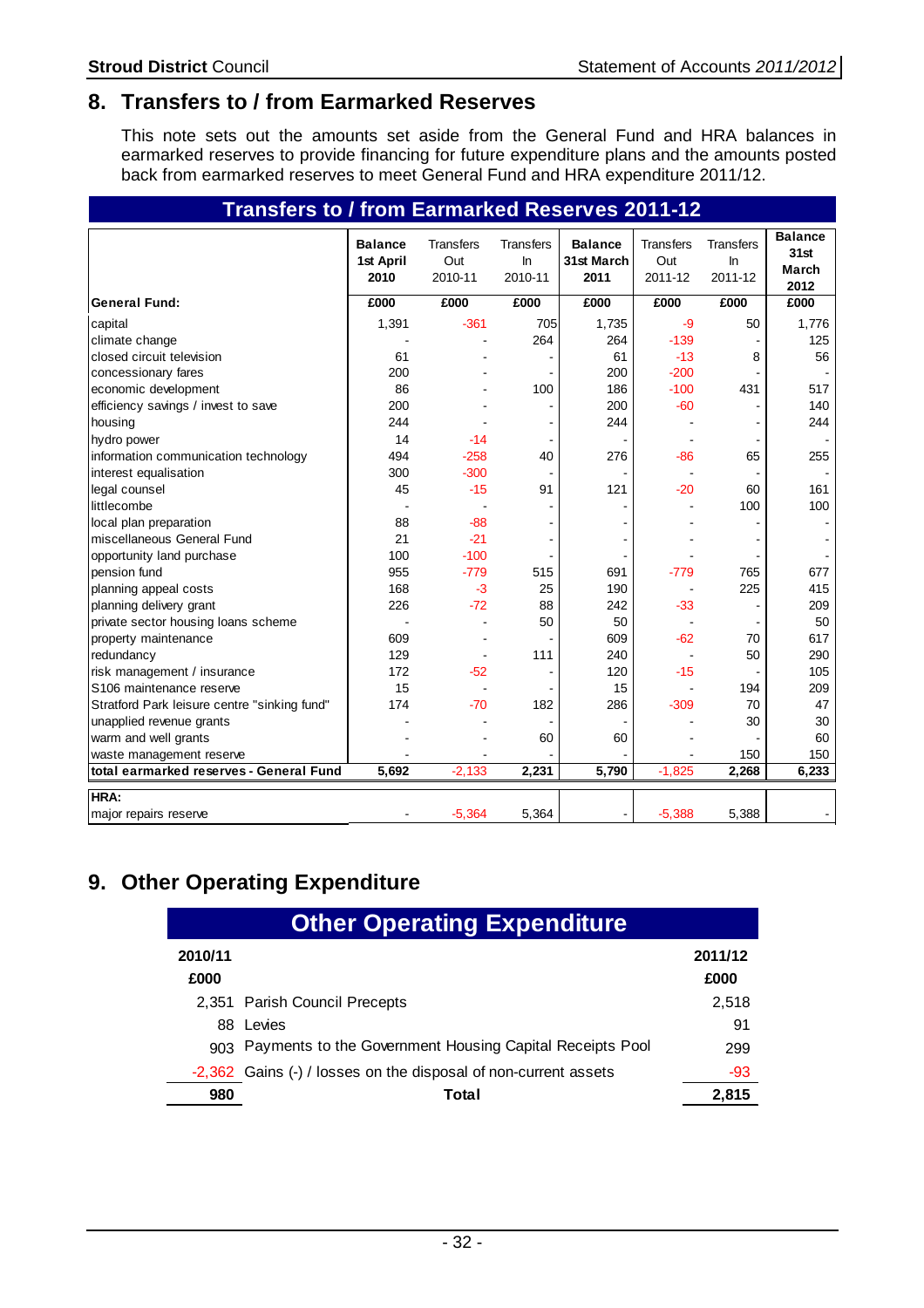### **10. Financing and Investment Income and Expenditure**

| <b>Financing and Investment Income and Expenditure</b> |                                                                                                                           |                 |  |  |
|--------------------------------------------------------|---------------------------------------------------------------------------------------------------------------------------|-----------------|--|--|
| 2010/11<br>£000                                        |                                                                                                                           | 2011/12<br>£000 |  |  |
|                                                        | 198 Interest payable and similar charges                                                                                  | 128             |  |  |
|                                                        | 1,882 Pensions interest cost and expected return on pensions assets                                                       | 847             |  |  |
|                                                        | - Repayment of Icelandic investments                                                                                      | $-2,007$        |  |  |
|                                                        | -717 Interest receivable and similar income<br>Income and expenditure in relation to investment properties and changes in | $-263$          |  |  |
| 456                                                    | their fair value                                                                                                          | 527             |  |  |
| 1.819                                                  | Total                                                                                                                     | -768            |  |  |

### **11. Taxation and Non Specific Grant Income**

| <b>Taxation and Non Specific Grant Income</b> |                                         |                 |  |  |
|-----------------------------------------------|-----------------------------------------|-----------------|--|--|
| 2010/11<br>£000                               |                                         | 2011/12<br>£000 |  |  |
|                                               | -10,379 Council tax income              | $-10.713$       |  |  |
|                                               | -6,273 Non domestic rates               | $-4,190$        |  |  |
|                                               | -951 Non-ringfenced government grants   | $-1.847$        |  |  |
|                                               | -3,312 Capital grants and contributions | $-3,787$        |  |  |
| $-20,915$                                     | Total                                   | $-20,537$       |  |  |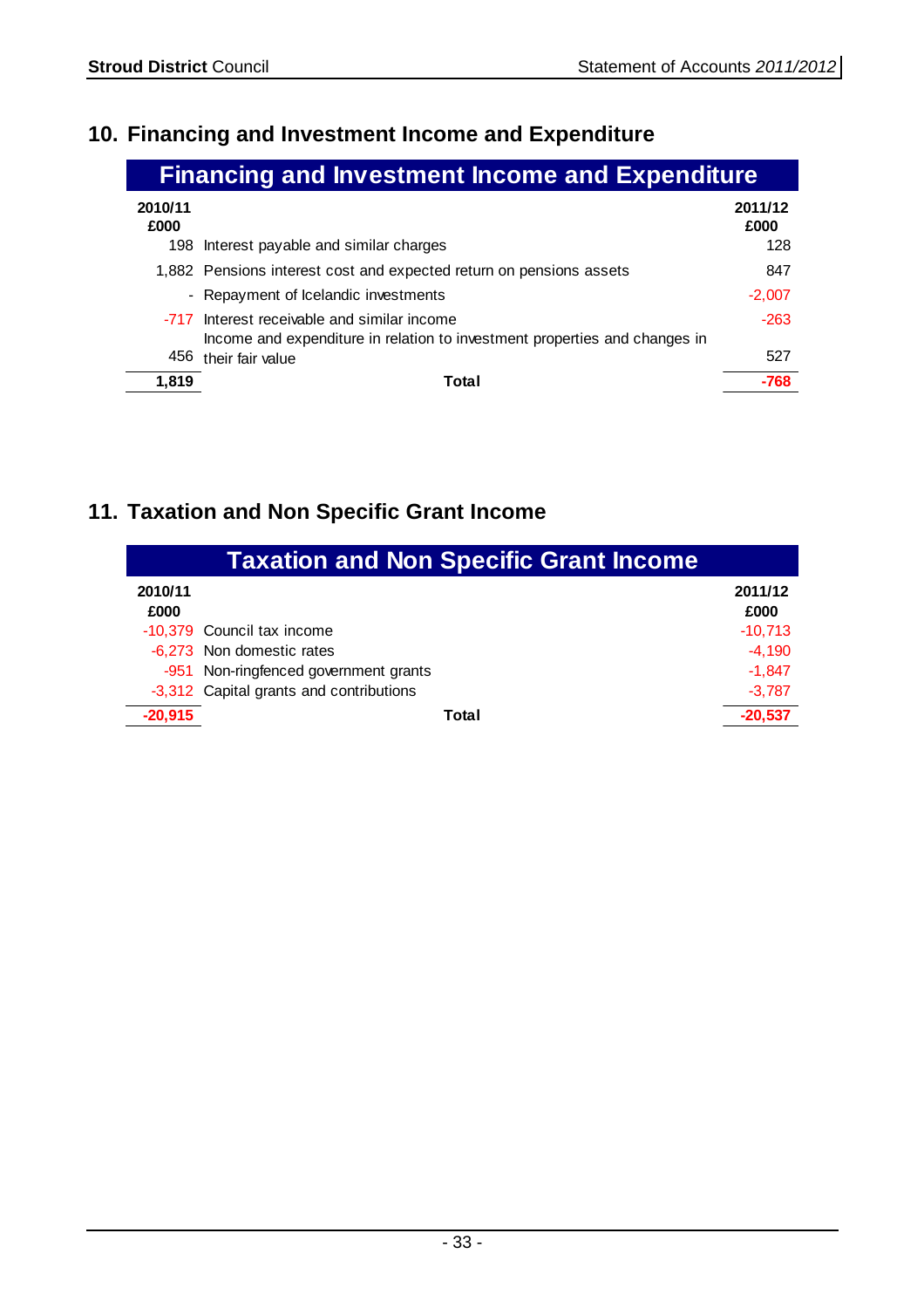### **12. Property, Plant and Equipment**

| <b>Property, Plant and Equipment</b>                                                                                                                                                                                                                                                                                                                               |                                |                              |                                                |                               |                     |                                            |  |
|--------------------------------------------------------------------------------------------------------------------------------------------------------------------------------------------------------------------------------------------------------------------------------------------------------------------------------------------------------------------|--------------------------------|------------------------------|------------------------------------------------|-------------------------------|---------------------|--------------------------------------------|--|
| Movements in 2011-12                                                                                                                                                                                                                                                                                                                                               | council<br>dwellings           | other<br>land &<br>buildings | vehicles,<br>plant<br>furniture &<br>equipment | infra-<br>structure<br>assets | community<br>assets | total<br>property,<br>plant &<br>equipment |  |
|                                                                                                                                                                                                                                                                                                                                                                    | £000                           | £000                         | £000                                           | £000                          | £000                | £000                                       |  |
| <b>Cost or valuation</b>                                                                                                                                                                                                                                                                                                                                           |                                |                              |                                                |                               |                     |                                            |  |
| At 1 April 2011                                                                                                                                                                                                                                                                                                                                                    | 303,728                        | 32,856                       | 2,124                                          | 423                           | 62                  | 339,193                                    |  |
| Additions                                                                                                                                                                                                                                                                                                                                                          | 5,388                          |                              | 547                                            | 5                             |                     | 5,940                                      |  |
| Revaluation increases/decreases (-)                                                                                                                                                                                                                                                                                                                                |                                | 2,722                        |                                                |                               |                     | 2,722                                      |  |
| recognised in the Revaluation Reserve                                                                                                                                                                                                                                                                                                                              |                                |                              |                                                |                               |                     |                                            |  |
| Revaluation increases/decreases(-)                                                                                                                                                                                                                                                                                                                                 |                                |                              |                                                |                               |                     |                                            |  |
| recognised in the Surplus / Deficit on the                                                                                                                                                                                                                                                                                                                         | $-2,647$                       |                              |                                                |                               |                     | $-2,647$                                   |  |
| <b>Provision of Services</b>                                                                                                                                                                                                                                                                                                                                       |                                |                              |                                                |                               |                     |                                            |  |
| Derecognition - disposals                                                                                                                                                                                                                                                                                                                                          | $-249$                         |                              |                                                |                               |                     | $-249$                                     |  |
| Derecognition - other                                                                                                                                                                                                                                                                                                                                              |                                |                              |                                                |                               |                     |                                            |  |
| Assets reclassified to(-) / from Held for                                                                                                                                                                                                                                                                                                                          | $-43$                          |                              |                                                |                               |                     | $-43$                                      |  |
| Sale                                                                                                                                                                                                                                                                                                                                                               |                                |                              |                                                |                               |                     |                                            |  |
| Other movements in cost or valuation                                                                                                                                                                                                                                                                                                                               |                                |                              |                                                |                               |                     |                                            |  |
| At 31 March 2012                                                                                                                                                                                                                                                                                                                                                   | 306,177                        | 35,578                       | 2,671                                          | 428                           | 62                  | 344,916                                    |  |
| <b>Accumulated Depreciation &amp;</b><br>Impairment<br>At 1 April 2011<br>Depreciation charge<br>Depreciation written out to the<br><b>Revaluation Reserve</b><br>Depreciation written out to the Surplus /<br>Deficit on the Provision of Services<br>Impairment losses / (reversals)<br>recognised in the Revaluation Reserve<br>Impairment losses / (reversals) | $-58,807$<br>$-5,369$<br>5,369 | $-4,851$<br>$-760$           | $-1,024$<br>$-158$                             | -40<br>$-19$                  | -8                  | $-64,730$<br>$-6,306$<br>5,369             |  |
| recognised in the Surplus / Deficit on the<br><b>Provision of Services</b><br>Derecognition - disposals                                                                                                                                                                                                                                                            | $-5,388$                       |                              |                                                |                               |                     | $-5,388$                                   |  |
| Derecognition - other                                                                                                                                                                                                                                                                                                                                              |                                |                              |                                                |                               |                     |                                            |  |
| Other movements in depreciation and                                                                                                                                                                                                                                                                                                                                |                                |                              |                                                |                               |                     |                                            |  |
| impairment                                                                                                                                                                                                                                                                                                                                                         |                                |                              |                                                |                               |                     |                                            |  |
| At 31 March 2012                                                                                                                                                                                                                                                                                                                                                   | $-64, 195$                     | $-5,611$                     | $-1,182$                                       | $-59$                         | -8                  | $-71,055$                                  |  |
| <b>Net Book Value</b>                                                                                                                                                                                                                                                                                                                                              |                                |                              |                                                |                               |                     |                                            |  |
| At 31 March 2012                                                                                                                                                                                                                                                                                                                                                   | 241,982                        | 29,967                       | 1,489                                          | 369                           | 54                  | 273,862                                    |  |
| at 31 March 2011                                                                                                                                                                                                                                                                                                                                                   | 244,921                        | 28,005                       | 1,100                                          | 383                           | 54                  | 274,463                                    |  |

Table contains roundings (see Glossary) which can affect the arithmetic accuracy of the figures.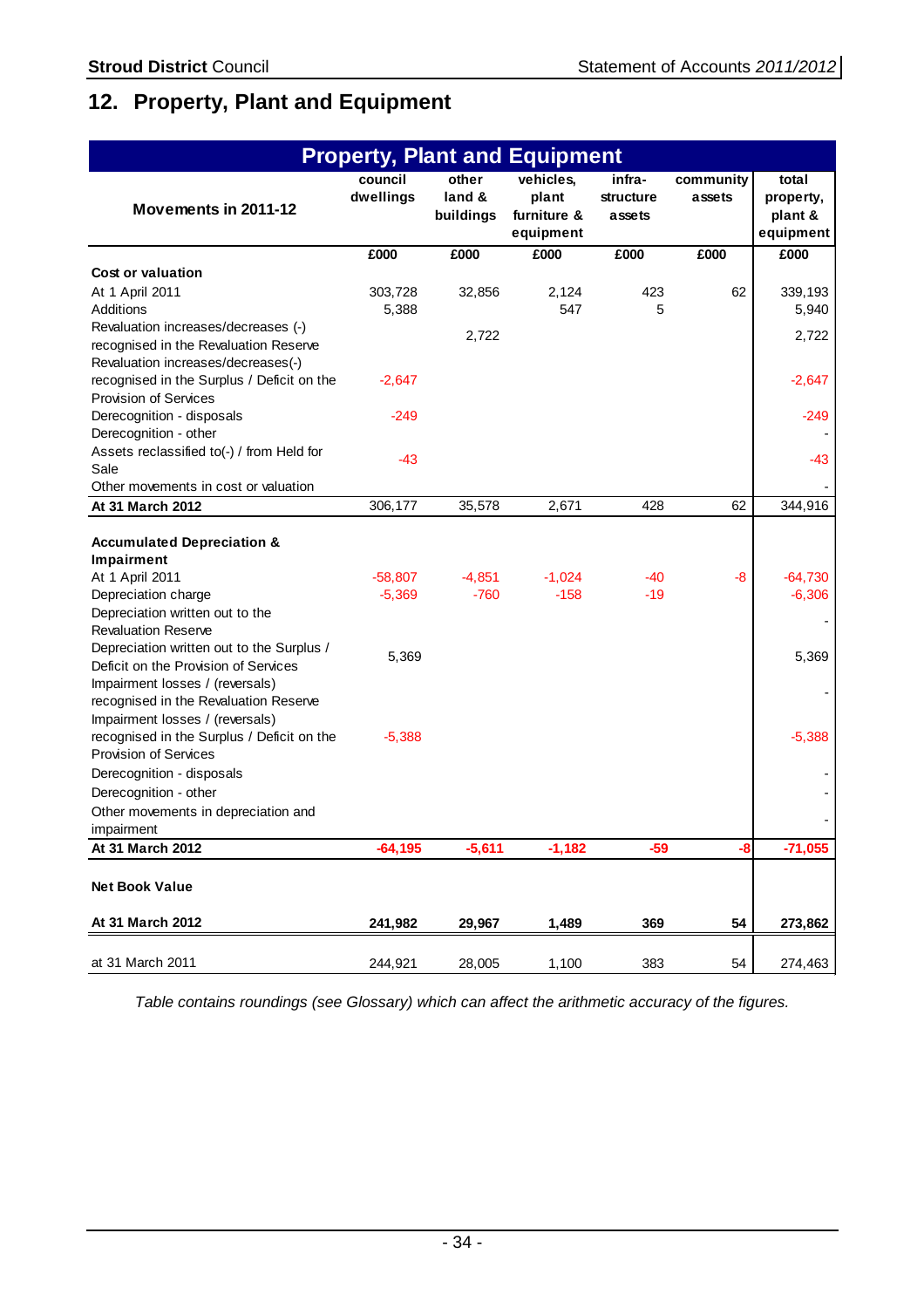| <b>Property, Plant and Equipment</b>                                              |                      |                              |                                                |                               |                     |                                            |
|-----------------------------------------------------------------------------------|----------------------|------------------------------|------------------------------------------------|-------------------------------|---------------------|--------------------------------------------|
| Movements in 2010-11                                                              | council<br>dwellings | other<br>land &<br>buildings | vehicles,<br>plant<br>furniture &<br>equipment | infra-<br>structure<br>assets | community<br>assets | total<br>property,<br>plant &<br>equipment |
|                                                                                   | £000                 | £000                         | £000                                           | £000                          | £000                | £000                                       |
| Cost or valuation                                                                 |                      |                              |                                                |                               |                     |                                            |
| At 1 April 2010                                                                   | 289,923              | 32,301                       | 1,892                                          | 221                           | 63                  | 324,400                                    |
| Additions                                                                         | 5,072                |                              | 252                                            | 202                           |                     | 5,526                                      |
| Revaluation increases/decreases (-)                                               |                      | 555                          | $-20$                                          |                               |                     | 535                                        |
| recognised in the Revaluation Reserve                                             |                      |                              |                                                |                               |                     |                                            |
| Revaluation increases/decreases(-)                                                |                      |                              |                                                |                               |                     |                                            |
| recognised in the Surplus / Deficit on the                                        | 9,420                |                              |                                                |                               |                     | 9,420                                      |
| <b>Provision of Services</b>                                                      |                      |                              |                                                |                               |                     |                                            |
| Derecognition - disposals                                                         | $-687$               |                              |                                                |                               |                     | $-687$                                     |
| Derecognition - other                                                             |                      |                              |                                                |                               |                     |                                            |
| Assets reclassified to(-) / from Held for                                         |                      |                              |                                                |                               |                     |                                            |
| Sale                                                                              |                      |                              |                                                |                               |                     |                                            |
| Other movements in cost or valuation                                              |                      |                              |                                                |                               | -1                  |                                            |
| At 31 March 2011                                                                  | 303,728              | 32,856                       | 2,124                                          | 423                           | 62                  | 339,193                                    |
| <b>Accumulated Depreciation &amp;</b><br>Impairment                               | $-53,735$            | $-4,616$                     | $-884$                                         | $-32$                         | -8                  | $-59,275$                                  |
| At 1 April 2010                                                                   |                      | $-599$                       |                                                |                               |                     |                                            |
| Depreciation charge                                                               | $-5,364$             |                              | $-140$                                         | -8                            |                     | $-6,111$                                   |
| Depreciation written out to the<br><b>Revaluation Reserve</b>                     |                      |                              |                                                |                               |                     |                                            |
|                                                                                   |                      |                              |                                                |                               |                     |                                            |
| Depreciation written out to the Surplus /<br>Deficit on the Provision of Services | 5,364                | 545                          |                                                |                               |                     | 5,909                                      |
| Impairment losses / (reversals)<br>recognised in the Revaluation Reserve          |                      |                              |                                                |                               |                     |                                            |
| Impairment losses / (reversals)                                                   |                      |                              |                                                |                               |                     |                                            |
| recognised in the Surplus / Deficit on the<br><b>Provision of Services</b>        | $-5,072$             | -476                         |                                                |                               |                     | $-5,548$                                   |
| Derecognition - disposals                                                         |                      |                              |                                                |                               |                     |                                            |
| Derecognition - other                                                             |                      |                              |                                                |                               |                     |                                            |
| Other movements in depreciation and                                               |                      | 295                          |                                                |                               |                     | 295                                        |
| impairment                                                                        |                      |                              |                                                |                               |                     |                                            |
| At 31 March 2011                                                                  | $-58,807$            | $-4,851$                     | $-1,024$                                       | $-40$                         | -8                  | $-64,730$                                  |
| <b>Net Book Value</b>                                                             |                      |                              |                                                |                               |                     |                                            |
| At 31 March 2011                                                                  | 244,921              | 28,005                       | 1,100                                          | 383                           | 54                  | 274,463                                    |
| at 31 March 2010                                                                  | 236,188              | 27,685                       | 1,008                                          | 189                           | 55                  | 265,125                                    |

## **Depreciation**

The following useful lives and depreciation rates have been used in the calculation of depreciation:

- Council Dwellings: 40 years.
- Other Land and Buildings: 20 to 50 years.
- Vehicles, Plant, Furniture and Equipment: 5 to 10 years.
- Infrastructure: 20 to 30 years.

## **Capital Commitments**

At 31 March 2012, the Council has entered into a number of major contracts (in excess of £300k) for the construction or enhancement of Property, Plant and Equipment in 2011-12 and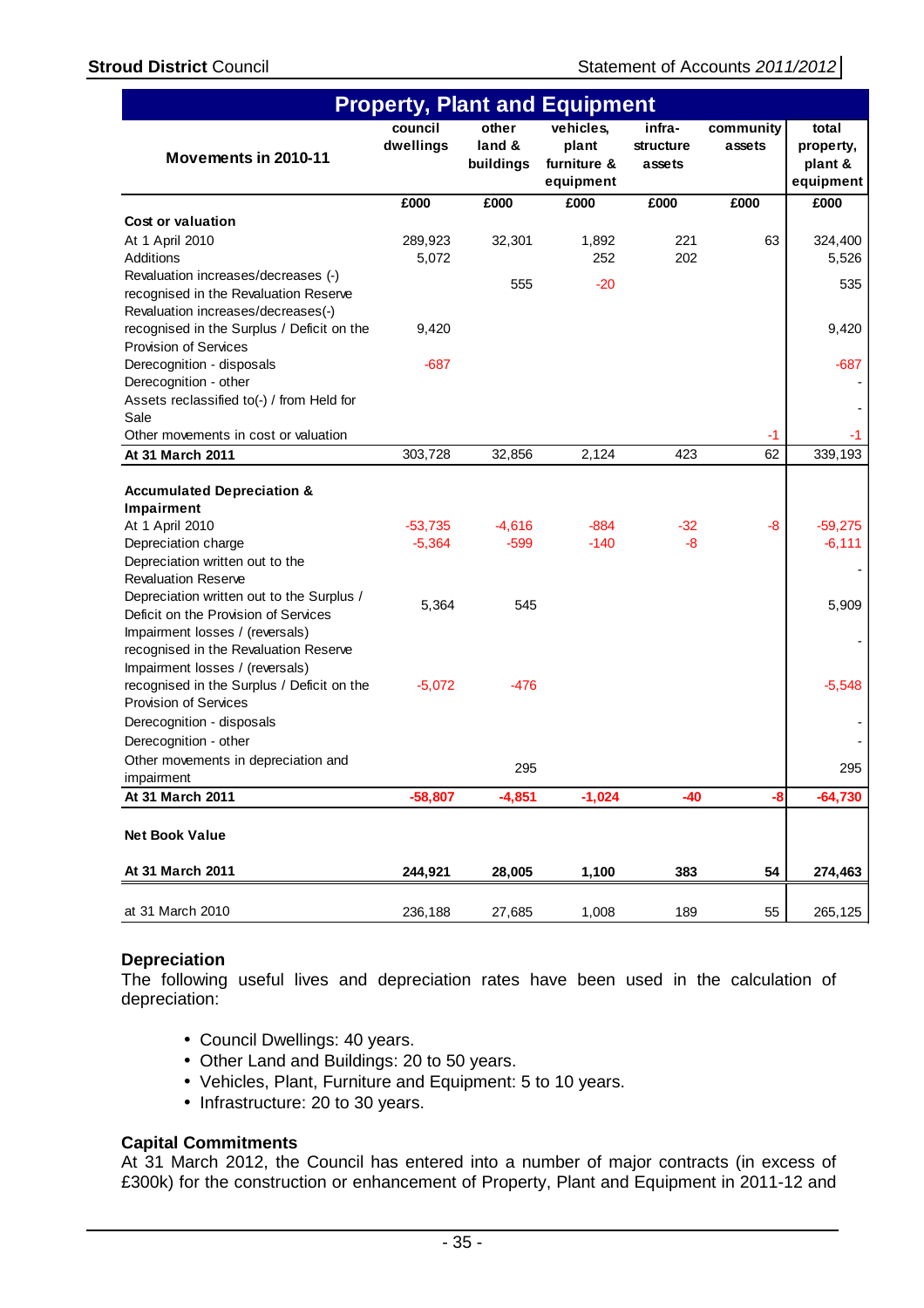future years. These are part of the canal restoration project which the council is leading on. Commitments are estimated to cost £5.1m. The major commitments are:

- £610,000 procurement of lock gates with Hargreaves (2010 2013)
- £890,000 replacement of 3 swing bridges with Galliford Try (2011 2013).
- £2.5m construction of canal and associated structures at Capels Mill with Alun Griffiths Ltd. (2012 – 2013).
- £1.1m contract for structures from Ebley Mill to Wallbridge with Galliford Try (2011  $-2013$ ).

## **Revaluations**

The Council carries out a rolling programme that ensures that all Property, Plant and Equipment required to be measured at fair value is revalued at least every five years. All valuations were carried out internally. Valuations of land and buildings were carried out in accordance with the methodologies and bases for estimation set out in the professional standards of the Royal Institution of Chartered Surveyors. Valuations of vehicles, plant, furniture and equipment are based on current prices where there is an active second-hand market or latest list prices adjusted for the condition of the asset.

The basis of the valuations of property assets is shown in the Statement of Accounting Policies.

| <b>Revaluations</b>         | council<br>dwellings | other<br>land & | vehicles,<br>plant<br>buildings furniture &<br>equipment | infra-<br><b>structure</b> | community<br>assets |  |
|-----------------------------|----------------------|-----------------|----------------------------------------------------------|----------------------------|---------------------|--|
|                             | £000                 | £000            | £000                                                     | £000                       | £000                |  |
| Carried at historical cost  |                      |                 | 2,124                                                    | 423                        | 62                  |  |
| Valued at fair value as at: |                      |                 |                                                          |                            |                     |  |
| 31 March 2012               | 241,982              | 2,742           |                                                          |                            |                     |  |
| 31 March 2011               | 244,920              | 5,431           |                                                          |                            |                     |  |
| 31 March 2010               | 236,188              | 24.483          |                                                          |                            |                     |  |
| 31 March 2009               | 279,147              | 1,887           |                                                          |                            |                     |  |
| 31 March 2008               | 281,749              |                 |                                                          |                            |                     |  |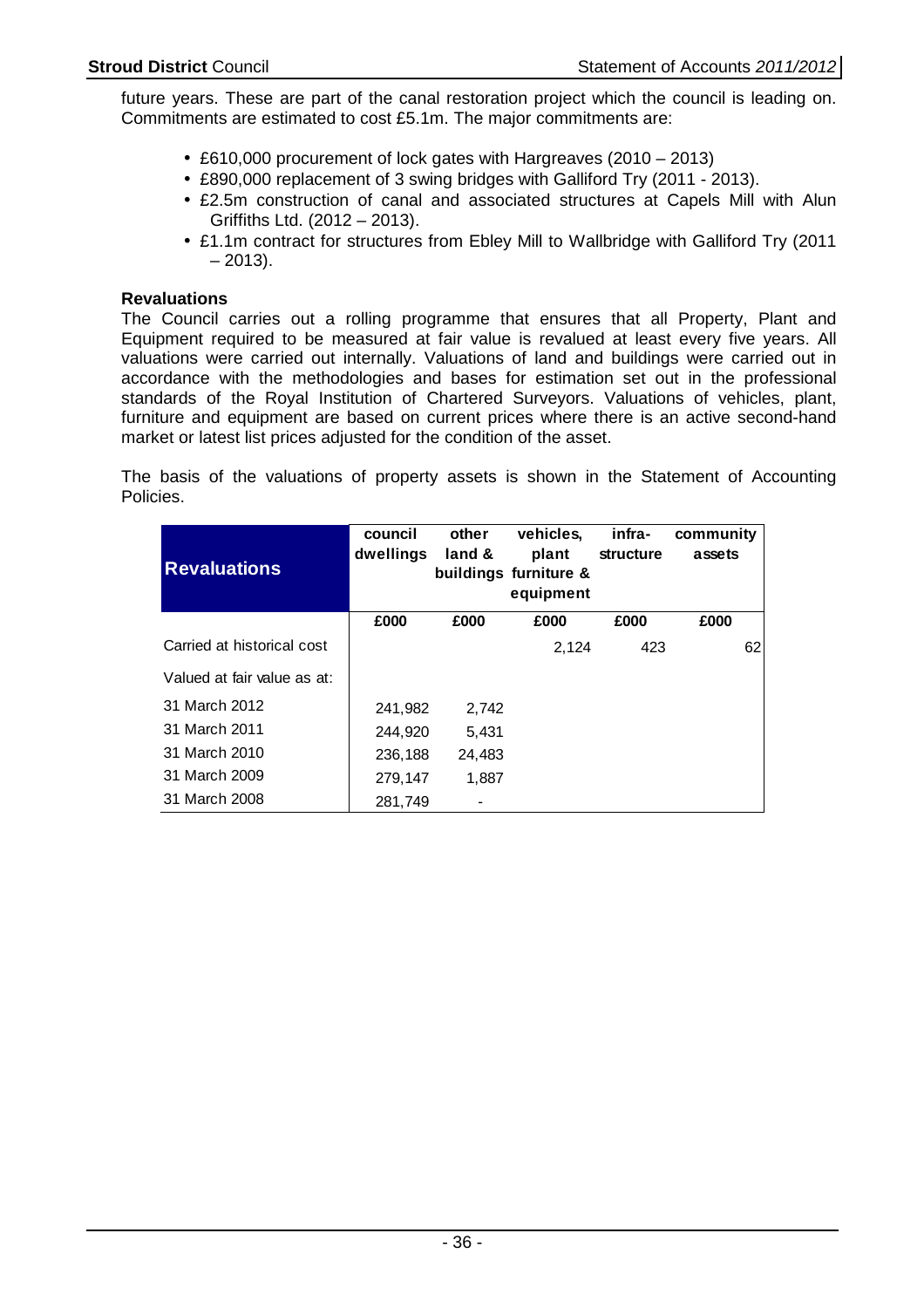# **13. Heritage Assets**

Reconciliation of the carrying value of Heritage Assets held by the Council.

| <b>Heritage Assets</b>                  |                               |                 |                 |                                           |  |  |  |
|-----------------------------------------|-------------------------------|-----------------|-----------------|-------------------------------------------|--|--|--|
| Movements in 2011-12                    | Heritage<br><b>Properties</b> | <b>Painting</b> | Warwick<br>Vase | <b>Total</b><br>Heritage<br><b>Assets</b> |  |  |  |
|                                         | £000                          | £000            | £000            | £000                                      |  |  |  |
| <b>Cost or valuation</b>                |                               |                 |                 |                                           |  |  |  |
| At 1 April 2010                         | 20                            | 80              | 40              | 140                                       |  |  |  |
| Additions                               |                               |                 |                 |                                           |  |  |  |
| Disposals                               |                               |                 |                 |                                           |  |  |  |
| <b>Revaluations</b>                     |                               |                 |                 |                                           |  |  |  |
| Impairment Losses / (reversals)         |                               |                 |                 |                                           |  |  |  |
| recognised in the impairment reserve    |                               |                 |                 |                                           |  |  |  |
| Impairment Losses / (reversals)         |                               |                 |                 |                                           |  |  |  |
| recognised in Surplus or Deficit on the |                               |                 |                 |                                           |  |  |  |
| <b>Provision of Services</b>            |                               |                 |                 |                                           |  |  |  |
| At 31 March 2011                        | 20                            | 80              | 40              | 140                                       |  |  |  |
| <b>Cost or valuation</b>                |                               |                 |                 |                                           |  |  |  |
| At 1 April 2011                         | 20                            | 80              | 40              | 140                                       |  |  |  |
| Additions                               |                               |                 |                 |                                           |  |  |  |
| Disposals                               |                               |                 |                 |                                           |  |  |  |
| <b>Revaluations</b>                     |                               |                 |                 |                                           |  |  |  |
| Impairment Losses / (reversals)         |                               |                 |                 |                                           |  |  |  |
| recognised in the impairment reserve    |                               |                 |                 |                                           |  |  |  |
| Impairment Losses / (reversals)         |                               |                 |                 |                                           |  |  |  |
| recognised in Surplus or Deficit on the |                               |                 |                 |                                           |  |  |  |
| <b>Provision of Services</b>            |                               |                 |                 |                                           |  |  |  |
| At 31 March 2012                        | 20                            | 80              | 40              | 140                                       |  |  |  |

The Council's painting 'Stroud from Rodborough Fort' and the Warwick Vase are reported in the balance sheet at insurance valuation which is based on market values. Heritage properties are included at historic cost.

# **14. Investment Properties**

| <b>Investment Properties - Fair Value</b>                                      |                          |                          |
|--------------------------------------------------------------------------------|--------------------------|--------------------------|
| Balance at start of the year                                                   | 2011/12<br>£000<br>4,618 | 2010/11<br>£000<br>5,325 |
| <b>Additions:</b><br>Purchases<br>Construction<br>Subsequent expenditure       | 10                       |                          |
| Disposals:<br>Net gains / losses from fair value adjustments                   | -527                     | -456                     |
| Transfers:<br>to / from Held for Sale<br>to / from Property, Plant & Equipment | 152                      |                          |
| Other changes:                                                                 |                          | $-251$                   |
|                                                                                | 4.253                    | 4.618                    |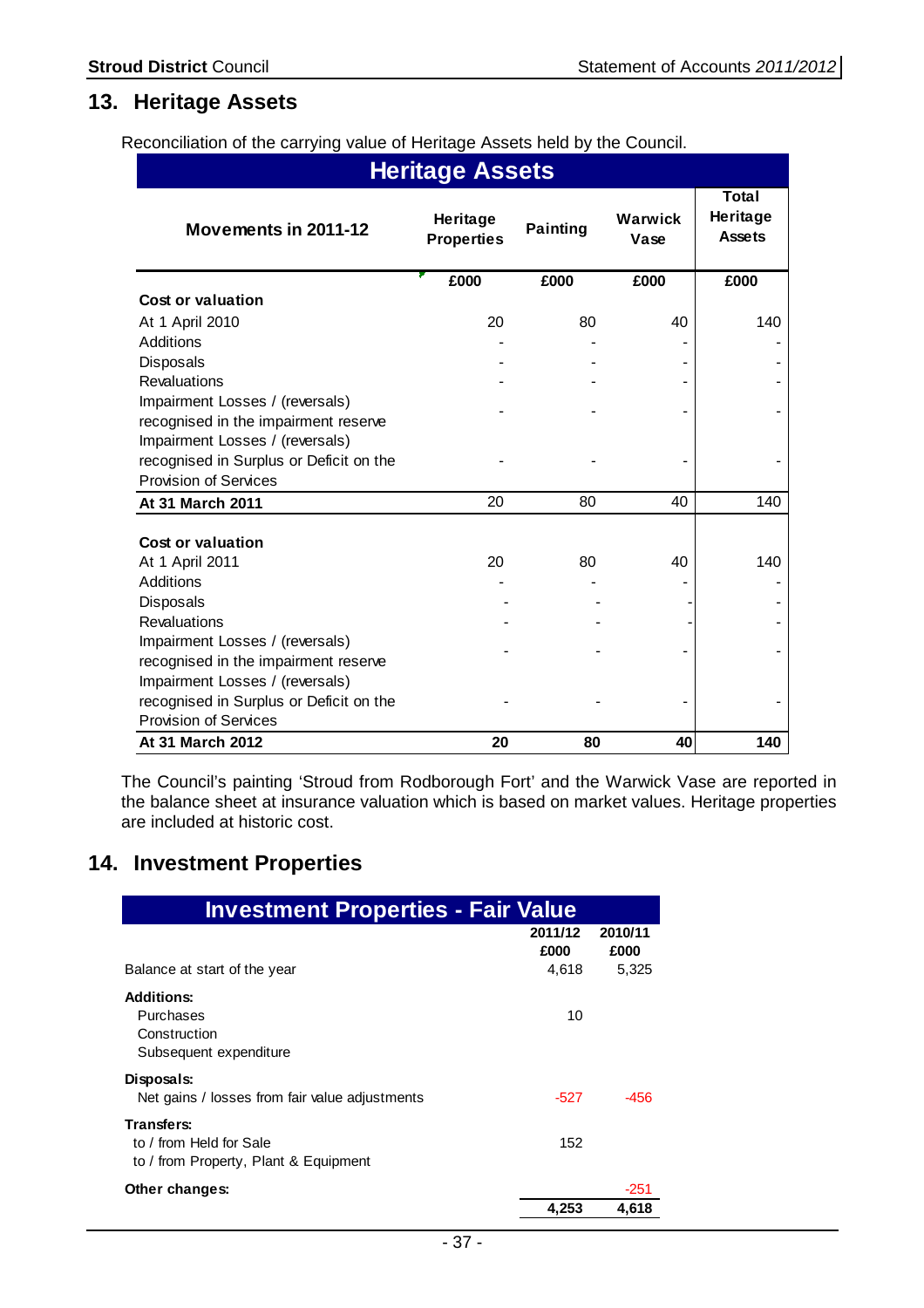There are no restrictions on the Council's ability to realise the value inherent in its investment property or on the Council's right to the remittance of income and the proceeds of disposal. The Council has no contractual obligations to purchase, construct or develop investment property or repairs, maintenance or enhancement.

# **15. Intangible Assets**

The Council accounts for its software as intangible assets, to the extent that the software is not an integral part of a particular IT system and accounted for as part of the hardware item of Property, Plant and Equipment. The intangible assets include purchased licenses only, as the Council has no internally generated software.

All software is given a finite life, based on assessments of the period that the software is expected to be of use to the Council. The useful lives assigned to the major software suites used by the Council are 10 years.

The carrying amount of intangible assets is amortised on a straight-line basis. The amortisation of £52k charged to revenue in 2011-12 was charged directly to the appropriate service, with the amortised cost then forming part of support services recharging across all service heading in the Net Expenditure of Services. It is not possible to quantify exactly how much of the amortisation is attributable to each service heading.

| The movement on Intangible Asset balances during the year is as follows: |  |
|--------------------------------------------------------------------------|--|
|                                                                          |  |

| <b>Intangible Assets</b>             | <b>Purchased Software</b><br>Licences |                 |  |
|--------------------------------------|---------------------------------------|-----------------|--|
|                                      | 2011-12<br>£000                       | 2010-11<br>£000 |  |
| Balance at start of year:            |                                       |                 |  |
| - Gross carrying amounts             | 459                                   | 408             |  |
| - Accumulated amortisation           | $-188$                                | -141            |  |
| Net carrying amount at start of year | 271                                   | 267             |  |
| Purchases                            | 19                                    | 51              |  |
| Amortisation for the period          | $-52$                                 | -47             |  |
| Net carrying amount at end of year   | 238                                   | 271             |  |
| Comprising:                          |                                       |                 |  |
| - Gross carrying amounts             | 478                                   | 459             |  |
| - Accumulated amortisation           | $-240$                                | $-188$          |  |
|                                      | 238                                   | 271             |  |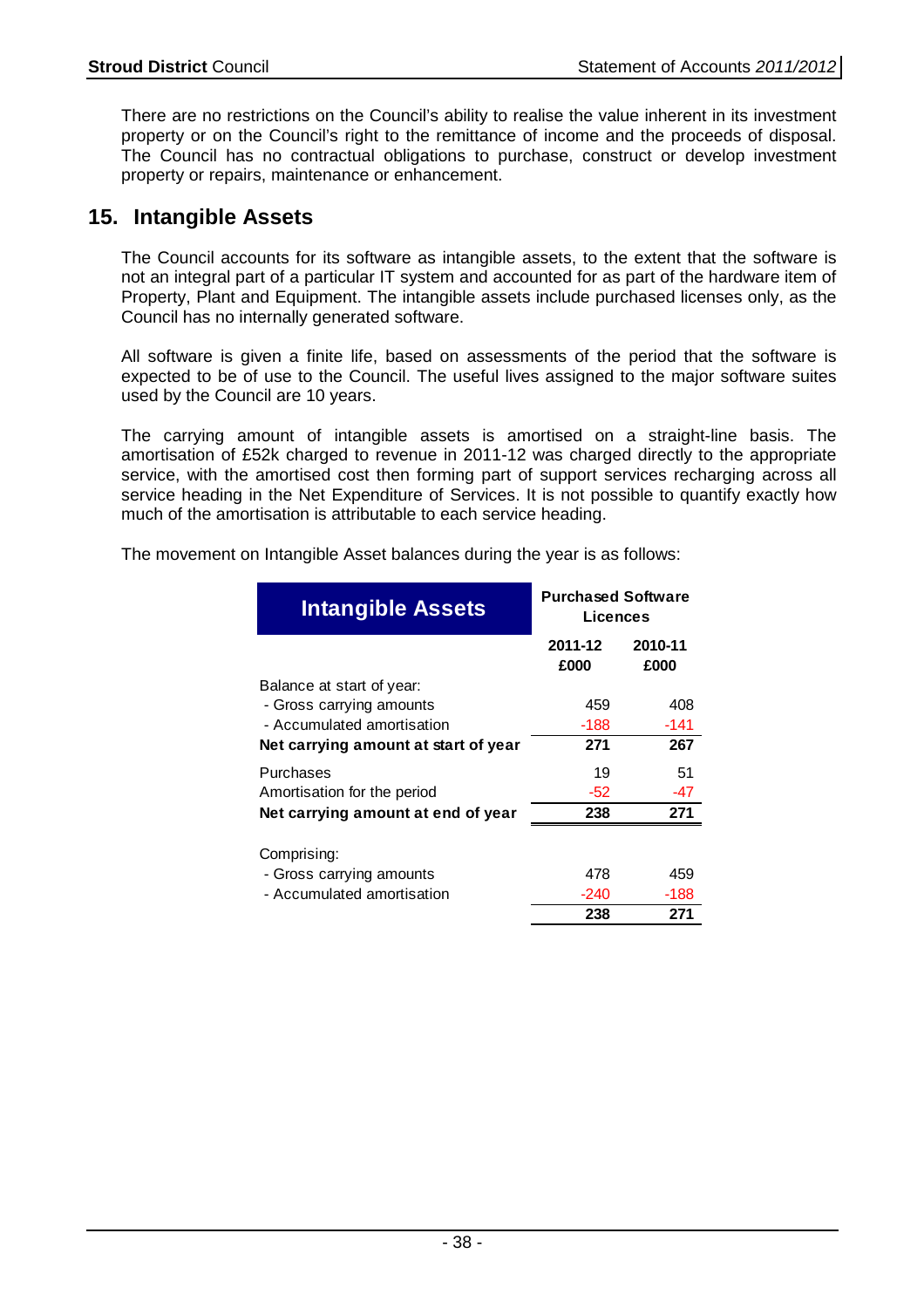## **16. Financial Instruments**

## **Categories of Financial Instruments**

The following categories of financial instrument are carried in the Balance Sheet:

| <b>Categories of Financial</b>                 | <b>Long Term</b> |                | <b>Current</b> |              |  |
|------------------------------------------------|------------------|----------------|----------------|--------------|--|
| <b>Instruments</b>                             | 31 March         | 31 March       | 31 March       | 31 March     |  |
|                                                | 2012<br>£000     | 2011<br>£000   | 2012<br>£000   | 2011<br>£000 |  |
| <b>Investments</b>                             |                  |                |                |              |  |
| Loans and receivables                          |                  |                | 570            | 782          |  |
| <b>Total Investments</b>                       |                  |                | 570            | 782          |  |
| <b>Debtors</b>                                 |                  |                |                |              |  |
| Loans and receivables                          | 454              | 396            | 5,236          | 4,935        |  |
| <b>Total Debtors</b>                           | 454              | 396            | 5,236          | 4,935        |  |
| <b>Borrowings</b>                              |                  |                |                |              |  |
| Financial liabilities at amortised cost        | $-91,717$        |                |                | $-800$       |  |
| <b>Total Borrowings</b>                        | $-91,717$        | $\blacksquare$ | ۰              | $-800$       |  |
| <b>Creditors</b>                               |                  |                |                |              |  |
| Financial liabilities at amortised cost        |                  |                |                |              |  |
| Financial liabilities carried at contract cost | -422             | $-358$         | $-5,526$       | $-7,007$     |  |
| <b>Total Creditors</b>                         | $-422$           | $-358$         | $-5,526$       | $-7,007$     |  |

## **Fair Values of Assets and Liabilities**

Financial liabilities, financial assets represented by loans and receivables and long-term debtors and creditors are carried in the Balance Sheet at amortised cost. Their fair value can be assessed by calculating the present value of the cash flows that will take place over the remaining terms of the instruments, using the following assumptions:

- Estimated ranges of interest rates at 31 March 2012 of 1.28% to 4.37% for loans from PWLB and 0.50% to 2.60% for other loans receivable and payable based on new lending rates for equivalent loans at that date.
- No early repayment or impairment is recognised.
- Where an instrument will mature in the next 12 months, carrying amount is assumed to approximate to fair value.
- The fair value of trade and other receivables is taken to be the invoiced or billed amount.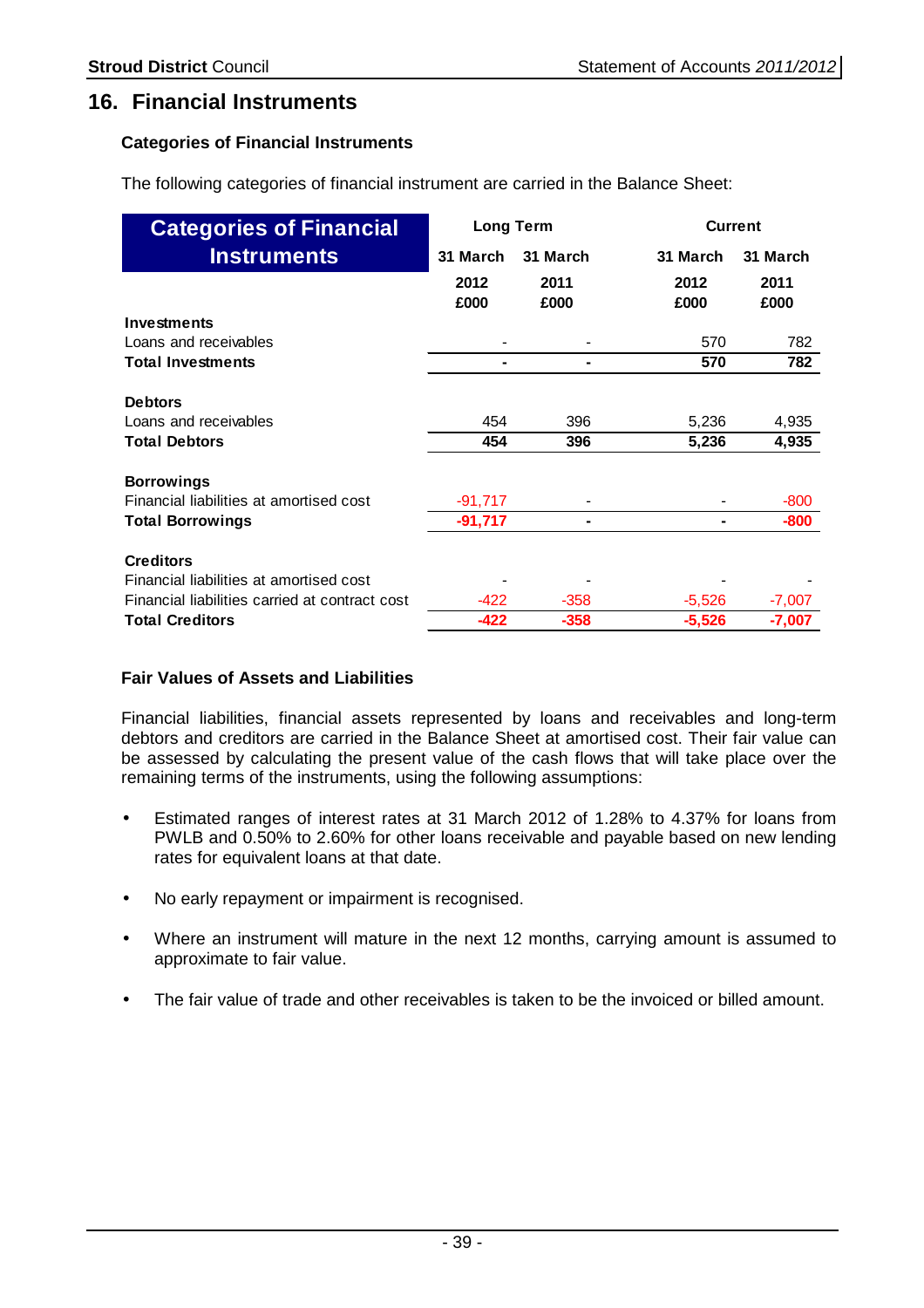The fair values calculated are as follows:

|                              | <b>Fair Values - liabilities</b> |                       |                            |                       |  |  |  |
|------------------------------|----------------------------------|-----------------------|----------------------------|-----------------------|--|--|--|
|                              | 31/03/2012                       |                       | 31/03/2011                 |                       |  |  |  |
|                              | carrying<br>amount<br>£000       | fair<br>value<br>£000 | carrying<br>amount<br>£000 | fair<br>value<br>£000 |  |  |  |
| <b>Financial liabilities</b> | 91,717                           | 77,252                | 800                        | 800                   |  |  |  |
| Long-term creditors          | 422                              | 300                   | 358                        | 254                   |  |  |  |
| Short-term creditors         | 5.526                            | 5,526                 | 7.007                      | 7.007                 |  |  |  |

The fair value of financial liabilities is shown as lower than the carrying amount because the interest rate was higher at Balance Sheet date than when the fixed rate PWLB loans were borrowed. This was due to preferential borrowing rates available for HRA Self Financing. The fair value of long-term creditors is lower than the carrying amount due to the time value of money.

|                     | <b>Fair Values - receivables</b> |                       |                            |                       |  |  |  |
|---------------------|----------------------------------|-----------------------|----------------------------|-----------------------|--|--|--|
|                     | 31/03/2012                       |                       | 31/03/2011                 |                       |  |  |  |
|                     | carrying<br>amount<br>£000       | fair<br>value<br>£000 | carrying<br>amount<br>£000 | fair<br>value<br>£000 |  |  |  |
| Loans & receivables | 5,806                            | 5,806                 | 5,717                      | 5,717                 |  |  |  |
| Long-term debtors   | 454                              | 323                   | 396                        | 281                   |  |  |  |

The fair value of long-term debtors is lower than the carrying amount due to the time value of money. Short term debtors and creditors are carried at cost as this is a fair approximation of their value.

# **17. Inventories**

|                                       | bus & national |                  |         | other consumable<br>total |         |            |  |
|---------------------------------------|----------------|------------------|---------|---------------------------|---------|------------|--|
| <b>Inventories</b>                    |                | transport tokens |         | stores                    |         |            |  |
|                                       | 2011-12        | 2010-11          | 2011-12 | 2010-11                   | 2011-12 | 2010-11    |  |
|                                       | £000           | £000             | £000    | £000                      | £000    | £000       |  |
| Balance outstanding at start of year: |                | 26               | 4       |                           | 4       | <b>291</b> |  |
| Purchases                             |                | 111              |         | 24                        |         | 135        |  |
| Recognised as an expense in the year  | $\blacksquare$ | $-137$           | -1      | $-22$                     | $-1$    | $-159$     |  |
| Written off balances                  |                |                  |         | -1                        |         | $-1$       |  |
| Balance outstanding at end of year    |                |                  |         |                           | 3       | 41         |  |

Responsibility for concessionary fares transferred to Gloucestershire County Council on 1<sup>st</sup> April 2011.

# **18. Construction Contracts**

At 31 March 2012 the authority had no construction contracts in place on its own assets.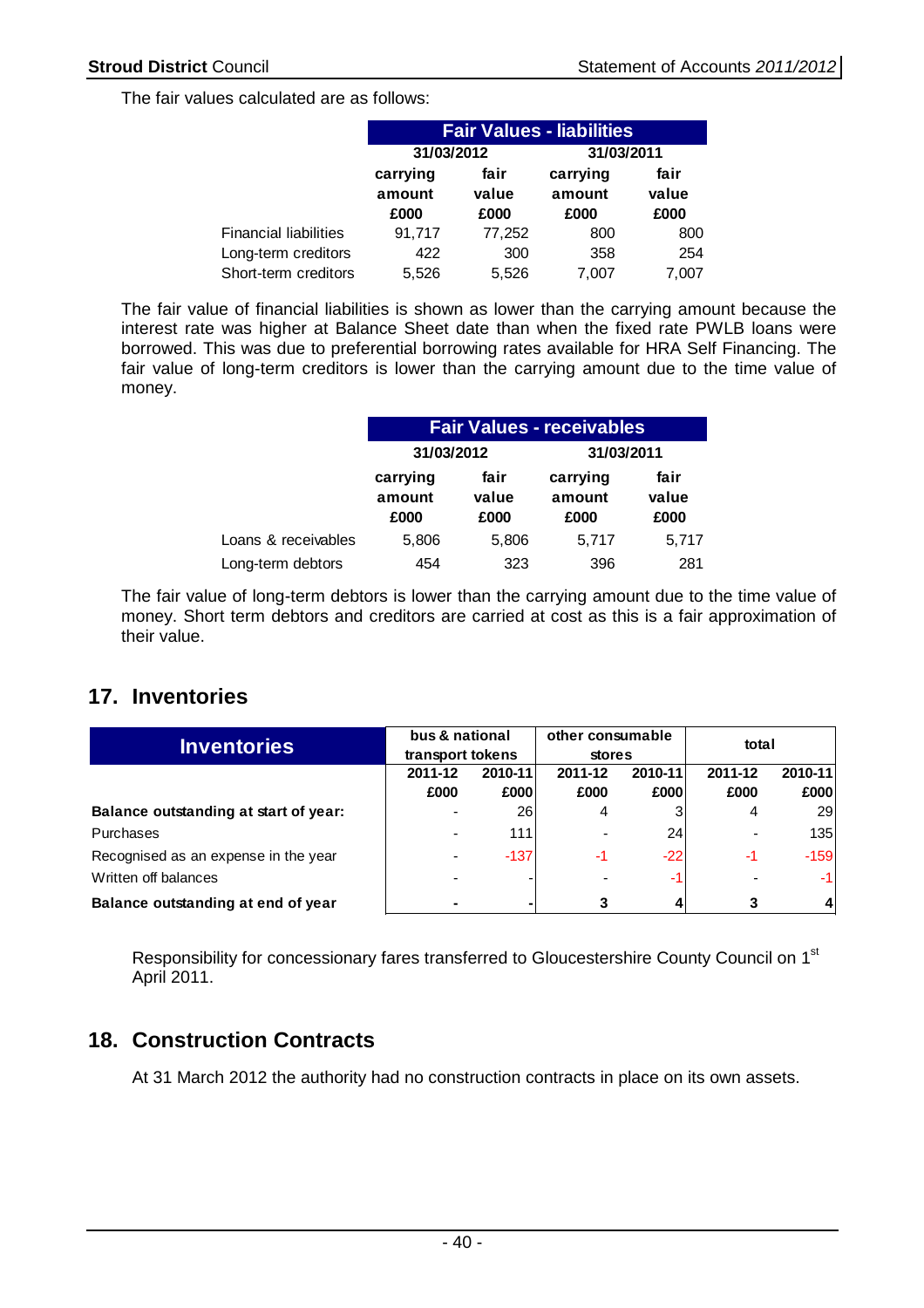# **19. Debtors**

| <b>Debtors</b>                      | 31 March<br>2012 | 31 March<br>2011 |
|-------------------------------------|------------------|------------------|
|                                     | £000             | £000             |
| Central government bodies           | 2,149            | 1,685            |
| Other local authorities             | 126              | 130              |
| NHS bodies                          |                  |                  |
| Public corporations & trading funds |                  |                  |
| Other entities & individuals        | 2,961            | 3,120            |
| Total                               | 5,236            | 4,935            |

# **20. Cash and Cash Equivalents**

| <b>Cash &amp; Cash Equivalents</b>       | 31 March<br>2012 | 31 March<br>2011 |
|------------------------------------------|------------------|------------------|
|                                          | £000             | £000             |
| Cash held by the Authority               | 4                | 4                |
| Bank current accounts                    | 175              | 176              |
| Short-term deposits with banks           | 17,012           | 16,680           |
| <b>Total Cash &amp; Cash Equivalents</b> | 17,191           | 16,860           |
| Less:- overdraft                         | $-1,388$         | $-1,059$         |
| Net Cash & Cash Equivalents              | 15,803           | 15,801           |

# **21. Assets Held for Sale**

|                                                                                                                                              | <b>Current</b>   |                  |                  | <b>Non Current</b> |
|----------------------------------------------------------------------------------------------------------------------------------------------|------------------|------------------|------------------|--------------------|
| <b>Assets Held for Sale</b>                                                                                                                  | 31 March<br>2012 | 31 March<br>2011 | 31 March<br>2012 | 31 March<br>2011   |
|                                                                                                                                              | £000             | £000             | £000             | £000               |
| Balance outstanding at start of year                                                                                                         | 152              | 330              |                  |                    |
| Assets newly classified as held for sale:<br>Property, Plant & Equipment<br>Intangible Assets<br>Other assets/liabilities in disposal groups | 43               |                  |                  |                    |
| <b>Revaluation losses</b><br>Revaluation gains<br>Impairment losses                                                                          |                  | $-48$            |                  |                    |
| Assets declassified as held for sale:<br>Property, Plant & Equipment<br>Intangible Assets<br>Other assets/liabilities in disposal groups     | $-152$           |                  |                  |                    |
| Assets sold<br>Transfers from non-current to current<br>Other movements                                                                      |                  | $-130$           |                  |                    |
| Balance outstanding at end of year                                                                                                           | 43               | 152              | 0                | 0                  |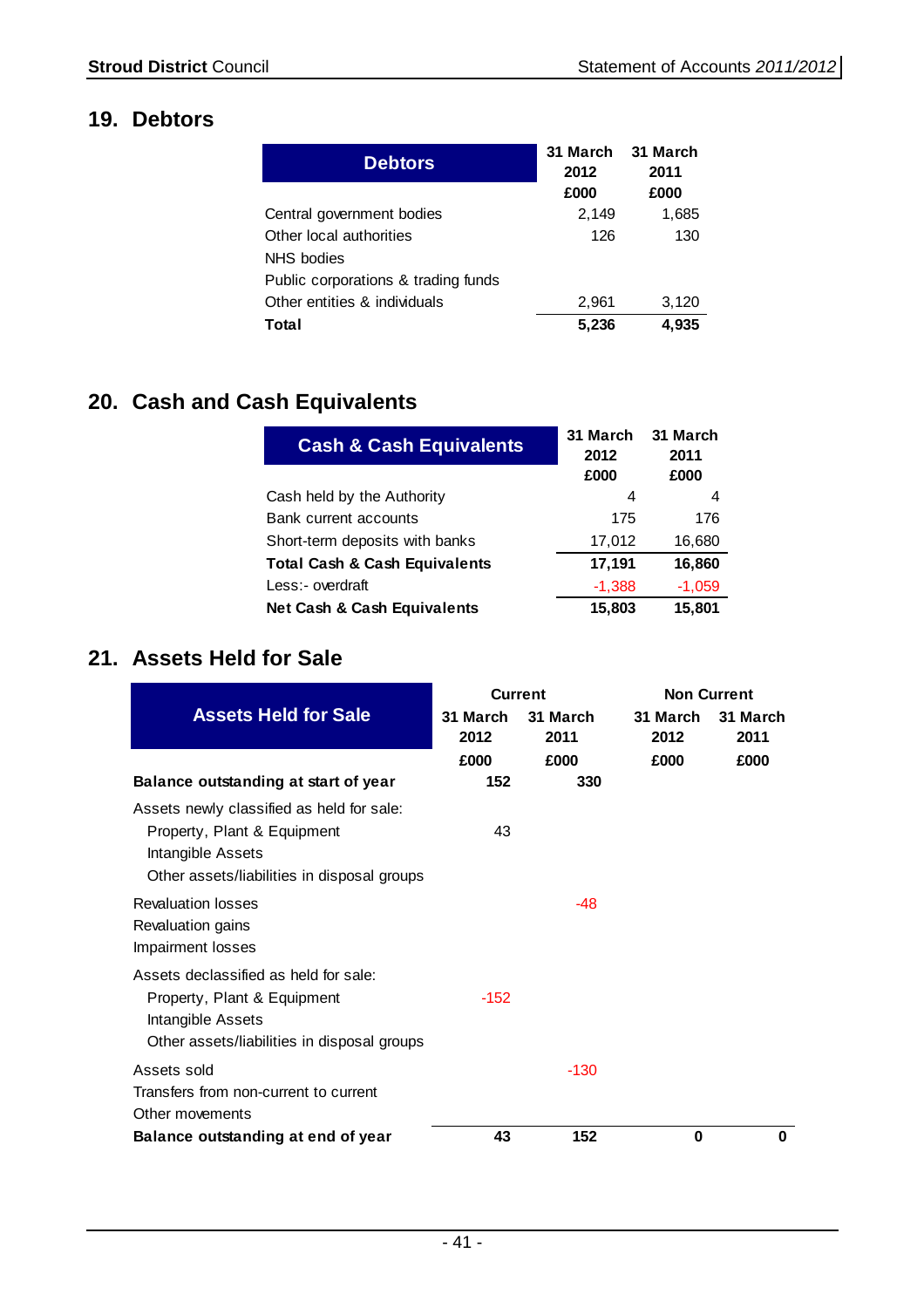# **22. Creditors**

| <b>Creditors</b>                      | <b>Current</b>           |                          | <b>Non Current</b>                |              |
|---------------------------------------|--------------------------|--------------------------|-----------------------------------|--------------|
|                                       | 31 March<br>2012<br>£000 | 31 March<br>2011<br>£000 | 31 March 31 March<br>2012<br>£000 | 2011<br>£000 |
| Central government bodies             | 375                      | 513                      |                                   |              |
| Other local authorities<br>NHS bodies | 889                      | 999                      |                                   |              |
| Public corporations & trading funds   |                          |                          | 422                               | 358          |
| Other entities & individuals          | 4,262                    | 5,495                    |                                   |              |
| Total                                 | 5,526                    | 7.007                    | 422                               | 358          |

# **23. Provisions**

| <b>Provisions</b>                     |             |                                                                        |                                            |       |
|---------------------------------------|-------------|------------------------------------------------------------------------|--------------------------------------------|-------|
|                                       | Outstanding | Injury &<br>Damage<br><b>Legal Cases Compensation</b><br><b>Claims</b> | Glitnir<br><b>Escrow</b><br><b>Account</b> | Total |
|                                       | £000        | £000                                                                   | £000                                       | £000  |
| Balance at 1 April 2011               |             |                                                                        |                                            |       |
| Additional provisions made in 2011-12 |             |                                                                        | 285                                        | 285   |
| Amounts used in 2011-12               |             |                                                                        |                                            |       |
| Unused amounts reversed in 2011-12    |             |                                                                        |                                            | ٠     |
| Unwinding of discounting on 2011-12   |             |                                                                        |                                            | ۰     |
| Balance at 31 March 2012              |             |                                                                        | 285                                        | 285   |

Due to Icelandic currency controls an Icelandic Kroner element of Glitnir investments is retained in Iceland earning an interest rate of 3.4%. At 31 March 2012 an amount equivalent to £570,500 is held in Icelandic Kroner in an Escrow account. Whilst the council expects to receive repayment of the remaining balance in full, as prudent financial management an amount of £285,250 (50%) is set aside to cover against risks associated with foreign exchange fluctuations and Icelandic capital controls.

## **24. Usable Reserves**

Movement in the Council's usable reserves are detailed in the Movement in Reserves Statement.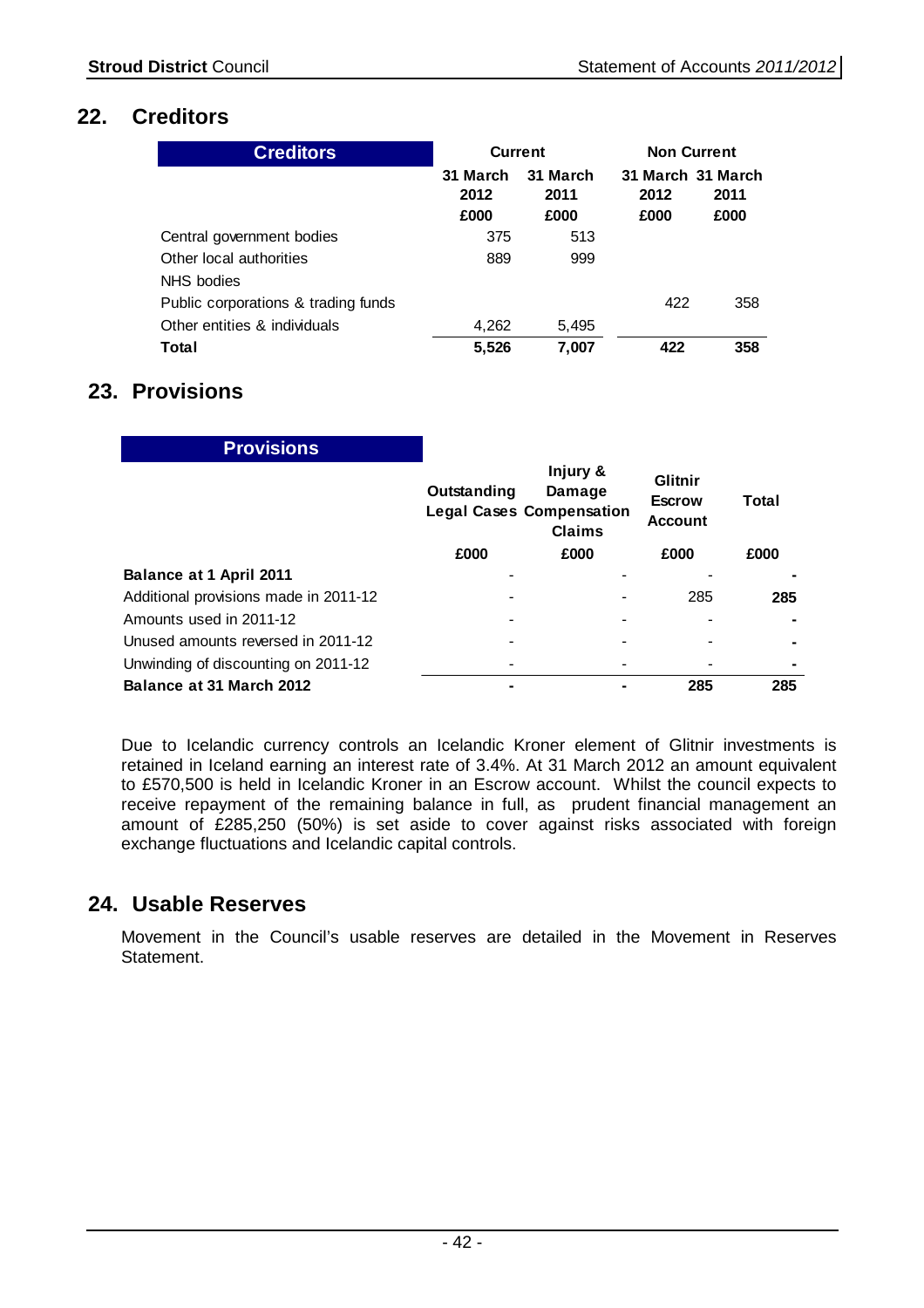# **25. Unusable Reserves**

| 31 March<br>2011 | <b>Unusable Reserves</b>                      | 31 March<br>2012 |
|------------------|-----------------------------------------------|------------------|
| £000             |                                               | £000             |
|                  | 6,634 Revaluation Reserve                     | 9,356            |
|                  | 272,203 Capital Adjustment Account            | 176,654          |
|                  | - Financial Instruments Adjustment Account    |                  |
|                  | 17 Deferred Capital Receipts Reserve          | 15               |
|                  | -26,869 Pensions Reserve                      | $-32,843$        |
|                  | 127 Collection Fund Adjustment Account        | 122              |
|                  | -159 Accumulating Absences Adjustment Account | $-144$           |
|                  | 251,953 Total Unusable Reserves               | 153,160          |

## **Revaluation Reserve**

The Revaluation Reserve contains the gains made by the Council from increases in the value of its Property, Plant and Equipment. The balance is reduced when assets with accumulated gains are either:

- Revalued downwards or impaired and the gains are lost.
- Used in the provision of services and the gains are consumed through depreciation.
- Disposed of and the gains are realised.

The reserve contains only revaluation gains accumulated since 1 April 2007, the date that the Reserve was created. Accumulated gains arising before that date are consolidated into the balance on the Capital Adjustment Account.

| 31 March<br>2011 | <b>Revaluation Reserve</b>                                                                                              | 31 March 2012 |       |
|------------------|-------------------------------------------------------------------------------------------------------------------------|---------------|-------|
| £000             |                                                                                                                         | £000          | £000  |
|                  | 6,098 Balance at 1 April                                                                                                |               | 6,634 |
|                  | 556 Upward revaluation of assets                                                                                        | 2,722         |       |
| $-20$            | Downward revaluation of assets and impairment losses not<br>charged to the Surplus/Deficit on the Provision of Services |               |       |
|                  | Surplus or deficit on revaluation of non-current assets not                                                             |               |       |
| 536              | posted to the Surplus or Deficit on the Provision of Services                                                           |               | 2.722 |
|                  | Difference between fair value depreciation & historical cost                                                            |               |       |
|                  | depreciation                                                                                                            |               |       |
|                  | Accumulated gains on assets sold or scrapped                                                                            |               |       |
|                  | - Amount written off to the Capital Adjustment Account                                                                  |               |       |
|                  | 6,634 Balance at 31 March                                                                                               |               | 9.356 |

## **Capital Adjustment Account**

The Capital Adjustment Account absorbs the timing differences arising from the different arrangements for accounting for the consumption of non-current assets and for financing the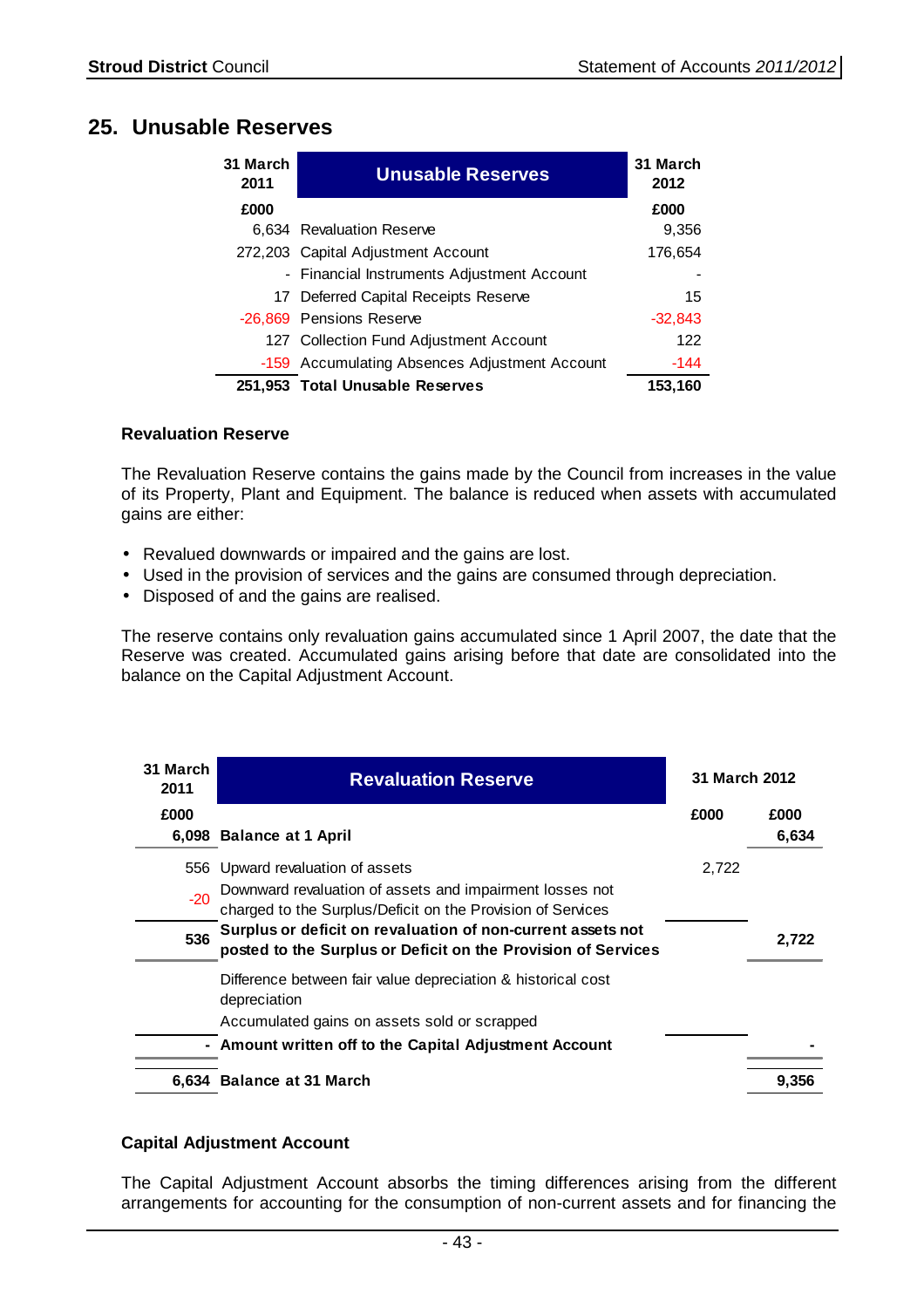acquisition, construction or enhancement of those assets under statutory provisions. The Account is debited with the cost of acquisition, construction or enhancement as depreciation, impairment losses and amortisations are charged to the Comprehensive Income and Expenditure Statement (with reconciling postings from the Revaluation Reserve to convert fair value figures to a historical cost basis). The Account is credited with the amounts set aside by the Council as finance for the costs of acquisition, construction and enhancement.

The Account contains accumulated gains and losses on Investment Properties and gains recognised on donated assets that have yet to be consumed by the Council.

The Account also contains revaluation gains accumulated on Property, Plant and Equipment before 1 April 2007, the date that the Revaluation Reserve was created to hold such gains.

Note 7 provides details of the source of all the transactions posted to the Account, apart from those involving the Revaluation Reserve.

| 31 March<br>2011 | <b>Capital Adjustment Account</b>                                                                                                                                   | 31 March 2012 |                 |
|------------------|---------------------------------------------------------------------------------------------------------------------------------------------------------------------|---------------|-----------------|
| £000<br>264,256  | <b>Balance at 1 April</b>                                                                                                                                           | £000          | £000<br>272,203 |
|                  | Reversal of items relating to capital expenditure debited or credited to<br>the Comprehensive Income & Expenditure Statement:                                       |               |                 |
| $-4,921$         | Charges for depreciation & impairment of non-current assets                                                                                                         | $-6,324$      |                 |
| 8,896            | Revaluation losses on Property, Plant & Equipment                                                                                                                   | $-2,647$      |                 |
| $-47$            | Amortisation of intangible assets                                                                                                                                   | $-52$         |                 |
| $-4,892$         | Revenue expenditure funded from capital under statute                                                                                                               | $-5,523$      |                 |
|                  | HRA self-financing expenditure                                                                                                                                      | $-91,717$     |                 |
| $-1,068$         | Amounts of non-current assets written off on disposal or sale as<br>part of the gain/loss on disposal to the Comprehensive Income &<br><b>Expenditure Statement</b> | $-249$        |                 |
| $-2,032$         |                                                                                                                                                                     | $-106,512$    |                 |
|                  | Adjusting amounts written out of the Revaluation Reserve                                                                                                            |               |                 |
| $-2,032$         | Net written out amount of the cost of non-current assets<br>consumed in the year                                                                                    |               | $-106,512$      |
|                  | Capital financing applied in the year:                                                                                                                              |               |                 |
| 2,264            | Use of the Capital Receipts Reserve to finance new capital<br>expenditure                                                                                           | 1,674         |                 |
| 2,654            | Use of the Major Repairs Reserve to finance new capital<br>expenditure                                                                                              | 3,561         |                 |
| 975              | Capital grants & contributions credited to the Comprehensive<br>Income & Expenditure Statement that have been applied to capital<br>financing                       | 433           |                 |
| 1,855            | Application of grants to capital financing from the Capital Grants<br><b>Unapplied Account</b>                                                                      | 3,515         |                 |
|                  | Statutory provision for the financing of capital investment charged<br>against the General Fund & HRA balances                                                      |               |                 |
| 2,687            | Capital expenditure charged against the General Fund & HRA<br>balances                                                                                              | 2,307         |                 |
| 10,435           |                                                                                                                                                                     | 11,490        |                 |
| $-456$           | Movements in the market value of Investment Properties debited or<br>credited to the Comprehensive Income & Expenditure Statement                                   | $-527$        |                 |
| 9,979            |                                                                                                                                                                     |               | 10,963          |
| 272,203          | <b>Balance at 31 March</b>                                                                                                                                          |               | 176,654         |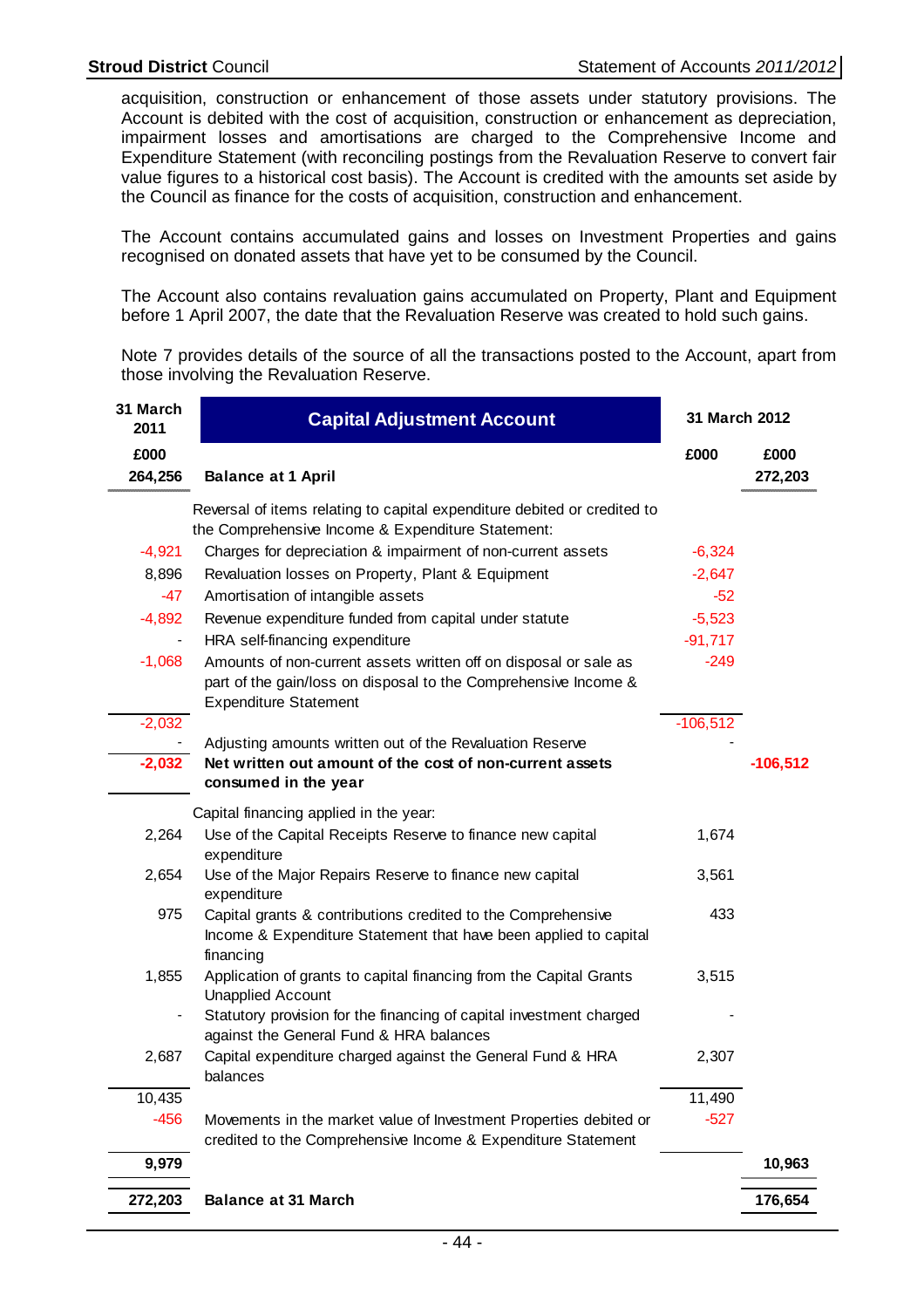## **Financial Instruments Adjustment Account**

The Financial Instruments Adjustment Account absorbs the timing differences arising from the different arrangements for accounting for income and expenses relating to certain financial instruments and for bearing losses or benefiting from gains per statutory provisions. The Council uses the Account to manage premiums paid on the early redemption of loans. Premiums are debited to the Comprehensive Income & Expenditure Statement when they are incurred, but reversed out of the General Fund Balance to the Account in the Movement in Reserves Statement. Over time, the expense is posted back to the General Fund Balance in accordance with statutory arrangements for spreading the burden on council tax. 2010-11 is the final year in respect of this charge.

| 31 March<br>2011 | <b>Financial Instruments Adjustment Account</b>                                                                                                                                                                                                                | 31 March 2012 |      |
|------------------|----------------------------------------------------------------------------------------------------------------------------------------------------------------------------------------------------------------------------------------------------------------|---------------|------|
| £000             |                                                                                                                                                                                                                                                                | £000          | £000 |
|                  | -5 Balance at 1 April                                                                                                                                                                                                                                          |               |      |
|                  | Premiums incurred in the year & charged to the Comprehensive<br>Income & Expenditure Statement<br>Proportion of premiums incurred in previous financial years to be<br>5 charged against the General Fund Balance in accordance with<br>statutory requirements |               |      |
|                  | Amount by which finance costs charged to the Comprehensive<br>5 Income & Expenditure Statement are different from finance costs<br>chargeable in the year in accordance with statutory requirements                                                            |               |      |
|                  | - Balance at 31 March                                                                                                                                                                                                                                          |               |      |

## **Pensions Reserve**

The Pensions Reserve absorbs the timing differences arising from the different arrangements for accounting for post employment benefits and for funding benefits in accordance with statutory provisions. The Council accounts for post employment benefits in the Comprehensive Income and Expenditure Statement as the benefits are earned by employees accruing years of service, updating the liabilities recognised to reflect inflation, changing assumptions and investment returns on any resources set aside to meet the costs. However, statutory arrangements require benefits earned to be financed as the Council makes employer's contributions to pension fund or eventually pays any pensions for which it is directly responsible. The debit balance on the Pensions Reserve therefore shows a substantial shortfall between the benefits earned by past and current employees and the resources the Council has set aside to meet them. The statutory arrangements will ensure that funding will have been set aside by the time the benefits come to be paid.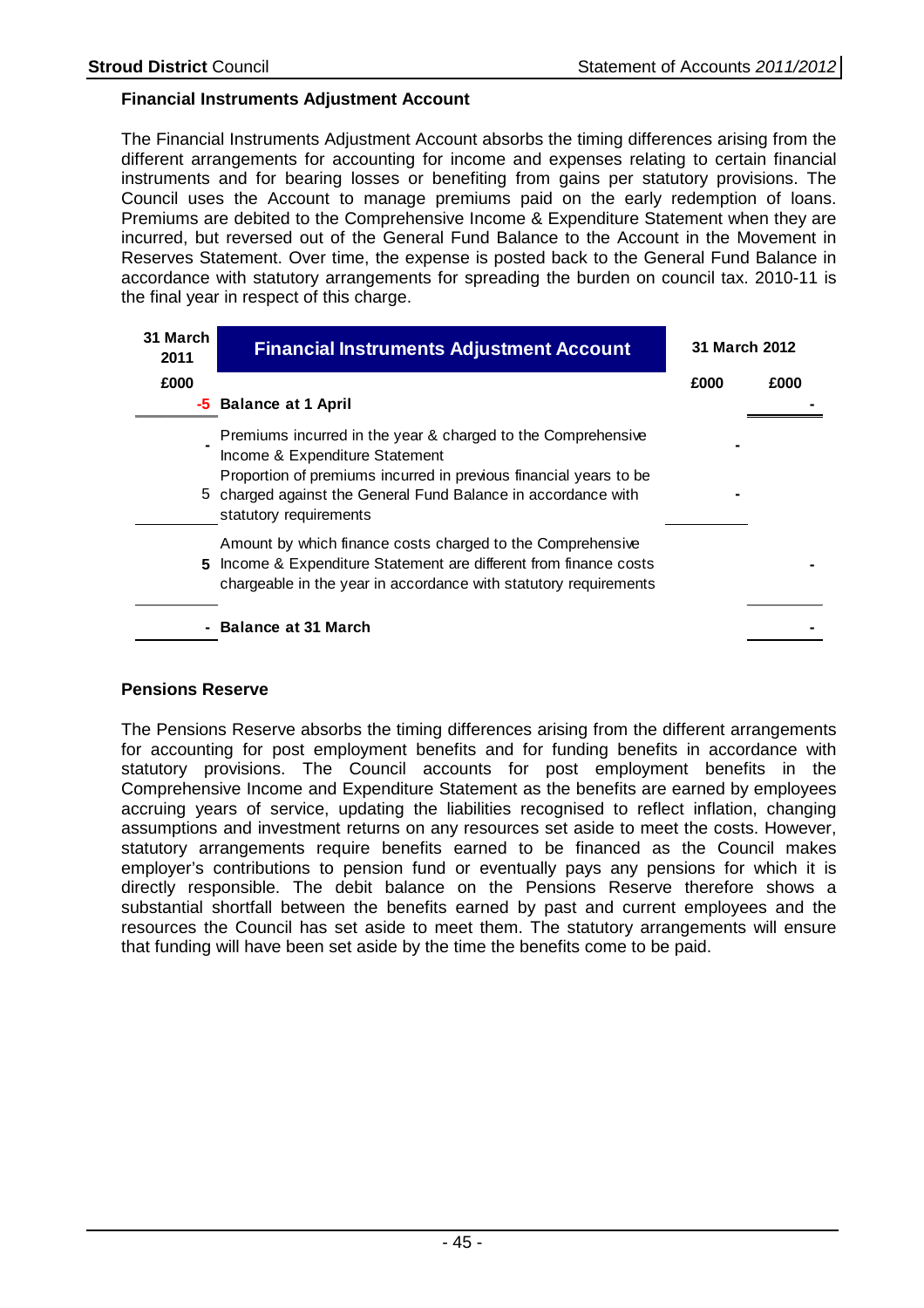| 31 March<br>2011 | <b>Pensions Reserve</b>                                                                                                                                                                      | 31 March<br>2012 |
|------------------|----------------------------------------------------------------------------------------------------------------------------------------------------------------------------------------------|------------------|
| £000             |                                                                                                                                                                                              | £000             |
|                  | -53,450 Balance at 1 April                                                                                                                                                                   | $-26,869$        |
|                  | 19,143 Actuarial gains or losses on pensions assets & liabilities                                                                                                                            | $-5.799$         |
|                  | 5,370 Reversal of items relating to retirement benefits debited or<br>credited to the Surplus or Deficit on the Provision of Services in<br>the Comprehensive Income & Expenditure Statement | $-2.312$         |
|                  | 2,068 Employer's pensions contributions & direct payments to<br>pensioners payable in the year                                                                                               | 2.137            |
|                  | -26,869 Balance at 31 March                                                                                                                                                                  |                  |

## **Deferred Capital Receipts Reserve**

The Deferred Capital Receipts Reserve holds the gains recognised on the disposal of noncurrent assets but for which cash settlement has yet to take place. Under statutory arrangements, the Council does not treat these gains as usable for financing new capital expenditure until they are backed by cash receipts. When the deferred cash settlement eventually takes place, amounts are transferred to the Capital Receipts Reserve.

| 31 March<br>2011 | <b>Deferred Capital Receipts Reserve</b>                                                                                                            | 31 March<br>2012 |
|------------------|-----------------------------------------------------------------------------------------------------------------------------------------------------|------------------|
| £000             |                                                                                                                                                     | £000             |
|                  | 19 Balance at 1 April                                                                                                                               | 17               |
|                  | Transfer of deferred sale proceeds credited as part of the<br>- gain/loss on disposal to the Comprehensive Income &<br><b>Expenditure Statement</b> |                  |
|                  | -2 Transfer to the Capital Receipts Reserve upon receipt of cash                                                                                    | -2               |
| 17               | <b>Balance at 31 March</b>                                                                                                                          | 15               |

## **Collection Fund Adjustment Account**

The Collection Fund Adjustment Account manages the differences arising from the recognition of council tax income in the Comprehensive Income and Expenditure Statement as it falls due from council tax payers compared with the statutory arrangements for paying across amounts to the General Fund from the Collection Fund.

| 31 March<br>2011 | <b>Collection Fund Adjustment Account</b>                                                                                                                                                                    | 31 March<br>2012 |
|------------------|--------------------------------------------------------------------------------------------------------------------------------------------------------------------------------------------------------------|------------------|
| £000             |                                                                                                                                                                                                              | £000             |
|                  | 60 Balance at 1 April                                                                                                                                                                                        | 127              |
| 67               | Amount by which council tax income credited to the Comprehensive<br>Income & Expenditure Statement is different from council tax income<br>calculated for the year in accordance with statutory requirements | -5               |
|                  | 127 Balance at 31 March                                                                                                                                                                                      | 122              |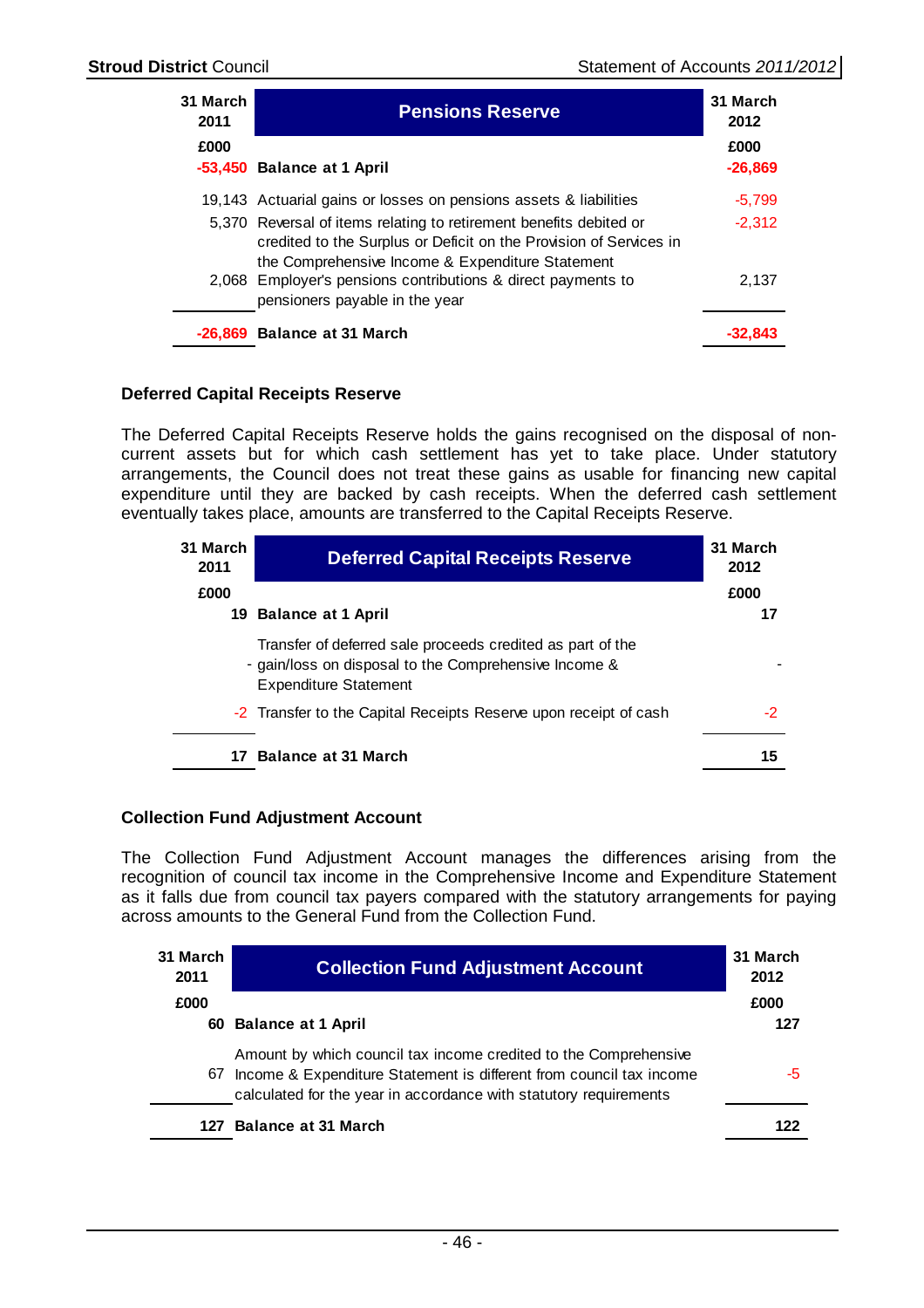## **Accumulating Absences Adjustment Account**

The Accumulating Absences Adjustment Account absorbs the differences that would otherwise arise on the General Fund Balance from accruing for compensated absences earned but not taken in the year e.g. annual leave entitlement carried forward at 31 March. Statutory arrangements require that the impact on the General Fund Balance is neutralised by transfers to or from the Account.

| 31 March<br>2011 | <b>Accumulating Absences Adjustment Account</b>                                | 31 March 2012 |        |
|------------------|--------------------------------------------------------------------------------|---------------|--------|
| £000             |                                                                                | £000          | £000   |
|                  | -156 Balance at 1 April                                                        |               | $-159$ |
| 156              | Settlement or cancellation of accrual made at the end of the<br>preceding year | 159           |        |
|                  | -159 Amounts accrued at the end of the current year                            | $-144$        |        |
|                  | Amount by which officer remuneration charged to the                            |               |        |
|                  | Comprehensive Income & Expenditure Statement on an accruals                    |               |        |
|                  | basis is different from remuneration chargeable in the year in                 |               |        |
|                  | -3 accordance with statutory requirements                                      |               | 15     |
|                  | -159 Balance at 31 March                                                       |               |        |

## **26. Cash Flow Statement – Operating Activities**

| 31 March<br>2011 | <b>Cash Flow Statement - Non Cash Items Included in</b><br>(Surplus) / Deficit on Provision of Services | 31 March<br>2012 |
|------------------|---------------------------------------------------------------------------------------------------------|------------------|
| £000             |                                                                                                         | £000             |
| -747             | Depreciation charges                                                                                    | $-937$           |
| -47              | Amortisation charges                                                                                    | $-52$            |
| 9,715            | Impairment                                                                                              | $-2,690$         |
| 1.621            | Increase (-) / decrease in creditors                                                                    | 1,417            |
| 1,239            | Increase / decrease (-) in debtors                                                                      | 301              |
|                  | Increase / decrease (-) in long term debtors                                                            | 59               |
|                  | Increase (-) / decrease in provisions                                                                   | $-285$           |
|                  | -25 Increase / decrease (-) in inventories                                                              | 1                |
|                  | 7,438 Non cash charges for retirement benefits                                                          | $-175$           |
|                  | -1,068 Carry amount of non current assets sold                                                          | $-249$           |
| -456             | Investment properties' revaluation                                                                      | $-527$           |
|                  | -14 Other non cash items                                                                                | 26               |
|                  | 17,656 Non cash items in Net (Surplus) / Deficit                                                        | -3,111           |

## **27. Cash Flow Statement – Investing Activities**

| 31 March<br>2011 | <b>Cash Flow Statement - Investing Activities</b>                                                 | 31 March<br>2012 |
|------------------|---------------------------------------------------------------------------------------------------|------------------|
| £000             |                                                                                                   | £000             |
| 454              | Purchase of property, plant & equipment, investment property &<br>intangible assets               | 552              |
|                  | 14,769 Purchase of short-term & long-term investments                                             | 10,000           |
| $-3,152$         | Proceeds from the sale of property, plant & equipment, investment<br>property & intangible assets | $-342$           |
|                  | -22,900 Proceeds from short-term & long-term investments                                          | $-10,739$        |
|                  | -10,829 Net cash flows from investing activites                                                   | -529             |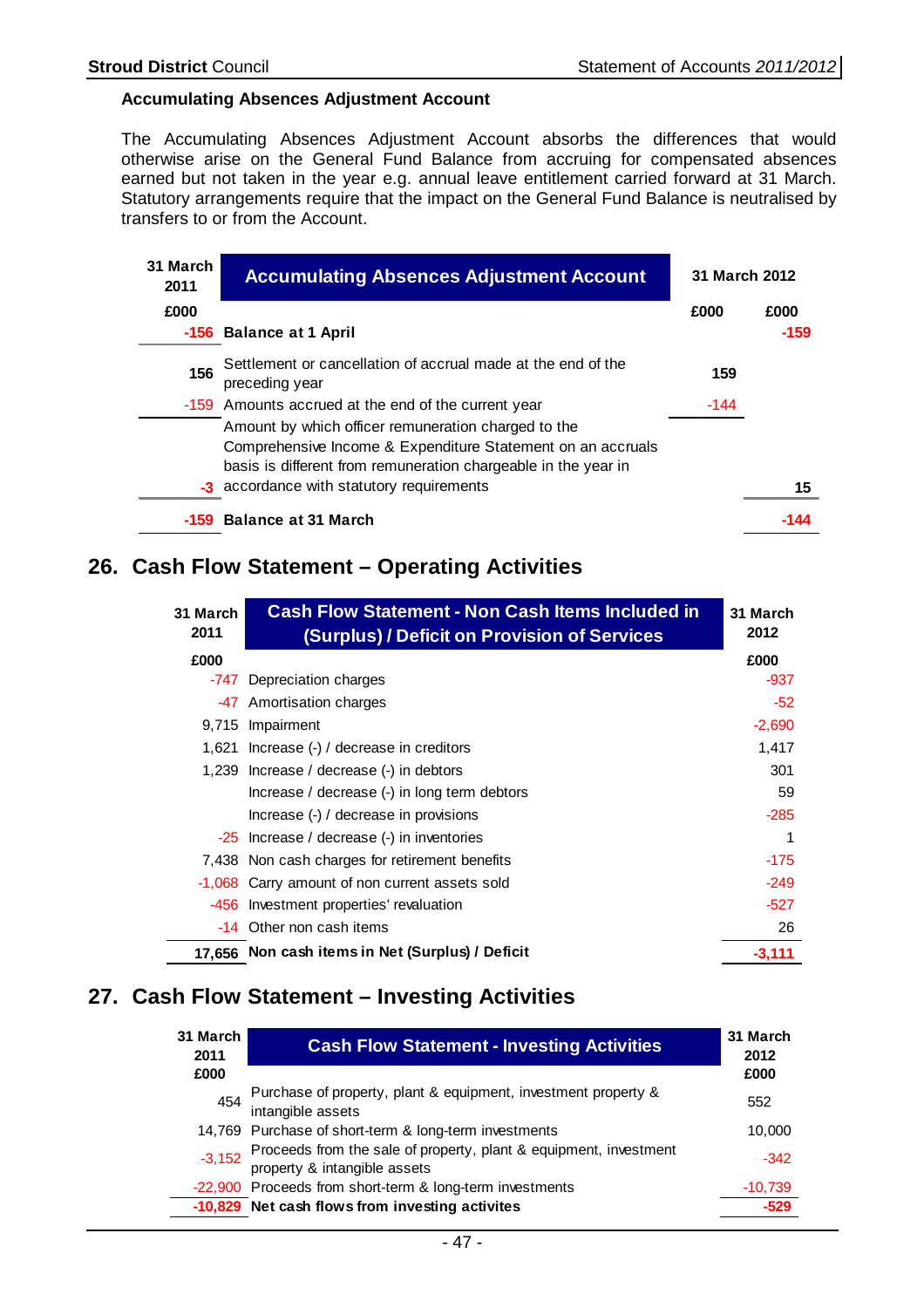# **28. Cash Flow Statement – Financing Activities**

| 31 March<br>2011 | <b>Cash Flow Statement - Financing Activities</b> | 31 March<br>2012         |
|------------------|---------------------------------------------------|--------------------------|
| £000             |                                                   | £000                     |
|                  | -800 Cash receipts of short-term borrowing        | $-91.717$                |
| $\blacksquare$   | Other receipts from financing activities          | 800                      |
| $\blacksquare$   | Other payments for financing activities           | $\overline{\phantom{0}}$ |
|                  | -800 Net cash flows from financing activites      | $-90.917$                |

## **29. Amounts Reported for Resource Allocation Decisions**

The analysis of income and expenditure by service on the face of the Comprehensive Income and Expenditure Statement is that specified by the SeRCOP. However, decisions about resource allocation are taken by the Council's Cabinet on the basis of budget reports analysed across service areas. These reports are prepared on a different basis from the accounting policies used in the financial statements. In particular:

- No charges are made in relation to capital expenditure (whereas depreciation, revaluation and impairment losses in excess of the balance on the Revaluation Reserve and amortisations are charged to services in the Comprehensive Income and Expenditure Statement).
- The cost of retirement benefits is based on cash flows (payment of employer's pension contributions) rather than current service cost of benefits accrued in the year.
- Expenditure on some support service is budgeted for centrally and not charged to services.

The income and expenditure of the Council's principal service areas recorded in the budget reports for the year is as follows:

|                            | <b>Amounts Reported for Resource Allocation Decisions</b> |                 |                            |                 |           |           |                          |                 |                           |           |                          |              |
|----------------------------|-----------------------------------------------------------|-----------------|----------------------------|-----------------|-----------|-----------|--------------------------|-----------------|---------------------------|-----------|--------------------------|--------------|
|                            | Corporate                                                 | <b>Cultural</b> |                            | Environmental   |           |           |                          |                 |                           |           |                          |              |
|                            | and                                                       | and             | Central                    | and             | Housing   | Highways  | Non                      |                 |                           | Housing   | Housing                  |              |
| Service Income and         | <b>Democratic</b>                                         |                 | <b>Related Services to</b> | Regulatory      | General   | and       | Distributed              |                 | <b>Planning Recharged</b> | Revenue   | Self                     |              |
| Expenditure 2011/12        | Core                                                      |                 | Services the Public        | <b>Services</b> | Fund      | Transport | Costs                    | <b>Services</b> | <b>Services</b>           |           | Account Financing        | <b>Total</b> |
|                            | £000                                                      | £000            | £000                       | £000            | £000      | £000      | £000                     | £000            | £000                      | £000      | £000                     | £000         |
| Fees & Charges             | $-251$                                                    | $-1,451$        | $-595$                     | $-1,341$        | $-974$    | $-778$    | $\blacksquare$           | $-1,587$        | $-42$                     | $-21,024$ |                          | $-28,043$    |
| <b>Govt Grants</b>         |                                                           | ٠               | $-7,269$                   | $-39$           | $-24,275$ |           | $\overline{\phantom{a}}$ | $-17$           |                           | $-3,561$  |                          | $-35,161$    |
| <b>Total Income</b>        | $-251$                                                    | $-1,451$        | $-7,864$                   | $-1,380$        | $-25,249$ | $-778$    | $\overline{\phantom{a}}$ | $-1,604$        | $-42$                     | $-24,585$ | $\sim$                   | $-63,204$    |
| Employee                   | 177                                                       | 1,324           | 1,214                      | 1,342           | 732       | 127       | $-91$                    | 1,620           | 3,195                     | 2,861     | $\overline{\phantom{a}}$ | 12,501       |
| Non-Pay                    | 602                                                       | 2,270           | 7,673                      | 4,357           | 25,033    | 314       | $-19$                    | 1,054           | 1,321                     | 21.175    | 91.717                   | 155,497      |
| <b>Support Services</b>    | 835                                                       | 633             | 597                        | 899             | 259       | 161       | 2                        | 1,153           | 1,183                     | 388       | $\overline{\phantom{a}}$ | 6,110        |
| Less: Recharge Income      |                                                           | $-111$          | $-151$                     | $-282$          |           |           | $\blacksquare$           | $-495$          | $-5,628$                  |           | $\overline{\phantom{a}}$ | $-6,667$     |
| <b>Total Expenditure</b>   | 1,614                                                     | 4,116           | 9,333                      | 6,316           | 26,024    | 602       | $-108$                   | 3,332           | 71                        | 24,424    | 91,717                   | 167,441      |
| <b>Net Cost of Service</b> | 1,363                                                     | 2,665           | 1,469                      | 4,936           | 775       | $-176$    | $-108$                   | 1,728           | 29                        | $-161$    | 91,717                   | 104,237      |

|                            | Corporate         | Cultural |                    | <b>Central Environmental</b> | Housing                  | <b>Highways</b>          | <b>Non</b>     |                 |                           | Housing        | Housing                  |           |
|----------------------------|-------------------|----------|--------------------|------------------------------|--------------------------|--------------------------|----------------|-----------------|---------------------------|----------------|--------------------------|-----------|
| Service Income and         | and               |          | and Services to    | and                          | General                  | and                      | Distributed    |                 | <b>Planning Recharged</b> | Revenue        | Self                     |           |
| Expenditure 2010/11        | <b>Democratic</b> |          | Related the Public | Regulatory                   | Fund                     | Transport                | Costs          | <b>Services</b> | <b>Services</b>           |                | Account Financing        | Total     |
|                            | £000              | £000     | £000               | £000                         | £000                     | £000                     | £000           | £000            | £000                      | £000           | £000                     | £000      |
| Fees & Charges             | $-285$            | $-1.342$ | $-501$             | $-1,400$                     | $-844$                   | $-639$                   |                | $-1,399$        | $-23$                     | $-19,975$      |                          | $-26,408$ |
| Govt Grants                | $-2$              | ۰        | $-7,572$           | $-27$                        | $-23.851$                | $-250$                   |                |                 | -                         | $-2,654$       | ۰                        | $-34,356$ |
| <b>Total Income</b>        | $-287$            | $-1.342$ | $-8,073$           | $-1,427$                     | $-24.695$                | -889                     |                | $-1,399$        | -23                       | $-22,629$      |                          | $-60,764$ |
| Employee                   | 174               | 1.468    | 1.216              | 1.501                        | 793                      | 165                      | 49             | 1.655           | 3.580                     | 3,275          | $\blacksquare$           | 13,876    |
| Non-Pav                    | 607               | 2.166    | 7.778              | 4,336                        | 24.429                   | .209                     | 41             | 1.030           | 1.104                     | 11.416         | $\blacksquare$           | 54,116    |
| <b>Support Services</b>    | 929               | 734      | 617                | 920                          | 339                      | 165                      |                | 1.014           | 1.267                     | 1,099          | $\blacksquare$           | 7.085     |
| Less: Recharge Income      |                   | $-118$   | $-182$             | $-286$                       | $\overline{\phantom{0}}$ | $\overline{\phantom{a}}$ | $\blacksquare$ | $-313$          | $-5.891$                  | $\blacksquare$ | $\overline{\phantom{a}}$ | $-6,790$  |
| <b>Total Expenditure</b>   | 1.710             | 4.250    | 9.429              | 6.471                        | 25.561                   | 1,539                    | 91             | 3.386           | 60                        | 15.790         |                          | 68,287    |
| <b>Net Cost of Service</b> | 1.423             | 2.908    | 1.356              | 5.044                        | 866                      | 650                      | 91             | 1.987           | 37                        | $-6,839$       |                          | 7,523     |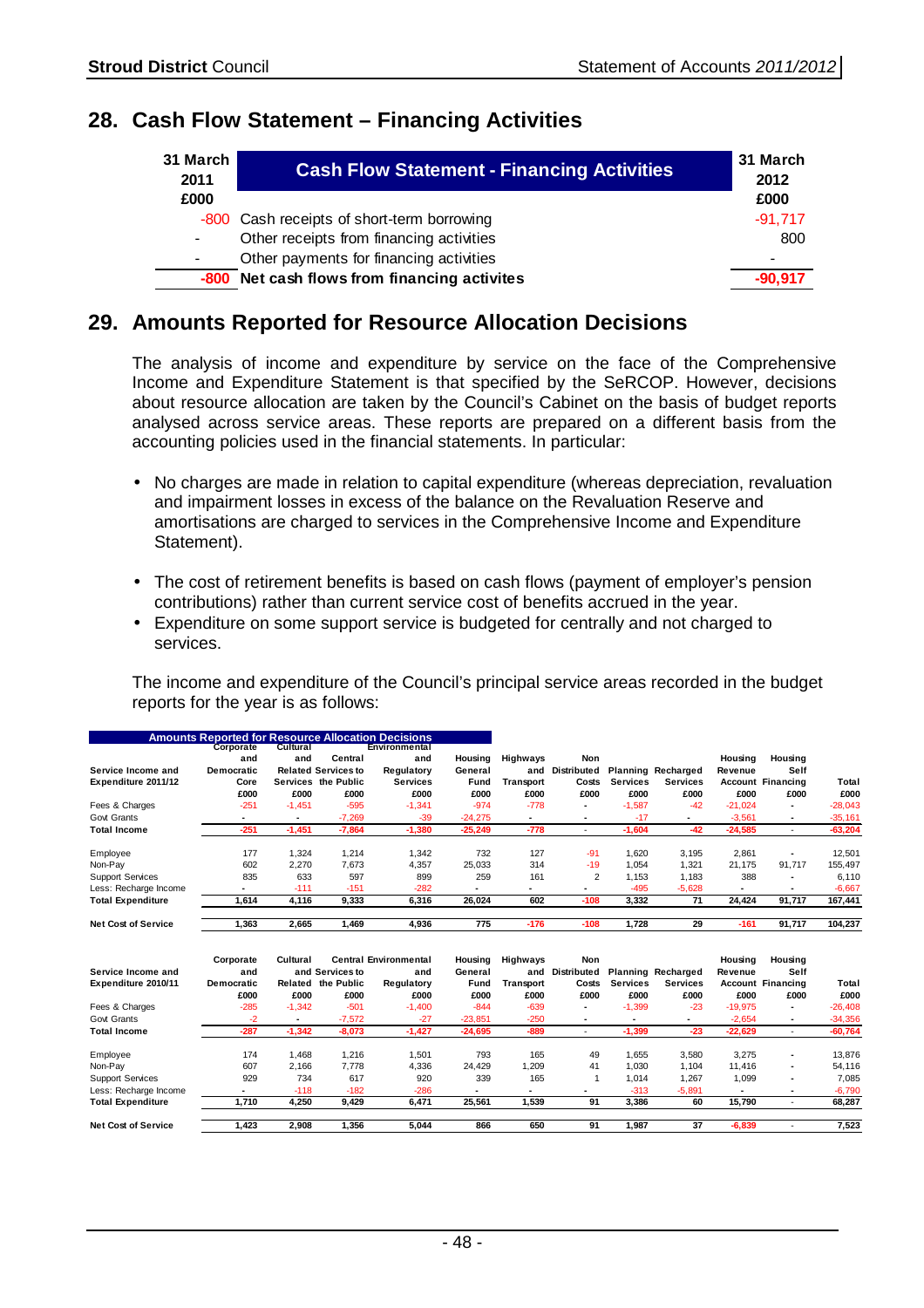## **Reconciliation to Subjective Analysis**

This reconciliation shows how the figures in the analysis of service income and expenditure relate to a subjective analysis of the Surplus or Deficit on the Provision Services included in the Comprehensive Income and Expenditure Statement.

| <b>Reconciliation to Subjective</b><br><b>Analysis</b>   | Service<br>Analysis | <b>Services</b><br>and<br>support<br>services<br>not<br>included<br>in the<br>Analysis | Amounts<br>not<br>reported<br>to<br>managem<br>ent in the<br>Analysis | Amounts<br>included      | not Allocation<br>of<br>in CI&E recharges | Cost of<br><b>Services</b> | Corporate<br>Amounts | Total     |
|----------------------------------------------------------|---------------------|----------------------------------------------------------------------------------------|-----------------------------------------------------------------------|--------------------------|-------------------------------------------|----------------------------|----------------------|-----------|
| 2011/12                                                  | £'000               | £'000                                                                                  | £'000                                                                 | £'000                    | £'000                                     | £'000                      | £'000                | £'000     |
| Fees, Charges & Other Service Income                     | $-28,043$           |                                                                                        |                                                                       |                          |                                           | $-28,043$                  |                      | $-28,043$ |
| Interest & Investment Income                             |                     |                                                                                        |                                                                       |                          |                                           |                            | $-2.270$             | $-2,270$  |
| Income from council tax                                  |                     |                                                                                        |                                                                       |                          |                                           | $\overline{\phantom{a}}$   | $-10.713$            | $-10.713$ |
| Government Grants and contributions                      | $-35,161$           |                                                                                        |                                                                       |                          |                                           | $-35,161$                  | $-9,824$             | $-44,985$ |
| <b>Total Income</b>                                      | $-63,204$           | $\blacksquare$                                                                         | $\blacksquare$                                                        | ٠                        | $\overline{\phantom{a}}$                  | $-63,204$                  | $-22,807$            | $-86,011$ |
| <b>Employee Costs</b>                                    | 12,501              |                                                                                        | 157                                                                   |                          |                                           | 12,658                     |                      | 12,658    |
| Other Service expenses                                   | 155,497             |                                                                                        | 988                                                                   |                          |                                           | 156,485                    |                      | 156,485   |
| <b>Support Service recharges</b>                         | $-557$              |                                                                                        |                                                                       |                          |                                           | $-557$                     |                      | $-557$    |
| Depreciation, Amortisation and Impairment                |                     |                                                                                        |                                                                       |                          |                                           | $\overline{\phantom{0}}$   |                      |           |
| Interest Payable and Similar Charges                     |                     |                                                                                        |                                                                       |                          |                                           | $\blacksquare$             | 128                  | 128       |
| Precepts & Levies                                        |                     |                                                                                        |                                                                       |                          |                                           | $\overline{\phantom{a}}$   | 2,609                | 2,609     |
| Payments to Housing Capital Receipts Pool                |                     |                                                                                        |                                                                       |                          |                                           |                            | 299                  | 299       |
| Gain or Loss on Disposal of Non-Current Assets           |                     |                                                                                        |                                                                       |                          |                                           |                            | $-93$                | $-93$     |
| Pension Adjustment (IAS 19)                              |                     |                                                                                        | 847                                                                   |                          |                                           | 847                        | 847                  | 1.694     |
| Net expenditure in relation to investment properties and |                     |                                                                                        |                                                                       |                          |                                           |                            |                      |           |
| changes in their fair value                              |                     |                                                                                        |                                                                       |                          |                                           |                            | 527                  | 527       |
| Revenue expenditure classified as Capital                |                     |                                                                                        | 5,523                                                                 |                          |                                           | 5,523                      |                      | 5,523     |
| Capital Expenditure Funded by the HRA & GF               |                     |                                                                                        | $-2,307$                                                              |                          |                                           | $-2,307$                   |                      | $-2,307$  |
| Surplus or Deficit on Revaluation                        |                     |                                                                                        | 2,690                                                                 |                          |                                           | 2,690                      |                      | 2,690     |
| <b>Total Expenditure</b>                                 | 167,441             |                                                                                        | 7,898                                                                 | $\overline{\phantom{a}}$ | $\overline{\phantom{a}}$                  | 175,339                    | 4,317                | 179,656   |

**Surplus or deficit on the provision of services 104,237** - **7,898** - - **112,135 -18,490 93,645**

| <b>Reconciliation to Subjective</b><br><b>Analysis</b><br>2010/11 | Service<br>Analysis<br>£'000 | <b>Services</b><br>support<br>services<br>not<br>included<br>in the<br>Analysis<br>£'000 | and Amountsn<br>0t<br>reported<br>managem<br>ent in the<br>Analysis<br>£'000 | to Amountsn<br>included<br>£'000 | ot Allocation<br>οf<br>in CI&E recharges<br>£'000 | Cost of<br><b>Services</b><br>£'000 | Corporate<br><b>Amounts</b><br>£'000 | Total<br>£'000 |
|-------------------------------------------------------------------|------------------------------|------------------------------------------------------------------------------------------|------------------------------------------------------------------------------|----------------------------------|---------------------------------------------------|-------------------------------------|--------------------------------------|----------------|
|                                                                   |                              |                                                                                          |                                                                              |                                  |                                                   |                                     |                                      |                |
| Fees, Charges & Other Service Income                              | $-26,408$                    |                                                                                          |                                                                              |                                  |                                                   | $-26,408$                           |                                      | $-26,408$      |
| Interest & Investment Income                                      |                              |                                                                                          |                                                                              |                                  |                                                   |                                     | $-717$                               | $-717$         |
| Income from council tax                                           |                              |                                                                                          |                                                                              |                                  |                                                   |                                     | $-10,379$                            | $-10,379$      |
| Government Grants and contributions                               | $-34,356$                    |                                                                                          |                                                                              |                                  |                                                   | $-34,356$                           | $-10,536$                            | $-44,892$      |
| <b>Total Income</b>                                               | $-60,764$                    | $\overline{\phantom{a}}$                                                                 | $\blacksquare$                                                               | ٠                                | $\blacksquare$                                    | $-60,764$                           | $-21,632$                            | $-82,396$      |
| <b>Employee Costs</b>                                             | 13,876                       |                                                                                          | 76                                                                           |                                  |                                                   | 13,952                              |                                      | 13,952         |
| Other Service expenses                                            | 54,116                       |                                                                                          | 6,244                                                                        |                                  |                                                   | 60,360                              |                                      | 60,360         |
| Support Service recharges                                         | 295                          |                                                                                          |                                                                              |                                  |                                                   | 295                                 |                                      | 295            |
| Depreciation, Amortisation and Impairment                         |                              |                                                                                          | 308                                                                          |                                  |                                                   | 308                                 |                                      | 308            |
| Interest Payable and Similar Charges                              |                              |                                                                                          |                                                                              |                                  |                                                   |                                     | 198                                  | 198            |
| Precepts & Levies                                                 |                              |                                                                                          |                                                                              |                                  |                                                   |                                     | 2.439                                | 2,439          |
| Payments to Housing Capital Receipts Pool                         |                              |                                                                                          |                                                                              |                                  |                                                   | $\blacksquare$                      | 903                                  | 903            |
| Gain or Loss on Disposal of Non-Current Assets                    |                              |                                                                                          |                                                                              |                                  |                                                   |                                     | $-2,362$                             | $-2,362$       |
| Pension Adjustment (IAS 19)                                       |                              |                                                                                          | $-9,393$                                                                     |                                  |                                                   | $-9,393$                            | 1,882                                | $-7,511$       |
| Transfer from Major Repairs Reserve                               |                              |                                                                                          | 2,710                                                                        |                                  |                                                   | 2,710                               |                                      | 2,710          |
| Net expenditure in relation to investment properties and          |                              |                                                                                          |                                                                              |                                  |                                                   |                                     |                                      |                |
| changes in their fair value                                       |                              |                                                                                          |                                                                              |                                  |                                                   |                                     | 456                                  | 456            |
| Revenue expenditure classified as Capital                         |                              |                                                                                          | 4,874                                                                        |                                  |                                                   | 4,874                               |                                      | 4,874          |
| Capital Expenditure Funded by the HRA                             |                              |                                                                                          | $-2,501$                                                                     |                                  |                                                   | $-2,501$                            |                                      | $-2,501$       |
| Surplus or Deficit on Revaluation                                 |                              |                                                                                          | $-8,924$                                                                     |                                  |                                                   | $-8,924$                            |                                      | $-8,924$       |
| <b>Total Expenditure</b>                                          | 68,287                       | ٠                                                                                        | $-6,606$                                                                     | $\overline{a}$                   |                                                   | 61,681                              | 3,516                                | 65,197         |
| Surplus or deficit on the provision of services                   | 7,523                        | ٠                                                                                        | $-6,606$                                                                     |                                  |                                                   | 917                                 | $-18,116$                            | $-17,199$      |

Tables contains roundings (see Glossary) which can affect the arithmetic accuracy of the figures.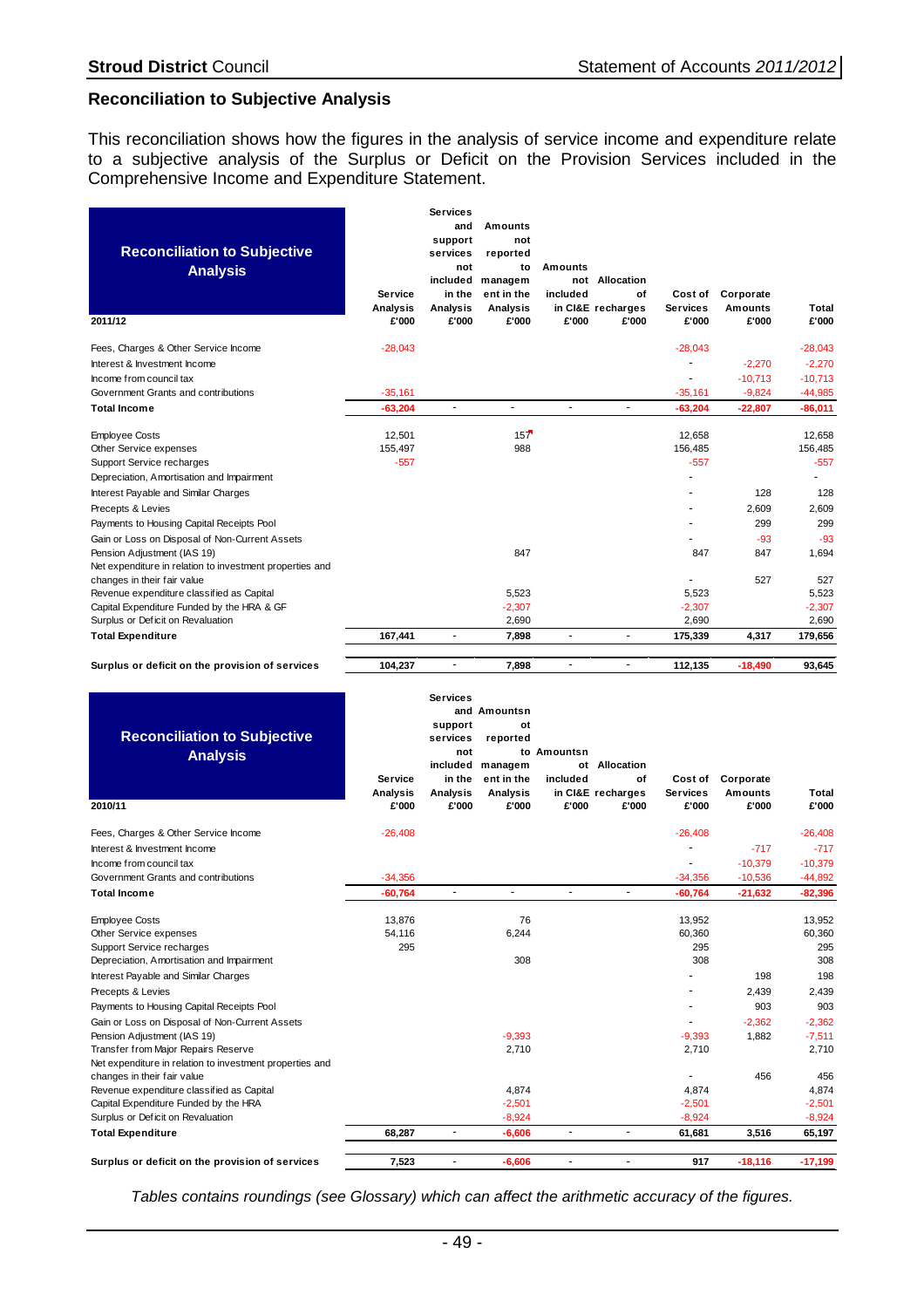# **30. Acquired or Discontinued Operations and Transferred Services**

There are no discontinued or acquired operations during 2011-12, whereas under machinery of government arrangements responsibility for concessionary travel ceased at the end of 2010-11. Concessionary travel is now administered by Gloucestershire County Council.

# **31. Trading Operations**

The Council has no formal trading operations.

## **32. Members' Allowances**

The Council paid the following amounts to members of the council during the year:

| Members' Allowances | 2010-11<br>£000 | 2011-12<br>£000 |
|---------------------|-----------------|-----------------|
| Allowances          | 358             | 367             |
| Expenses            | 18              | 12              |
| Total               | 376             | 379             |

# **33. Officers' Remuneration**

The remuneration paid to the Council's senior employees is as follows:

| <b>Officers Remuneration</b>          |         | Salary, Fees &<br><b>Allowances</b> | <b>Bonuses</b> | <b>Expenses</b><br><b>Allowances</b> | Compensation<br>for Loss of<br>Office | Pension<br><b>Contribution</b> | Total      |
|---------------------------------------|---------|-------------------------------------|----------------|--------------------------------------|---------------------------------------|--------------------------------|------------|
|                                       |         | £                                   | £              | £                                    | £                                     | £                              | £          |
| <b>Chief Executive</b>                | 2011-12 | 110,568.96                          | ۰              | ۰                                    |                                       | 19,223.78                      | 129,792.74 |
|                                       | 2010-11 | 110.568.96                          |                |                                      |                                       | 21.830.37                      | 132,399.33 |
| Strategic Head (Customer Services)    | 2011-12 | 66,783.00                           | ۰              | ۰                                    | ۰                                     | 11,820.60                      | 78,603.60  |
|                                       | 2010-11 | 67,522.00                           |                |                                      |                                       | 13,423.42                      | 80,945.42  |
| Strategic Head (Development Services) | 2011-12 | 66,783.00                           |                |                                      |                                       | 11,820.60                      | 78,603.60  |
|                                       | 2010-11 | 67.385.10                           | ۰              | ۰                                    | ۰                                     | 13,423.42                      | 80,808.52  |
| Strategic Head (Community Services)   | 2011-12 | 55,594.56                           |                |                                      |                                       | 8,865.45                       | 64,460.01  |
|                                       | 2010-11 | 66,978.75                           | ۰              | ۰                                    | ٠                                     | 13,249.37                      | 80,228.12  |
| <b>Head of Finance</b>                | 2011-12 | 60,723.96                           | ٠              | ٠                                    | ٠                                     | 10,748.11                      | 71,472.07  |
|                                       | 2010-11 | 60.770.11                           |                |                                      |                                       | 12.205.51                      | 72,975.62  |
| Canal Project Manager                 | 2011-12 | 16,336.70                           | ۰              | ۰                                    |                                       | 2,891.60                       | 19,228.30  |
|                                       | 2010-11 | 58,567.36                           |                |                                      |                                       | 11,754.95                      | 70,322.31  |
| <b>Head of Corporate Resources</b>    | 2011-12 | 55,724.04                           | ۰              | ٠                                    |                                       | 9,863.19                       | 65,587.23  |
|                                       | 2010-11 | 58,135.59                           | ٠              |                                      | ٠                                     | 11,200.54                      | 69,336.13  |
| <b>Head of Communications</b>         | 2011-12 | 55,724.04                           |                |                                      |                                       | 9.863.19                       | 65,587.23  |
|                                       | 2010-11 | 57,558.36                           |                |                                      |                                       | 11,200.54                      | 68,758.90  |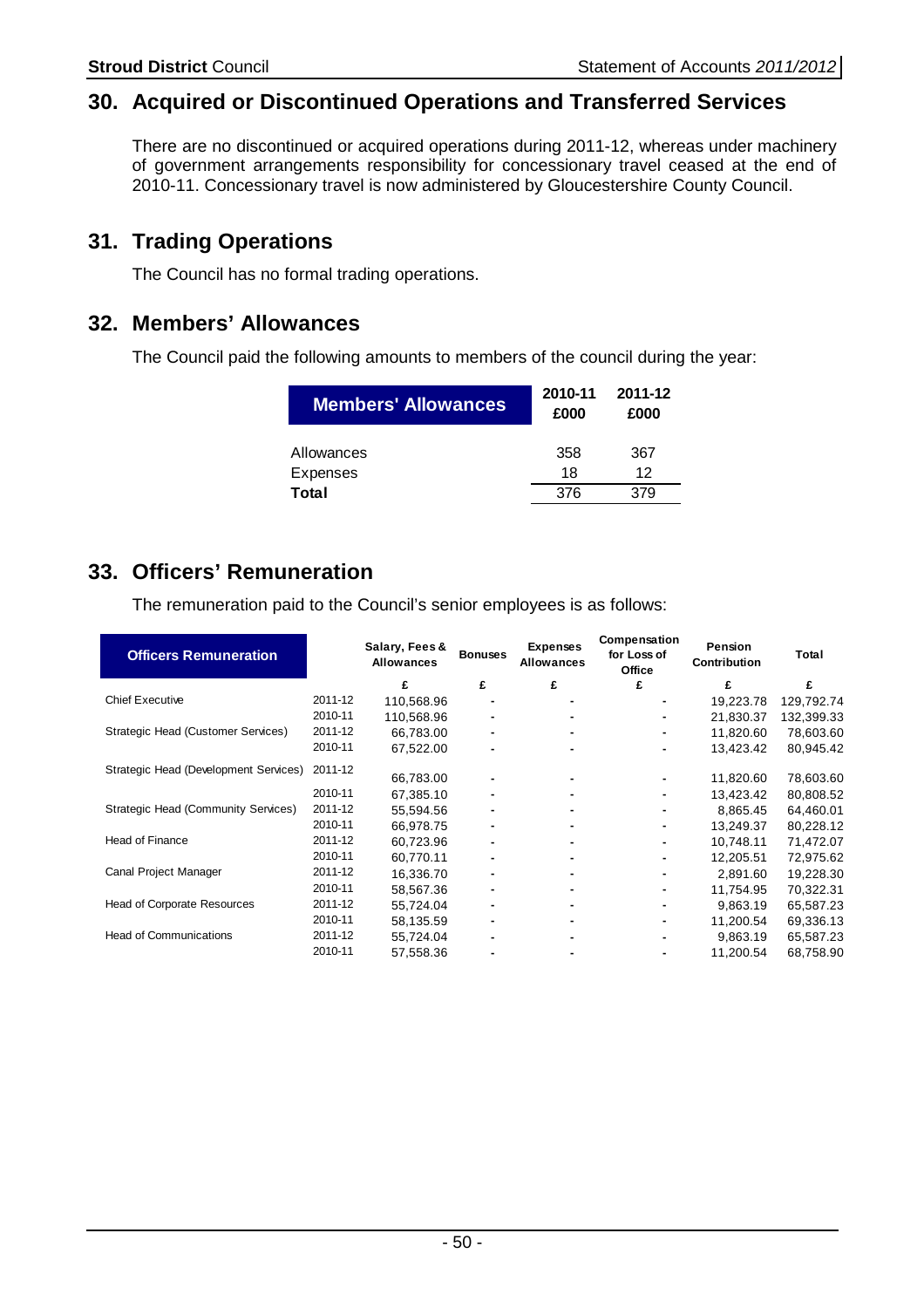The Council's other employees receiving more than £50,000 remuneration for the year (excluding employer's pension contributions) were paid the following amounts:

| <b>Remuneration Band</b> | 2011/2012<br><b>Number of</b><br>employees | 2010/2011<br><b>Number of</b><br>employees |
|--------------------------|--------------------------------------------|--------------------------------------------|
| £50,000 - 54,999         | 4                                          | 4                                          |
| £55,000 - 59,999         |                                            |                                            |
| £60,000 - 64,999         |                                            |                                            |
| £65,000 - 69,999         |                                            |                                            |
| £70,000 - 74,999         |                                            |                                            |
| £75,000 - 79,999         |                                            |                                            |
| £80,000 - 84,999         |                                            |                                            |
| £85,000 - 89,999         |                                            |                                            |
| £90,000 - 94,999         |                                            |                                            |
| £95,000 - 99,999         |                                            |                                            |
| £100,000 - 104,999       |                                            |                                            |
| £105,000 - 109,999       |                                            |                                            |
| £110,000 - 114,999       |                                            |                                            |

The number of exit packages with total cost per band and total cost of compulsory and other redundancies are set out in the table below:

| <b>Exit Package cost band</b><br>(including special<br>payments) | <b>Number of</b><br><b>Compulsory</b><br><b>redundancies</b> |                | <b>Number of other</b><br>agreed departures |                          |         | Number of exit<br>packages by cost<br>band | <b>Total cost of exit</b><br>packages in each<br>band |                |
|------------------------------------------------------------------|--------------------------------------------------------------|----------------|---------------------------------------------|--------------------------|---------|--------------------------------------------|-------------------------------------------------------|----------------|
|                                                                  | 2010/11                                                      | 2011/12        | 2010/11                                     | 2011/12                  | 2010/11 | 2011/12                                    | 2010/11                                               | 2011/12        |
| $£0 - £20,000$                                                   | 4                                                            | $\blacksquare$ |                                             |                          | 4       |                                            | £31,170                                               | $\blacksquare$ |
| £20.001 - £40.000                                                | $\blacksquare$                                               | $\mathbf 1$    | ۰                                           | $\blacksquare$           | ۰       | 1                                          | ۰                                                     | £27,265        |
| £40,001 - £60,000                                                | ۰                                                            | ۰              | ۰                                           | $\overline{\phantom{0}}$ |         |                                            | -                                                     |                |
| £60,001 - £80,000                                                | ۰                                                            | -              | ۰                                           |                          |         |                                            |                                                       |                |
| £80,001 - £100,000                                               | ۰                                                            | ۰              | ۰                                           |                          |         |                                            | ۰                                                     |                |
| £100.000 - £150.000                                              | ۰                                                            |                |                                             |                          |         |                                            |                                                       |                |

# **34. External Audit Costs**

The Council has incurred the following costs in relation to the audit of the Statement of Accounts, certification of grant claims and statutory inspections, and to non-audit services provided by the Council's external auditors:

| <b>External Audit Costs</b>                                                              | 2011-12<br>£000 | 2010-11<br>£000 |
|------------------------------------------------------------------------------------------|-----------------|-----------------|
| with regard to external audit services carried out by the appointed auditor for the year | 114             | 115             |
| in respect of statutory inspections by the Audit Commission                              | ٠               | 5               |
| for the certification of grant claims and returns for the year by the appointed auditor  | 28              | 24              |
| other services provided during the year by the appointed auditor                         |                 |                 |
| gross fees paid                                                                          | 142             | 152             |
| less Audit Commission rebate for IFRS transition audit cost                              | -9              | -9              |
| Total                                                                                    | 133             | 143             |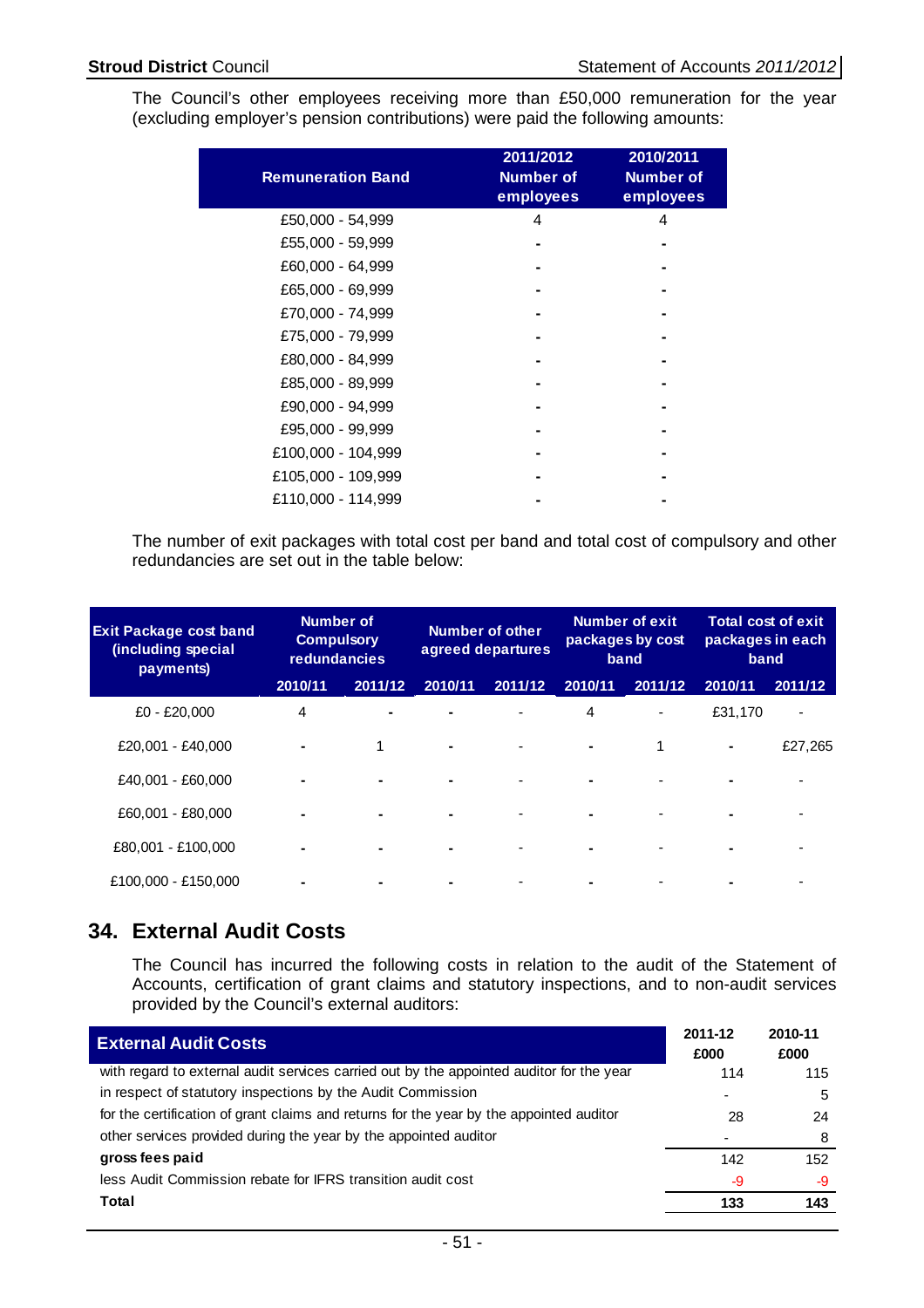## **35. Grant Income**

The Council credited the following grants, contributions and donations to the Comprehensive Income and Expenditure Statement in 2011-12:

| <b>Grant Income, contributions &amp; donations</b>          | 2011-12<br>£000 | 2010-11<br>£000 |
|-------------------------------------------------------------|-----------------|-----------------|
| <b>Credited to Taxation &amp; Non Specific Grant Income</b> |                 |                 |
| <b>DCLG Non Domestic Rates</b>                              | 4,190           | 6,273           |
| <b>DCLG Revenue Support Grant</b>                           | 1,295           | 911             |
| DCLG Area Based Grant / LABGI                               |                 | 40              |
| <b>DCLG Council Tax Freeze</b>                              | 202             |                 |
| DCLG - New Homes Bonus Scheme                               | 409             |                 |
| <b>Capital Grants &amp; Contributions:-</b>                 |                 |                 |
| Heritage Lottery Fund - Canal Scheme                        | 2,507           | 1,178           |
| <b>DCLG Regional Housing Pot</b>                            |                 | 459             |
| <b>DCLG Disabled Facilities Grants</b>                      | 294             | 281             |
| <b>Energy Savings Trust</b>                                 | 44              | 388             |
| Defra - Contaminated Land                                   |                 | 67              |
| Other Capital Grants & Contributions                        | 1,007           | 939             |
| <b>Total</b>                                                | 9,948           | 10,536          |
|                                                             |                 |                 |
| <b>Credited to Services</b>                                 |                 |                 |
| <b>DWP Housing Benefit Grant</b>                            | 23,774          | 23,301          |
| <b>DWP Council Tax Benefit Grant</b>                        | 6,771           | 6,925           |
| DWP Discretionary Housing Payments / In & Out of Work       | 37              | 37              |
| DWP Housing Benefit Administration Grant                    | 673             | 837             |
| DCLG Housing Subsidies and Grant (HRA)                      | 3,561           | 2,654           |
| <b>DCLG Business Rate Collection</b>                        | 161             | 168             |
| DCLG Homelessness Grant and Mortgage Rescue Scheme          | 71              | 41              |
| <b>DCLG Revocation of Personal Search Fees</b>              |                 | 34              |
| DFT Concessionary Fares Special Grant                       |                 | 249             |
| <b>HCA Home Improvement</b>                                 | 5               | 52              |
| <b>HO Building Safer Communities Grant</b>                  | 27              | 9               |
| <b>LAA Related Schemes</b>                                  | 5               | 19              |
| <b>GCC Recycling Credits</b>                                | 377             | 384             |
| <b>STW Flood Prevention Projects</b>                        | 72              | 47              |
| <b>Other Contributions and Donations</b>                    |                 | 168             |
| Other grants                                                | 36              | 29              |
| <b>Total</b>                                                | 35,570          | 34,954          |

The Council has received no grants, contributions and donations that have yet to be recognised as income as they have conditions attached to them that will require the monies or property to be returned to the giver during 2011-12 or 2010-11.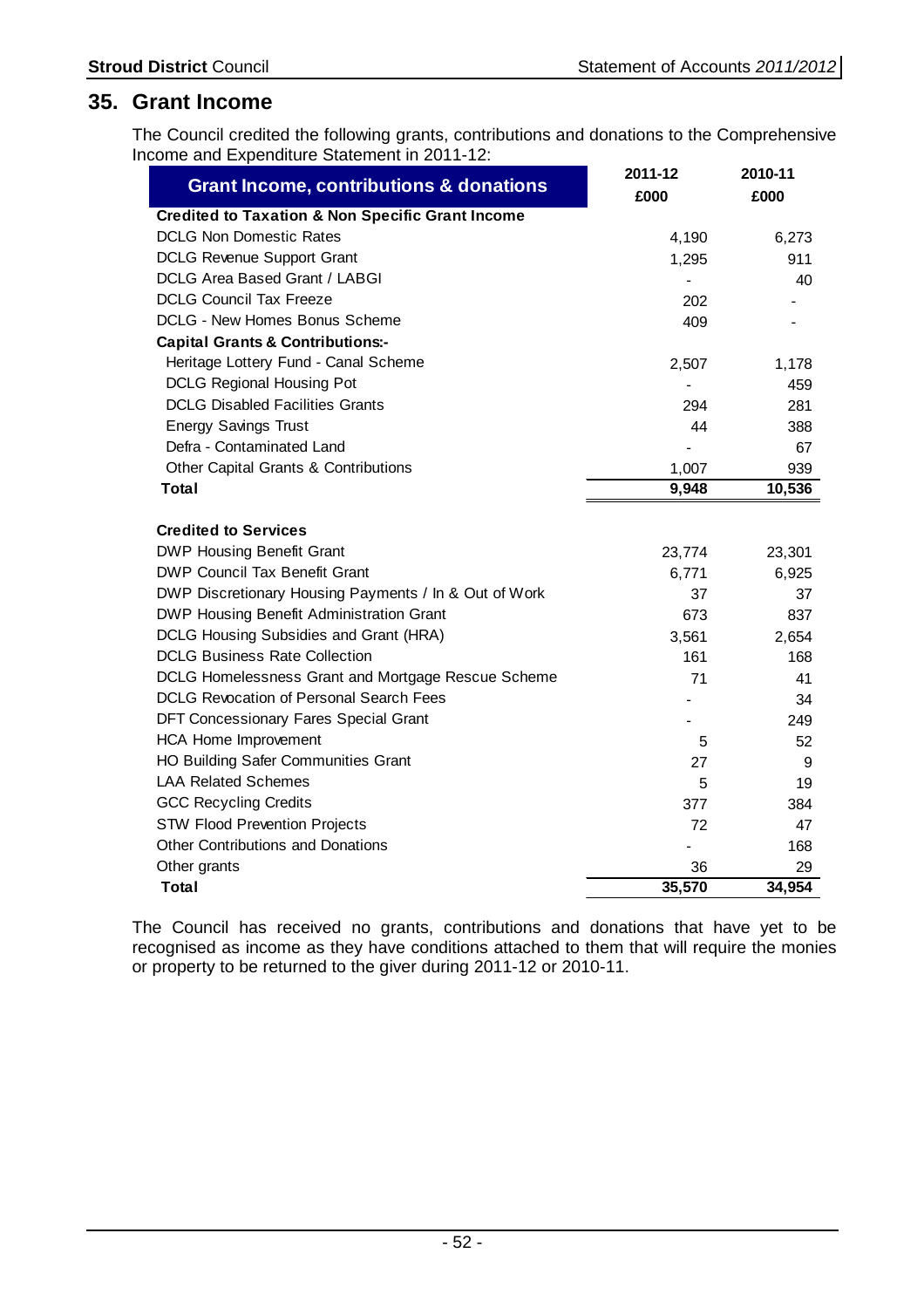## **36. Related Parties**

The Council is required to disclose material transactions with related parties – i.e. bodies or individuals that have the potential to control or influence the council or to be controlled or influenced by the council. Disclosure of these transactions allows readers to assess the extent to which the council might have been constrained in its ability to operate independently or might have secured the ability to limit another party's ability to bargain freely with the Council.

## **Central Government**

Central government has significant influence over the general operations of the Council – it is responsible for providing the statutory framework within which the Council operates, provides the majority of its funding in the form of grants, and prescribes the terms of many transactions that the Council has with other parties (e.g. council tax bills, housing benefits). Grants received from government departments are set out in the subjective analysis in Note 29 on reporting for resource allocation decisions. Grant receipts outstanding at 31 March 2012 and 31 March 2011 are shown in Note 35.

## **Members**

Members of the council have direct control over the council's financial and operating policies. The total of members' allowances paid in 2011/12 and 2010/11 is shown in Note 32. Members have not disclosed any material transactions with related parties in either year. The Register of Members' Interest is open to public inspection at Ebley Mill during office hours, on application.

## **Officers/Other Public Bodies**

Senior Officers have not disclosed any material transactions with related parties and the Council has no material pooled budget arrangements with other public bodies.

## **Entities Controlled or Significantly Influenced by the Council**

The Council is represented on the Board of Directors for the Stroud Valleys Canal Company (SVCC) and as such, has the power to participate in the financial and operating policy decisions of the company. The company was formed in 2009 to hold land associated with the Canal Restoration Project lead by the Council. All transactions associated with the canal restoration project are within the Council's accounts. There were no transactions between SVCC and the Council in 2011/12.

Also there are five councillors with senior roles in the Citizens Advice Bureau which receives an annual grant of £125k.

# **37. Capital Expenditure and Capital Financing**

The total amount of capital expenditure incurred in the year is shown in the table below, together with the resources that have been used to finance it. Where capital expenditure is to be financed in future years by charges to revenue as assets are used by the Council, the expenditure results in an increase in the Capital Financing Requirement (CFR), a measure of the capital expenditure incurred historically by the Council that has yet to be financed. The CFR is analysed in the second part of this note.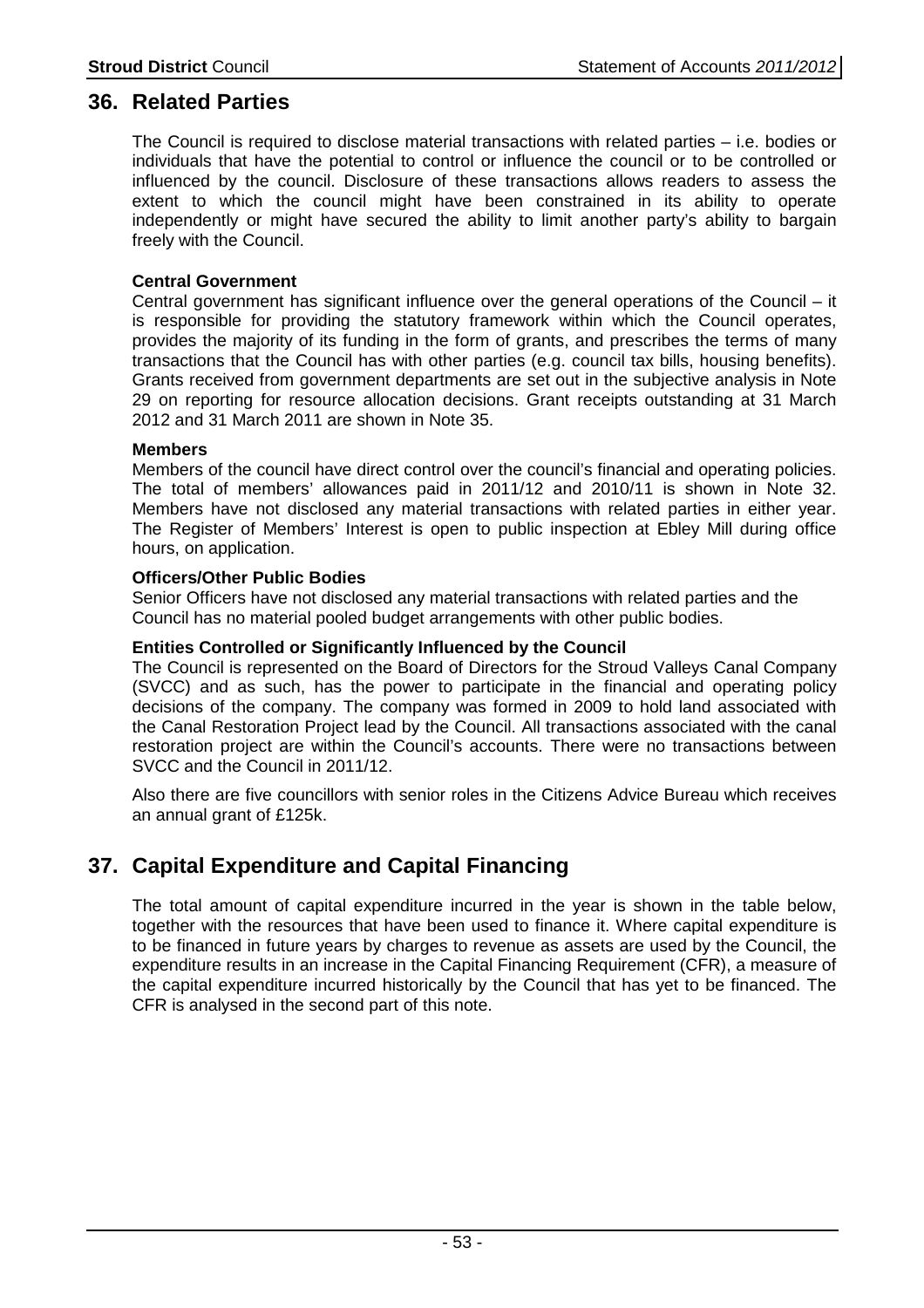| <b>Capital Expenditure &amp; Financing</b>                                                | 2011-12  | 2010-11  |
|-------------------------------------------------------------------------------------------|----------|----------|
|                                                                                           | £000     | £000     |
| <b>Opening Capital Financing Requirement</b>                                              | 832      | 832      |
| <b>Capital Investment</b>                                                                 |          |          |
| Property, Plant & Equipment                                                               | 5,940    | 5,526    |
| Intangible Assets                                                                         | 19       | 51       |
| Revenue Expenditure Funded from Capital under Statute                                     | 5,523    | 4,892    |
| <b>HRA Self-Financing</b>                                                                 | 91,717   |          |
| <b>Sources of Finance</b>                                                                 |          |          |
| Capital receipts                                                                          | $-1,674$ | $-2,263$ |
| Government grants & other contributions                                                   | $-7,511$ | $-5,485$ |
| Sums set aside from revenue                                                               | -450     | $-269$   |
| Direct revenue contributions                                                              | $-1,847$ | $-2,452$ |
| <b>Closing Capital Financing Requirement</b>                                              | 92,549   | 832      |
| <b>Explanation of movement in year</b>                                                    |          |          |
| Increase in underlying need to borrow (unsupported by<br>government financial assistance) | 91,717   |          |
| Increase / (decrease) in Capital Financing Requirement                                    | 91,717   |          |

# **38. Leases**

## **Council as Lessee**

## • **Finance Leases**

The Council has no assets acquired by finance lease on its Balance Sheet.

## • **Operating Leases**

The Council leases in property under operating leases for economic development purposes to provide suitable affordable accommodation for local businesses – see also the note under 'Council as Lessor'.

The future minimum lease payments due under non-cancellable leases in future years are:

| future minimum lease payments                   | 31 March<br>2012<br>£000 | 31 March<br>2011<br>£000 |
|-------------------------------------------------|--------------------------|--------------------------|
| Not later than one year                         | 329                      | 329                      |
| Later than one year & not later than five years | 1.182                    | 1.316                    |
| Later than five years                           | 398                      | 593                      |
| Total                                           | 1.909                    | 2,238                    |

The expenditure charged to the Planning and Development Services line in the Comprehensive Income and Expenditure Statement in relation to these leases was:

| <b>CI&amp;E expenditure in year</b> | 2011-12 | 2010-11 |
|-------------------------------------|---------|---------|
|                                     | £000    | £000    |
| Minimum lease payments              | 329     | 329     |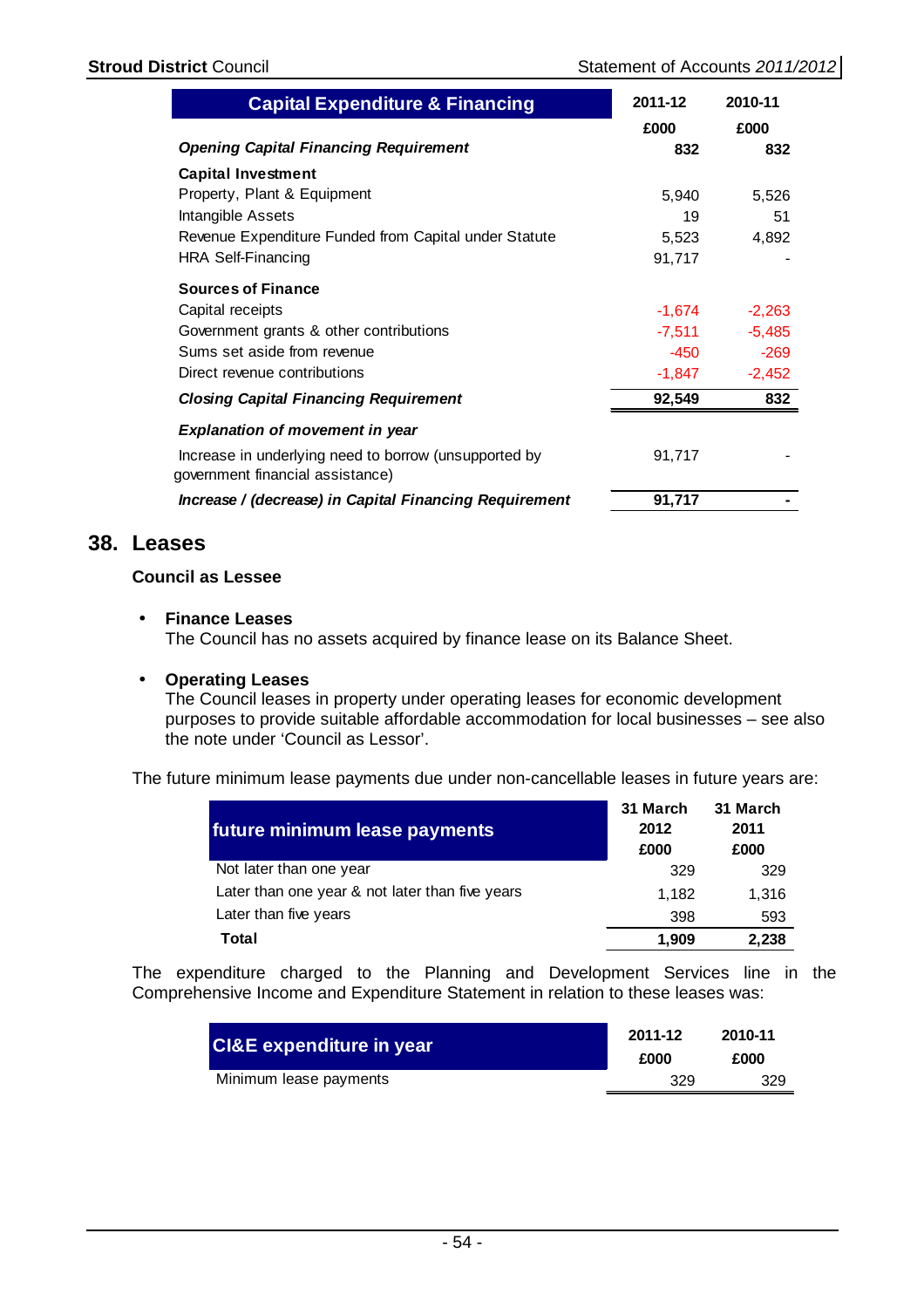## **Council as Lessor**

## • **Finance Leases**

The Council has no finance leases as a lessor.

## • **Operating Leases**

The Council leases out property under operating leases for economic development purposes to provide suitable affordable accommodation for local businesses – see also the note under 'Council as Lessee.

The future minimum lease payments receivable under non-cancellable leases in future years are:

| <b>Authority as Lessor</b>                      | 31 March<br>2012<br>£000 | 31 March<br>2011<br>£000 |
|-------------------------------------------------|--------------------------|--------------------------|
| Not later than one year                         | 374                      | 374                      |
| Later than one year & not later than five years | 1.337                    | 1.495                    |
| Later than five years                           | 393                      | 608                      |
| Total                                           | 2.104                    | 2.477                    |

The minimum lease payments receivable do not include rents that are contingent on events taking place after the lease was entered into, such as adjustments following rent reviews. In 2011-12 nil contingent rents were receivable by the Council (2010-11 Nil).

# **39. Impairment Losses**

During 2011-12 the Council has recognised impairment losses of £3.217m (£-8.468m 2010-11). This is analysed below:-

|                                                     | 2010/11                                                   |                          |                                                |                                                     | 2011/12                                                   |       |
|-----------------------------------------------------|-----------------------------------------------------------|--------------------------|------------------------------------------------|-----------------------------------------------------|-----------------------------------------------------------|-------|
| Impairment<br>charges to<br>Surplus/<br>Deficit (-) | Impairment<br>charges to<br><b>Revaluation</b><br>Reserve | Total                    | <b>Impairment Losses</b>                       | Impairment<br>charges to<br>Surplus/<br>Deficit (-) | Impairment<br>charges to<br><b>Revaluation</b><br>Reserve | Total |
| £000                                                | £000                                                      | £000                     |                                                | £000                                                | £000                                                      | £000  |
| $-9,420$                                            | ۰.                                                        | $-9.420$                 | <b>Council Dwellings</b>                       | 2,690                                               | ۰                                                         | 2,690 |
| 476                                                 |                                                           | 476                      | Other Land & Buildings                         | ٠                                                   |                                                           |       |
| $\blacksquare$                                      | 20                                                        | 20                       | Vehicles, Plant & Equipment                    |                                                     |                                                           |       |
|                                                     |                                                           | $\overline{\phantom{0}}$ | Infrastructure                                 |                                                     |                                                           |       |
| $\overline{\phantom{a}}$                            |                                                           | $\overline{\phantom{0}}$ | <b>Community Assets</b>                        |                                                     |                                                           |       |
|                                                     |                                                           |                          | Property, Plant & Equipment under Construction |                                                     |                                                           |       |
| 456                                                 |                                                           | 456                      | <b>Investment Properties</b>                   | 527                                                 | -                                                         | 527   |
|                                                     |                                                           |                          | Intangible Assets                              |                                                     |                                                           |       |
| $-8,488$                                            | 20                                                        | $-8,468$                 |                                                | 3,217                                               | ٠                                                         | 3,217 |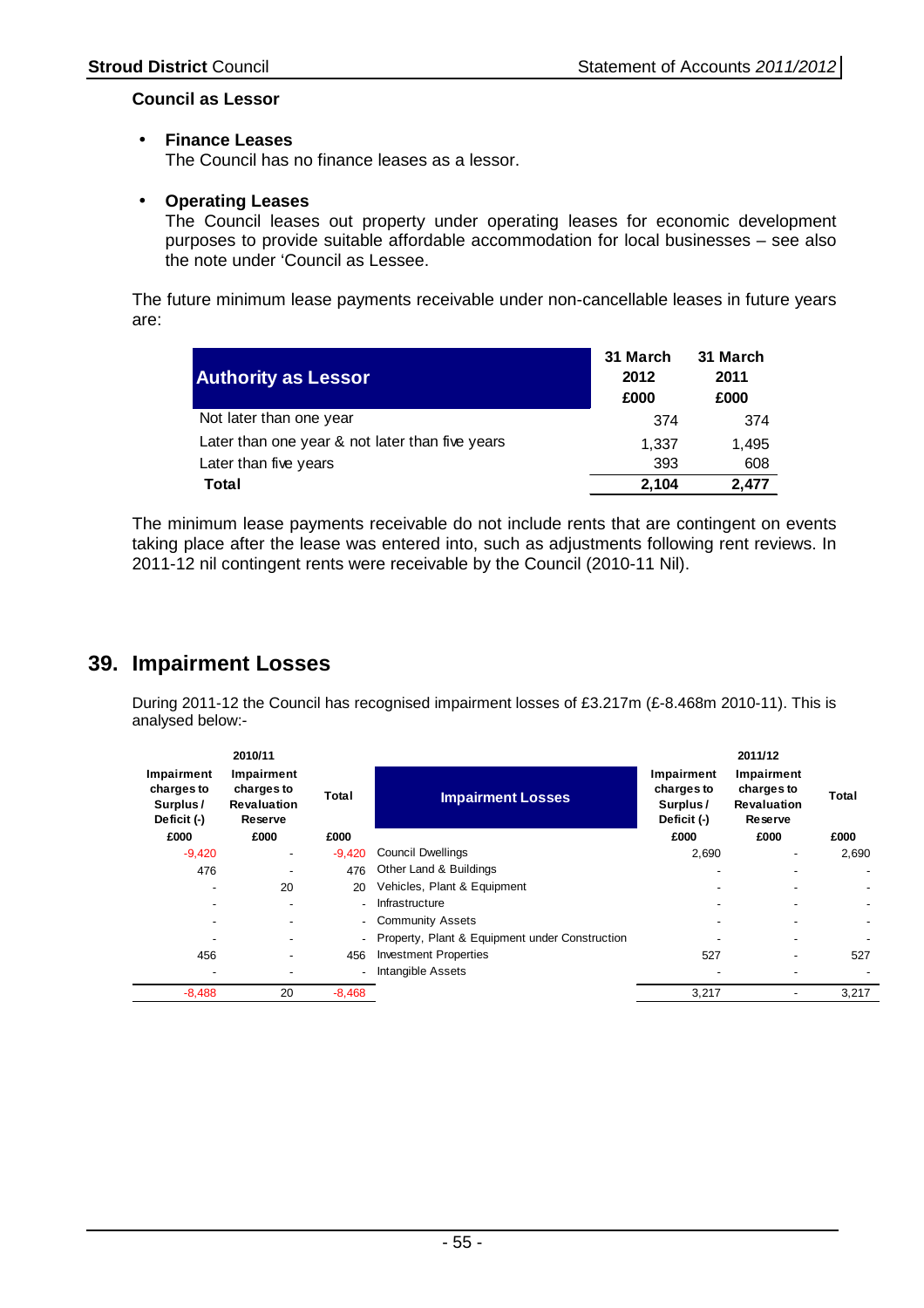# **40. Termination Benefits**

The Council terminated the contract of 1 employee in 2011/12, incurring a liability £27,265 (4 employees £31,170 in 2010/11) – see Note 33 for the number of exit packages and total cost per band. Payment was in respect of an employee in Corporate Resources.

# **41. Defined Benefit Pension Scheme**

## **Participation in Pension Scheme**

As part of the terms and conditions of employment of its officers, the Council makes contributions towards the cost of post-employment benefits. Although these benefits will not be payable until employees retire, the Council has a commitment to make the payments that need to be disclosed at the time the employees earn their future entitlement.

The Council participates in the Local Government Pension Scheme, administered locally by Gloucestershire County Council – this is a funded defined benefit final salary scheme, meaning that the Council and employees pay contributions into a fund, calculated at a level intended to balance the pension liabilities with investment assets.

## **Transactions Relating to Post-employment Benefits**

We recognise the cost of retirement benefits in the reported cost of services when they are earned by the employees, rather than when the benefits are eventually paid as pensions. However, the charge we are required to make against council tax is based on the cash payable to the pension fund in the year, so the real cost of post-employment/retirement benefits is reversed out of the General Fund via the Movement in Reserves Statement. The following transactions have been made in the Comprehensive Income and Expenditure Statement and the General Fund Balance via the Movement in Reserves Statement during the year: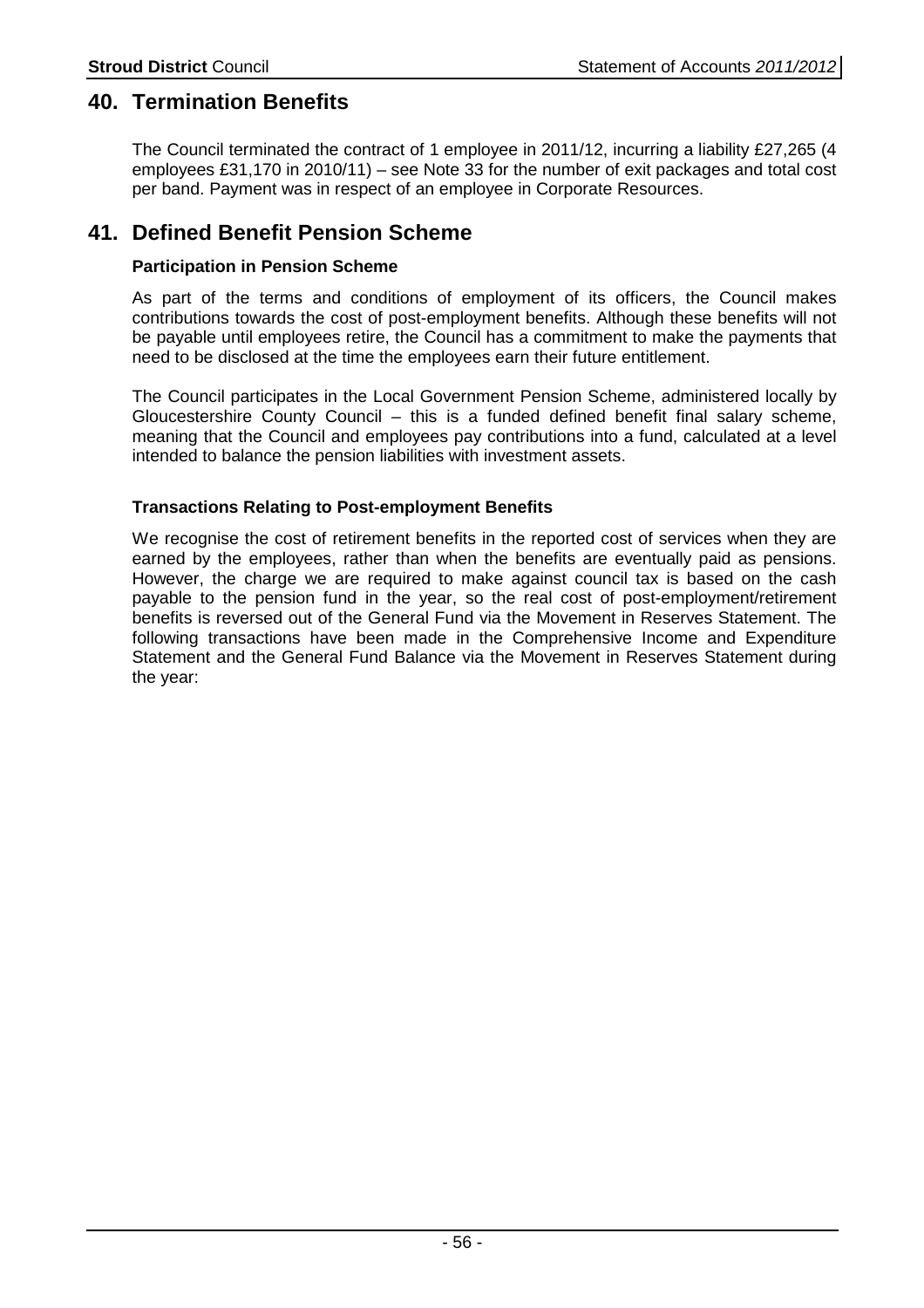| <b>Transactions Relating to Post-employment Benefits</b>                                                                                            | <b>Local Government</b><br><b>Pension Scheme</b> |                 |
|-----------------------------------------------------------------------------------------------------------------------------------------------------|--------------------------------------------------|-----------------|
|                                                                                                                                                     | 2011-12<br>£000                                  | 2010-11<br>£000 |
| <b>Comprehensive Income &amp; Expenditure Statement</b>                                                                                             |                                                  |                 |
| Cost of Services                                                                                                                                    |                                                  |                 |
| current service cost                                                                                                                                | 1,453                                            | 1,699           |
| past service costs / (credit)                                                                                                                       |                                                  | (8,951)         |
| settlements and curtailments                                                                                                                        | 12                                               |                 |
| Financing and Investment Income & Expenditure                                                                                                       |                                                  |                 |
| interest cost                                                                                                                                       | 4,260                                            | 5,172           |
| expected return on scheme assets                                                                                                                    | (3, 413)                                         | (3,290)         |
| <b>Total Post Employment Benefit Charged to the Surplus or</b>                                                                                      |                                                  |                 |
| Deficit on the Provision of Services                                                                                                                | 2,312                                            | (5, 370)        |
| Other Post Employment Benefit Charged to the Comprehensive<br><b>Income &amp; Expenditure Statement</b>                                             |                                                  |                 |
| actuarial gains and losses                                                                                                                          | 5,799                                            | (19, 143)       |
| <b>Total Post Employment Benefit Charged to the Comprehensive</b><br><b>Income &amp; Expenditure Statement</b>                                      | 8,111                                            | (24, 513)       |
| <b>Movement in Reserves Statement</b>                                                                                                               |                                                  |                 |
| reversal of net charges made to the Surplus or Deficit for the<br>Provision of Services for post employment benefits in accordance<br>with the Code |                                                  |                 |
|                                                                                                                                                     | (5, 974)                                         | 26,581          |
| Actual amount charged against the General Fund Balance for<br>pensions in the year:                                                                 |                                                  |                 |
| employer contributions payable to the scheme                                                                                                        | 2,137                                            | 2,068           |

The cumulative amount of actuarial gains and losses recognised in the Comprehensive Income and Expenditure Statement to 31 March 2012 is a loss of £21.347m.

## **Assets and Liabilities in Relation to Post-employment Benefits**

Reconciliation of present value of the scheme liabilities (defined benefit obligation):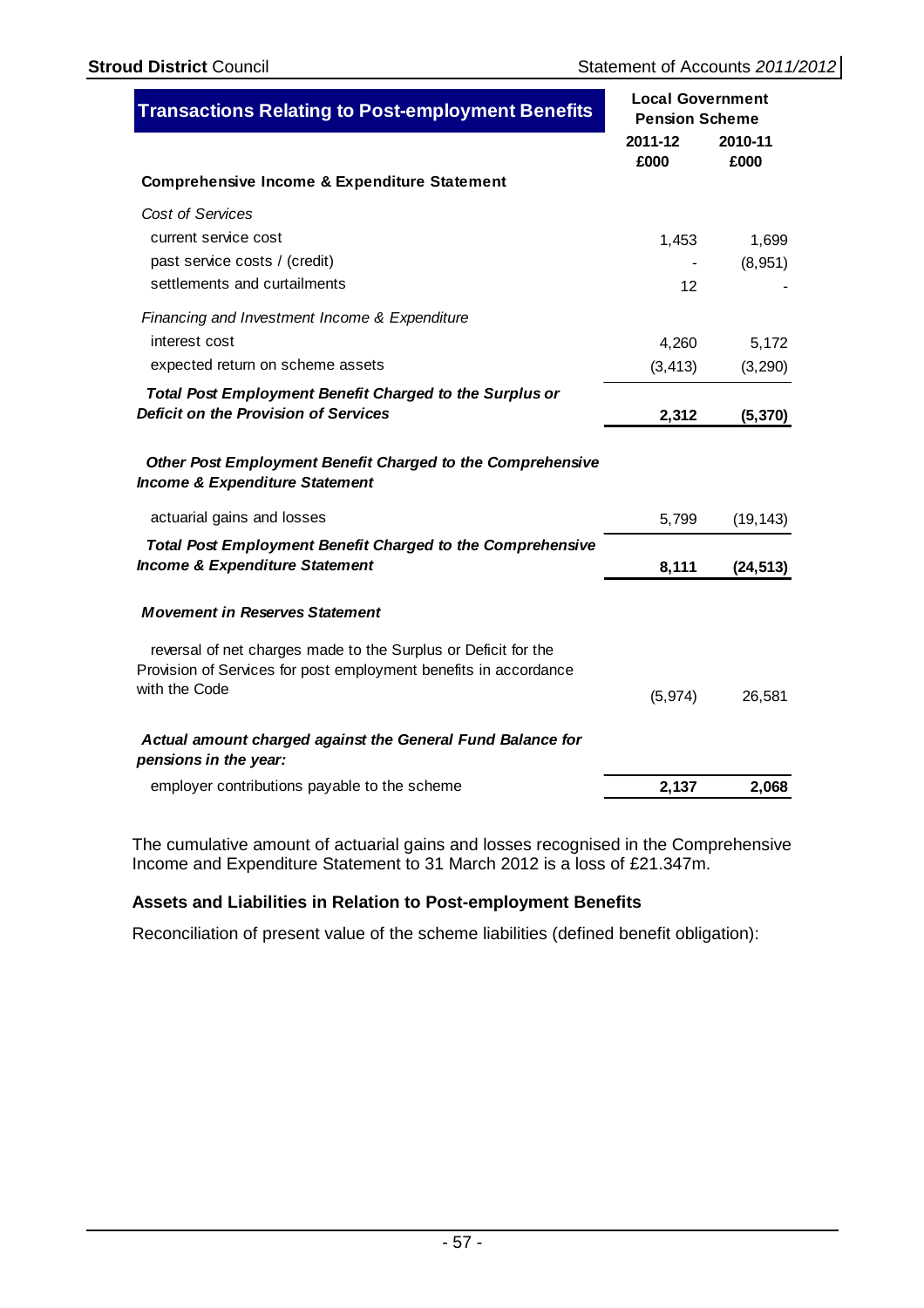| <b>Funded Liabilities</b>            | <b>Local Government</b><br><b>Pension Scheme</b> |           |  |
|--------------------------------------|--------------------------------------------------|-----------|--|
|                                      | 2011-12                                          | 2010-11   |  |
|                                      | £000                                             | £000      |  |
| Opening balance at 1 April           | 78,157                                           | 101,501   |  |
| Current service cost                 | 1,453                                            | 1,699     |  |
| Interest cost                        | 4,260                                            | 5,172     |  |
| Contributions by scheme participants | 563                                              | 570       |  |
| Actuarial gains & losses             | 4,015                                            | (18, 482) |  |
| Benefits paid                        | (3, 453)                                         | (3, 352)  |  |
| Past service costs                   |                                                  | (8,951)   |  |
| Curtailments                         | 12                                               |           |  |
| Closing balance 31 March             | 85,007<br>78,157                                 |           |  |

The present value of unfunded benefits is £899k (£845k 2010/2011).

Reconciliation of fair value of the scheme (plan) assets:

| <b>Scheme Assets</b>                          | <b>Local Government</b><br><b>Pension Scheme</b> |                 |
|-----------------------------------------------|--------------------------------------------------|-----------------|
|                                               | 2011-12<br>£000                                  | 2010-11<br>£000 |
| Opening balance at 1 April                    | 51,288                                           | 48,051          |
| Expected rate of return                       | 3,413                                            | 3,290           |
| Actuarial gains & losses                      | (1,837)                                          | 610             |
| <b>Employer contributions</b>                 | 2,137                                            | 2,068           |
| Contributions in respect of unfunded benefits | 53                                               | 51              |
| Contributions by scheme participants          | 563                                              | 570             |
| Benefits paid                                 | (3,453)                                          | (3,352)         |
| Closing balance 31 March                      | 52,164                                           | 51,288          |

The expected return on scheme assets is determined by considering the expected returns available on the assets underlying the current investment policy. Expected yields on fixed interest investments are based on gross redemption yields as at the balance sheet date.

Expected returns on equity investments reflect long-term real rates of return experienced in the respective markets.

The actual return on scheme assets in the year was £1.576m (2010-11: £3.900m).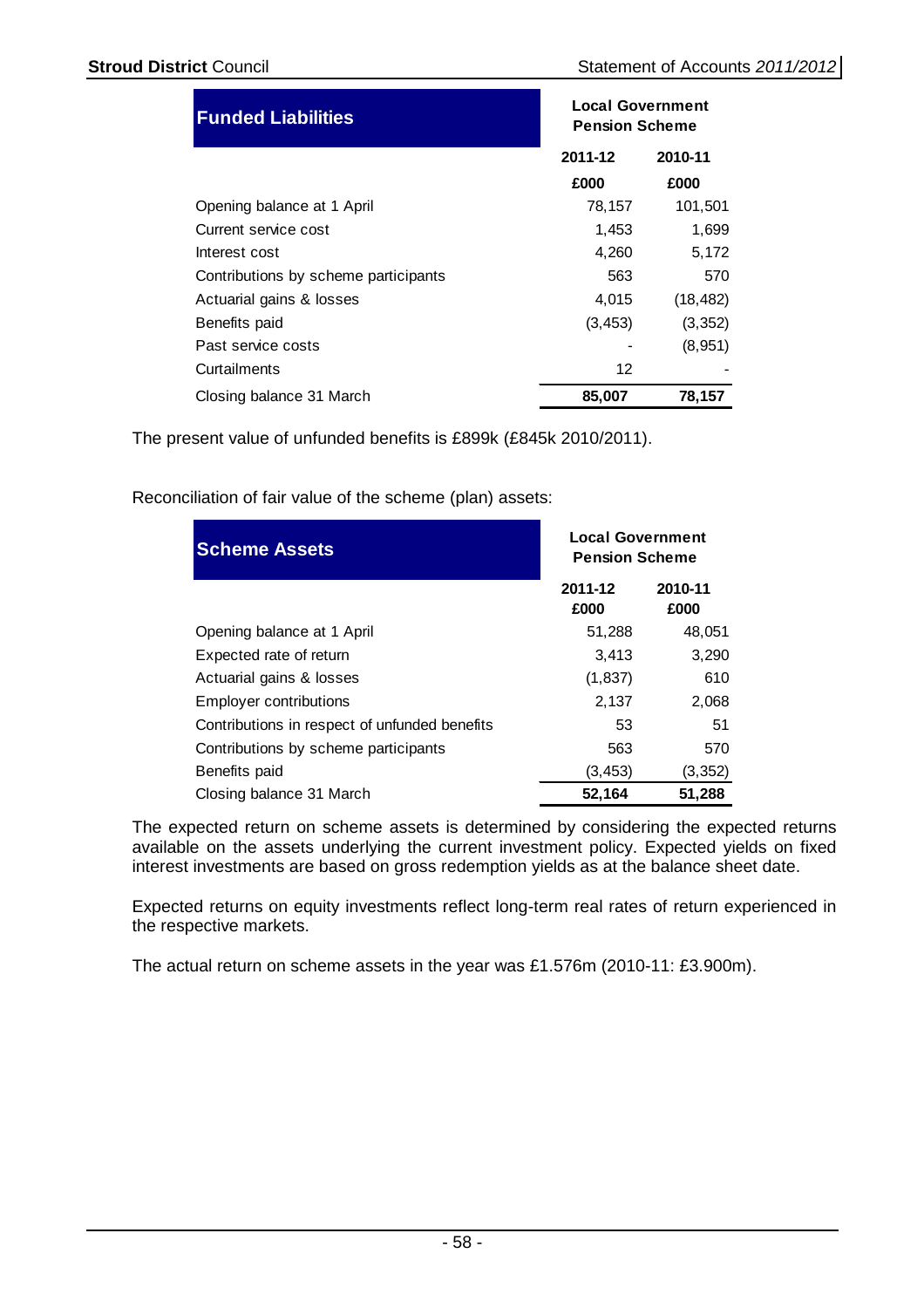| <b>Scheme History</b>                                       | 2007-08  | 2008-09   | 2009-10    | 2010-11   | 2011-12   |
|-------------------------------------------------------------|----------|-----------|------------|-----------|-----------|
|                                                             | £000     | £000      | £000       | £000      | £000      |
| Present value of liabilities:                               |          |           |            |           |           |
| Local Government Pension Scheme                             | (64,535) | (62, 874) | (101, 501) | (78, 157) | (85,007)  |
| Discretionary Benefits<br>Fair value of assets in the Local |          |           |            |           |           |
| <b>Government Pension Scheme</b>                            | 44,688   | 34.595    | 48.051     | 51,288    | 52,164    |
| Surplus / (deficit) in the scheme:                          |          |           |            |           |           |
| Local Government Pension Scheme                             | (19,847) | (28, 279) | (53, 450)  | (26, 869) | (32,843)  |
| <b>Discretionary Benefits</b>                               |          |           |            |           |           |
| Total                                                       | (19,847) | (28, 279) | (53, 450)  | (26, 869) | (32, 843) |

The liabilities show the underlying commitments that the Council has in the long run to pay post employment (retirement) benefits. The total liability of £85.007m has a substantial impact on the net worth of the Council as recorded in the Balance Sheet, resulting in a negative overall balance of £32.843m. However, statutory arrangements for funding the deficit mean that the financial position of the Council remains healthy:

- The deficit on the local government scheme will be made good by increased contributions over the remaining working life of employees (i.e. before payments fall due), as assessed by the scheme actuary.
- Finance is only required to be raised to cover discretionary benefits when the pensions are actually paid.

The total contributions expected to be made to the Local Government Pension Scheme by the council in the year to 31 March 2013 is £2.212m. Expected contributions for the Discretionary Benefits scheme in the year to 31 March 2012 are £nil.

#### **Basis for Estimating Assets and Liabilities**

Liabilities have been assessed on an actuarial basis using the projected unit credit method, an estimate of the pensions that will be payable in future years dependent on assumptions about mortality rates, salary levels, etc. Both the Local Government Pension Scheme and Discretionary Benefits liabilities have been assessed by Hymans Robertson, an independent firm of actuaries, estimates for the Council being based on the latest full valuation of the scheme as at 31 March 2010. The principal assumptions used by the actuary have been:

| <b>Assumptions</b>                                                                    | 2011-12 | 2010-11 |
|---------------------------------------------------------------------------------------|---------|---------|
| Long-term expected rate of return on assets in the scheme:                            |         |         |
| Equity investments                                                                    | 6.2%    | 7.5%    |
| <b>Bonds</b>                                                                          | 3.9%    | 4.9%    |
| Property                                                                              | 4.4%    | 5.5%    |
| Cash                                                                                  | 3.5%    | 4.6%    |
| Mortality assumptions:                                                                |         |         |
| Longevity at 65 for current pensioners:                                               |         |         |
| Men                                                                                   | 21.7    | 21.7    |
| Women                                                                                 | 23.6    | 23.6    |
| Longevity at 65 for future pensioners:                                                |         |         |
| Men                                                                                   | 23.5    | 23.5    |
| Women                                                                                 | 25.8    | 25.8    |
| Rate of inflation                                                                     | 2.5%    | 2.8%    |
| Rate of increase in salaries                                                          | 4.3%    | 4.6%    |
| Rate of increase in pensions                                                          | 2.5%    | 2.8%    |
| Rate of discounting scheme liabilities                                                | 4.8%    | 5.5%    |
| Take-up option to convert annual pension into retirement lump sum - pre-2008 service  | 50.0%   | 50.0%   |
| Take-up option to convert annual pension into retirement lump sum - post 2008 service | 75.0%   | 75.0%   |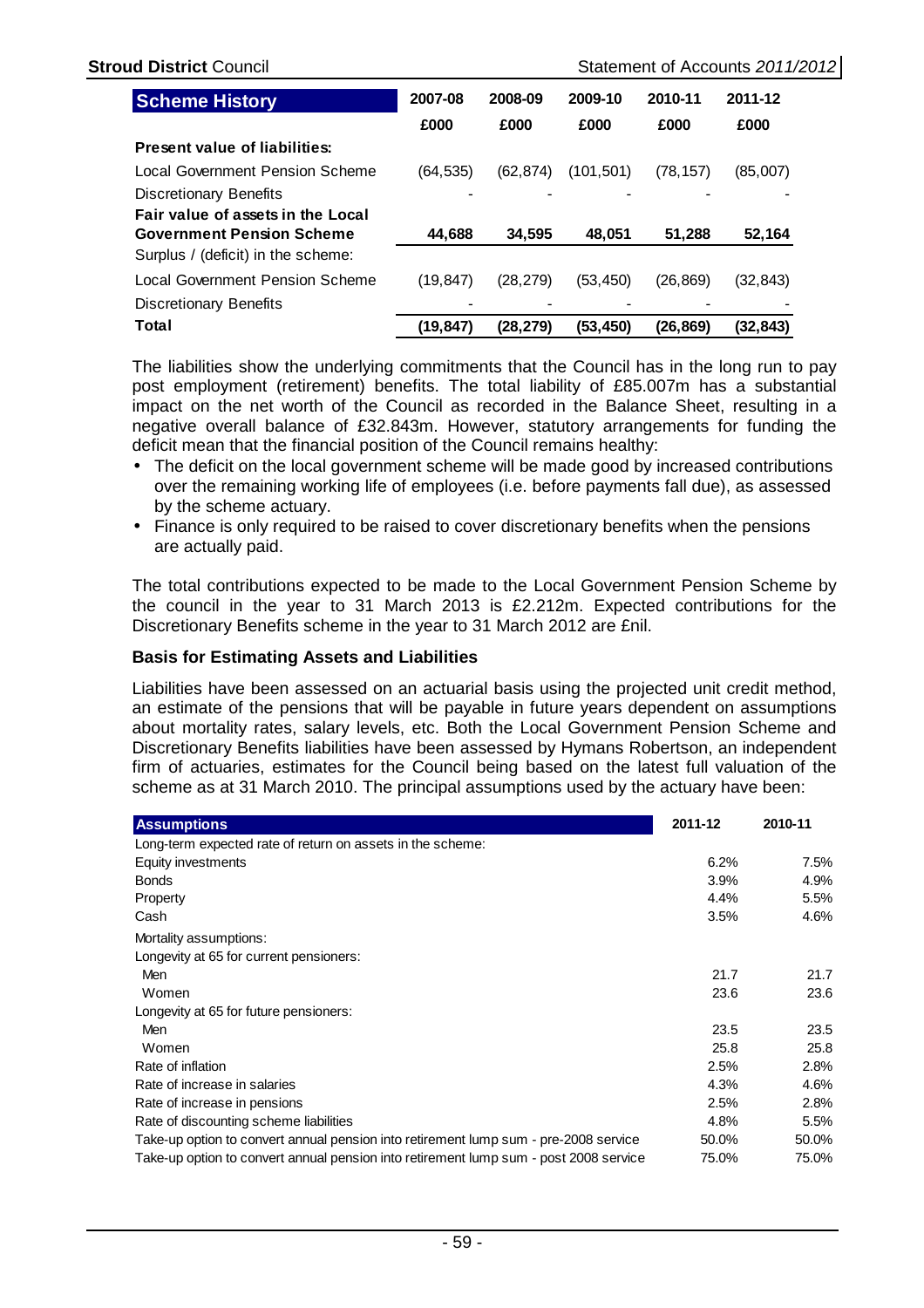The Discretionary Benefits arrangements have no assets to cover its liabilities. The Local Government Pension Scheme's assets consist of the following categories, by proportion of the total assets held:

| <b>Categories</b>  | 31 March<br>2012<br>% | 31 March<br>2011<br>% |
|--------------------|-----------------------|-----------------------|
| Equity investments | 71                    | 68                    |
| Debt instruments   | 21                    | 24                    |
| Property           | 6                     | 6                     |
| Cash               | 2                     | 2                     |
|                    | 100                   | 100                   |

## **History of Experience Gains and Losses**

The actuarial gains identified as movements on the Pensions Reserve in 2011-12 can be analysed into the following categories, measured as a percentage of assets or liabilities at 31 March 2012:

| <b>History of Experience Gains &amp; Losses</b>              |   | 2007-08 2008-09 2009-10 2010-11 2011-12 |   |   |                                     |
|--------------------------------------------------------------|---|-----------------------------------------|---|---|-------------------------------------|
|                                                              | % | %                                       | % | % | %                                   |
| Differences between the expected and actual return on assets |   |                                         |   |   | -12.94% -37.55% 24.51% 0.94% -3.50% |
| Experience gains and losses on liabilities                   |   |                                         |   |   | $0.27\%$ -0.04% -0.01% 9.26% -1.40% |

# **42. Contingent Liabilities**

The Council is currently subject to litigation, which is likely to be determined during the 2012/2013 financial year. The Council believes that the likelihood of any significant liability arising in relation to this claim is remote, and as such no provision has been made in the accounts. However, the council holds sufficient reserves and balances in the event that there is a liability.

Also, the Council is the lead partner in the canal restoration project. Whilst it has always been widely reported that there is a shortfall in funding for the project, with the continuing economic downturn and the associated impact on development, the funding gap is now estimated to be approximately £11m. Officers are working closely with major funders to see if further funding can be identified that will either a) enable completion of the original project or b) allow the project to proceed to Brimscombe Port. If no further funding is forthcoming the project may need to be suspended and the council will have a maximum contingent liability of £1.7m to fund existing financial commitments.

The Council will not enter into any further financial commitments for this project until such time as funding is in place. No specific provision has been made in the accounts for the contingent liability identified, but in the unlikely event that no further funding is available the Council has sufficient resources in its General Fund balances to meet existing financial commitments.

# **43. Contingent Assets**

There are no contingent assets to report as at 31 March 2012.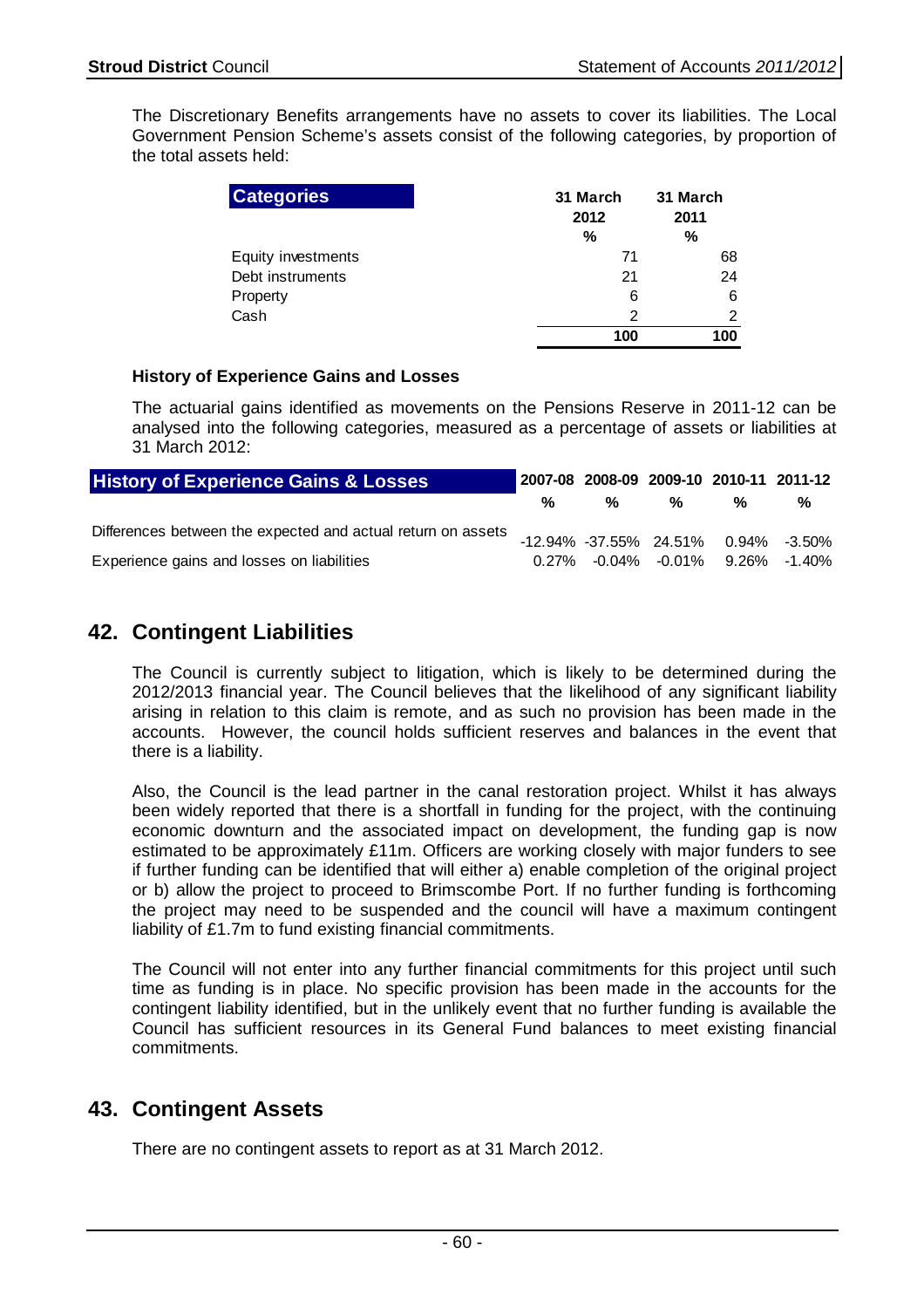# **44. Nature and Extent of Risks Arising from Financial Instruments**

The Council's activities expose it to a variety of financial risks. The key risks are:

- **Credit risk** the possibility that other parties might fail to pay amounts due to the Council;
- **Liquidity risk** the possibility that the Council might not have funds available to meet its commitments to make payments;
- **Re-financing risk** the possibility that the Council might be requiring to renew a financial instrument on maturity at disadvantageous interest rates or terms;
- **Market risk** the possibility that financial loss might arise for the Council as a result of changes in such measures as interest rates movements.

## **Overall procedures for managing risk**

The Council's overall risk management procedures focus on the unpredictability of financial markets, and are structured to implement suitable controls to minimise these risks. The procedures for risk management are set out through a legal framework based on the Local Government Act 2003 and associated regulations. These require the Council to comply with the CIPFA Prudential Code, the CIPFA Code of Practice on Treasury Management in the Public Services and investment guidance issued through the Act. Overall, these procedures require the Council to manage risk in the following ways:

- by formally adopting the requirements of the CIPFA Treasury Management Code of Practice;
- by the adoption of a Treasury Policy Statement and treasury management clauses within financial regulations / standing orders / constitution;
- by approving annually in advance prudential and treasury indicators for the following three years limiting:
	- The Council's overall borrowing;

maximum and minimum exposures to fixed and variable rates;

maximum and minimum exposures to the maturity structure of its debt;

maximum annual exposures to investments maturing beyond a year.

• by approving an investment strategy for the forthcoming year setting out its criteria for both investing and selecting investment counterparties in compliance with Government guidance.

These are required to be reported and approved before the start of the year to which they relate. These items are reported with the annual treasury management strategy which outlines the detailed approach to managing risk in relation to the Council's financial instrument exposure. Actual performance is also reported after each year, as is a mid-year update.

The annual treasury management strategy which incorporates the prudential indicators was approved by Council on 24/02/2011 and is available on the Council website. The key issues within the strategy were:

• The Authorised Limit for 2011/12 was originally set at £6m, and increased in February 2012 to £110m to allow for HRA self-financing. This is the maximum limit of external borrowings or other long term liabilities.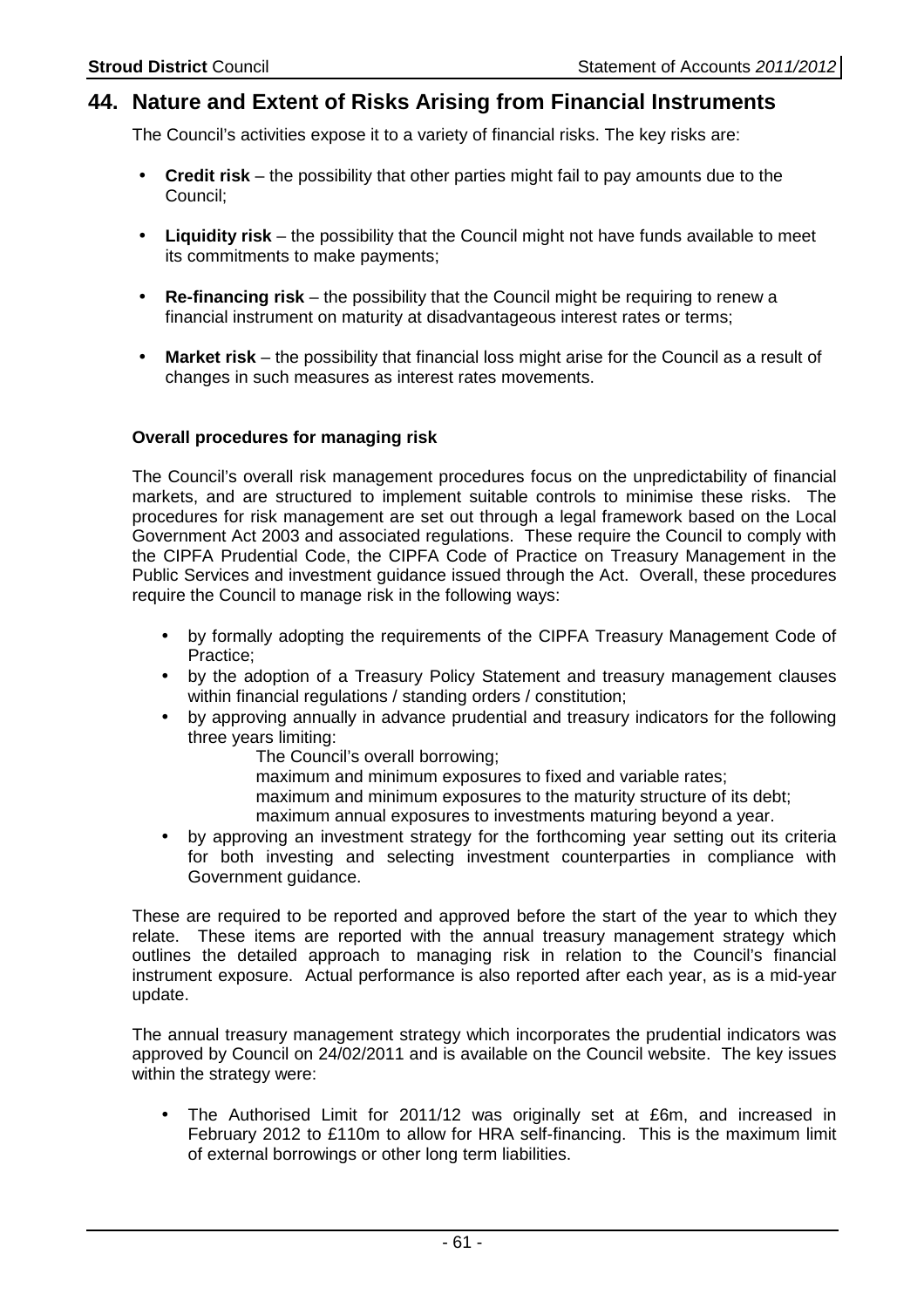- The Operational Boundary was originally expected to be £4m, and increased in February 2012 to £104m to allow for HRA self-financing. This is the expected level of debt and other long term liabilities during the year.
- The maximum amounts of fixed and variable interest rate exposure were set at 100% and 100% based on the Council's net debt.
- The maximum and minimum exposures to the maturity structure of debt.

These policies are implemented by a treasury team, within the Finance section. The Council maintains written principles for overall risk management, as well as written policies (Treasury Management Practices – TMPs) covering specific areas, such as interest rate risk, credit risk, and the investment of surplus cash. These TMPs are a requirement of the Code of Practice and are reviewed periodically.

## **Credit Risk**

Credit risk arises from deposits with banks and financial institutions, as well as credit exposures to the Council's customers. This risk is minimised through the Annual Investment Strategy, which requires that deposits are not made with financial institutions unless they meet identified minimum credit criteria, as laid down by Sector Treasury Services, the council's treasury management advisers. The Annual Investment Strategy also imposes a maximum sum to be invested with a financial institution or group.

The credit criteria in respect of financial assets held by the Council are as detailed below:

- A financial institution must be included as a creditworthy counterparty on Sector Treasury Services weekly listing.
- There is a group limit of £8m (£12m from 2012-13) for groups of banks covered by the UK Government Guarantee scheme, subject to a limit of £4m (£6m from 2012-13) per individual bank. Outside of the UK the Council will only make deposits in AAA-rated countries and has set an investment limit of £5m (£6m from 2012-13) per country. Investments can be for a maximum 3 year duration.
- As an overriding control no more than 50% of investments can be with a single institution, subject to a minimum deposit of £1m.

Customers for goods and services are assessed, taking into account their financial position, past experience and other factors, but formal individual credit limits are not set.

The Council's maximum exposure to credit risk in relation to its investments in banks and building societies of £17.8m cannot be assessed generally as the risk of any institution failing to make interest payments or repay the principal sum will be specific to each individual institution. Recent experience has shown that, whilst rare, it can happen that such entities can fail to meet their commitments. A risk of irrecoverability applies to all of the Council's deposits, but there was no new evidence at 31 March 2012 that this risk was likely to crystallise.

The following analysis summarises the Council's potential maximum exposure to credit risk on other financial assets, based on experience of default and uncollectability over the last five financial years, adjusted to reflect current market conditions.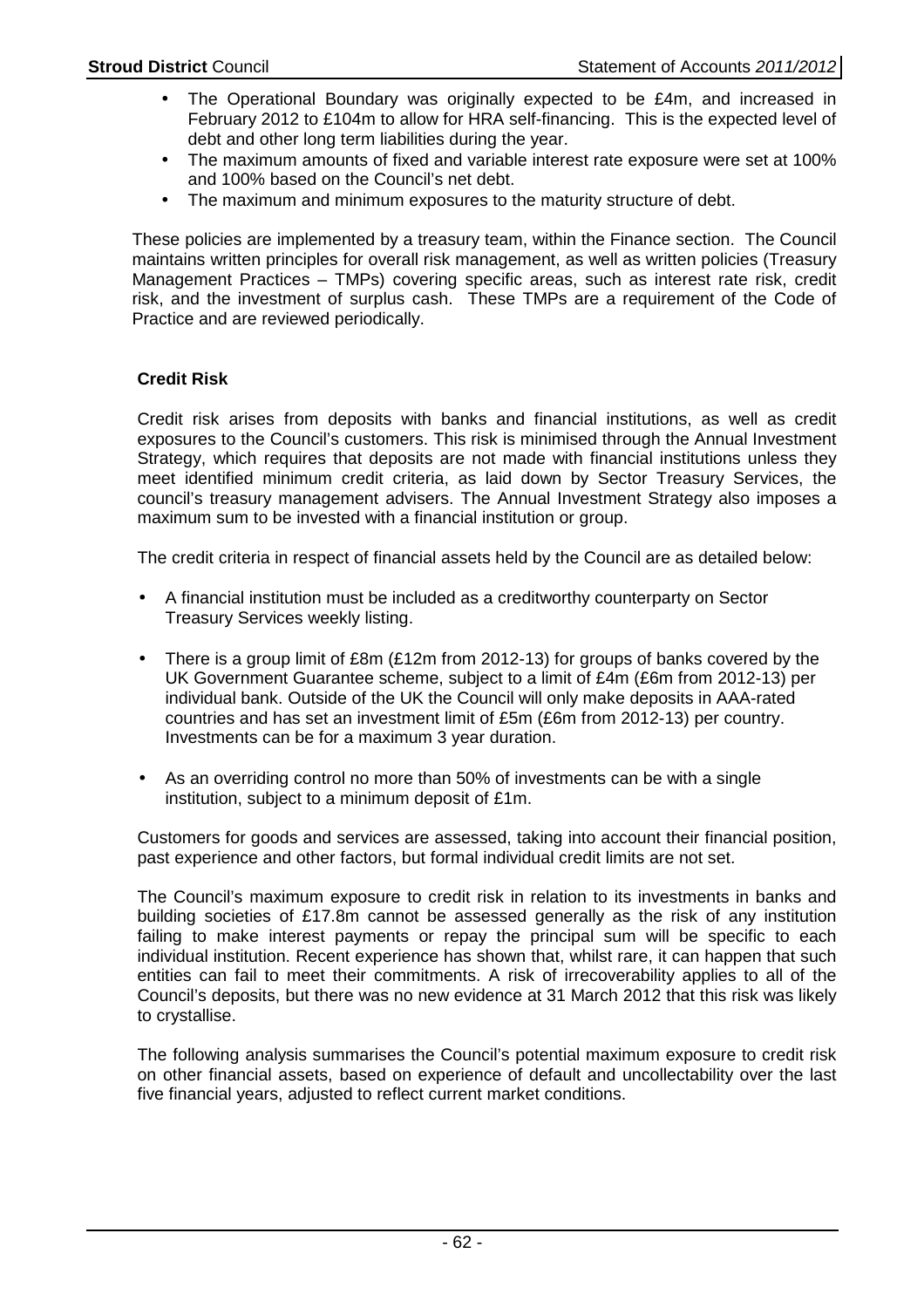| <b>Potential Maximum</b><br><b>Exposure to Credit</b><br><b>Risk</b> | <b>Amount</b><br>at 31<br><b>March</b><br>2012 | <b>Historical</b><br>experience<br>of default | <b>Historical</b><br>experience<br>adjusted for<br>market<br>conditions at | <b>Estimated</b><br>maximum<br>exposure to<br>default &<br>uncollectability<br>31 March 2012 at 31 March 2012 | <b>Estimated</b><br>maximum<br>exposure at<br>31 March<br>2011 |
|----------------------------------------------------------------------|------------------------------------------------|-----------------------------------------------|----------------------------------------------------------------------------|---------------------------------------------------------------------------------------------------------------|----------------------------------------------------------------|
|                                                                      | £000                                           | %                                             | %                                                                          | £000                                                                                                          | £000                                                           |
|                                                                      | A                                              | B                                             | С                                                                          | $(A*C)$                                                                                                       |                                                                |
| <b>Bonds</b>                                                         |                                                |                                               |                                                                            |                                                                                                               |                                                                |
| <b>Customers</b>                                                     | 5,236                                          | 4.5%                                          | 5.5%                                                                       | 288                                                                                                           | 271                                                            |
|                                                                      |                                                |                                               |                                                                            | 288                                                                                                           | $\overline{271}$                                               |
|                                                                      |                                                |                                               |                                                                            |                                                                                                               |                                                                |

No credit limits were exceeded during the reporting period and the Council does not expect any losses from non-performance by any of its counterparties in relation to deposits.

The Council does not generally allow credit for customers, such that £4.432m of the £5.236m balance is past its due date for payment. The past due but not impaired amount can be analysed by age as follows:

| 31 March<br>2012 | 31 March<br>2011 |
|------------------|------------------|
| £000             | £000             |
| 74               | 55               |
| 56               | 23               |
| 4,277            | 4,046            |
| 25               | 82               |
| 4.432            | 4.206            |
|                  |                  |

## **Liquidity Risk**

The Council has a comprehensive cash flow management system that seeks to ensure that cash is readily available as needed. If unexpected movements happen, the Council has ready access to borrowings from the money markets and Public Works Loans Board. There is no significant risk that it will be unable to meet its commitments under financial instruments. The Council has ten PWLB loans that mature in more than five years.

| <b>Maturity - liabilities</b> | 31 March<br>2012<br>£000 | 31 March<br>2011<br>£000 |
|-------------------------------|--------------------------|--------------------------|
| Less than one year            | 5.526                    | 6.985                    |
| Between one and two years     |                          |                          |
| Between two and five years    |                          |                          |
| More than five years          | 91.717                   |                          |
|                               | 97.243                   | 6.985                    |

All trade and other payables are due to be paid in less than one year.

## **Re-financing Risk**

This risk relates to both the maturing of longer term financial liabilities and longer term financial assets. The approved treasury indicator limits for the maturity structure of debt and the limits placed on investments placed for greater than one year in duration are the key parameters use to address this risk. The Council's approved treasury and investment strategies address the main risks and the treasury team address the operational risks within the approved parameters. This includes: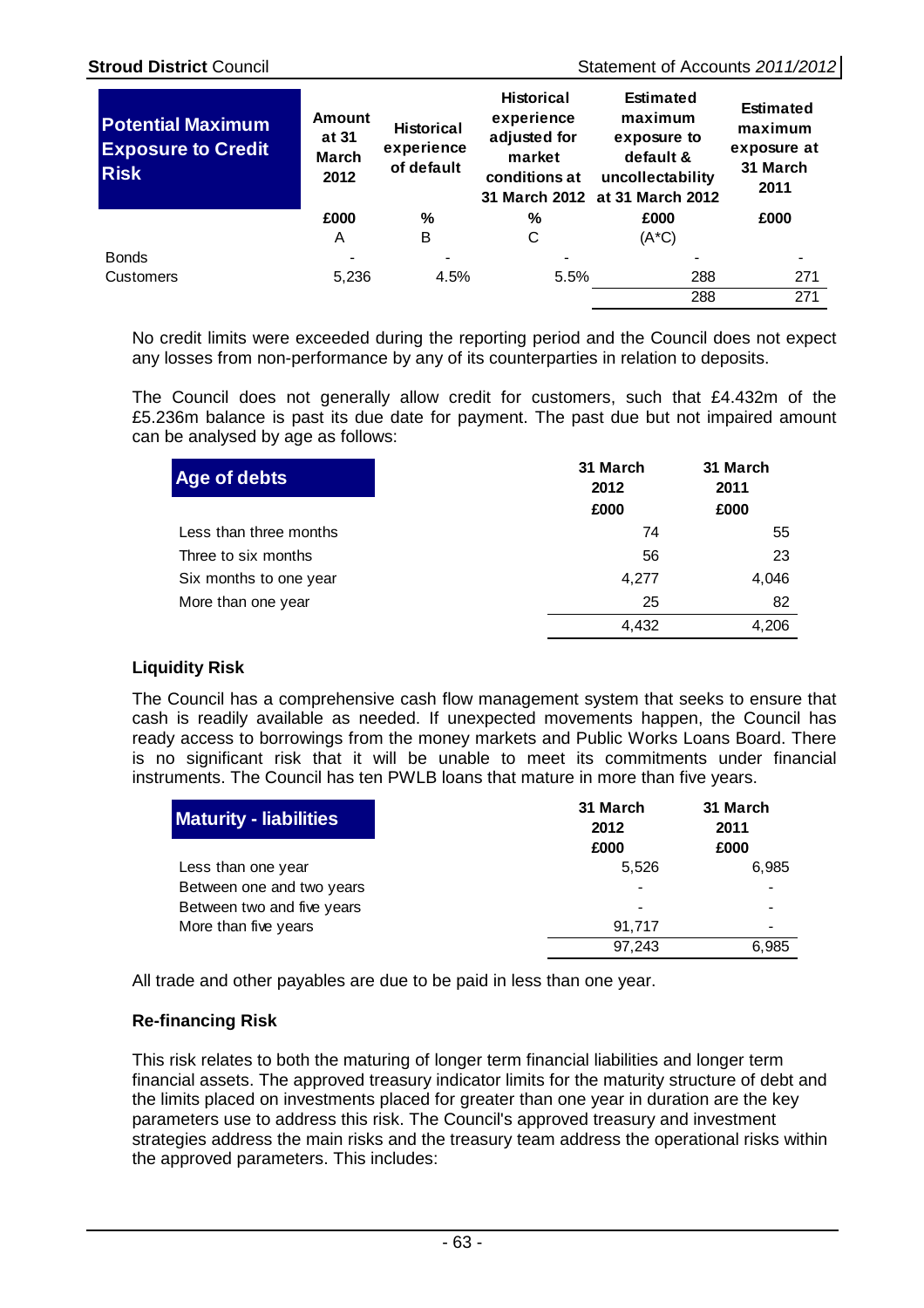- Monitoring the maturity profile of financial liabilities and amending the profile through either new borrowing or rescheduling of the existing debt; and
- Monitoring the maturity profile of investments to ensure sufficient liquidity is available for the Council's day to day cash flow needs, and the spread of longer term investments provide stability of maturities and returns in relation to the longer term cash flow needs.

The maturity analysis of financial liabilities is as follows:-

| <b>Maturity Analysis</b> | Aprroved<br><b>Minimum</b><br>Limits | Aprroved<br><b>Maximum</b><br>Limits | 31 March<br>2012 | 31 March<br>2011 |
|--------------------------|--------------------------------------|--------------------------------------|------------------|------------------|
|                          | %                                    | %                                    | £000             | £000             |
| Less than 1 year         | -                                    | 100                                  |                  | 800              |
| Between 1 and 2 years    | -                                    | 100                                  |                  |                  |
| Between 2 and 5 years    | -                                    | 100                                  |                  |                  |
| Between 5 and 10 years   | $\blacksquare$                       | 100                                  |                  |                  |
| More than 10 years       |                                      | 100                                  | 91,717           |                  |
| Total                    |                                      |                                      | 91,717           | 800              |

## **Market Risk**

#### **Interest Rate Risk**

The Council is exposed to interest rate movements on its borrowings and investments. Movements in interest rates have a complex impact on the Council. For instance, a rise in interest rates would have the following effects:

- Borrowings at variable rates the interest expense charged to the Surplus or Deficit on the Provision of Services will rise.
- Borrowings at fixed rates the fair value of borrowings will fall.
- Investments at variable rates the interest income credited to the Surplus or Deficit on the Provision of Services will rise.
- Investments at fixed rates the fair value of the assets will fall.

Borrowings are not carried at fair value, so nominal gains and losses on fixed rate borrowings would not impact on the Surplus or Deficit on the Provision of Services or Other Comprehensive Income and Expenditure. However, changes in interest payable and receivable on variable rate borrowings and investments will be posted to the Surplus or Deficit on the Provision of Services and affect the General Fund Balance. Movements in the fair value of fixed rate investments that have a quoted market price will be reflected in Other Comprehensive Income and Expenditure.

The Council has a number of strategies for managing interest rate risk. Policy is to aim to keep a maximum of 100% of its borrowings in variable rate loans. During periods of falling interest rates, and where economic circumstances make it favourable, fixed rate loans will be repaid early to limit exposure to losses. Risk of loss may be ameliorated if a proportion of government grant payable on financing costs moves with prevailing interest rates or the Council's cost of borrowing, and provides compensation for a proportion of any higher costs.

The treasury management team has an active strategy for assessing interest rate exposure that feeds into the setting of the annual budget and which is used to revise the budget during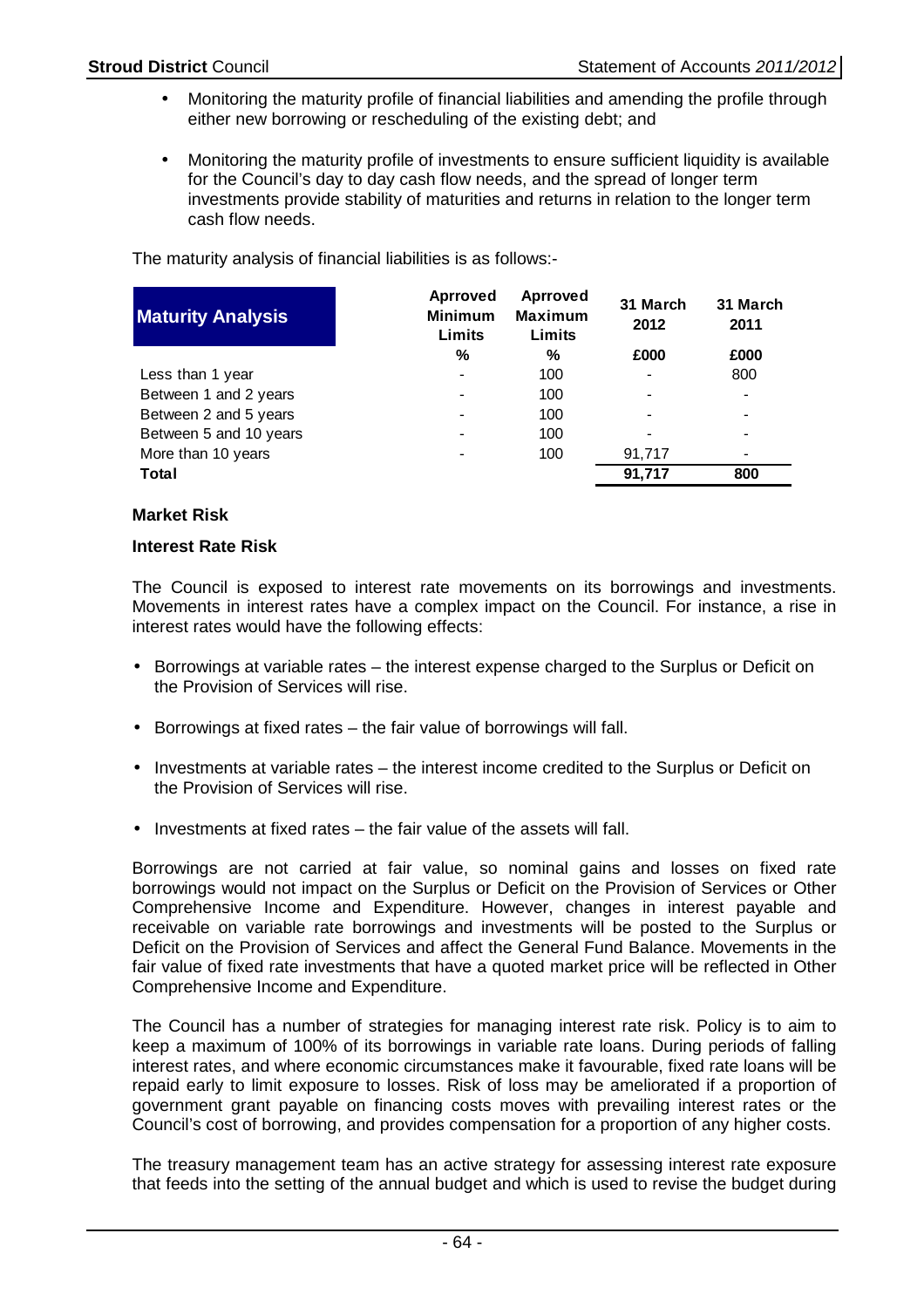the year. This allows any adverse changes to be accommodated. The analysis will also advise whether new borrowing taken out is fixed or variable.

According to this assessment strategy, at 31 March 2012, if interest rates had been 1% higher with all other variables held constant, the financial effect would be:

| <b>1% Interest Higher</b>                                    | £000 |
|--------------------------------------------------------------|------|
| Increase in interest payable on variable rate borrowings     |      |
| Increase in interest receivable on variable rate investments | 126  |
| Increase in government grant receivable for financing costs  |      |
| Impact on Surplus or Deficit on the Provision of Services    | 126  |
| Share of overall impact debited to HRA                       | 55   |
| Decrease in fair value of fixed rate investment assets       | 6    |
| Impact on Other Comprehensive Income & Expenditure           |      |

 Decrease in fair value of fixed rate borrowings liabilities (no impact on the Surplus or Deficit on the Provision of Services or Other Comprehensive Income & Expenditure)

12,612

The impact of a 1% fall in interest rates would be as above but with the movements being reversed.

## **Price Risk**

The Council does not invest in equity shares. If it did, these would be classified as 'available for sale' and all movements in price would impact on gains and losses recognised in Other Comprehensive Income and Expenditure.

## **Foreign Exchange Risk in Relation to Icelandic Deposits**

The Council has foreign exchange exposure resulting from an element of the settlement received from Glitnir. This is being held in Icelandic Kroner in an escrow account due to the current imposition of currency controls. A provision guarding against currency fluctuations has been set up, see Note 23.

## **Repayment of Investments with Glitnir Bank, Iceland**

An Icelandic Supreme Court decision to grant UK local authorities priority creditor status was instrumental in paving the way for a distribution to creditors in March 2012. The Council has received £2.507m. In addition, due to Icelandic currency controls, an amount in Icelandic Kroner equivalent to £0.570m is retained in Iceland in an Escrow Account earning interest at 3.4%.

As the original £3m investments had previously been impaired in 2009/10 the book value of investments and accrued interest was £0.785m. After deducting a provision for potential currency losses of £0.285m an amount of £2.007m was credited to the Comprehensive Income and Expenditure Account.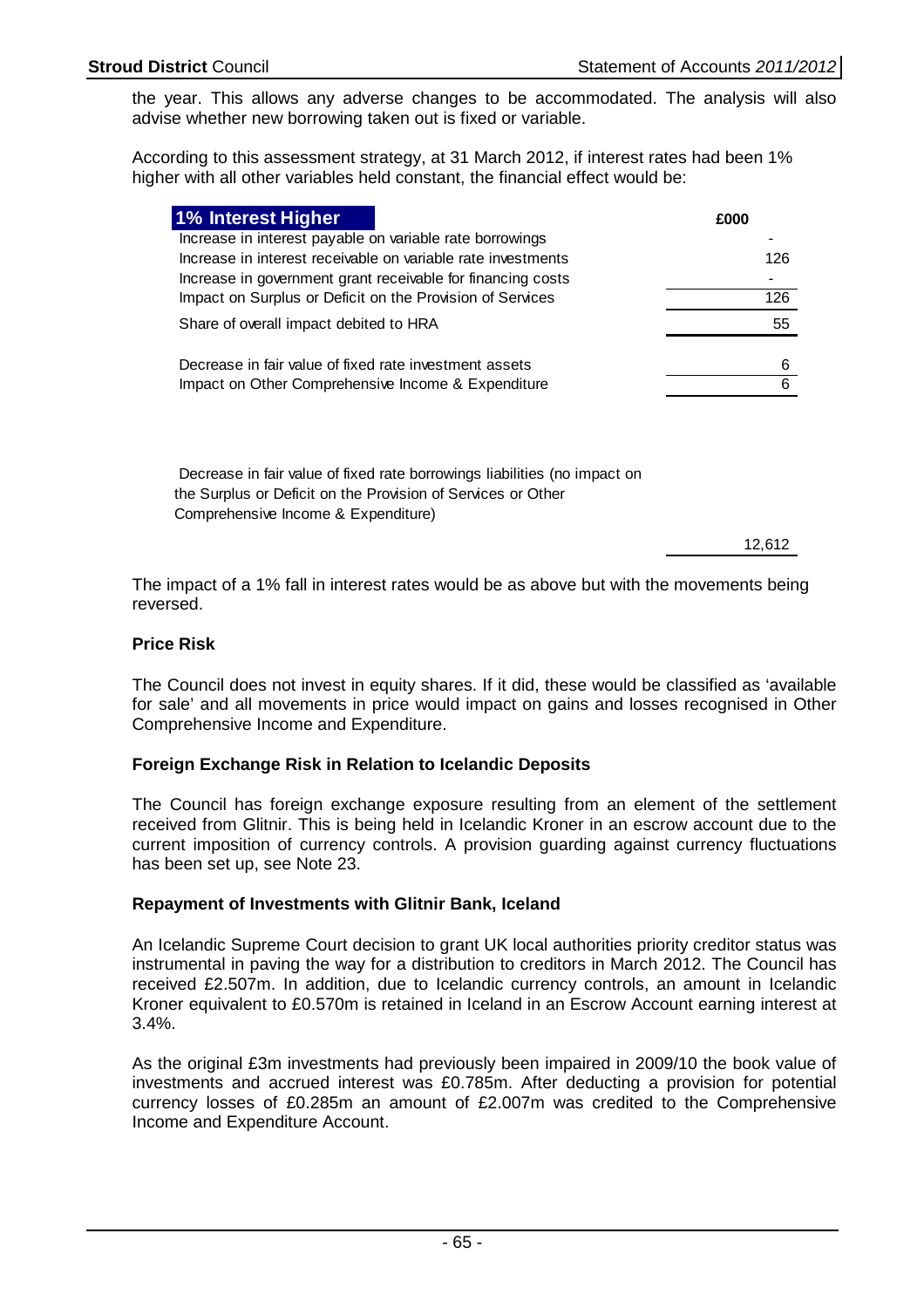| <b>Repayment of Glitnir Investments 2011-12</b> |  |
|-------------------------------------------------|--|
|                                                 |  |

| Original<br>Investment<br>Value | <b>Book value</b><br>of investment<br>and accrued<br>interest @<br>31/03/2012 | Cash<br>Repaid<br><b>March 2012</b> | <b>Icelandic</b><br><b>Kronor</b><br><b>Escrow</b><br>Account @<br>31/03/2012 | <b>Provision for</b><br><b>Escrow</b><br>Amount @<br>31/03/2012 | <b>Net Income</b><br>credited<br>to 2011-12<br>CI&E |
|---------------------------------|-------------------------------------------------------------------------------|-------------------------------------|-------------------------------------------------------------------------------|-----------------------------------------------------------------|-----------------------------------------------------|
| £'000<br>(a)                    | £'000<br>(b)                                                                  | £'000<br>(c)                        | £'000<br>(d)                                                                  | £'000<br>(e)                                                    | £'000<br>$(c) + (d) - (b) - (e)$                    |
| 3.000                           | 785                                                                           | 2.507                               | 570                                                                           | 285                                                             | 2.007                                               |

## **45. Heritage Assets: Five-Year Summary of Transactions**

There were no prior year transactions involving the purchase, donation, disposal or impairment during the five financial years from 2007-08 to 2011-12.

# **46. Heritage Assets: Further Information**

**Nailsworth Fountain -** a drinking fountain erected in 1862 in memory of a local solicitor William Smith. He worked throughout his life to improve the supply of drinking water in Nailsworth. In 1938 it was moved to a new location in Old Market, and in 1963 moved again a few yards for road widening.

**Park Gardens Memorial - a memorial to the war dead of Stroud district.** 

**Sims Clock -** a building at the junction of Russell Street, George Street, Kendrick Street and London Road in Stroud. The building comprises a raised dais on which is situated a Clock Tower. It is referred to locally as The Four Clocks.

**Stroud from near Rodborough Fort -** circa 1848 painted by Alfred Newland Smith (1812 – 1876) depicting an extensive panoramic landscape with two groups of people in the foreground – a genteel group in fashionable clothing, and women carrying wheat sheaves; with the town of Stroud and the wider countryside stretching out beyond, depicting views of a viaduct, Stroud railway station, St. Lawrence's Church, the Great Western Railway, Holy Trinity Church and the Old Workhouse.

**The Arch, Paganhill - a memorial to commemorate the abolition of slavery erected in 1834.** It was built at as a gateway at the end of the drive to Farmhill Park by staunch abolitionist Henry Wyatt, who owned Farmhill Park. It is inscribed 'Erected to commemorate the abolition of slavery in the British Colonies the first of August AD MDCCCXXXIV'.

**Warwick Vase -** a Grade II listed structure, which up until 2003 sat in the Orangery in Stratford Park. It was vandalised in 2003 and moved to a secure location. The listing description includes 'Urn in Stratford Park. Late c18th. Sculpted stone, after antique. Very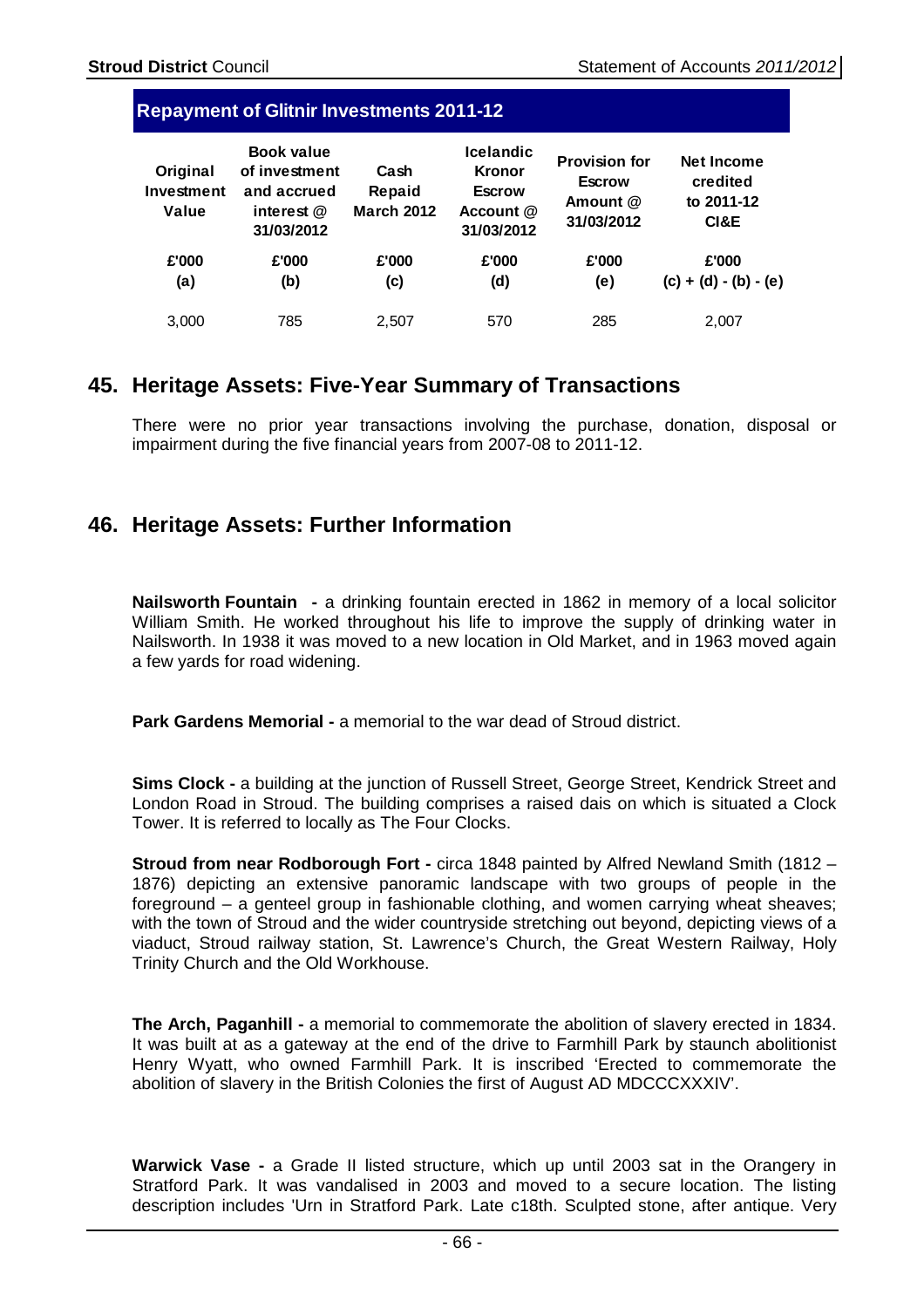elaborate.' The vase is a copy of the original Warwick Vase unearthed in Italy around 1780 by the then Lord of Warwick. The piece was copied many times.

**Woodchester Mansion -** is a Grade I listed house in the Victorian Gothic style. It is absolutely unique because it is unfinished. Work started on the mansion in the mid 1850's. The architect was a young local man called Benjamin Bucknall. It is situated at the western end of Woodchester Park, with the village of Woodchester to the eastern end.

# **47. Heritage Assets: Change in Accounting Policy Required by the Code of Practice for Local Council Accounting in the United Kingdom**

The Code of Practice on Local Council Accounting in the United Kingdom 2011/12 introduced a change to the treatment in accounting for heritage assets held by the Council. As set out in our summary of significant accounting policies, the Council now requires heritage assets to be carried in the balance sheet at valuation.

## **Heritage Assets**

For 2011/12 the Council is required to change its accounting policy for heritage assets and recognise them at valuation. Previously, heritage assets were either recognised as community assets (at cost) in the property, plant and equipment classification in the Balance Sheet or were not recognised in the Balance Sheet as it was not possible to obtain cost information on the assets. Community Assets (that are now to be classified as heritage assets) that were donated to the Council were held at valuation as a proxy for historical cost. The Council's accounting policies for recognition and measurement of heritage assets are set out in the Council's summary of significant accounting policies.

In applying the new accounting policy, the Council has identified that the assets that were previously held as Community Assets or Vehicle, Plant & Equipment within Property, Plant and Equipment at £0.1m should now be recognised as Heritage Assets and measured at £0.1m. Assets valued at £40,000 previously not recognised on the balance sheet are now included as heritage assets. The 1 April 2010 and 31 March 2011 Balance Sheets and 2010/11 comparative figures have thus been restated in the 2011/12 Statement of Accounts to apply the new policy.

The effects of the restatement are as follows: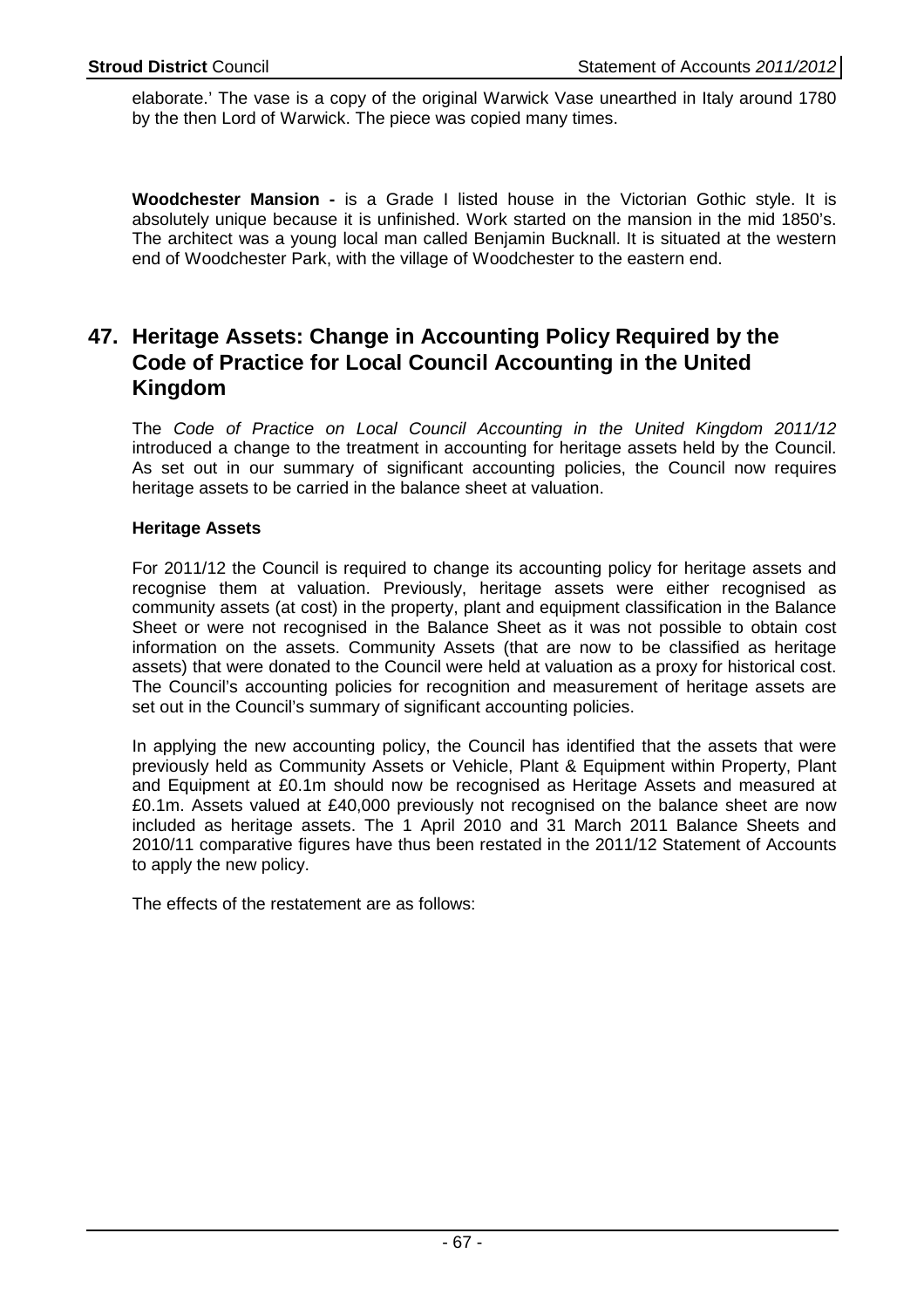| <b>Heritage Assets</b>                           | <b>Effect on Opening Balance Sheet 1 April 2010</b> |                    |                                                                                       |  |
|--------------------------------------------------|-----------------------------------------------------|--------------------|---------------------------------------------------------------------------------------|--|
|                                                  | Opening<br><b>Balances as at</b><br>1 April 2010    | <b>Restatement</b> | <b>Restatement</b><br>required to<br>Opening<br><b>Balances as at</b><br>1 April 2010 |  |
|                                                  | £000                                                | £000               | £000                                                                                  |  |
| Property, Plant and Equipment<br>Heritage Assets | 265,225                                             | $-100$<br>140      | 265,125<br>140                                                                        |  |
| <b>Long Term Assets</b>                          | 265,225                                             | 40                 | 265,265                                                                               |  |
| <b>Total Net Assets</b>                          | 229,612                                             | 40                 | 229,652                                                                               |  |
| Unusable Reserves                                | 216,782                                             | 40                 | 216,822                                                                               |  |
| <b>Total Reserves</b>                            | 229,612                                             | 40                 | 229,652                                                                               |  |

## **Movement in Reserves Statement – Unusable Reserves 2010-11**

The restatement of the relevant lines of the Movement in Reserves Statement, as of 31 March 2011, as a result of the application of this new accounting policy is presented in the table below.

| <b>Heritage Assets</b>                                                  | <b>Effect on Movement in Reserves Statement -</b><br>Unusable Reserves 2010-11 |                            |                                             |  |
|-------------------------------------------------------------------------|--------------------------------------------------------------------------------|----------------------------|---------------------------------------------|--|
|                                                                         | As Previously<br><b>Stated 31 March</b><br>2011<br>£000                        | <b>Restatement</b><br>£000 | As Restated 31<br><b>March 2011</b><br>£000 |  |
| Balance as at the end of the previous                                   |                                                                                |                            |                                             |  |
| reporting period - 31 March 2010                                        | 216,782                                                                        | 40                         | 216,822                                     |  |
| <b>Surplus or Deficit on the Provision</b>                              |                                                                                |                            |                                             |  |
| of Services                                                             |                                                                                |                            |                                             |  |
| Other Comprehensive Income and<br>Expenditure                           | 19,679                                                                         |                            | 19,679                                      |  |
| Adjustments between the accounting<br>basis and the funding basis under |                                                                                |                            |                                             |  |
| regulations                                                             | 15,452                                                                         |                            | 15,452                                      |  |
| Increase/(decrease) in the year                                         | 35,131                                                                         |                            | 35,131                                      |  |
| Balance at the end of the current                                       |                                                                                |                            |                                             |  |
| reporting period 31 March 2011                                          | 251,913                                                                        | 40                         | 251,953                                     |  |

The adjustments that have been made to that Balance Sheet over the version published in the 2010/11 Statement of Accounts are as follows: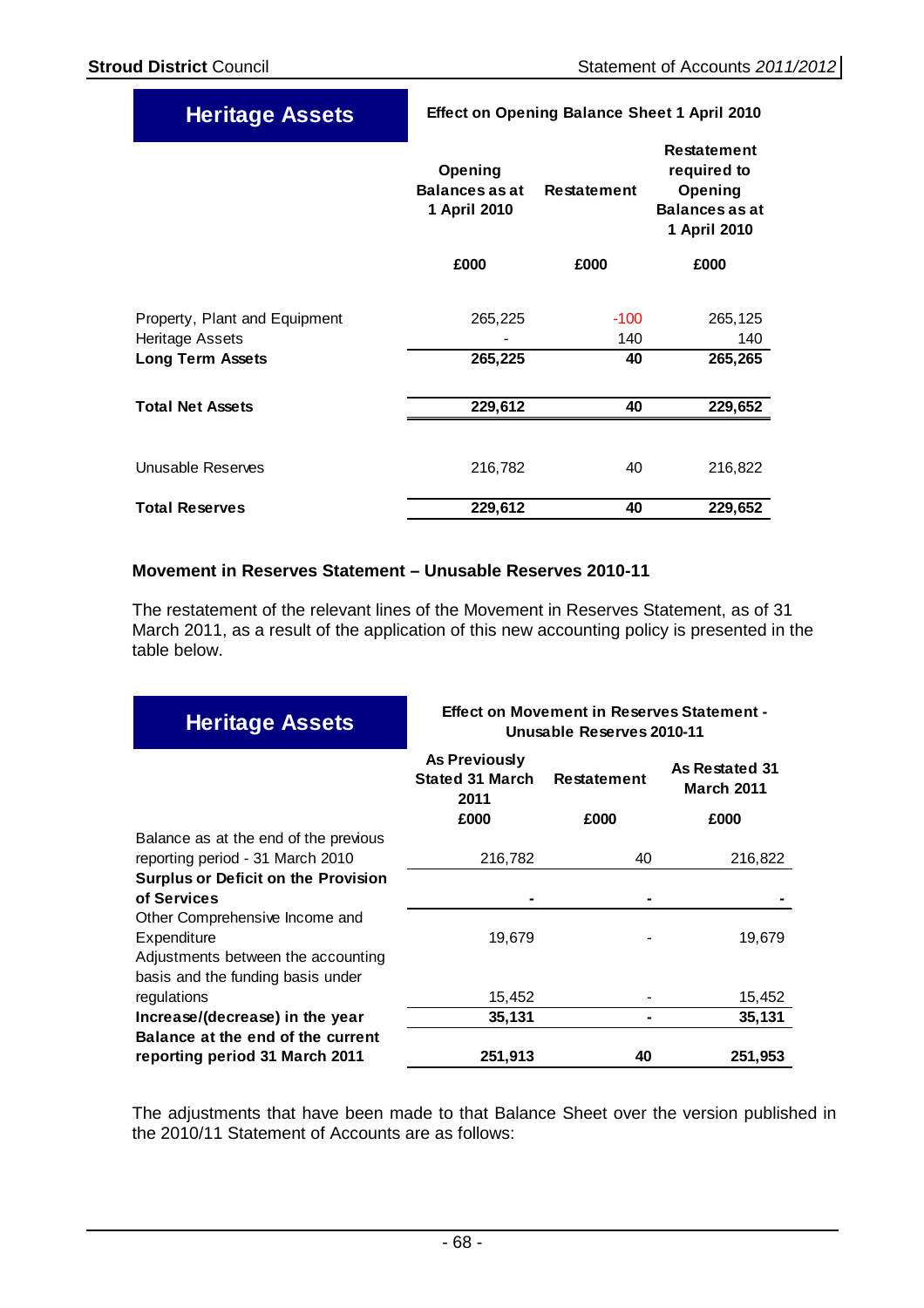| <b>Heritage Assets</b>        | <b>Effect on Balance Sheet 31 March 2011</b>      |                    |                                     |  |
|-------------------------------|---------------------------------------------------|--------------------|-------------------------------------|--|
|                               | <b>Opening Balances</b><br>as at 31 March<br>2011 | <b>Restatement</b> | As Restated 31<br><b>March 2011</b> |  |
|                               | £000                                              | £000               | £000                                |  |
| Property, Plant and Equipment | 274,563                                           | $-100$             | 274,463                             |  |
| Heritage Assets               |                                                   | 140                | 140                                 |  |
| <b>Long Term Assets</b>       | 274,563                                           | 40                 | 274,603                             |  |
| <b>Total Net Assets</b>       | 266,488                                           | 40                 | 266,528                             |  |
| Unusable Reserves             | 251,913                                           | 40                 | 251,953                             |  |
| <b>Total Reserves</b>         | 266,488                                           | 40                 | 266,528                             |  |

The effect of the change in accounting policy in 2010/11 has been that Heritage Assets are recognised at £140k on the Balance Sheet resulting in an increase in the Capital Adjustment Account by £40k as a result of the Heritage Asset not previously recognised on the Balance Sheet. Also, Property, Plant and Equipment has been restated by £100k to recognise the transfer of Heritage Assets previously categorised as Community Assets (£20k) and Vehicles, Plant and Equipment (£80k).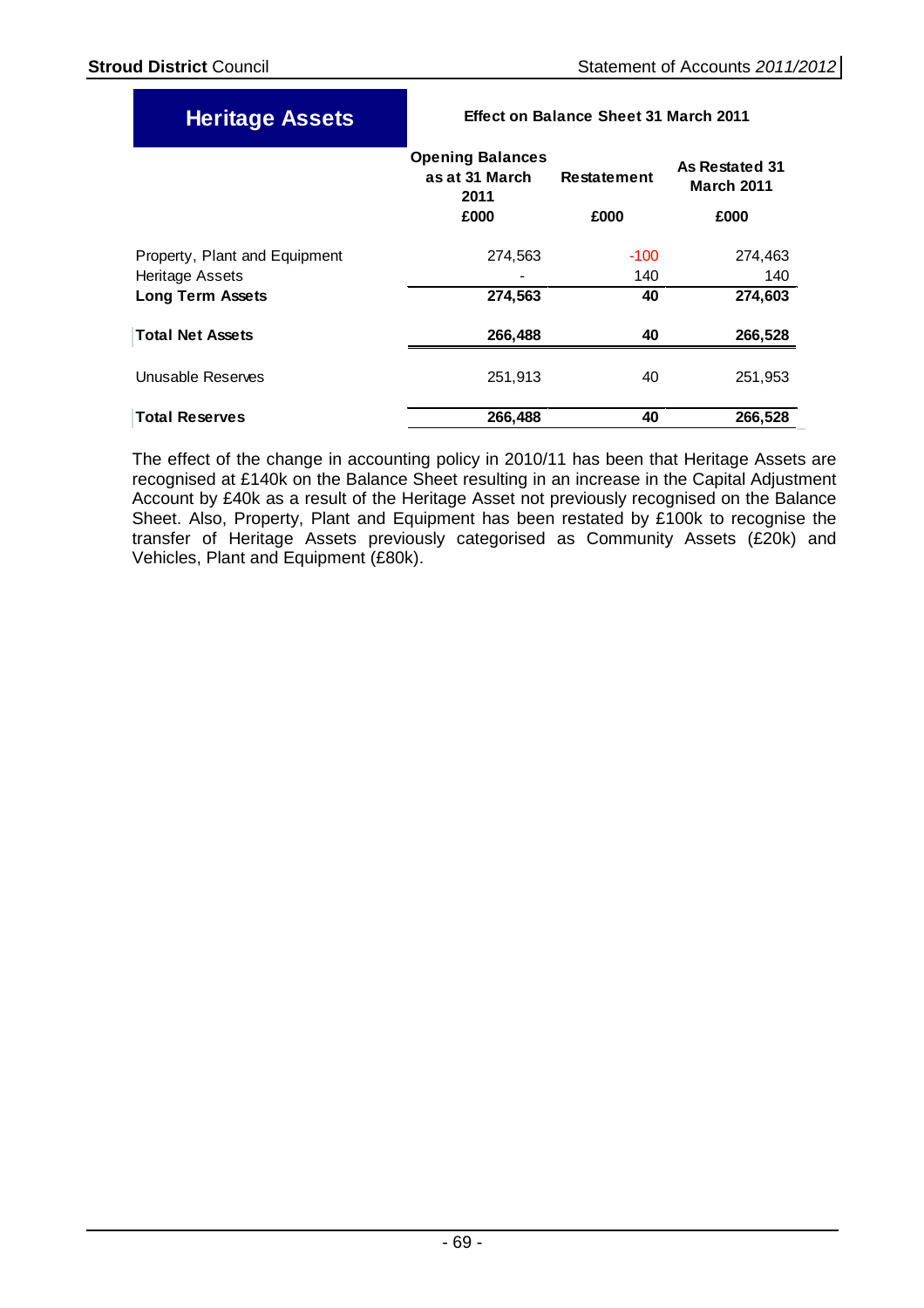# Supplementary Financial Statements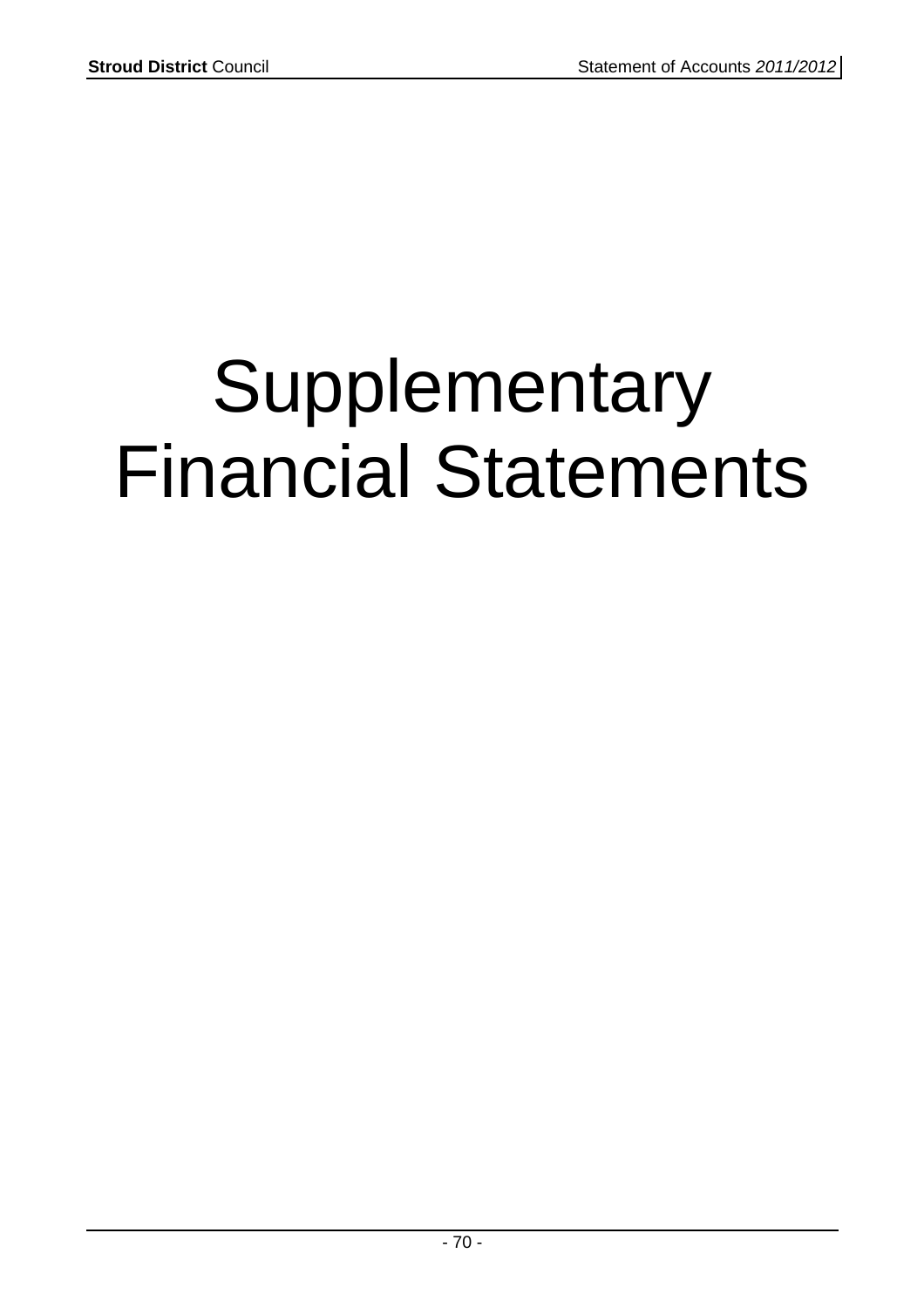The HRA Income and Expenditure statement shows the economic cost in the year of providing housing services in accordance with generally accepted accounting practices, rather than the amount to be funded from rents and government grants. Authorities charge rents to cover expenditure in accordance with regulations; this may be different from the accounting cost. The increase or decrease in the year, on the basis on which rents are raised, is shown in the Movement on the Housing Revenue Account Statement.

| <b>Housing Revenue Account Income and Expenditure Account</b> |                                                             |       |           |           |  |
|---------------------------------------------------------------|-------------------------------------------------------------|-------|-----------|-----------|--|
| 2010/2011                                                     |                                                             | notes |           | 2011/2012 |  |
| £000                                                          |                                                             |       | £000      | £000      |  |
|                                                               | income                                                      |       |           |           |  |
| $-17,861$                                                     | dwelling rents                                              | 6     | $-18,819$ |           |  |
| $-452$                                                        | non-dwelling rents                                          | 8     | $-410$    |           |  |
| $-1,462$                                                      | charges for services and facilities                         |       | $-1,470$  |           |  |
| $-2,654$                                                      | HRA subsidy receivable (including MRA)                      | 9     | $-3,561$  |           |  |
| $-167$                                                        | <b>Transfers from General Fund</b>                          |       | $-166$    |           |  |
| $-33$                                                         | contribution towards expenditure                            |       | $-40$     |           |  |
|                                                               | -22,629 total income                                        |       |           | $-24,466$ |  |
|                                                               | expenditure                                                 |       |           |           |  |
| 2,868                                                         | repairs and maintenance                                     |       | 2,672     |           |  |
| 3,375                                                         | supervision and management                                  |       | 3,441     |           |  |
| 2,124                                                         | special services                                            |       | 2,024     |           |  |
| 9,417                                                         | negative HRA subsidy payable to cental government           | 9     | 10,350    |           |  |
| 0                                                             | <b>HRA Self Financing payment</b>                           |       | 91,717    |           |  |
| $-4,056$                                                      | depreciation & impairment of non-current assets             |       | 8,035     |           |  |
| 40                                                            | debt management costs                                       |       | 67        |           |  |
| 102                                                           | increased provision for bad or doubtful debt                | 11    | 91        |           |  |
|                                                               | 13,870 total expenditure                                    |       |           | 118,397   |  |
| $-8,759$                                                      | net cost of HRA services as included in the whole           |       |           | 93,931    |  |
|                                                               | authority Comprehensive Income & Expenditure                |       |           |           |  |
| 272                                                           | HRA share of corporate and democratic core                  |       |           | 242       |  |
|                                                               | -8,487 net cost of HRA services                             |       |           | 94,173    |  |
|                                                               | HRA share of operating income & expenditure included in     |       |           |           |  |
|                                                               | the whole authority Comprehensive Income &                  |       |           |           |  |
|                                                               | <b>Expenditure Statement:</b>                               |       |           |           |  |
| $-491$                                                        | gain (-) or loss on sale of HRA non-current assets          | 15    |           | $-29$     |  |
|                                                               | interest payable & similar charges                          |       |           |           |  |
| $-195$                                                        | HRA interest & investment income                            |       |           | $-120$    |  |
|                                                               | pensions interest cost & expected return on pensions assets |       |           |           |  |
|                                                               | -9,173 surplus(-) / deficit for the year on HRA services    |       |           | 94,024    |  |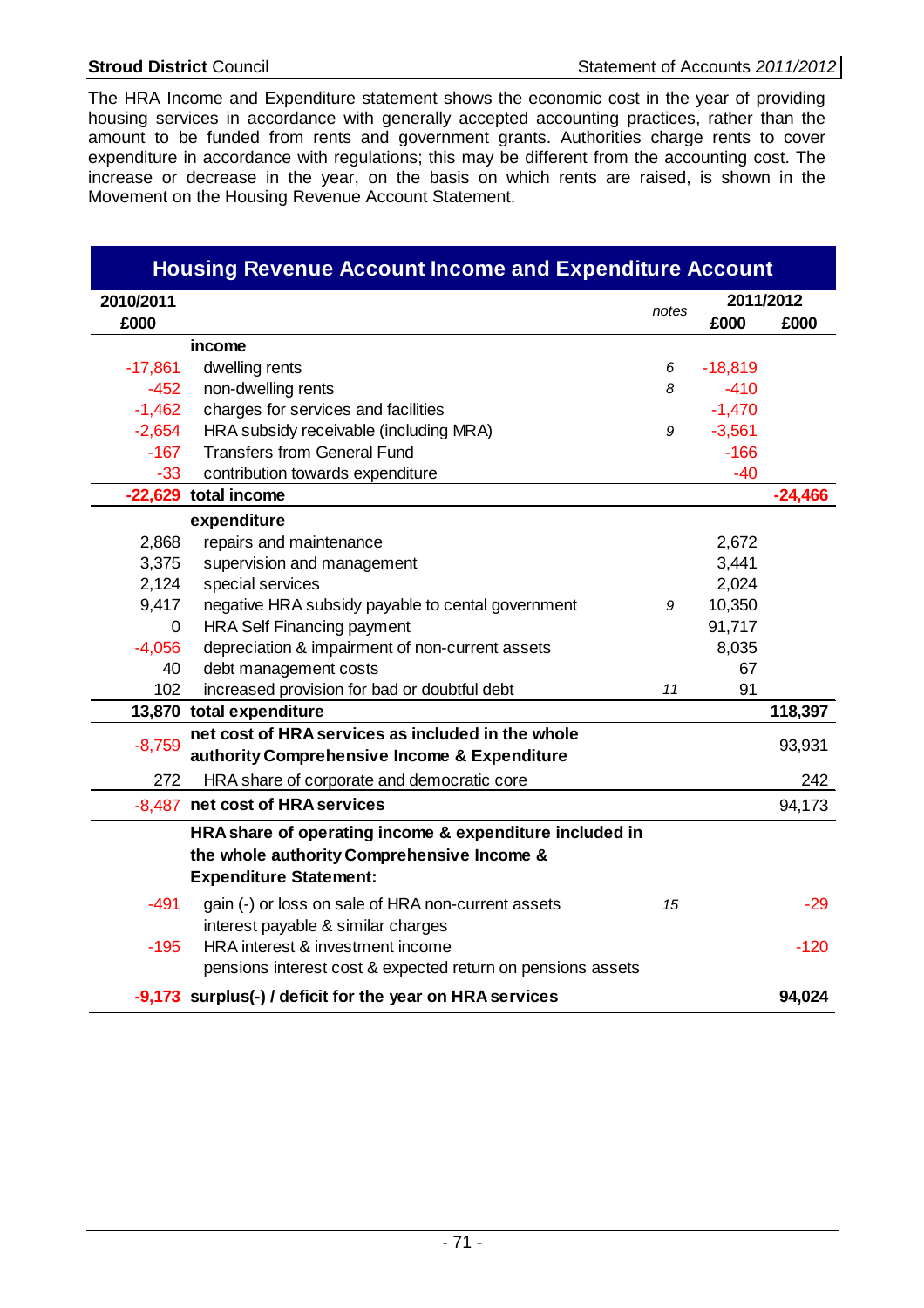|                   | <b>Movement on the Housing Revenue Account Statement</b>                    |                   |  |  |  |  |
|-------------------|-----------------------------------------------------------------------------|-------------------|--|--|--|--|
| 2010/2011<br>£000 |                                                                             | 2011/2012<br>£000 |  |  |  |  |
| $-2,456$          | balance on the HRA as at the end of the previous reporting period           | $-1,938$          |  |  |  |  |
| $-9,173$          | surplus(-) / deficit for the year on the HRA Income & Expenditure Statement | 94,024            |  |  |  |  |
| 9,691             | adjustments between accounting basis & funding basis under regulations      | $-94,184$         |  |  |  |  |
| 518               | net increase (-) or decrease before transfers to or from reserves           | $-160$            |  |  |  |  |
|                   | transfers to or from reserves                                               |                   |  |  |  |  |
| 518               | increase (-) or decrease in year on HRA                                     | $-160$            |  |  |  |  |
| $-1,938$          | balance on the HRA as at the end of the current reporting period            | -2,098            |  |  |  |  |

This statement reconciles the outturn on the HRA Income and Expenditure Account to the surplus or deficit for the year on the HRA Balance, calculated in accordance with the requirements of the Local Government and Housing Act 1989.

|                   | Note to the Movement on the Housing Revenue Account Statement                                                                                                                                   |                   |
|-------------------|-------------------------------------------------------------------------------------------------------------------------------------------------------------------------------------------------|-------------------|
| 2010/2011<br>£000 |                                                                                                                                                                                                 | 2011/2012<br>£000 |
| 5                 | difference between interest payable & similar charges including<br>amortisation of premiums & discounts determined in accordance with<br>the Code & those determined in accordance with statute |                   |
| -12.              | difference between any other item of income & expenditure determined<br>in accordance with the Code & those determined in accordance with<br>statutory HRA requirements (if any)                | 9                 |
| 491               | gain or loss (-) on sale of HRA non-current assets                                                                                                                                              | 29                |
| 73                | HRA share of contributions to or from the Pensions Reserve                                                                                                                                      | 142               |
| 2,424             | capital expenditure funded by the HRA                                                                                                                                                           | 1,827             |
| $-2,710$          | transfer to / from (-) Major Repairs Reserve                                                                                                                                                    | $-1,808$          |
|                   | HRA self-financing payment to Capital Adjustment Account                                                                                                                                        | $-91,717$         |
| 9,420             | transfer to / from (-) the Capital Adjustment Account                                                                                                                                           | $-2,666$          |
| 9,691             | net additional amount required to be credited (-) or debited to<br>the HRA balance for the year                                                                                                 | -94.184           |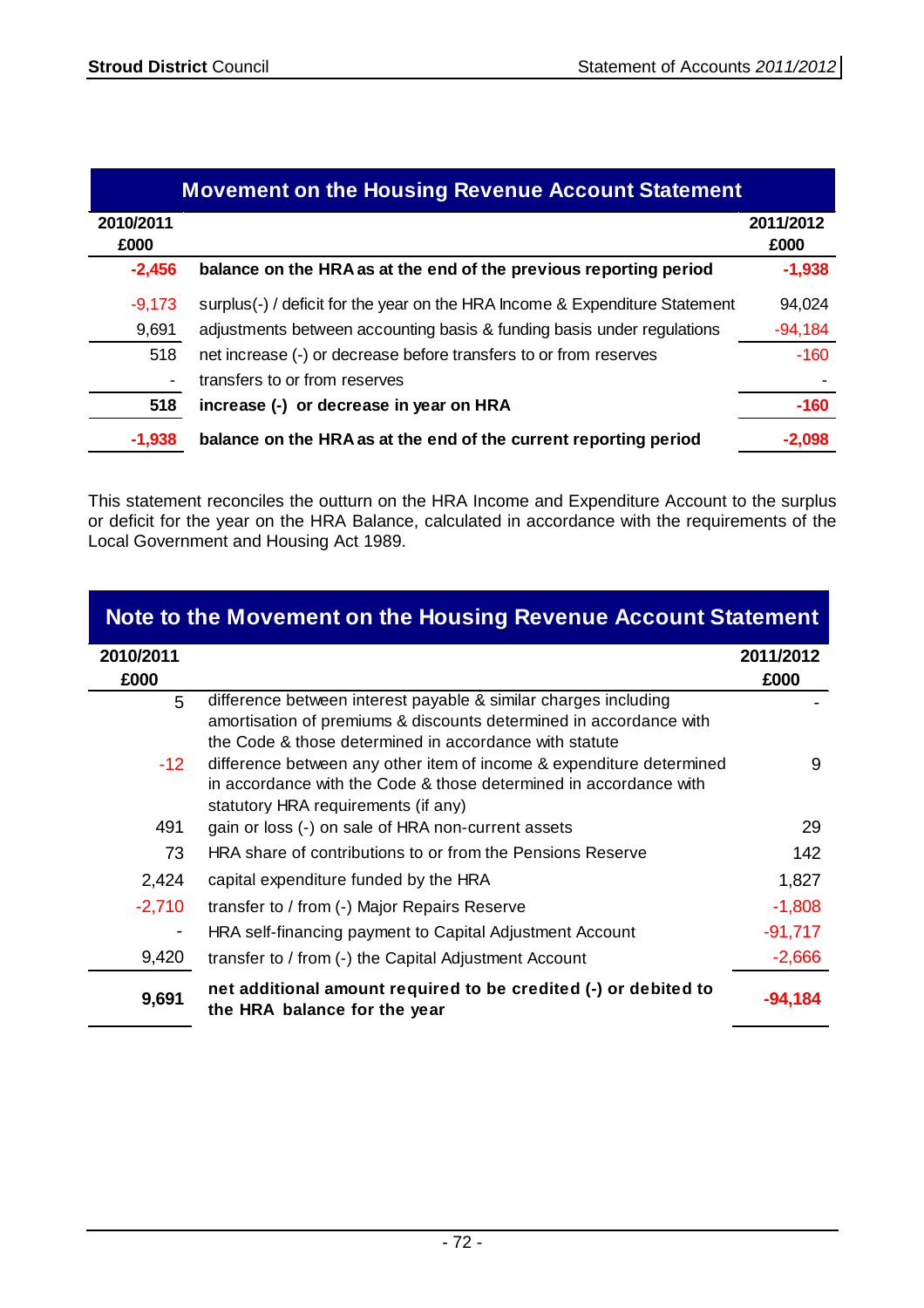# Notes to the Housing Revenue Account (HRA)

# **1. Housing stock**

The Council was responsible for managing an average of 5,210 dwellings during the year. 5 dwellings were sold under the right-to buy legislation, compared with 13 sales in the previous year. A further 7 were disposed of by auction during the year. The table below summarises movements in the year.

|                | <b>Movement in housing stock</b> |        |                               |       |           |           |        |  |
|----------------|----------------------------------|--------|-------------------------------|-------|-----------|-----------|--------|--|
|                | 2010/2011                        |        |                               |       |           | 2011/2012 |        |  |
|                | right-to-                        |        | (number by type of dwellings) |       | right-to- | other     |        |  |
| 1 Apr          | buy                              | 31 Mar |                               | 1 Apr | buy       | disposals | 31 Mar |  |
|                | sales                            |        |                               |       | sales     |           |        |  |
| 1,295          |                                  | 1,295  | bungalows                     | 1,295 |           |           | 1,295  |  |
| 1,526          | -1                               | 1,525  | flats                         | 1,525 | -2        | -3        | 1,520  |  |
| 2,377          | $-12$                            | 2,365  | houses                        | 2,365 | -3        |           | 2,362  |  |
| 29             | $\overline{\phantom{a}}$         | 29     | maisonettes                   | 29    |           | -4        | 25     |  |
| $\overline{2}$ |                                  | 2      | shared ownership (half)       | 2     |           |           | 2      |  |
| 5,229          | $-13$                            | 5,216  | total housing stock           | 5,216 | -5        | $-7$      | 5,204  |  |

The total balance sheet value of the land, houses and other property within the HRA, including sheltered dwellings, is shown below:

| <b>Movement in HRA fixed assets</b> |                            |                      |        |                       |          |                                                                     |                             |
|-------------------------------------|----------------------------|----------------------|--------|-----------------------|----------|---------------------------------------------------------------------|-----------------------------|
| (figures in $E'000s$ )              | <b>Balance</b><br>1 Apr 11 | additions<br>in vear |        | disposals revaluation | &        | depreciation accumulated<br>depreciation<br>impairment & impairment | <b>Balance</b><br>31 Mar 12 |
| operational assets                  |                            |                      |        |                       |          |                                                                     |                             |
| - council dwellings                 | 244.921                    | 5.388                | $-249$ | $-2.690$              | $-5,369$ | $-19$                                                               | 241,982                     |
| - community assets                  | 8                          |                      |        |                       |          |                                                                     | 8                           |
| - other land and buildings          | 0                          |                      |        | 2.722                 |          |                                                                     | 2,722                       |
| non-operational assets              |                            |                      |        |                       |          |                                                                     |                             |
| - investment property               | 2.865                      |                      | $-303$ |                       |          |                                                                     | 2,562                       |
| total net fixed assets              | 247,794                    | 5.388                | $-552$ | 32                    | $-5.369$ | -19                                                                 | 247.274                     |

### **2. Vacant possession value of dwellings**

The open market vacant possession of dwellings including land within the HRA at 31 March 2012, at 1 April 2011 prices is £550m. This is for the 5,202 properties, excluding the 2 shared ownership dwellings. The value of dwellings net of the social element factor (44%) is £242m. The difference of £308m between the vacant possession value and balance sheet value of dwellings within the HRA shows the economic cost of providing council housing at less than open market rents.

# **3. Major repairs reserve**

 An analysis of the gross movements on the major repairs reserve is shown below. Note that the Council does not operate a housing repairs account.

| <b>Major repairs reserve</b> |                                            |           |  |  |
|------------------------------|--------------------------------------------|-----------|--|--|
| 2010/2011                    | (figures in £'000s)                        | 2011/2012 |  |  |
| ٠                            | balance 1 April                            |           |  |  |
| $-5,364$                     | transferred in                             | $-5,369$  |  |  |
| 2,710                        | transferred out to Housing Revenue Account | 1,808     |  |  |
| 2,654                        | financing of Capital expenditure           | 3,561     |  |  |
| $\blacksquare$               | balance 31 March                           |           |  |  |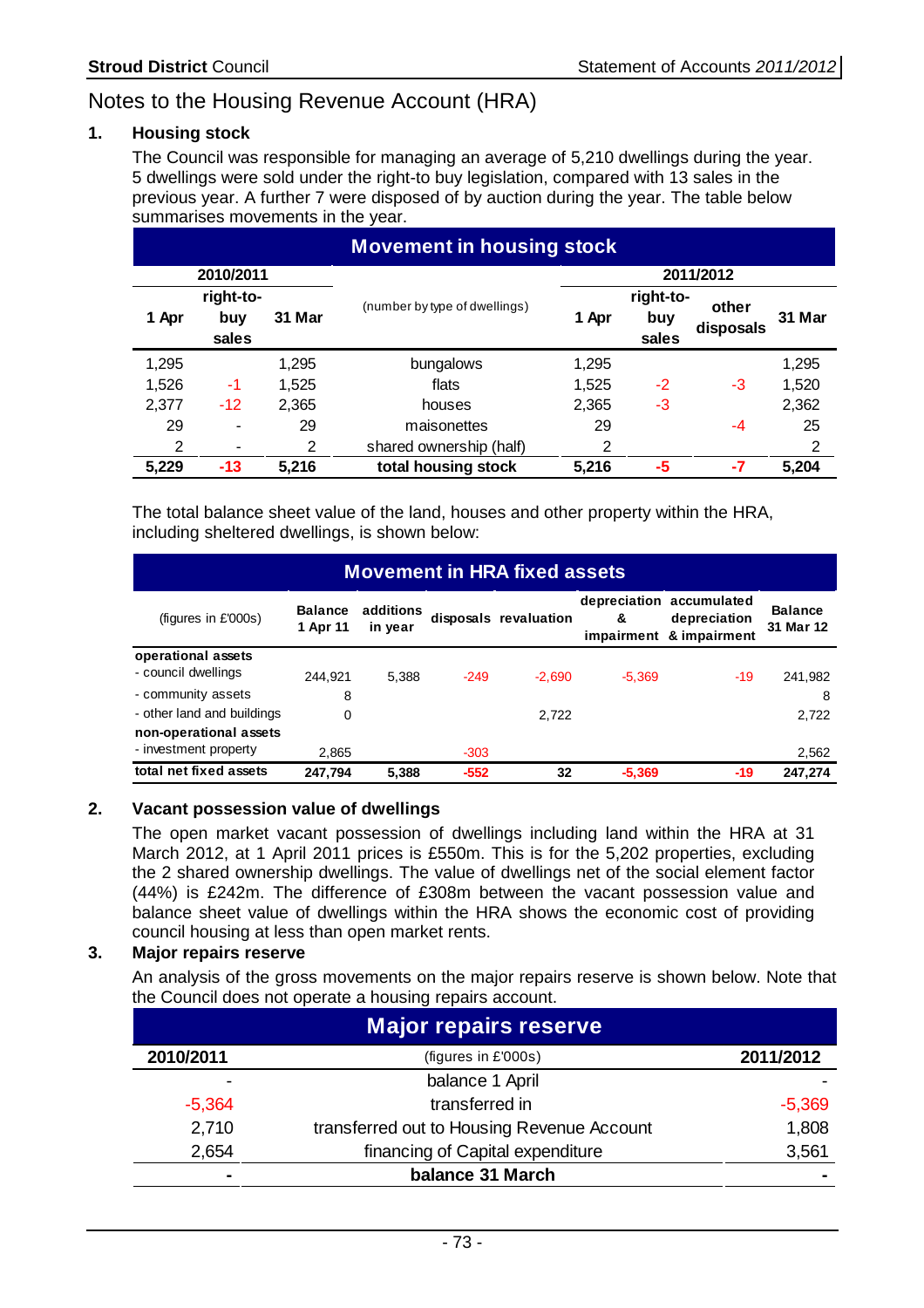# **4. Capital expenditure**

A summary of total capital expenditure on land, houses and other property within the HRA is shown below:

| <b>Funding HRA capital expenditure</b> |                              |                    |                                        |                    |                              |                        |
|----------------------------------------|------------------------------|--------------------|----------------------------------------|--------------------|------------------------------|------------------------|
|                                        | 2010/2011                    | financing          |                                        |                    |                              | financing<br>2011/2012 |
| spend<br>2010/2011                     | major<br>repairs<br>allow'ce | revenue<br>funding | capital schemes<br>(figures in £'000s) | spend<br>2011/2012 | major<br>repairs<br>allow'ce | revenue<br>funding     |
| 992                                    | 992                          |                    | kitchen & bathroom replacement         | 998                | 998                          |                        |
| 1,333                                  | 653                          | 680                | void work                              | 1,649              | 1,512                        | 137                    |
| 436                                    |                              | 436                | central heating                        | 239                | 239                          |                        |
| 334                                    |                              | 334                | disabled adaptations                   | 196                | 196                          |                        |
| 121                                    | 121                          |                    | electrical works                       | 97                 | 97                           |                        |
| 332                                    | 332                          |                    | fuel switch heating installations      | 107                | 107                          |                        |
| 259                                    | 102                          | 157                | roofing                                | 11                 | 11                           |                        |
| 244                                    | 244                          |                    | door & window renewal                  | 248                | 248                          |                        |
| 285                                    |                              | 285                | safety works                           |                    |                              |                        |
| 63                                     |                              | 63                 | sustainable energy                     | 153                | 153                          |                        |
| 678                                    | 210                          | 468                | other capital works                    | 1,690              |                              | 1,690                  |
| 5,077                                  | 2,654                        | 2,423              | total capital expenditure              | 5,388              | 3,561                        | 1,827                  |

 The major repairs allowance is a sum included withing the HRA subsidy calculation, specifically to finance major repair works (see note 3). Revenue funding is from rent that has been charged to finance capital improvements.

### **5. Capital receipts**

 A summary of total capital receipts from the disposals of houses and other property within the HRA is shown below:

| <b>HRA in year capital receipts</b> |                                               |           |  |
|-------------------------------------|-----------------------------------------------|-----------|--|
| 2010/2011                           | (figures in £'000s)                           | 2011/2012 |  |
| 1,203                               | council house sales                           | 639       |  |
| $-25$                               | less: cost of sales                           | $-7$      |  |
| 2                                   | repaid mortgage advances                      | 2         |  |
| 24                                  | discount repaid on former council house sales | 17        |  |
| 1,204                               | total capital receipts                        | 651       |  |
| $-903$                              | less: pooled receipts paid to Government      | $-299$    |  |
| 301                                 | total usable capital receipts                 | 352       |  |

### **6. Rent income**

This is the total dwelling rent collectable for the year after allowanced for empty property. At 31 March 2012 there were 121 vacant properties for rent, representing 2.3% of the total stock (on 31 March 2011 the figures were 131 and 2.5%) on a 48 week basis. The average weekly rent in 2011/2012 was £77.16, an average increase of 5.94% over the previous year.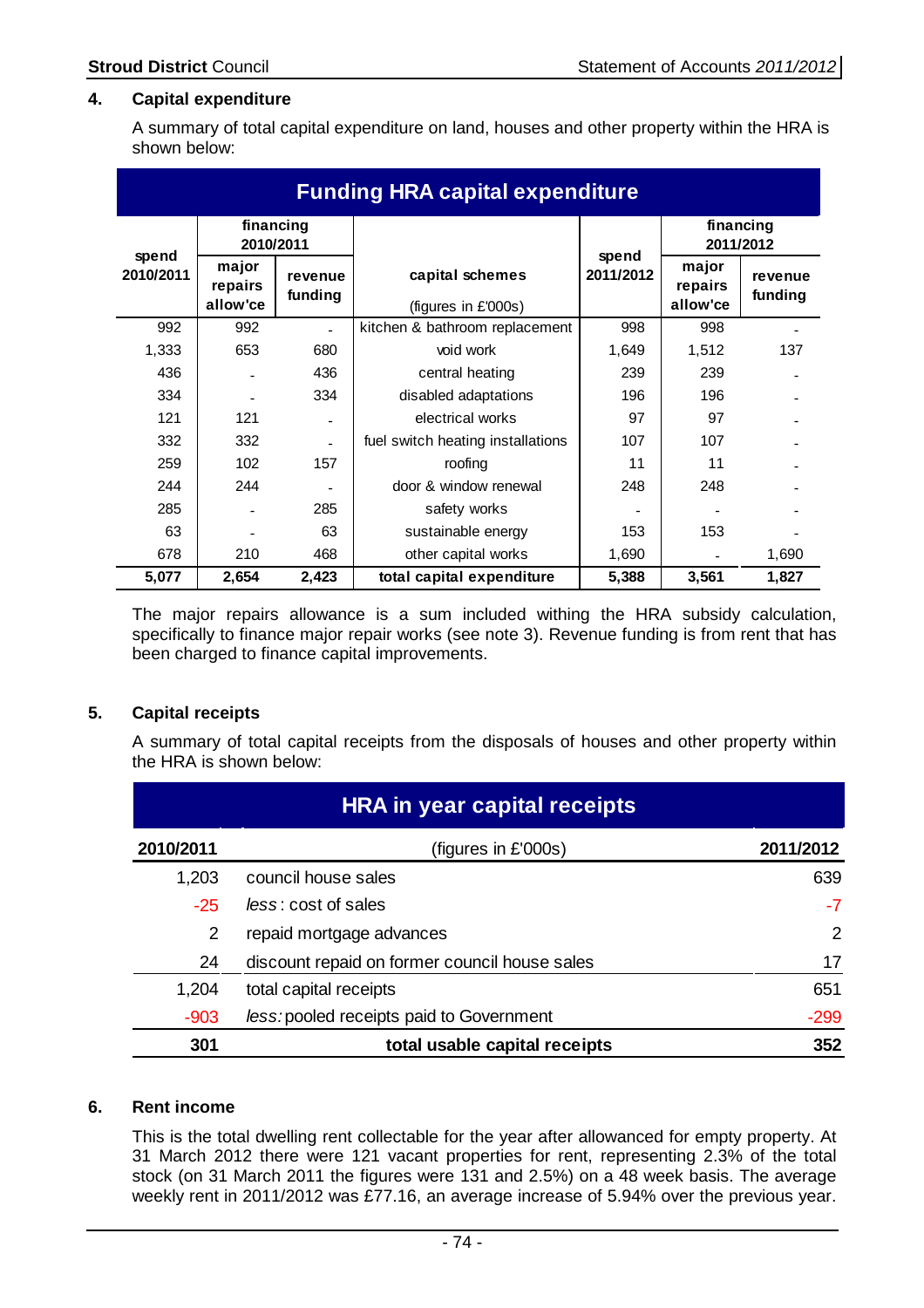This change is a composite figure that includes stock improvements, inflation and the effect of sales.

# **7. Rent arrears**

 During the year the total amount of rent arrears has decreased by £45k (9%). See also note 11.

| <b>Analysis of rent arrears</b> |                           |           |  |
|---------------------------------|---------------------------|-----------|--|
| 2010/2011                       | (figures in £'000s)       | 2011/2012 |  |
| 53                              | court costs               | 53        |  |
| 335                             | current rent arrears      | 298       |  |
| 134                             | former tenant arrears     | 126       |  |
| 522                             | gross arrears at 31 March |           |  |

### **8. Non-dwelling rents**

Non-dwelling income is primarily from garage and shop rents.

#### **9. Housing subsidy**

The Government pays a subsidy to the HRA. It is based on a notional account representing the Government's assessment of what the Council should be collecting and spending. The subsidy is reduced by the actual dwelling rent collected by the Council, resulting, in the case of Stroud D. C., in a net payment to the Government.

 The final subsidy claim form is not completed at the time when these accounts are prepared. The 2011/2012 subsidy is an estimate and will be adjusted in the 2012/2013 accounts when the actual is known.

 A breakdown of the amount of HRA subsidy payable by the Council, is set out in accordance with the General Determination of Housing Revenue Account Subsidy, is shown below, together with reconciliation from the gross amount:

|           | <b>HRA Subsidy</b>                                    |           |
|-----------|-------------------------------------------------------|-----------|
| 2010/2011 | (figures in £'000s)                                   | 2011/2012 |
| 10,521    | allowance for management, maintenance & major repairs | 11,700    |
| 40        | charges for capital                                   | 41        |
|           | rental constraint allowance                           | $-72$     |
|           | interest on receipts                                  |           |
|           | prior year adjustment                                 |           |
| $-17,324$ | rent                                                  | $-18,458$ |
| $-6,763$  | net payment to Government                             | $-6,789$  |
|           | reconciliation from gross payment to Government       |           |
| $-9,417$  | gross contribution to Government                      | $-10,350$ |
| 2,654     | less: Major Repairs Allowance - Government Grant      | 3,561     |
| $-6,763$  | net payment to Government                             | $-6,789$  |

### **10. Pensions accounting**

Under IAS 19 accounting rules, services must bear the full cost of pension liabilities. This also applies to HRA services. However, charges to or from the HRA are subject to a statutory determination and no regulation allows this IAS 19 charge to be made. Therefore it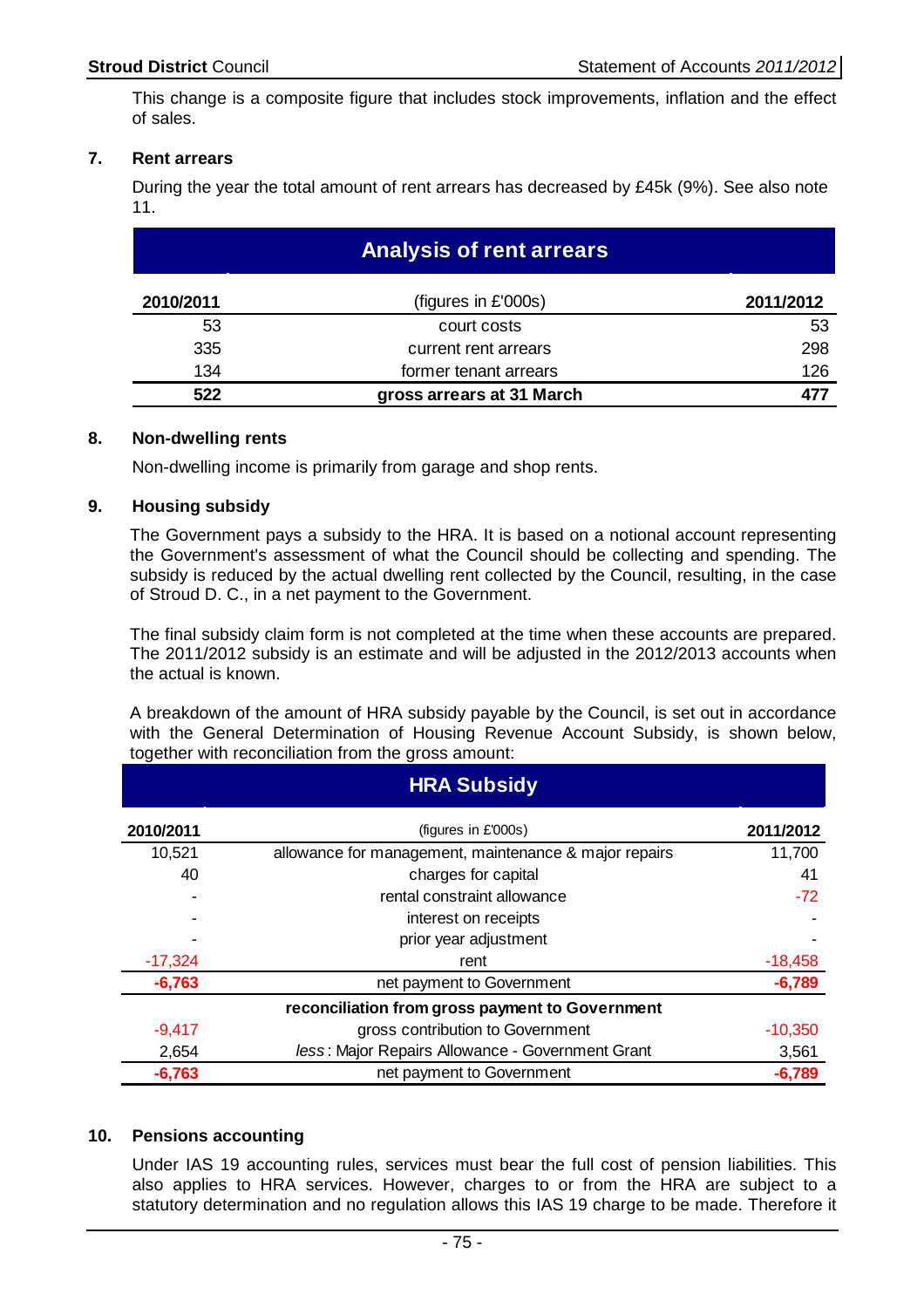is necessary to credit the HRA with these additional pension costs so that no further charge falls on the rents.

# **11. Bad debt provision**

 The cumulative provision for uncollected debts was £316k at 31 March 2012 (£339k at 31 March 2011).

# **12. Depreciation & Impairment**

The HRA incurs capital charges in respect of depreciation in accordance with the *Item 8* Credit and Item 8 Debit (General) Determination for 2011/2012.

The depreciation charge is based upon a 40 year life of the operational dwellings, less an allowance for residual land value.

The depreciation charge for operational assets is £5.369 million for dwellings, (£5.364 million in 2010/2011). The impairment charge for dwellings is £5.388 million (£5.072 million in 2010/2011).

# **13. Impairment of fixed assets**

Where assets are not revalued in the financial year, the Council is required to carry out an impairment review of the asset values to judge whether they have changed materially in the period. There has been no change in circumstance that requires a reduction in value in any HRA asset.

# **14. Capital expenditure funded by revenue under statute**

 There has been no capital expenditure funded by revenue under statute (e.g. grants) attributable to the HRA during the year.

### **15. Gain (-) / Loss on sale of HRA fixed assets**

This includes the costs of the team administering the Right to Buy sales of HRA properties to the tenants (see note 1). The costs are charged against the capital receipt that they generate and are reversed in the Statement of Movement on the HRA Balance.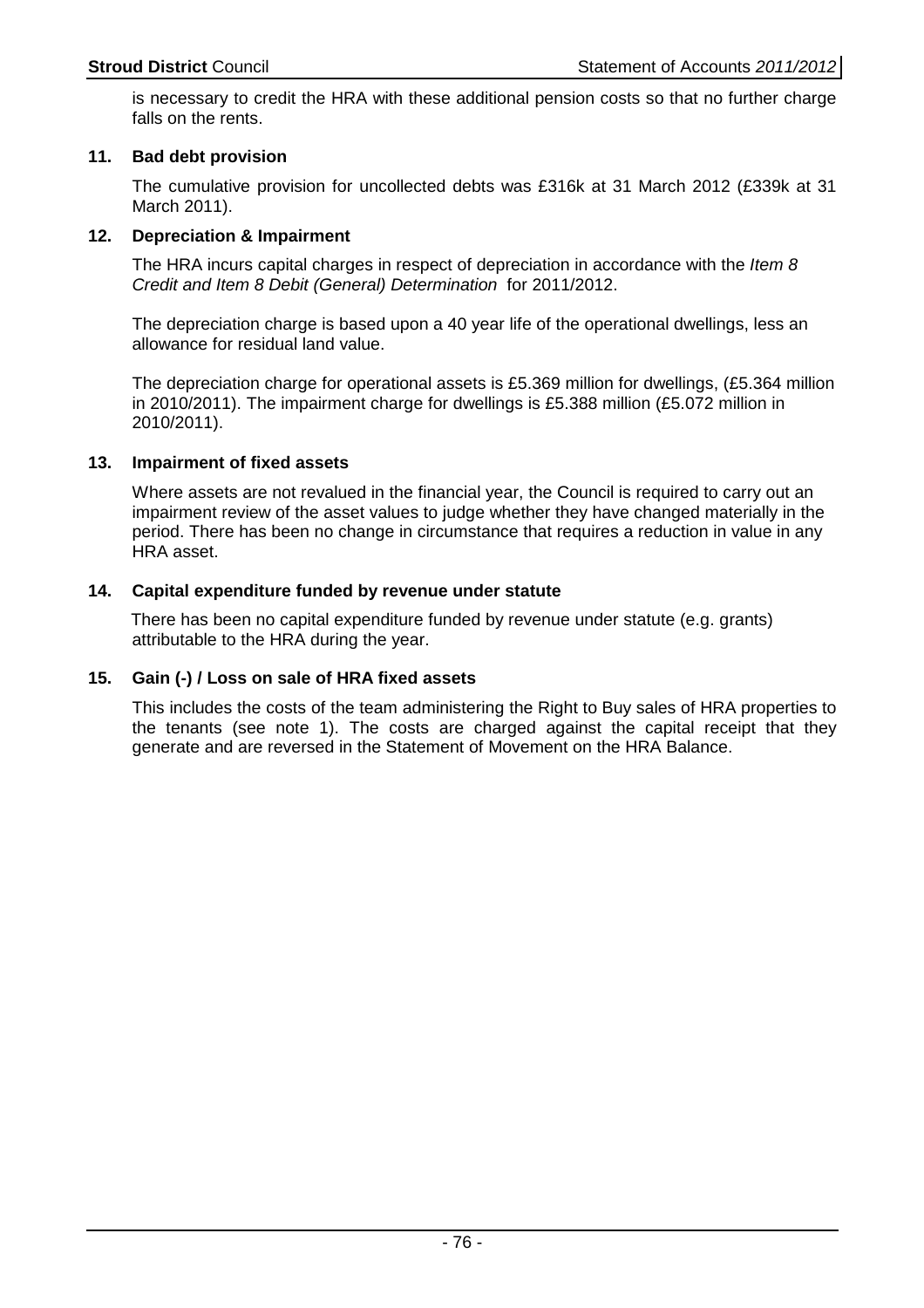|                | <b>Collection Fund</b>                                                       |       |       |           |           |
|----------------|------------------------------------------------------------------------------|-------|-------|-----------|-----------|
| 2010/2011      |                                                                              | notes |       | 2011/2012 |           |
| £000           |                                                                              |       | £000  | £000      | £000      |
|                | income                                                                       |       |       |           |           |
| $-59,382$      | income from council tax                                                      | 18    |       |           | $-60,385$ |
|                | transfers from General Fund                                                  |       |       |           |           |
| $-6,838$       | - council tax benefits                                                       |       |       |           | $-6,697$  |
| $-21,092$      | - income collectable from business                                           |       |       |           | $-22,746$ |
|                | ratepayers                                                                   | 20    |       |           |           |
|                | -87,312 total income                                                         |       |       |           | $-89,828$ |
|                |                                                                              |       |       |           |           |
|                | expenditure                                                                  |       |       |           |           |
|                | precepts and demands                                                         |       |       |           |           |
| 46,835         | - Gloucestershire County Council                                             |       |       | 47,131    |           |
| 8,576<br>8,028 | - Gloucestershire Police Authority<br>- Stroud District Council              |       | 8,079 | 8,630     |           |
| 2,351          | - parish and town councils                                                   |       | 2,518 |           |           |
|                |                                                                              |       |       | 10,597    |           |
| 65,790         |                                                                              |       |       |           | 66,358    |
|                | business rates                                                               |       |       |           |           |
| 20,933         | - payment to national pool                                                   |       |       | 22,589    |           |
| 159            | - cost of collection                                                         |       |       | 157       |           |
| 21,092         |                                                                              |       |       |           | 22,746    |
|                | bad and doubtful debts / appeals                                             |       |       |           |           |
|                | - provision for bad debts                                                    | 21    |       |           |           |
|                | transfers to the General Fund                                                |       |       |           |           |
| 5              | - transitional relief (council tax)<br>contributions towards previous year's |       |       |           | 1         |
|                | estimated surplus / deficit (-)                                              |       |       |           |           |
|                | - council tax                                                                |       |       | 768       |           |
|                |                                                                              |       |       |           | 768       |
|                | 86,887 total expenditure                                                     |       |       |           | 89,873    |
|                |                                                                              |       |       |           |           |
|                | movement on fund balance                                                     |       |       |           |           |
| $-381$         | balance at beginning of the year                                             |       |       |           | $-806$    |
| $-425$         | deficit / surplus (-) for the year                                           |       |       |           | 45        |

**balance at end of the year balance at end of the year balance balance b**  $-761$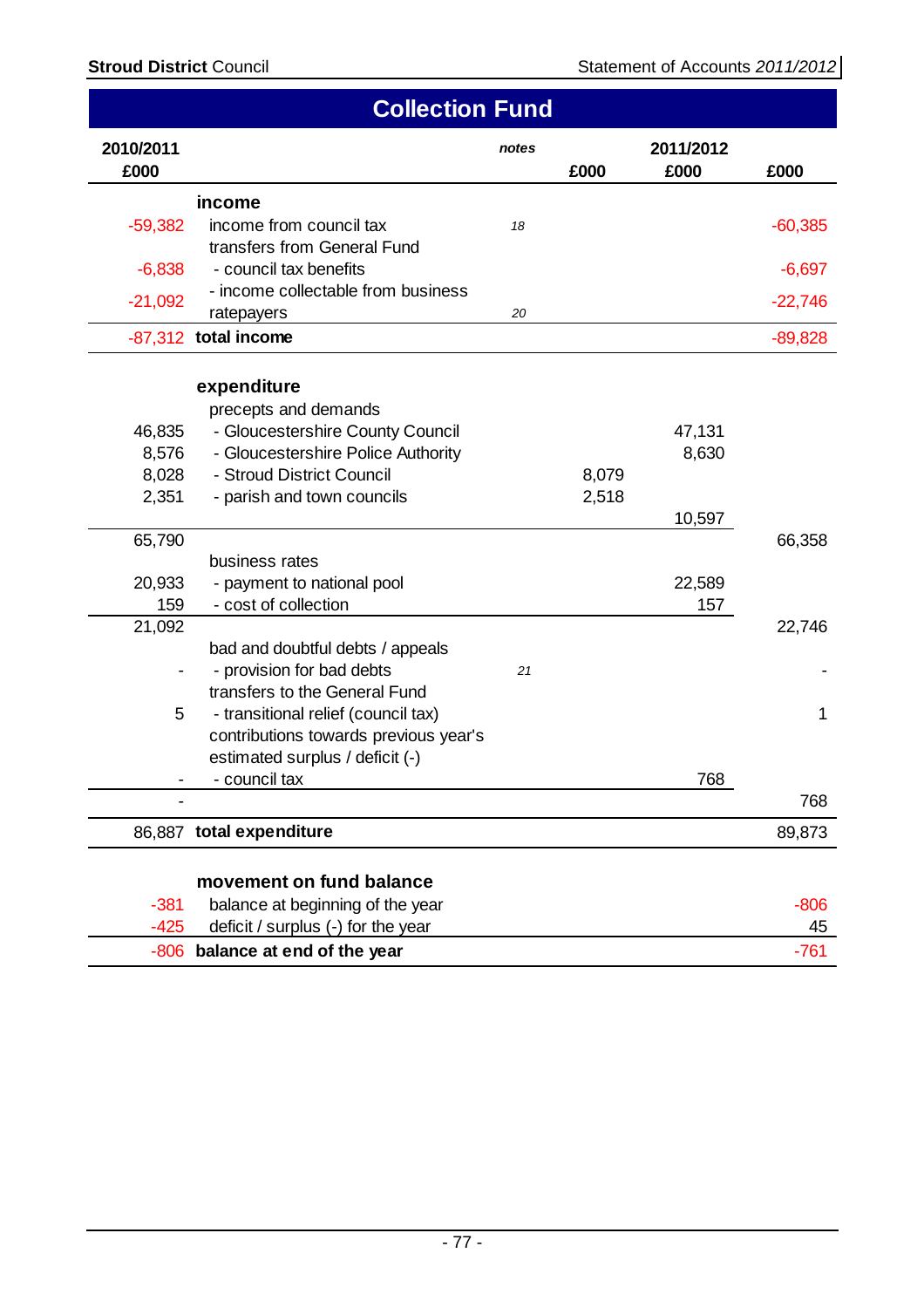# Notes to the Collection Fund

# **16. General**

The Collection Fund (England) is an agent's statement that reflects the statutory obligation for billing authorities to maintain a separate Collection Fund. The statement shows the transactions of the billing Council in relation the collection from taxpayers and distribution to local authorities and the Government of council tax and non-domestic rates.

# **17. Council tax base**

The Council's tax base represents the number of chargeable dwellings in each valuation band (adjusted for dwellings where discounts apply) converted by a prescribed ratio to give an equivalent number of "band D" dwellings. The band D equivalent is adjusted by 1.5% to cover appeals, changes in discounts and bad debts that arise. The tax base for 2011/12 was calculated as follows: -

|       | <b>Council tax base</b>                                     |       |                                   |  |  |  |
|-------|-------------------------------------------------------------|-------|-----------------------------------|--|--|--|
| band  | estimated number of properties<br>after effect of discounts | ratio | band D<br>equivalent<br>dwellings |  |  |  |
| DIS A | 18.00                                                       | 5/9   | 10.00                             |  |  |  |
| A     | 5,777.25                                                    | 6/9   | 3,851.50                          |  |  |  |
| B     | 10,277.10                                                   | 7/9   | 7,993.30                          |  |  |  |
| C     | 10,228.05                                                   | 8/9   | 9,091.60                          |  |  |  |
| D     | 6,894.10                                                    | 9/9   | 6,894.10                          |  |  |  |
| Е     | 5,610.35                                                    | 11/9  | 6,857.09                          |  |  |  |
| F     | 3,420.20                                                    | 13/9  | 4,940.29                          |  |  |  |
| G     | 2,294.90                                                    | 15/9  | 3,824.83                          |  |  |  |
| н     | 207.40                                                      | 18/9  | 414.80                            |  |  |  |
|       | 44,727.35                                                   |       | 43,877.52                         |  |  |  |
| less: | adjustment for collection rate (1.5%)                       |       | $-658.16$                         |  |  |  |
|       | council tax base<br>43,219.35                               |       |                                   |  |  |  |

# **18. Council tax income**

The council tax base can be reconciled to the income from council tax as follows:

| Income from council tax                                |                |        |           |
|--------------------------------------------------------|----------------|--------|-----------|
|                                                        |                | £'000  | £'000     |
| total council tax base (see note 20)                   | 43,219.35      |        |           |
| multiplied by average band D tax rate<br>(see note 22) | £1,535.37<br>X |        |           |
| total property income                                  |                |        | $-66,358$ |
| <i>less:</i> council tax benefits                      |                | 6,697  |           |
| add: transitional relief                               |                | -1     |           |
| add: other adjustments                                 |                | $-723$ |           |
|                                                        |                |        | 5,973     |
| income from council tax                                |                |        | -60,385   |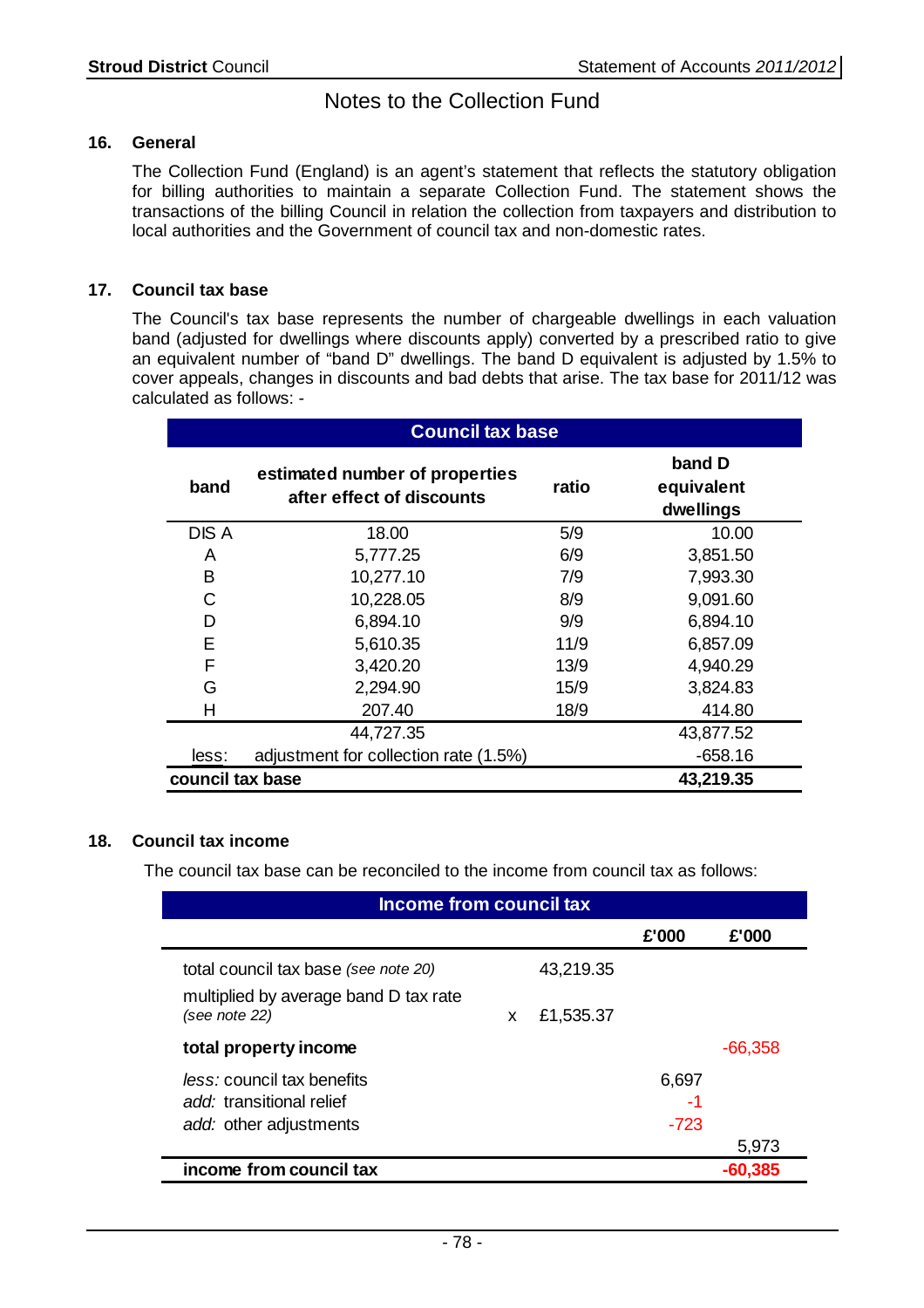# **19. Council tax rates**

| Council tax rates by precepting body and band |        |        |        |        |                                                     |        |        |        |                                                                                |
|-----------------------------------------------|--------|--------|--------|--------|-----------------------------------------------------|--------|--------|--------|--------------------------------------------------------------------------------|
|                                               | band   |        |        |        |                                                     |        |        |        |                                                                                |
|                                               | disr A | А      | в      | C      | D                                                   | Е      | F.     | G      | н                                                                              |
| precepting body                               | £      | £      | £      | £      | £                                                   | £      | £      | £      | £                                                                              |
| district council                              | 103.85 | 124.62 | 145.39 | 166.16 | 186.93                                              | 228.47 | 270.01 | 311.55 | 373.86                                                                         |
| county council                                | 605.83 | 727.00 | 848.17 |        | 969.33 1,090.50 1,332.83 1,575.17 1,817.50 2,181.00 |        |        |        |                                                                                |
| police authority                              | 110.94 | 133.13 | 155.31 | 177.50 | 199.69                                              | 244.07 | 288.44 | 332.82 | 399.38                                                                         |
| average parish                                | 32.36  | 38.83  | 45.31  | 51.78  | 58.25                                               | 71.19  | 84.14  | 97.08  | 116.50                                                                         |
| total                                         |        |        |        |        |                                                     |        |        |        | 852.98 1,023.58 1,194.18 1,364.77 1,535.37 1,876.56 2,217.76 2,558.95 3,070.74 |

(Note: band 'disr A' is for band A properties that receive relief)

# **20. Income from business ratepayers**

Under the arrangements for uniform business rates, the Council collects non-domestic rates for its area that are based on local rateable values multiplied by a nationally determined uniform rate. The total amount, less certain relief and other deductions, is paid to a central pool (the NNDR pool) managed by central government, which, in turn, pays back to authorities their share of the pool based on a standard amount per head of resident population.

The total overall sum due from business rate payers was £27.7m, based on the total nondomestic rateable value of £65.94m at 31 March 2011 multiplied by the national nondomestic multiplier for the year of 43.3p. The actual amount collected was £22.7m and the difference between this and the overall sum was accounted for by loss allowances, void charges, mandatory and discretionary rate relief, write-offs and bad debt provisions.

### **21. Council tax provision for bad debts and appeals**

A provision was made during 2011/12 amounting to £nil (2010/2011 £nil). This was calculated using CIPFA Guidelines. The total amount of the provision at 31 March 2012 is £319k and represents 23% of the £1.389m debt outstanding - (this compares with £347k, 29% and £1.33m at 31 March 2011).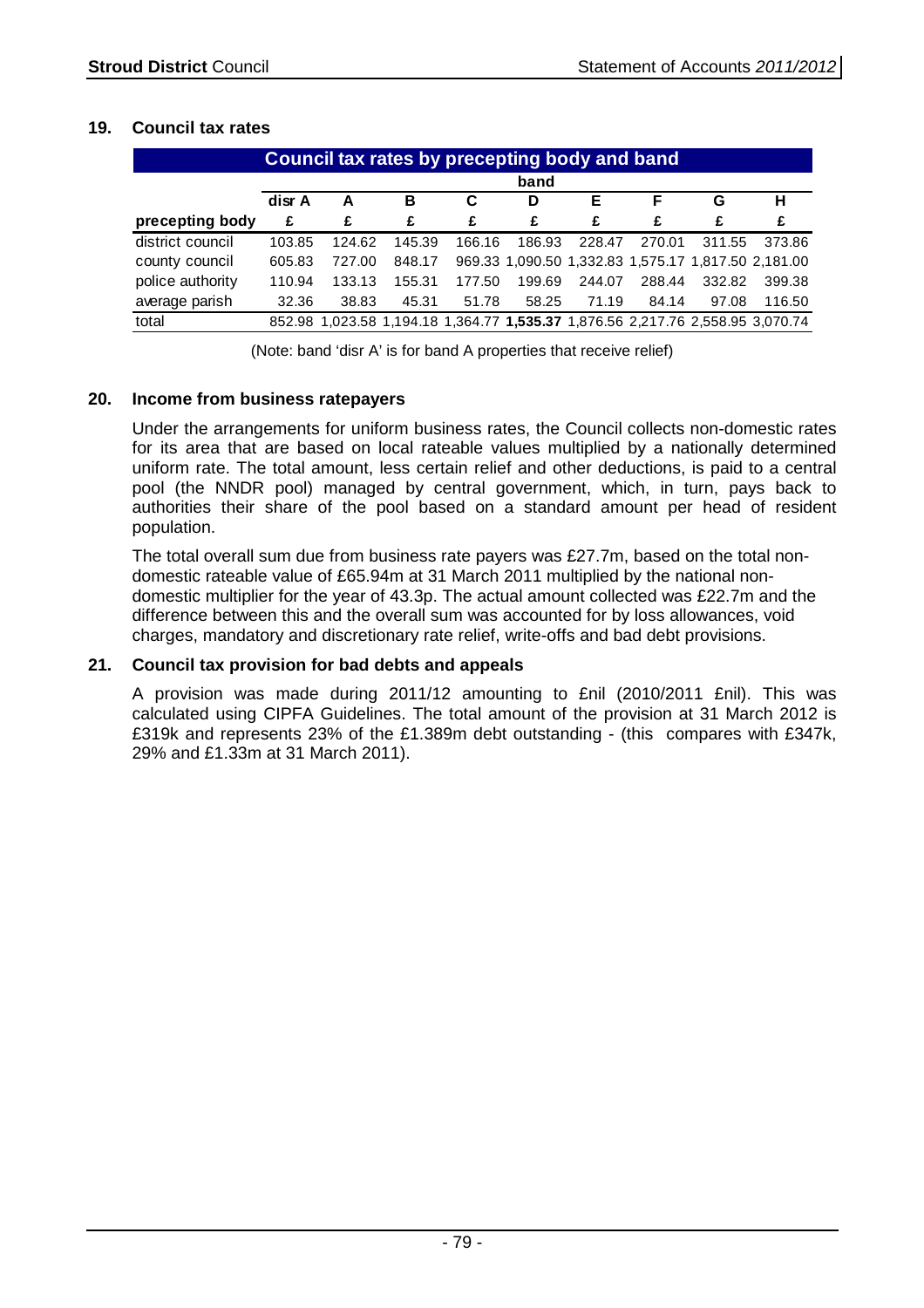# **Independent auditor's report to the members of Stroud District Council**

We have audited the financial statements of Stroud District Council for the year ended 31 March 2012 on pages 9 to 79. The financial reporting framework that has been applied in their preparation is applicable law and the CIPFA/LASAAC Code of Practice on Local Authority Accounting in the United Kingdom 2011/12.

This report is made solely to the members of the Authority, as a body, in accordance with Part II of the Audit Commission Act 1998. Our audit work has been undertaken so that we might state to the members of the Authority, as a body, those matters we are required to state to them in an auditor's report and for no other purpose. To the fullest extent permitted by law, we do not accept or assume responsibility to anyone other than the members of the Authority, as a body, for our audit work, for this report, or for the opinions we have formed.

### **Respective responsibilities of the Head of Finance and auditor**

As explained more fully in the Statement of the Head of Finance Responsibilities, set out on page 2, the Head of Finance is responsible for the preparation of financial statements and for being satisfied that they give a true and fair view. Our responsibility is to audit, and express an opinion on, the financial statements in accordance with applicable law and International Standards on Auditing (UK and Ireland). Those standards require us to comply with the Auditing Practice's Board's Ethical Standards for Auditors.

### **Scope of the audit of the financial statements**

An audit involves obtaining evidence about the amounts and disclosures in the financial statements sufficient to give reasonable assurance that the financial statements are free from material misstatement, whether caused by fraud or error. This includes an assessment of whether the accounting policies are appropriate to the Authority's circumstances and have been consistently applied and adequately disclosed; the reasonableness of significant accounting estimates made by the Head of Finance; and the overall presentation of the financial statements. In addition, we read all the financial and non-financial information in the Explanatory Foreword and Summary of the Financial Year to identify material inconsistencies with the audited financial statements. If we become aware of any apparent material misstatements or inconsistencies we consider the implications for our report.

### **Opinion on financial statements**

In our opinion the financial statements:

- give a true and fair view of the financial position of the Authority as at 31 March 2012 and of the Authority's expenditure and income for the year then ended; and
- have been prepared properly in accordance with the CIPFA/LASAAC Code of Practice on Local Authority Accounting in the United Kingdom 2011/12.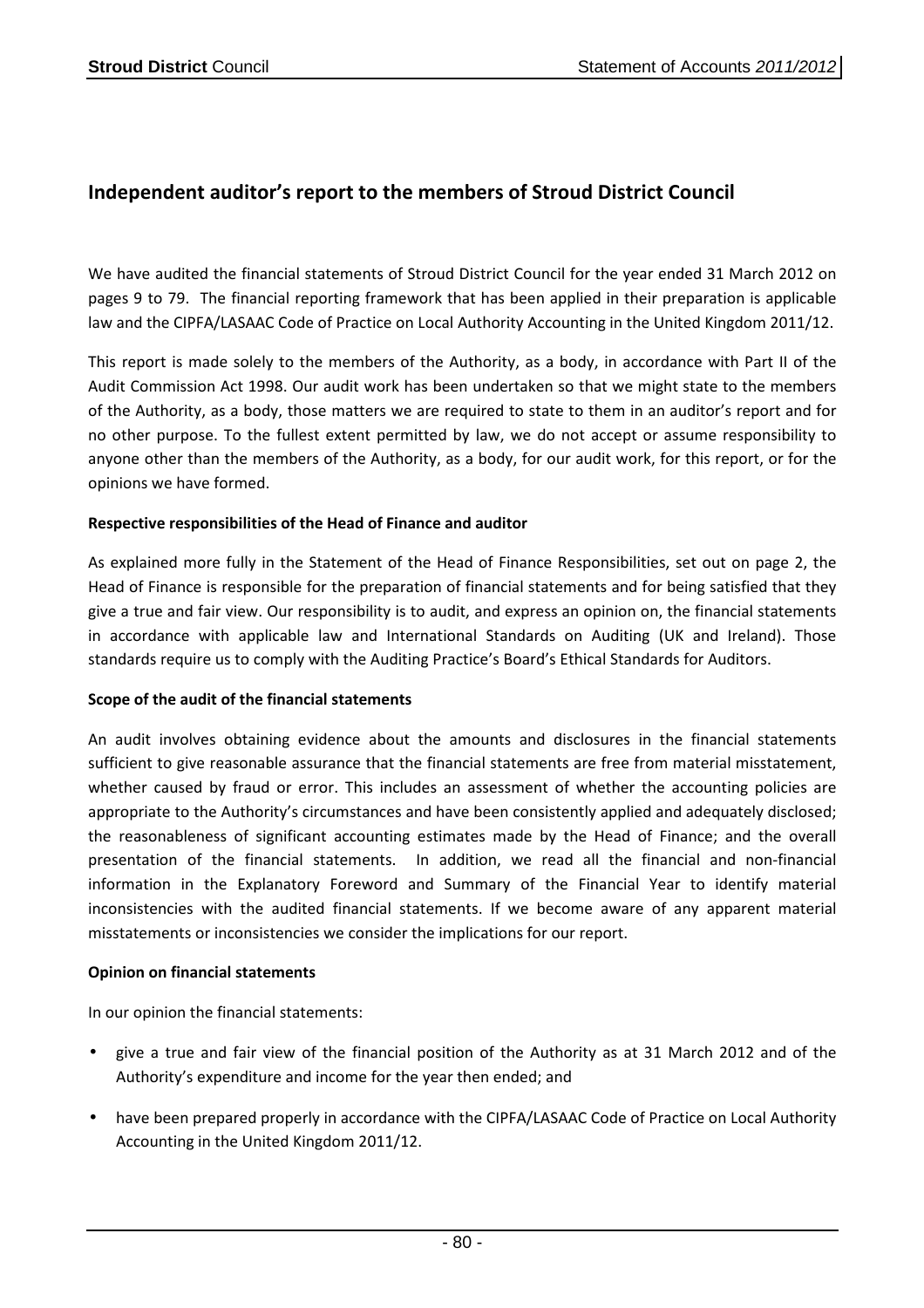### **Matters on which we are required to report by exception**

We have nothing to report in respect of the following matters where the Code of Audit Practice 2010 for Local Government Bodies requires us to report to you if:

- the annual governance statement set out on pages 83 to 91 does not reflect compliance with 'Delivering Good Governance in Local Government: a Framework' published by CIPFA/SOLACE in June 2007; or
- any matters have been reported in the public interest under section 8 of Audit Commission Act 1998 in the course of, or at the conclusion of, the audit; or
- any recommendations have been made under section 11 of the Audit Commission Act 1998; or
- any other special powers of the auditor have been exercised under the Audit Commission Act 1998.

# **Conclusion on Stroud District Council's arrangements for securing economy, efficiency and effectiveness in the use of resources**

#### **Authority's responsibilities**

The Authority is responsible for putting in place proper arrangements to secure economy, efficiency and effectiveness in its use of resources, to ensure proper stewardship and governance, and to review regularly the adequacy and effectiveness of these arrangements.

#### **Auditor's responsibilities**

We are required under Section 5 of the Audit Commission Act 1998 to satisfy ourselves that the Authority has made proper arrangements for securing economy, efficiency and effectiveness in its use of resources. The Code of Audit Practice issued by the Audit Commission requires us to report to you our conclusion relating to proper arrangements, having regard to relevant criteria specified by the Audit Commission.

We report if significant matters have come to our attention which prevent us from concluding that the Authority has put in place proper arrangements for securing economy, efficiency and effectiveness in its use of resources. We are not required to consider, nor have we considered, whether all aspects of the Authority's arrangements for securing economy, efficiency and effectiveness in its use of resources are operating effectively.

#### **Basis of conclusion**

We have undertaken our audit in accordance with the Code of Audit Practice, having regard to the guidance on the specified criteria, published by the Audit Commission in October 2011, as to whether the Authority has proper arrangements for:

• securing financial resilience; and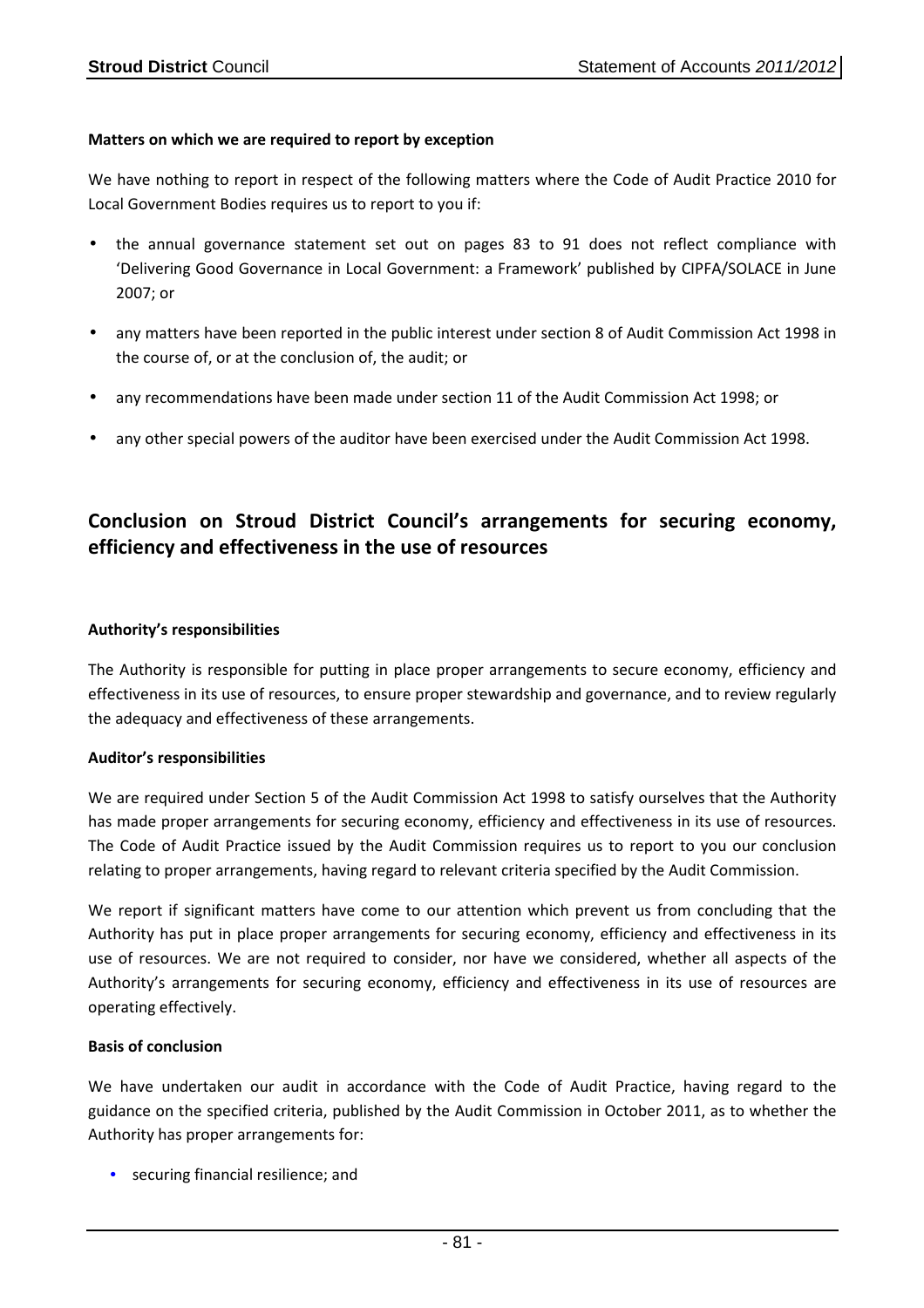• challenging how it secures economy, efficiency and effectiveness.

The Audit Commission has determined these two criteria as those necessary for us to consider under the Code of Audit Practice in satisfying ourselves whether the Authority put in place proper arrangements for securing economy, efficiency and effectiveness in its use of resources for the year ended 31 March 2012.

We planned our work in accordance with the Code of Audit Practice. Based on our risk assessment, we undertook such work as we considered necessary to form a view on whether, in all significant respects, the Authority had put in place proper arrangements to secure economy, efficiency and effectiveness in its use of resources.

### **Conclusion**

On the basis of our work, having regard to the guidance on the specified criteria published by the Audit Commission in October 2011, we are satisfied that, in all significant respects, Stroud District Council put in place proper arrangements to secure economy, efficiency and effectiveness in its use of resources for the year ending 31 March 2012.

# **Certificate**

We certify that we have completed the audit of the financial statements of Stroud District Council in accordance with the requirements of the Audit Commission Act 1998 and the Code of Audit Practice 2010 for Local Government Bodies issued by the Audit Commission.

Jun Senningfen

**Ian Pennington** 

**for and on behalf of KPMG LLP, Statutory Auditor** 

*Chartered Accountants*  100 Temple Street Bristol BS1 6AG

**27 September 2012**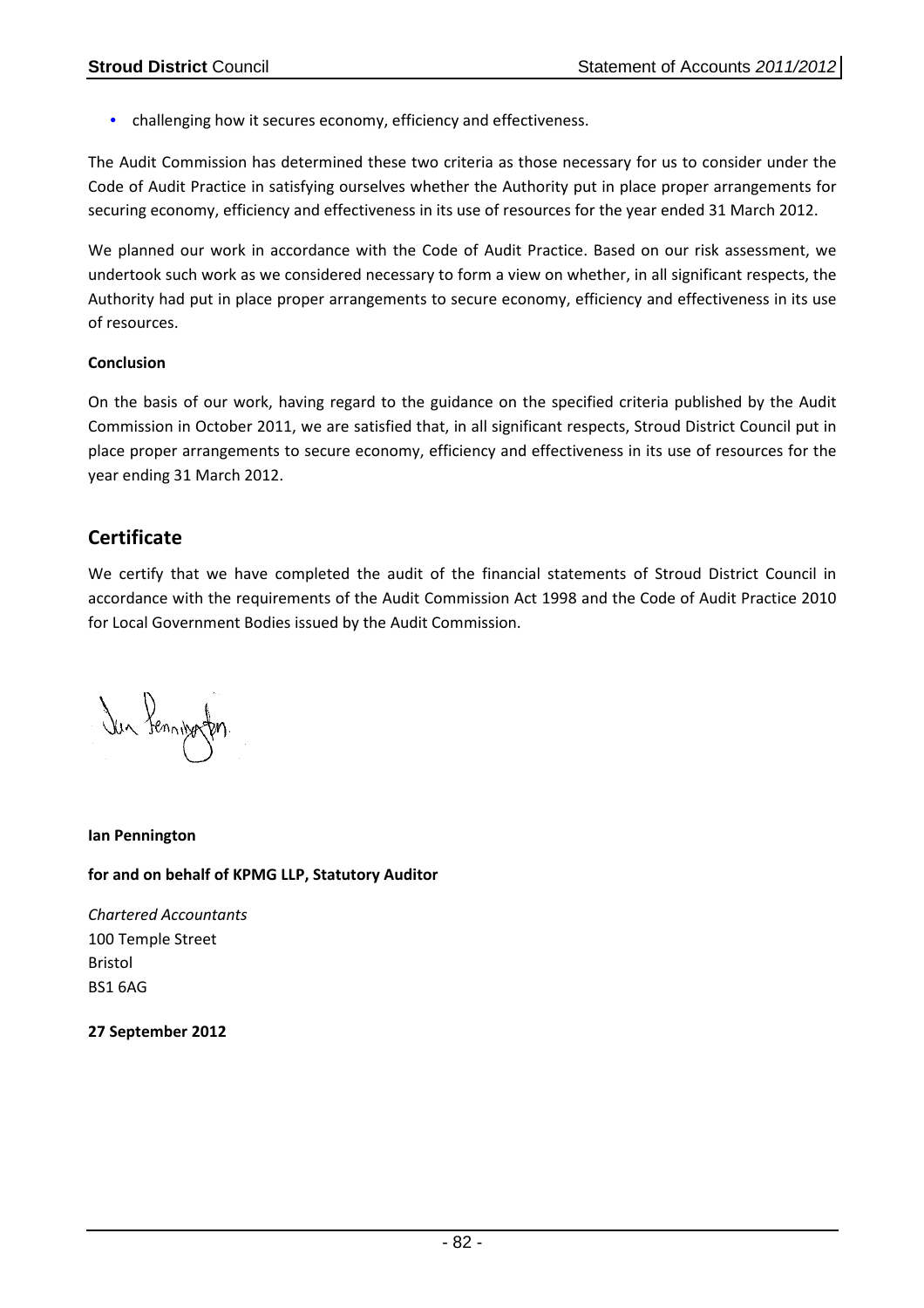# **ANNUAL GOVERNANCE STATEMENT 2011/12**

# **1.0 Scope of responsibility**

1.1 Stroud District Council is responsible for ensuring that its business is conducted in accordance with the law and proper standards, and that public money is safeguarded and properly accounted for, and used economically, efficiently and effectively. Stroud District Council also has a duty under the Local Government Act 1999 to make arrangements to secure continuous improvement in the way in which its functions are exercised, having regard to a combination of economy, efficiency and effectiveness.

1.2 In discharging this overall responsibility, Stroud District Council is responsible for putting in place proper arrangements for the governance of its affairs, facilitating the effective exercise of its functions, which includes arrangements for the management of risk.

1.3 Stroud District Council has approved and adopted a code of governance, which is consistent with the principles of the CIPFA/SOLACE Framework Delivering Good Governance in Local Government. This statement explains how Stroud District Council has complied with the code and also meets the requirements of regulation 4(3) of the Accounts and Audit (England) Regulations 2011 in relation to the publication of an Annual Governance Statement.

# **2.0 The purpose of the governance framework**

2.1 The governance framework comprises the systems and processes, and culture and values, by which the authority is directed and controlled and its activities through which it accounts to, engages with and leads the community. It enables the authority to monitor the achievement of its strategic objectives and to consider whether those objectives have led to the delivery of appropriate, cost-effective services.

2.2 The system of internal control is a significant part of that framework and is designed to manage risk to a reasonable level. It cannot eliminate all risk of failure to achieve policies, aims and objectives and can therefore only provide reasonable and not absolute assurance of effectiveness. The system of internal control is based on an ongoing process designed to identify and prioritise the risks to the achievement of Stroud District Council's policies, aims and objectives, to evaluate the likelihood of those risks being realised and the impact should they be realised, and to manage them efficiently, effectively and economically.

2.3 The governance framework has been in place at Stroud District Council for the year ended 31st March 2012, and up to the date of approval of this Statement.

# **3.0 The governance framework**

3.1 Governance is about how the Council ensures it is doing the right things, in the right way, for the right people, in a timely, inclusive, open, honest and accountable manner.

3.2 The Council has adopted a Local Code of Governance that is based around a number of key principles. These principles are identified below, together with a commentary on the current level of organisational compliance.

# **4.0 Focus on the purpose of the authority and on outcomes for the community and creation and implementation of a vision for the local area**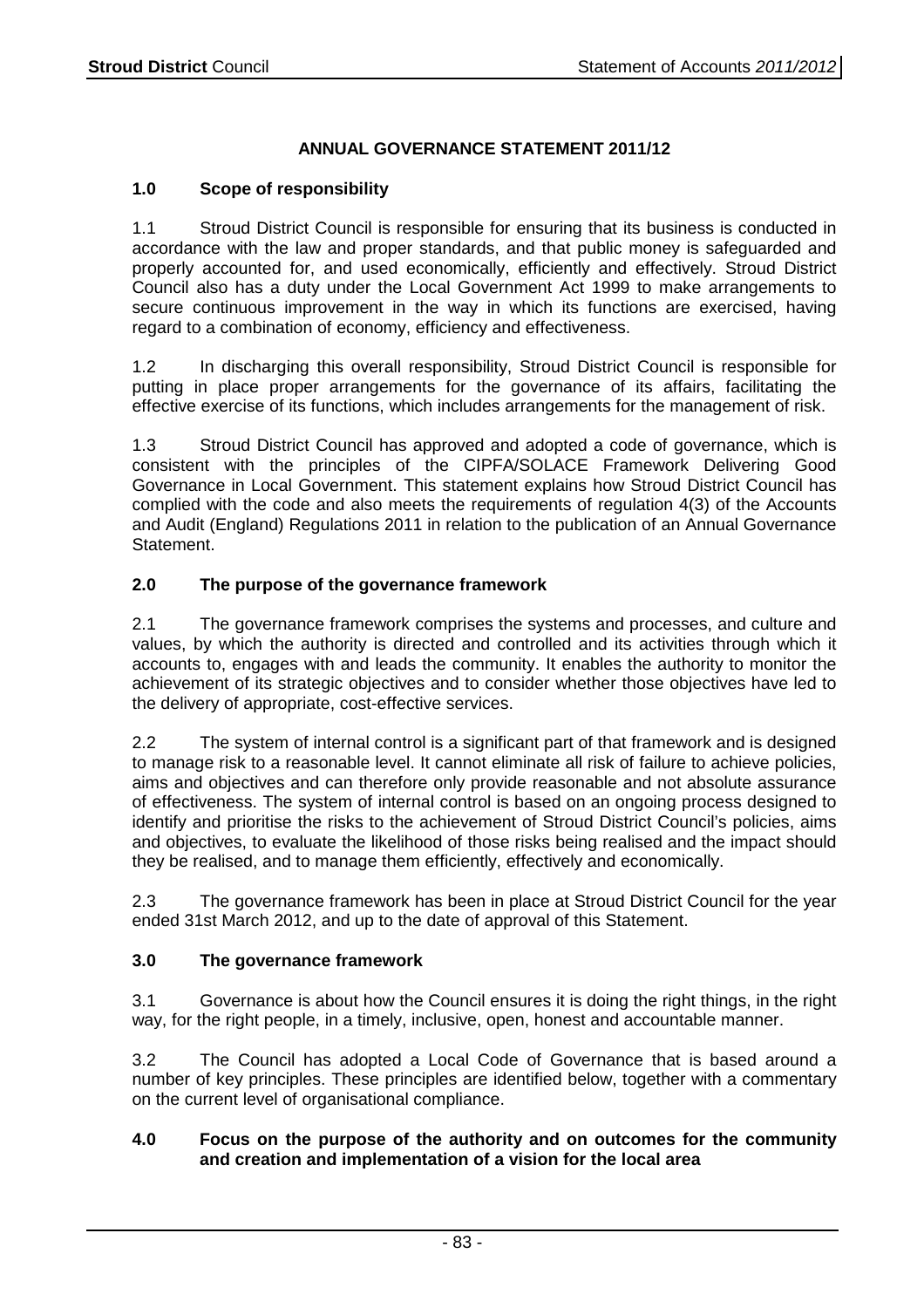4.1 In establishing the competing priorities of local people, the Council has highlighted that it has a strong leadership role, hence, the Council's vision, is to be seen as:-

'Leading a community that is making Stroud district a better place to live, work and visit for everyone'

The Council's Corporate Delivery Plan seeks to demonstrate how this vision will be achieved around the Council's key priorities, which are:-

- 1. Economy Help local people and business recover from the recession and grow the local economy
- 2. Affordable Housing Provide affordable and decent housing
- 3. Climate Change Help the community minimize its carbon footprint, adapt to climate change, recycle more and send as little waste to landfill as possible
- 4. Resources Provide value for money to our taxpayers and high quality services to our customers.

4.2 The Council's Corporate Delivery Plan is based on the outcomes that the residents of Stroud have stated are important. The Plan is published on the Council's website www.stroud.gov.uk

4.3 Each year the Council reviews progress in delivering the Plan and a new version is published. The Council's Corporate Delivery Plan 2011-2015, was adopted in March 2011, and the Corporate Delivery Plan 2012-2016, was adopted in April 2012. A review of performance of the 2011/12 Corporate Delivery Plan was reported to Cabinet in April 2012.

4.4 The Executive and Corporate Team monitor progress of the Corporate Delivery Plan (CDP). Each priority has a lead officer responsible for delivery. The Council uses interactive software to update the CDP quarterly. Scrutiny members review the CDP quarterly and report to Performance Overview and Scrutiny Committee. A half year and 'end of term' report is made by the Leader and Chief Executive to this committee.

4.5 The Council publishes an Annual Report, the latest version being the 2010/11 Report. The report details the work undertaken, and achievement against performance targets, in relation to the agreed Council priorities.

### **5.0 Members and officers work together to achieve a common purpose with clearly defined functions and roles**

5.1 Members are responsible to the electorate and serve as long as their term of office lasts. Officers are responsible to the authority and carry out the Council's work under the direction of the Council, Executive and Committees.

5.2 The relationship between Councillors and officers is essential to the successful working of the Council. This relationship within the authority is characterised by mutual respect and trust. The Council has adopted a 'Member/Officer Protocol' to help councillors and officers perform effectively by giving guidance on their respective roles and expectations, and, on their relationship with each other.

5.3 The Council has adopted a Scheme of Delegation detailing the delegation of responsibilities and functions to the Executive, Committees, and, officers. There is also a mechanism for delegating decisions to Executive Members within their respective portfolios.

5.4 Under the Local Authorities (Members Allowances) (England) Regulations 2003, local authorities are required to have in place a scheme which sets out payments of allowances to councillors. The District Council formally adopts its allowances scheme for the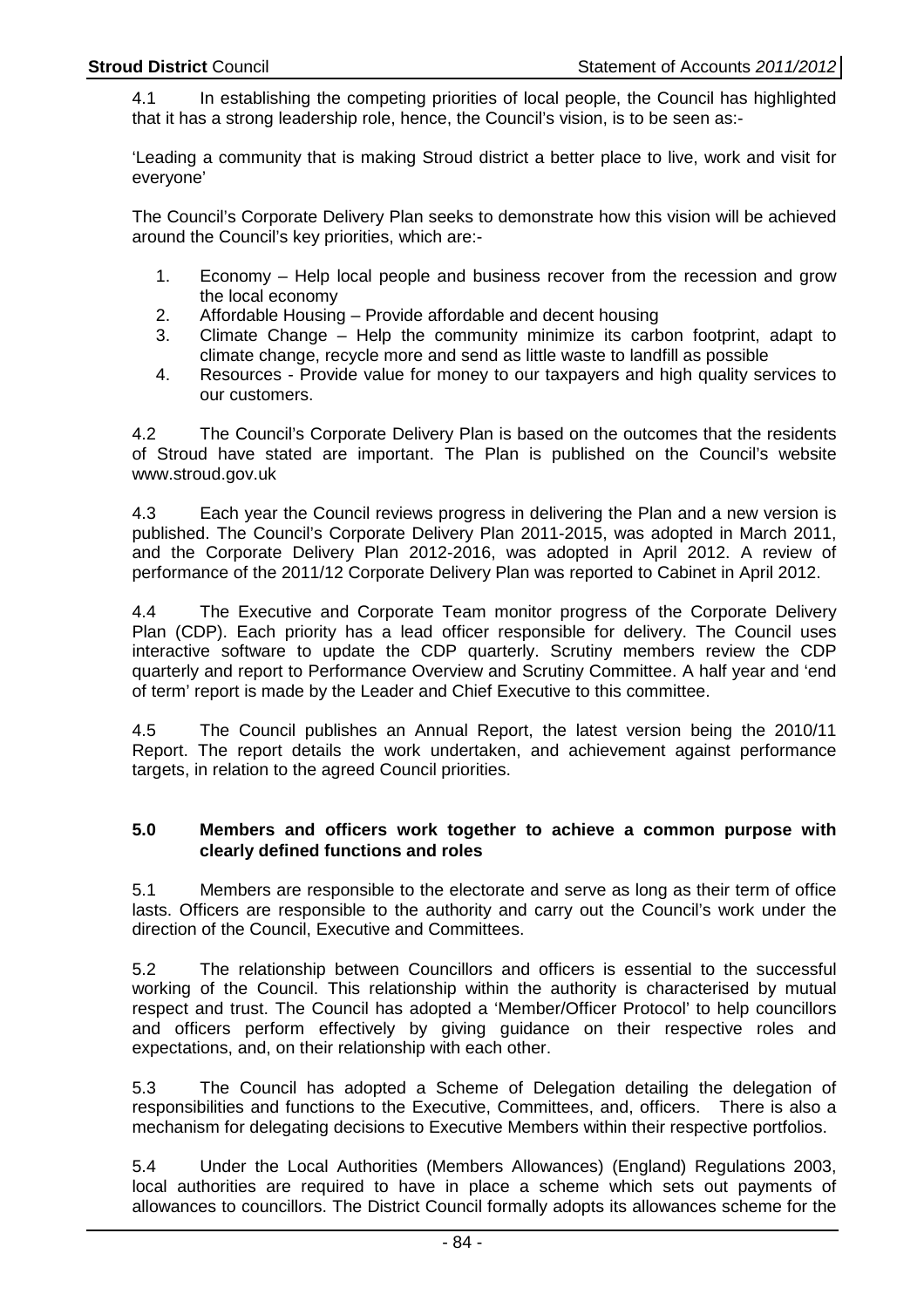forthcoming year at Annual Council. Prior to the Council agreeing its scheme of allowances, it has to consider the recommendations of an independent remuneration panel. The Scheme was reviewed by the Council's Standards Committee in May 2010. A review of the allowances scheme was also carried out by the independent remuneration panel in July 2010. However, due to the detailed review by the Standards Committee, this review was limited to changes in Basic Allowances and changes in the Special Responsibility Allowances for opposition Group Leaders.

5.5 Under Section 38 of the Localism Act 2011, the Council must approve and publish a senior pay policy statement before the start of the financial year to which it applies. The Council is expected to keep the statement under review and publish a new version each year. The Senior Pay Policy Statement for 2012/13 was approved by Council in February 2012. The Council has also decided how this statement should be reviewed and agreed in future, using a Fair Pay Policy and Senior Appointments Committee.

## **6.0 Promote values for the authority and demonstrate the values of good governance through the upholding of high standards of conduct and behaviour.**

6.1 The Council has adopted codes of conduct for Members and Officers. The code of conduct for Members is in accordance with the National Code of Local Government Conduct. Staff are also expected to maintain high standards of behaviour at all times. Their terms and conditions of employment and related matters are set out in the Employee Handbook, which incorporates an officer Code of Conduct based on a national model. The Council's Constitution also contains a number of protocols in respect of Member/Officer and Member/Member relations, and a whistle-blowing policy for employees.

# **7.0 Take informed and transparent decisions, which are subject to effective scrutiny and managing risk.**

7.1 The agendas and minutes of meetings of the Council are published, and meetings are open to the public. Meetings are broadcast and recorded by a webcam so that they can be viewed by a wide audience.

7.2 In accordance with the statutory requirement the Council has established an overview and scrutiny function. The Council has appointed two Overview and scrutiny committees, namely:-

• Strategic Overview and Scrutiny Committee, and

• Performance Overview and Scrutiny Committee

The general role of these Committees is detailed in the Council's Constitution.

7.3 The Monitoring Officer maintains the up to date registration of Members Interests and also ensures that Members are regularly reminded to update their record. Declarations of Interest are a standard agenda item for each main committee meeting.

The requirement for staff to declare interests is included in the Officers Code of Conduct – Council Constitution Part 5, Standards of Conduct and Ethics.

7.4 Risk Management is essentially about good management practice and effective decision making. It can be defined as:

'A logical and systematic method of establishing the context, identifying, analysing, evaluating, treating, monitoring and communicating risks associated with any activity, function or process in a way that will enable organisations to minimise losses and maximise opportunities'.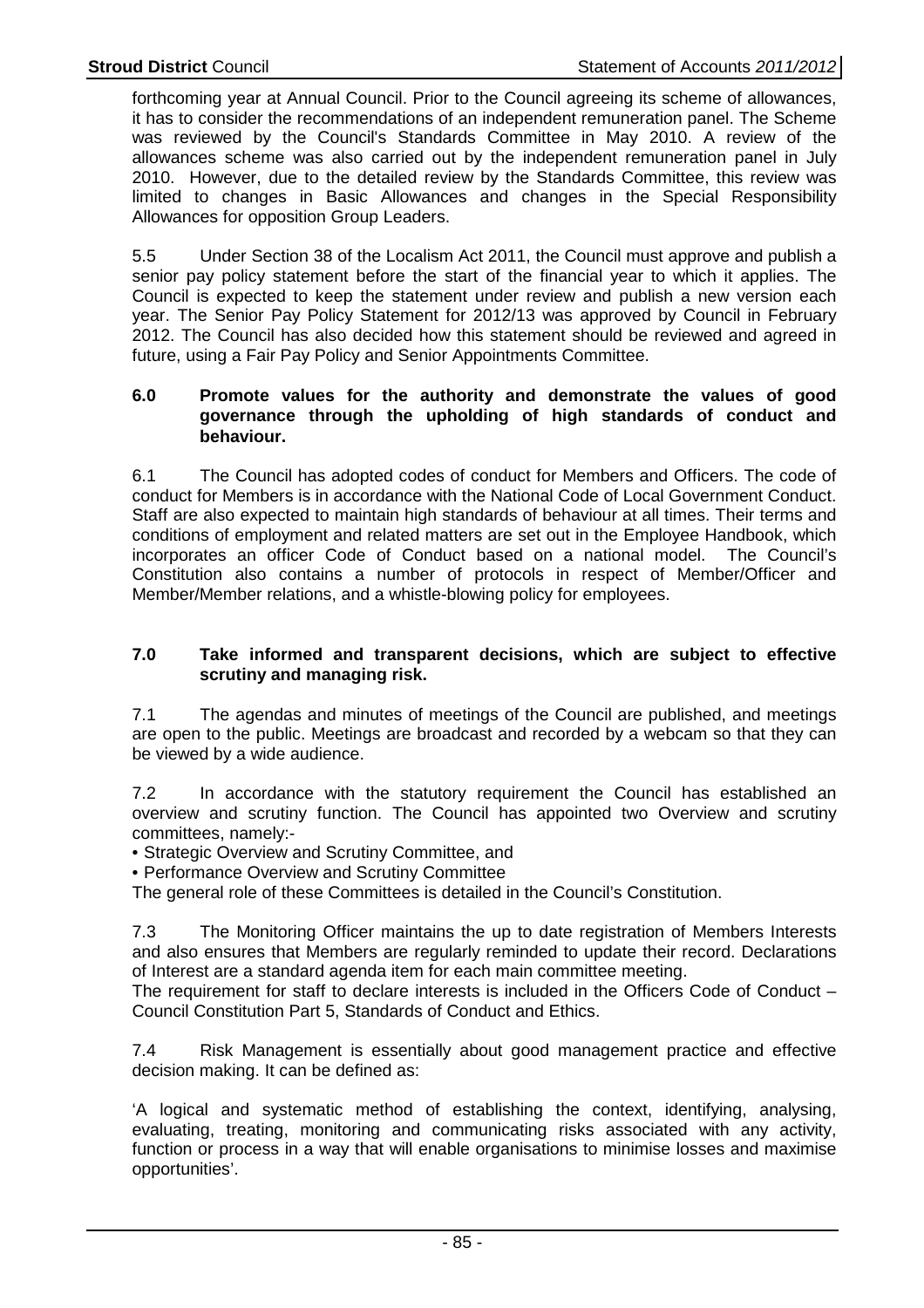7.5 The Authority recognises that all aspects of business risk must be managed. The Council has a Risk Management Strategy, the purpose of which is to provide a framework for the effective management of risks within the authority. The Strategy was reviewed in March 2012. It contains the objectives of the strategy, linked to the council key aims, and guidance on the risk management cycle and scoring of risks.

7.6 The Council has appointed a Monitoring Officer who, under the Local Government and Housing Act 1989, is responsible for ensuring the legality of Council decisions. The Council has also appointed its Head of Finance as Section 151 Officer. These statutory officers are required to secure compliance with relevant primary and subordinate legislation for ensuring the lawfulness of both decision making and expenditure respectively. Their functions are recognised in the Constitution and they either report directly to, or have access to, the Chief Executive who as Head of Paid Service is the other statutory officer whom the Council is required to appoint.

7.7 The Council has a complaints procedure that enables dissatisfied members of the public to raise concerns with officers at management level, including the Chief Executive. Corporate Team reviews performance on complaints, including the limited number resulting in investigations by the Local Government Ombudsman.

7.8 The Council's Constitution also contains a whistle-blowing policy (largely based on a model produced by CIPFA) which enables members of staff to raise concerns on a confidential basis pursuant to the Public Interest Disclosure Act 1998, about the way in which the Council conducts its business. Also, the Council has introduced an Anti-Bribery policy which is a requirement of the Bribery Act 2010 as noted in the Review of Anti-Fraud and Corruption Policies Report to Audit Committee 17 January 2012.

# **8.0 Develop the capacity and capability of members and officers to be effective.**

 8.1 The Council has the Investor in People (IiP) award. Investors in People aims to help organisations improve performance through a planned approach to the setting and communication of business goals and developing people to meet these goals so that they are motivated to do the work which the organisation needs them to do. The Council was the first authority in the region to be awarded the IiP Health and Well Being Award.

8.2 Access to Member Development is a key element of the Local Code of Governance. There is an extensive new member induction process in place with a detailed training programme and existing members are also invited to attend the various training events. However, member participation in training events is generally poor and is an area that needs improvement.

8.3 An internal audit review, which was carried out during the year, of the Authority's arrangements for dealing with Member training, concluded with a limited assurance as weaknesses in the design and/or inconsistent application of controls, put the achievement of the authority's objectives within this area at risk. Recommendations were made in relation to the development of Members' personal development needs and addressing the issue of low attendance at Member Training events. Strategic Overview and Scrutiny Committee started a review of member participation during 2010/11.

### **9.0 Engage with local people and other stakeholders to ensure robust public accountability.**

9.1 The agendas and minutes of meetings of the Council are published, and meetings are open to the public. Meetings are broadcast and recorded by a webcam so that they can be viewed by a wide audience. A large amount of information is available on the Council's website.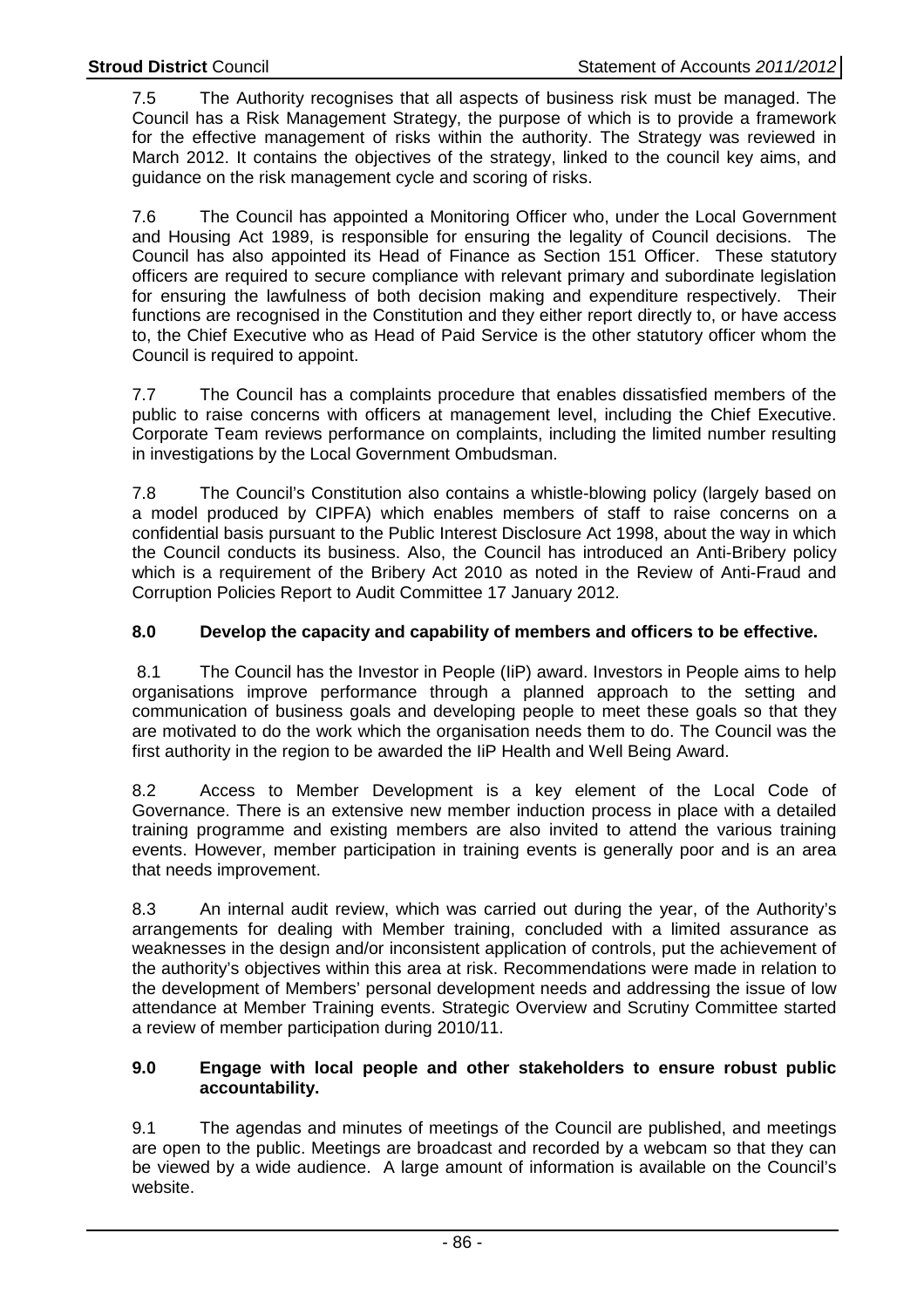9.2 The views of the public are sought through surveys, and consultation meetings are held with the business community. There are many other channels of communication with stakeholders and public, examples of which are the Housing Tenants Forum and the Local Strategic Partnership.

9.3 The Policy Team has produced a Partnership Governance Policy and Framework, which sets out clear guidance for officers and Members when undertaking any partnership working. A standard template has been devised to ensure that formal partnership agreements are in place and to assist services in carrying out a review of their partnership arrangements. A partnership register has been compiled.

# **10.0 Review of effectiveness**

10.1 Stroud District Council has responsibility for conducting, at least annually, a review of the effectiveness of its governance framework including the system of internal control. The review of effectiveness is informed by the work of the senior management team within the authority who have responsibility for the development and maintenance of the governance environment, the annual report by the Internal Audit Manager, and also by comments made by the external auditors and other review agencies and inspectorates.

10.2 The process that has been applied in maintaining and reviewing the effectiveness of the governance framework are as follows:-

# **11.0 The Council**

11.1 The Council's governance framework, primarily based on its Constitution, is seen to be dynamic, evolving and regularly reviewable to ensure that it reflects the aspirations both of the Council and the public to whom it is accountable. The basis of the Constitution is reviewed on an annual basis. The roles of various components of the overall governance framework prescribed by statute or set out in the Constitution are interpreted in a pragmatic way to assist in best achieving the Council's principal objectives as contained in its Corporate Delivery Plan.

11.2 The document which encompasses the roles and responsibilities of the Council's Executive, its Overview, Scrutiny and Regulatory functions, coupled with delegation arrangement and various protocols, is the Council's Constitution. The Council's Constitution was adopted in 2001 and has since been reviewed on a regular basis. In particular the Constitution was the subject of substantial review both in 2007 and in April 2011. The process for making substantial changes to the Constitution, following internal consultation by the Monitoring Officer, involves initial consideration by the Standards Committee, which then makes recommendations to the Council. Additionally, the Monitoring Officer is empowered to make minor changes at any time.

11.3 The review of the Constitution in April 2011 gave particular attention to procedures rules affecting the administration of the Council, Cabinet (now Executive), and Committee meetings; Financial Procedure Rules; and, Procedure Rules Relating to Contracts (also known as Contract Standing Orders).

### **12.0 The Cabinet (renamed Executive from May 2012)**

12.1 All 'executive' key decisions taken by Cabinet, individual Cabinet Members and Officers are circulated to all councillors and may be subject to a call-in process for examination by the relevant Scrutiny Committee.

12.2 The Council had in place, during 2011-12, two overview and scrutiny committees which supported the work of the Cabinet i.e. Strategic Overview & Scrutiny Committee, and Performance Overview & Scrutiny Committee.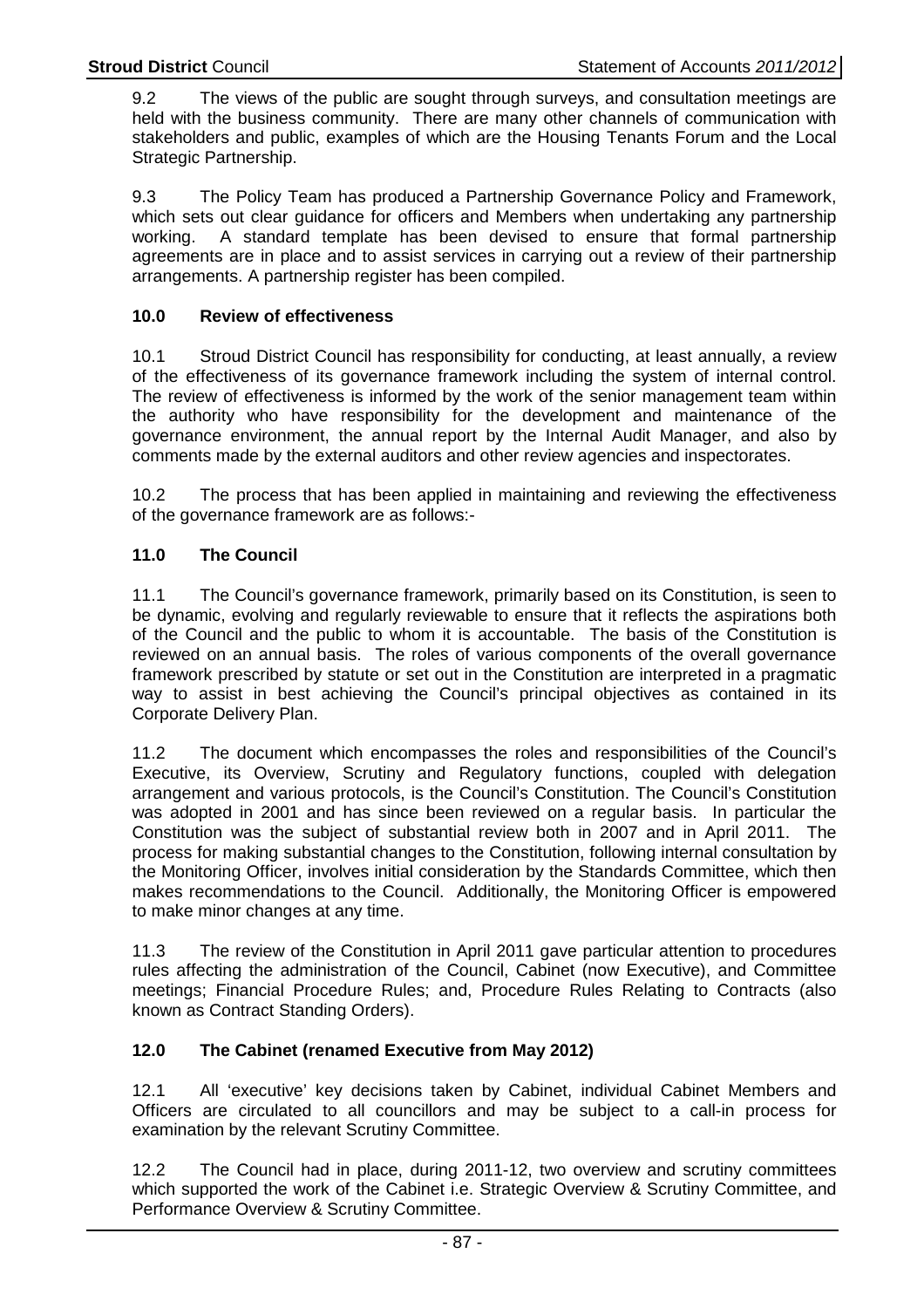12.3 From May 2012, the Cabinet has been renamed the Executive under a new cooperative administration. Portfolio holders have been replaced with Policy Leads. The new administration is currently looking towards returning to a form of Committee structure based on the provisions of the Localism Act 2011; this is likely to be from the next civic year, May 2013.

# **13.0 The Audit Committee**

13.1 Good corporate governance requires independent, effective assurance about both the adequacy of corporate, operational and financial management and reporting, and the management of other processes required to achieve the organisation's corporate and service objectives. Effective audit committees help raise the profile of internal control, risk management and financial reporting issues within an organisation, as well as providing a forum for the discussion of issues raised by internal and external auditors.

13.2 The Terms of Reference for the Audit Committee cover the core functions of an audit committee as identified in the CIPFA guidance 'Audit Committees – Practical Guidance for Local Authorities'.

# **14.0 The Standards Committee**

14.1 The Standards Committee consists of 8 members, including 4 independent Members and 2 representatives of the District's parish and town councils. Both the Chair and Vice Chair of the Committee are independent Members. In addition to its statutory roles under the Local Government Act 2000 (as amended by the Local Government and Public Involvement in Health Act 2007), for training, support and regulation, the terms of reference of the Committee are much wider, including, for example, oversight of complaints handling and of investigations conducted by the Local Government Ombudsman. The Standards Committee also has general oversight over the Constitution. The Chair for the Standards Committee reports annually to the Council on the Committee's work.

14.2 The introduction of the Localism Act 2011 will have a significant impact on the Standards Committee and ethical standards generally. The Act requires that:-

- the requirement for local authorities to have a Standards Committee will be abolished, although such Committees may be appointed at the discretion of local authorities.
- the requirement to adopt a Member Code of Conduct will be revoked, although Councils will be free to formulate such a code should they so wish.
- The requirement for certain Member interests to be registered will remain.
- Failure to register/declare a disclosable pecuniary interest will be potentially punishable as a criminal offence.

14.3 In view of the above, the Standards Committee, in February 2011, recommended to Council that the Council should continue to appoint a Standards Committee, and that the Council Members should continue to be subject to a Code of Conduct based on the mandatory Code. The Council has subsequently decided to consider the position further as the Localism Act is implemented.

# **15.0 Internal Audit**

15.1 Internal Audit operates under the Accounts and Audit (England) Regulations 2011, which requires an adequate and effective internal audit of accounting records and of the system of internal control. The Regulations also require the Authority to conduct, at least once a year, a review of the effectiveness of its internal audit, and that the findings of this review should be included in the Annual Governance Statement.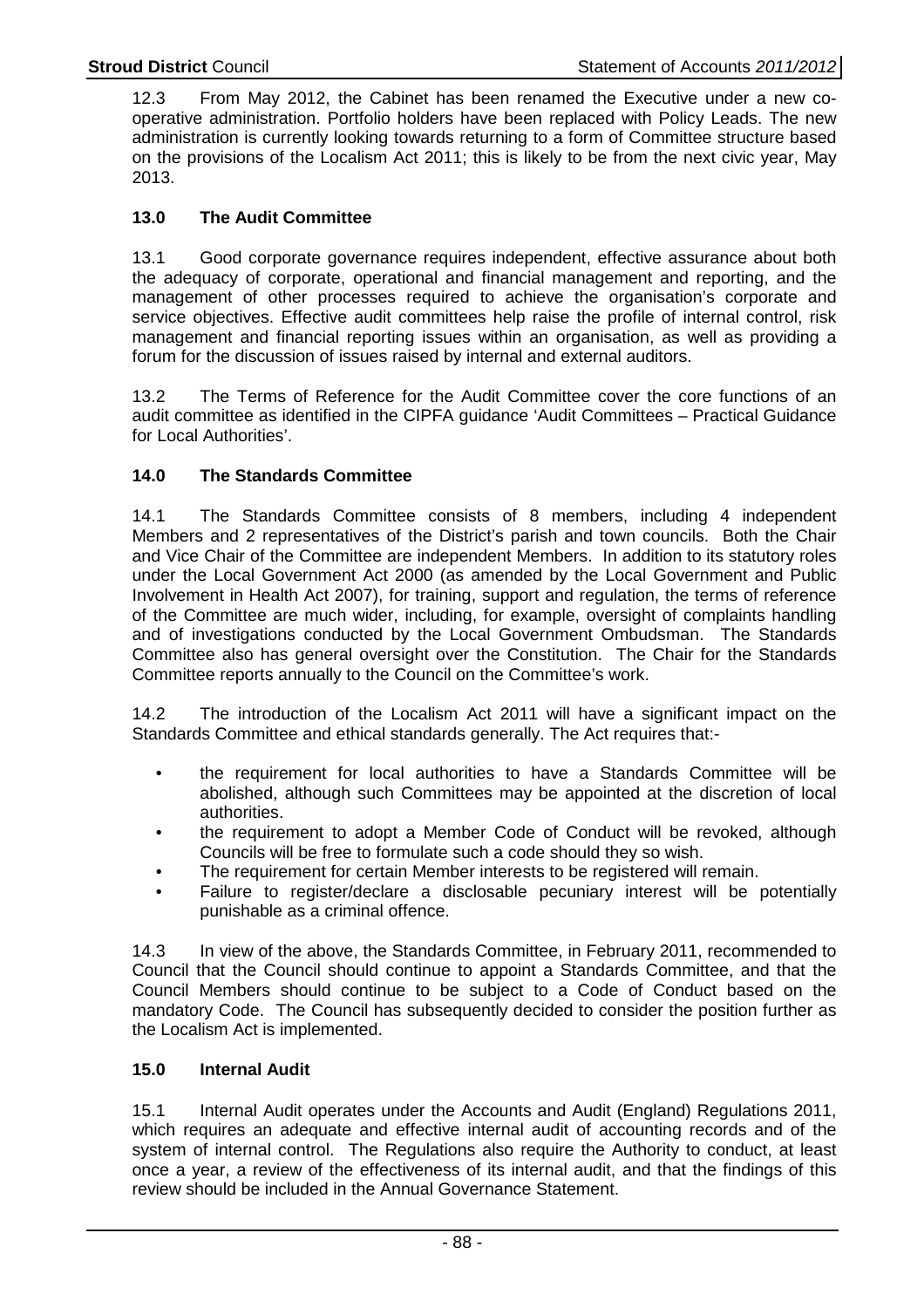15.2 The review consisted mainly of a self-assessment against the CIPFA Code of Practice for Internal Audit in Local Government in the UK 2006, and the results were reviewed by the Council's Head of Finance, and were also reported to the Council's Audit Committee in June 2012. The overall conclusion from the review was that internal audit at SDC is effective. Although the self-assessment identified a number of 'gaps' in compliance with the CIPFA Code of Practice, these do not materially effect the reliance the Council can place on the Internal Audit manager's opinion on the adequacy of the control environment.

15.3 The CIPFA 'Code of Practice for Internal Audit in Local Government in the United Kingdom 2006' (the Code) requires 'the Head of Internal Audit to provide a written report to those charged with governance timed to support the Annual Governance Statement'. The 2011-12 report by the Internal Audit manager concluded:-

 'My overall opinion is that an adequate level of assurance can be given that there is a generally sound system of internal control, designed to meet the Council's objectives, and that controls are generally being applied consistently.'

15.4 Stroud District Council (SDC) and Gloucester City Council (GCC), have formed the Gloucestershire Audit & Assurance Partnership (G A A P) in order to deliver a professional, cost effective, efficient, internal audit function to the partner organisations. The provision of the Internal Audit service is by a team consisting of 6 staff, 3 based at SDC, and 3 based at GCC. In addition, the team is managed by the Head of Partnership, who acts as the Internal Audit Manager for SDC. The main benefits to the two Councils of the proposed shared service are improved capacity by bringing together staff resources from both partners, increased resilience by standardising processes across partner sites and creating a pool of skilled staff who can support both partners and improved quality of service delivery.

# **16.0 Other review/assurance mechanisms**

16.1 External Audit - is part of the process of accountability for public money. It makes an important contribution to the stewardship of public resources and the corporate governance of public services. The scope of External Audit work covers not only the audit of financial statements but also aspects of corporate governance.

16.2 In September 2011, the Council's External Auditor produced their 'report to those charged with governance' relating to the 2010/11 audit of the Council's financial statements. In relation to, 'audit matters of governance interests that arise from the audit of the financial statements,' the report concluded that 'there were no matters which we wish to draw to your attention'.

16.3 Risk Management - is the process by which risks are identified, evaluated and controlled and is a key element of the governance framework. The Risk Management Strategy was reviewed in March 2012.

16.4 The Corporate Risk Management Group (CRMG), which is an important cornerstone of the Strategy, met regularly throughout 2011-12 and has been working actively with Heads of Service to ensure that all risks identified are recorded correctly on the Council's performance management system. All Executive and Scrutiny Committee Members have access to the system and can review the Corporate Risk Register at any time.

16.5 The CRMG report to Cabinet and the Audit Committee on an annual basis. The latest report was presented to the 27 March 2012 meeting of the Audit Committee.

16.6 EMAS - The Council has been registered under the Eco-Management and Audit Scheme (EMAS) since 1999. EMAS, which is only awarded after an external and independent assessment, is designed to recognise and reward organisations that go beyond minimum legal compliance and continually review their environmental performance.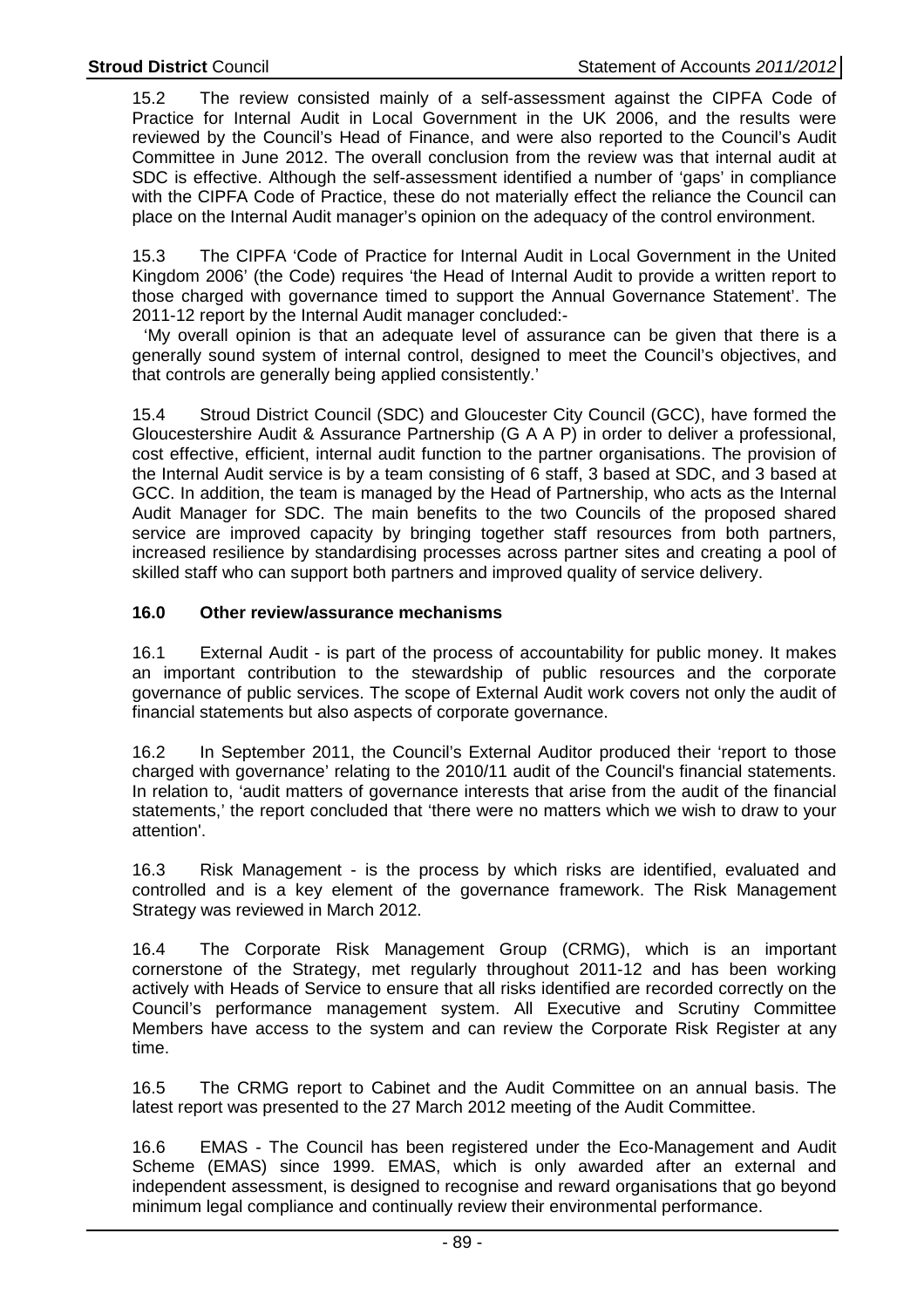16.7 The Council recognises that it has an impact on the environment through the services it provides and that it has powers and responsibilities to encourage and enforce where necessary. To ensure the Council carries out and keeps up to date with environmental legislation, it subscribes to a web based legal register applicable to local authorities. The Council also has an annual environmental legal compliance audit which is carried out by an external auditor to ensure that the Council's own activities comply with legislation.

16.8 Assurance Statements - A further source of assurance has been obtained from the introduction of Assurance Statements. These Statements have been issued to all Heads of Service, and they have been requested to complete, and to identify any significant internal control issues within their portfolio. There were no significant governance issues identified.

### **17.0 Compliance with the CIPFA Statement on the Role of the Chief Financial Officer**

17.1 To comply with the CIPFA Code of Practice on Local Authority Accounting, a specific statement is required to be reported in the Annual Governance Statement on whether the authority's financial management arrangements conform with the governance requirements of the CIPFA Statement on the Role of the Chief Financial Officer in Local Government (2010). The following statement has been prepared by the council's Head of Finance and s.151 Officer:

17.2 'This statement is given in respect of the Statement of Accounts for Stroud District Council. I acknowledge my responsibility for ensuring that an effective system of internal control is maintained and operated in connection with the resources concerned.

 The system of internal financial control can provide only reasonable and not absolute assurance that assets are safeguarded, that transactions are authorised and properly recorded, and that material errors or irregularities are either prevented or would be detected within a timely period.

 The system of internal financial control is based on a framework of regular management information, financial regulations, administrative procedures (including segregation of duties), management supervision, and a system of delegation and accountability. Development and maintenance of the system is undertaken by managers within the council. In particular, the system includes:

- Comprehensive budget systems:
- Regular reviews of periodic and annual financial reports which indicate financial performance against the forecasts;
- Setting targets to measure financial and other performance;
- The preparation of regular financial reports which indicate actual expenditure against the forecasts;
- Clearly defined capital expenditure guidelines; and
- Formal project management disciplines.

The arrangements for internal audit are as set out in the Annual Governance Statement (paragraph 15) and I am satisfied that they operate to a defined standard. A review of the effectiveness of internal audit has been undertaken and reported to the Audit Committee. The Head of Internal Audit has also provided an independent opinion in his annual report stating that he is satisfied the council has an adequate control environment in place.

- My review of the effectiveness of the system of internal financial control is informed by:
	- The work of managers within the council
	- The work of internal auditors as described above, and
- The external auditors in their annual audit letter and other reports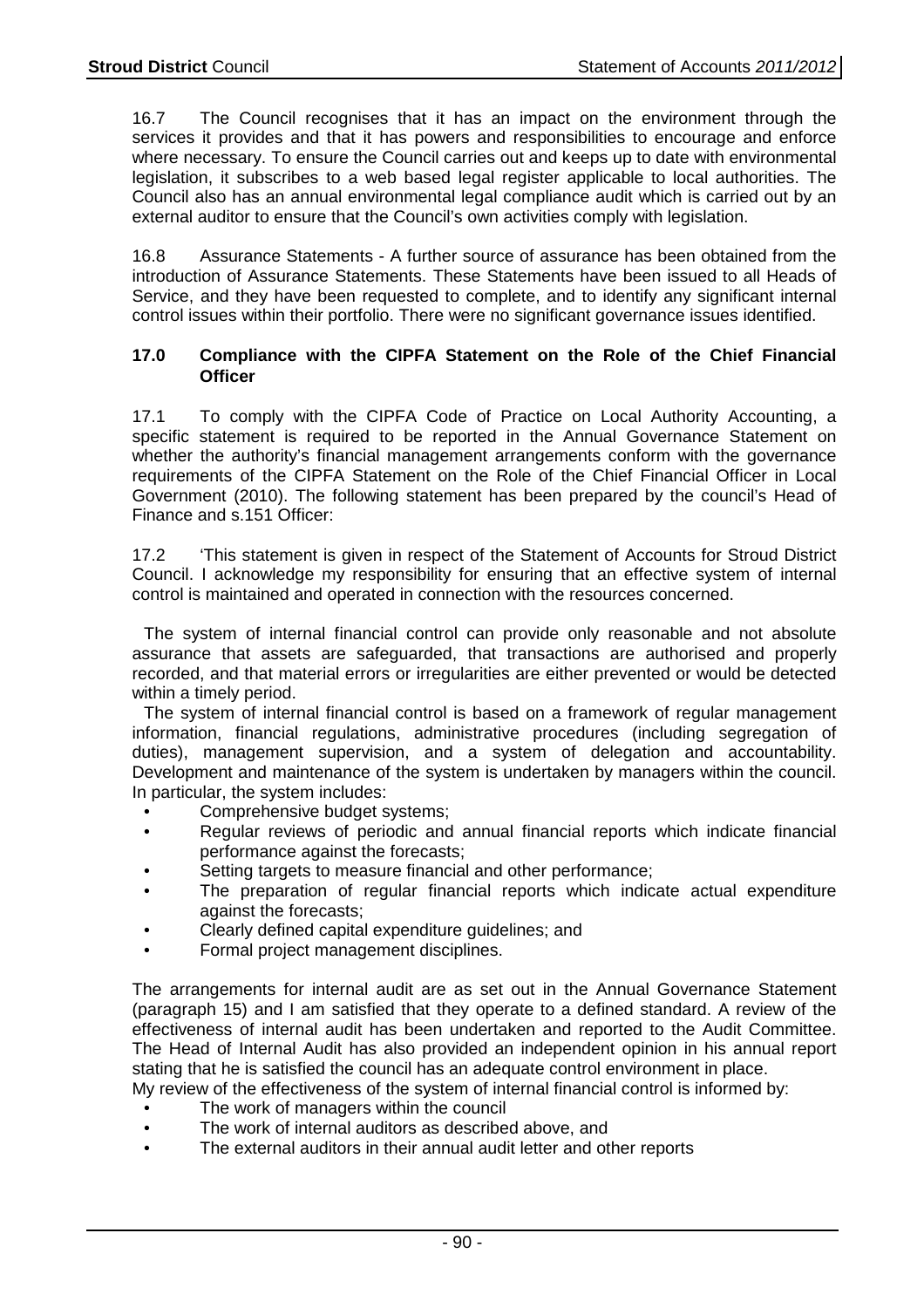I can confirm that the council's financial management arrangements conform with the governance requirements of the CIPFA Statement on the Role of the Chief Financial Officer in Local Government (2010).

**Signed: Dated: 14th September 2012**

**Sandra Cowley, Head of Finance (s.151 Officer)** 

#### **18.0 Significant governance issues**

18.1 The Council is considering how it will best address the maintenance of high ethical standards by Councillors following the enactment of the Localism Act. It is recognised that the existence of a transparent robust framework to regulate such matters is both essential and in the public interest. The Legal Services Manager and Monitoring Officer presented a report to the 5th July 2012 Council meeting on future arrangements in respect of standards and a new Members Code of Conduct. At this meeting Council approved interim arrangements for investigating and resolving allegations with regard to councillor breaches of the Code of Conduct. Deciding on the future of the Committee was left until September 2012 so that members would have an opportunity to consider the issues. A report by the Legal Services Manager and Monitoring Officer containing options is to be discussed at a special meeting of the Audit Committee on 12th September 2012, by Standards Committee on 18th September 2012, and by Council on 20th September 2012. The above is necessary so that the Council's Constitution complies with the Localism Act 2011.

18.2 Following the decision by Council on 26th April 2012 to give the Chair of Council the constitutional power to conduct an inquiry if deemed appropriate to do so, the Chair of Council announced at the Council meeting on the 17th May, that he intends to complete the inquiry he commenced following the Council meeting in January 2012 into concerns about a matter raised at the Audit Committee in relation to members' expenses. He stated that a full report with recommendations will be presented to Council as soon as possible after which a line would be drawn under the matter. This enquiry has now been concluded and a report is to be presented to the 20th September 2012 meeting of Council.

18.3 As this statement indicates, the coming year will involve changes to our governance arrangements. These will require careful consideration and consultation. We will report on these as part of our next annual review.

**Signed** 

**Clir Geoff Wheeler Clirich Cliric David Hagg David Hagg Leader of the Council Chief Executive** 

**Date 14th September 2012**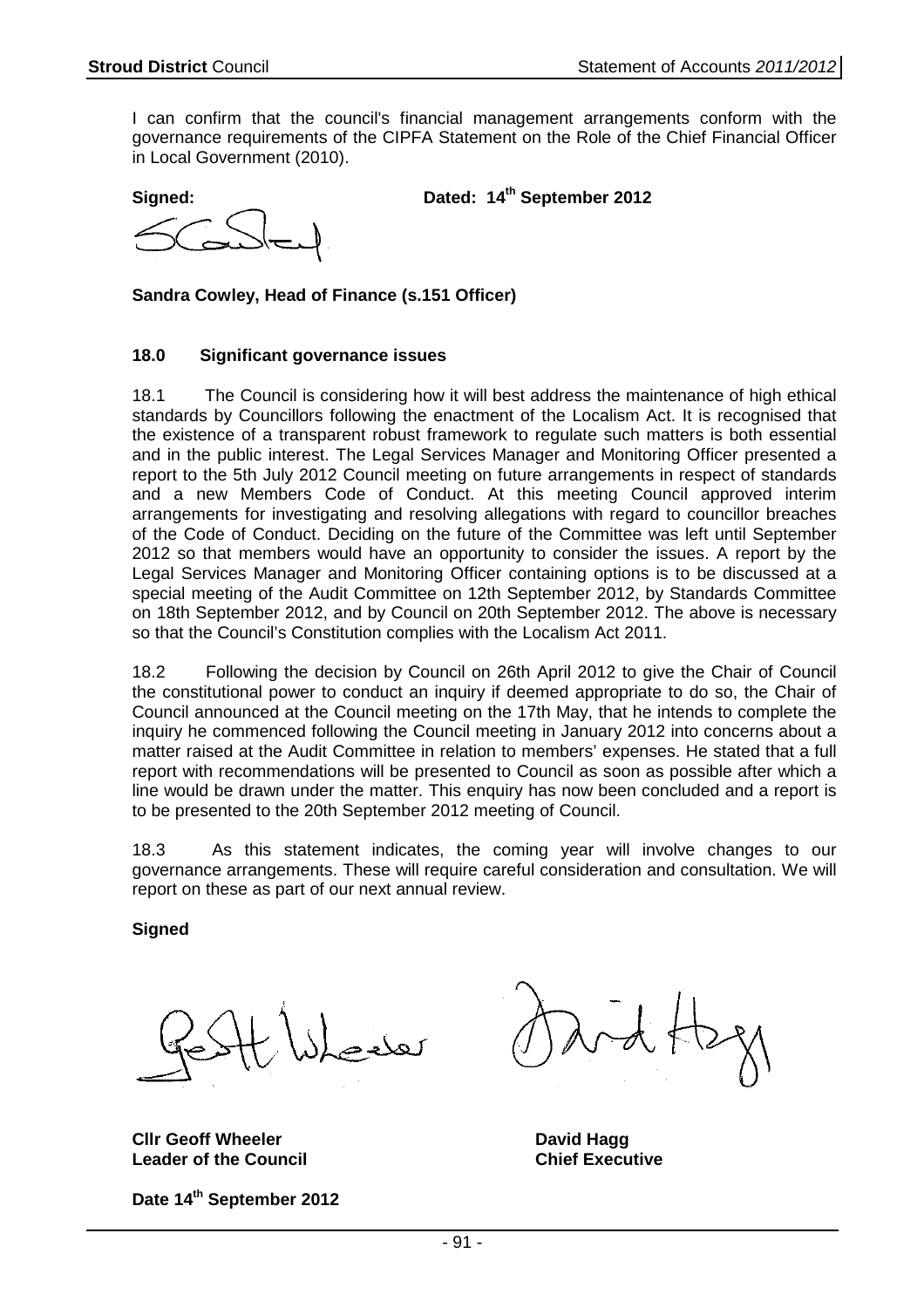# **Glossary**

The following are expressions and terms used in these accounts that are not explained elsewhere. Words referred to in *italics* are contained in the glossary.

| accounting policies                                                               | the specific principles, bases, conventions, rules and practices applied<br>by an entity in preparing and presenting financial statements;                                                                                                                                                                                                                                                                                                                                                                                                                                                                    |
|-----------------------------------------------------------------------------------|---------------------------------------------------------------------------------------------------------------------------------------------------------------------------------------------------------------------------------------------------------------------------------------------------------------------------------------------------------------------------------------------------------------------------------------------------------------------------------------------------------------------------------------------------------------------------------------------------------------|
| actual                                                                            | the financial transactions that have occurred in the year;                                                                                                                                                                                                                                                                                                                                                                                                                                                                                                                                                    |
| actuary                                                                           | a person professionally trained in the technical aspects of pensions,<br>insurance and related fields. The actuary estimates how much money<br>must be contributed to an insurance or pension fund in order to<br>provide future benefits;                                                                                                                                                                                                                                                                                                                                                                    |
| appropriation                                                                     | a transfer to or from a revenue or capital reserve;                                                                                                                                                                                                                                                                                                                                                                                                                                                                                                                                                           |
| <b>Audit Commission</b>                                                           | an independent body whose objective is to appoint external auditors<br>to local authorities and help achieve improvements in efficiency, either<br>through the auditing process or "value for money" studies undertaken<br>by the Commission. Includes division previously known as District<br>Audit;                                                                                                                                                                                                                                                                                                        |
| balances                                                                          | the amount remaining at the end of the year after income and<br>expenditure has occurred. May refer to the amount available to meet<br>expenditure in future years;                                                                                                                                                                                                                                                                                                                                                                                                                                           |
| budget                                                                            | a statement defining the Council's policy over a specified period in<br>terms of finance;                                                                                                                                                                                                                                                                                                                                                                                                                                                                                                                     |
| capital charges                                                                   | where a service owns a fixed asset to provide those services<br>[operational assets] or holds an asset for future development or<br>investment [non-operational assets] it bears a cost of its use. This<br>represents depreciation (where appropriate). Maintenance of the<br>asset is a revenue cost;                                                                                                                                                                                                                                                                                                       |
| capital expenditure                                                               | spending on assets that have a long-term use such as purchase or<br>improvement of land, buildings and equipment. Where the asset is not<br>owned by the Council the expenditure is revenue expenditure funded<br>by capital under statute, long-term debtor or intangible asset;                                                                                                                                                                                                                                                                                                                             |
| capital receipts                                                                  | income from the sale of capital assets such as land and Council<br>houses. Part may be required to be set aside to repay loans; the other<br>part can only be used to finance new capital expenditure;                                                                                                                                                                                                                                                                                                                                                                                                        |
| change in accounting<br>estimate                                                  | is an adjustment of the carrying amount of an asset or a liability or the<br>amount of the periodic consumption of an asset that results from the<br>assessment of the present status of, and expected future benefits and<br>obligations associated with, assets and liabilities. Changes in<br>accounting<br>estimates<br>result from<br>information<br>new<br><b>or</b><br>new<br>developments and, accordingly, are not correction of errors;                                                                                                                                                             |
| Chartered Institute of<br><b>Public Finance and</b><br><b>Accountancy (CIPFA)</b> | CIPFA is the professional body of accountants and auditors working in<br>local government and public services. Membership of the Institute is<br>by way of examination and entitles members to use the letters CPFA<br>(Chartered Public Finance Accountant) after their names. The Institute<br>provides financial and statistical information services and advises<br>central government and other bodies on local government and public<br>finance matters. It also published accounting requirements and<br>accounting standards, including those relating to the production of<br>statement of accounts; |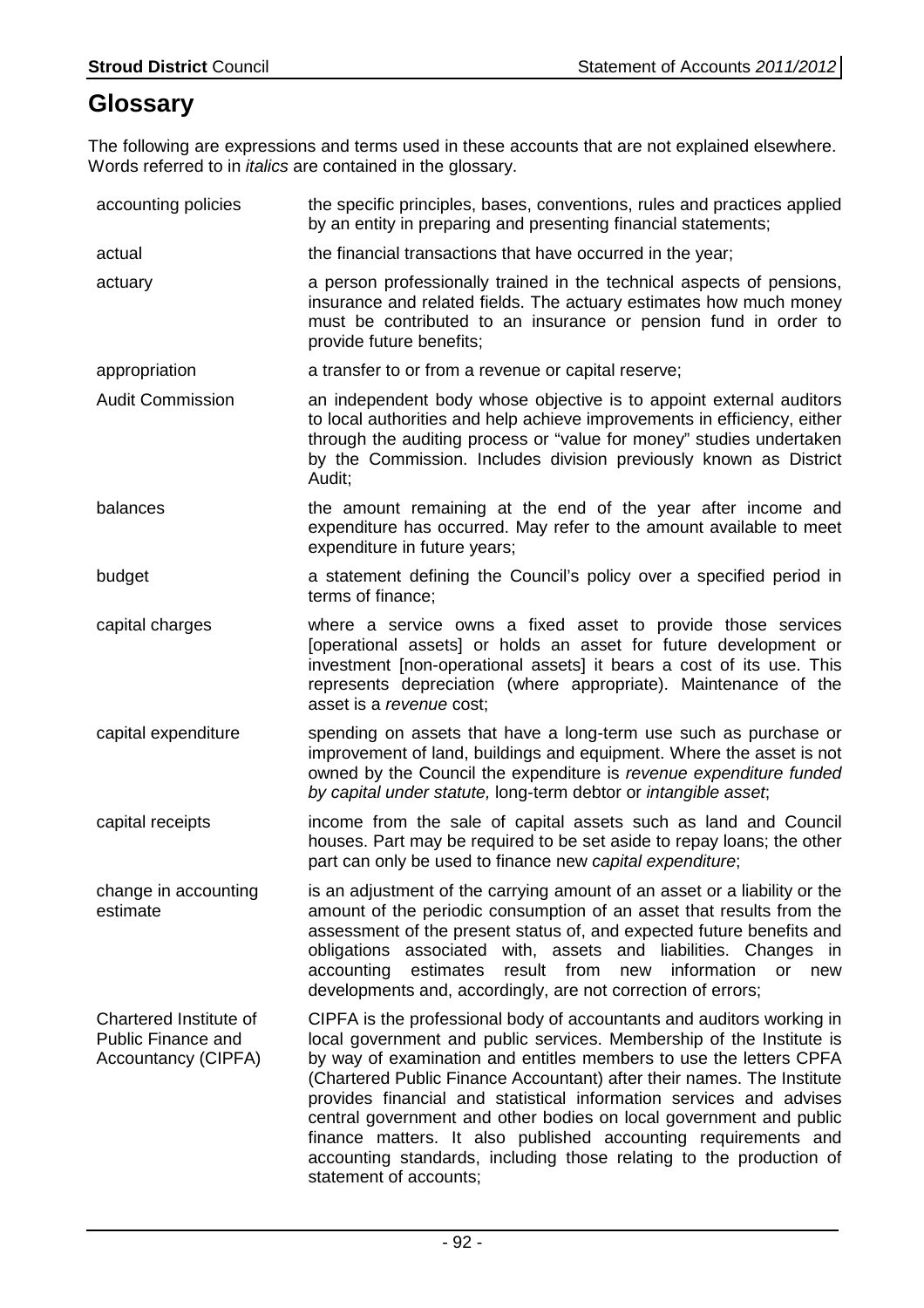| <b>Collection Fund</b>                                    | Stroud District Council collects council tax and business rates on<br>behalf of a number of public bodies - Gloucestershire County Council,<br>Gloucestershire Police Council and town and parish councils. This<br>account is separate to the Council's normal funds, belonging<br>collectively to these bodies;                                                                                                                                                |  |  |
|-----------------------------------------------------------|------------------------------------------------------------------------------------------------------------------------------------------------------------------------------------------------------------------------------------------------------------------------------------------------------------------------------------------------------------------------------------------------------------------------------------------------------------------|--|--|
| commuted sum                                              | an amount received by the Council in place of the future stream of<br>annual government contributions towards capital grant loan charges;                                                                                                                                                                                                                                                                                                                        |  |  |
| corporate and democratic<br>core (CDC)                    | comprises two divisions of service: democratic representation and<br>management (DRM) and corporate management (CM). If anything<br>does not fall within the definitions given for either DRM or CM, then it<br>cannot be within CDC.                                                                                                                                                                                                                            |  |  |
|                                                           | DRM concerns corporate policy making and all other member-based<br>activities. CM concerns those activities and costs that relate to the<br>general running of the Council. These provide the infrastructure that<br>allows services to be provided, whether by the Council or not, and the<br>information required for public accountability. Activities relating to the<br>provision of services, even indirectly, are overheads on those<br>services, not CM; |  |  |
| curtailment                                               | a curtailment for a defined benefit pension scheme is an event that<br>reduces the expected years of future service of present employees or<br>reduces for a number of employees the accrual of the defined benefit<br>for some or all of their future service. Curtailments include:                                                                                                                                                                            |  |  |
|                                                           | a) termination of employees' services earlier than expected, for<br>example as a result of discontinuing a segment of business.                                                                                                                                                                                                                                                                                                                                  |  |  |
|                                                           | b) termination or amendment of the terms of a defined benefit<br>scheme so that some or all future service by current employees<br>will no longer qualify for benefits or will only qualify for reduced<br>benefits.                                                                                                                                                                                                                                             |  |  |
| revenue expenditure<br>funded by capital under<br>statute | expenditure which does not result in, or remain matched with, assets<br>controlled by the Council, such as housing improvement grants. They<br>do not appear on the Council's balance sheet;                                                                                                                                                                                                                                                                     |  |  |
| depreciation                                              | charges reflecting the decline in the value (not cost) of assets as a<br>result of their usage or ageing;                                                                                                                                                                                                                                                                                                                                                        |  |  |
| estimate                                                  | often used instead of the word budget; and is a forecast of income<br>and expenditure for the year                                                                                                                                                                                                                                                                                                                                                               |  |  |
| forecast                                                  | an estimate of income and expenditure in a financial year;                                                                                                                                                                                                                                                                                                                                                                                                       |  |  |
| <b>IAS 19</b>                                             | International Accounting Standard 19 Employee Benefits is the<br>accounting requirement as regards pensions that local authorities<br>must fully recognise in the publication of their statement of accounts;                                                                                                                                                                                                                                                    |  |  |
| <b>General Fund</b>                                       | the account that records and finances Council revenue expenditure,<br>other than HRA;                                                                                                                                                                                                                                                                                                                                                                            |  |  |
| <b>Housing Revenue</b><br>Account (HRA)                   | a separate statutory account dealing with the revenue income and<br>expenditure arising from the provision of Council-owned and managed<br>dwellings;                                                                                                                                                                                                                                                                                                            |  |  |
| housing subsidy                                           | paid by or to the government to reflect the government's assessment<br>of how much the Council should be spending on its housing stock;                                                                                                                                                                                                                                                                                                                          |  |  |
| intangible asset                                          | expenditure on assets that gives access to a future economic benefit<br>that is controlled by the Council such as software licences;                                                                                                                                                                                                                                                                                                                             |  |  |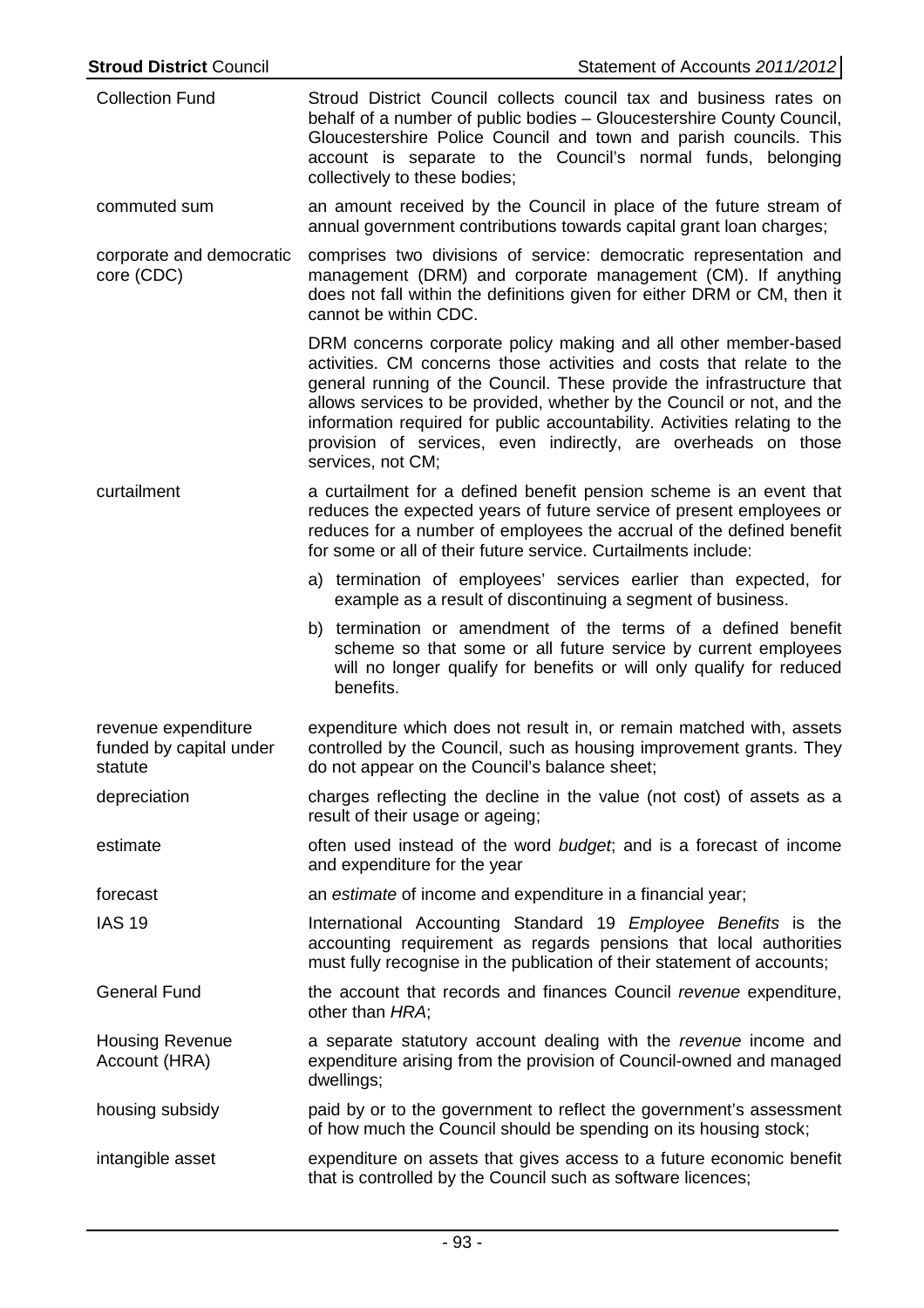| <b>Stroud District Council</b>       | Statement of Accounts 2011/2012                                                                                                                                                                                                                                                                                                                                                                                        |
|--------------------------------------|------------------------------------------------------------------------------------------------------------------------------------------------------------------------------------------------------------------------------------------------------------------------------------------------------------------------------------------------------------------------------------------------------------------------|
| impairment                           | values of individual assets and categories of assets that are reviewed<br>for evidence of reductions in value;                                                                                                                                                                                                                                                                                                         |
| investment assets                    | interest in land and/or buildings which is held for its investment<br>potential, any rental being negotiated at arm's length;                                                                                                                                                                                                                                                                                          |
| material                             | omissions or misstatements of items are material if they could,<br>individually or collectively, influence the decisions or assessment of<br>users made on the basis of the financial statements. Materiality<br>depends on the nature or size of the omission or misstatement judged<br>in the surrounding circumstances. The nature or size of the item, or<br>combination of both, could be the determining factor. |
| major repairs allowance              | a cash payment received by the HRA as part of housing subsidy for<br>the upkeep of fixed assets such as rented dwellings;                                                                                                                                                                                                                                                                                              |
| medium term financial<br>plan (MTFP) | the Council's rolling 5-year estimate of all effects on the General<br>Fund, including inflation, government grants, service changes, base<br>rate changes and the tax base;                                                                                                                                                                                                                                           |
| net cost                             | the cost of continuing operations after deducting specific grants and<br>income from fees and charges;                                                                                                                                                                                                                                                                                                                 |
| non distributed costs                | elements that are excluded from recharge to the total cost of a service<br>but limited to: past service costs, settlement costs, curtailments,<br>unused share of IT facilities and cost of shares of other long-term<br>unused but unrealisable assets                                                                                                                                                                |
| overspend                            | where actual expenditure is more than the budget;                                                                                                                                                                                                                                                                                                                                                                      |
| precept                              | a levy made by the police Council, county council, district council or<br>parish/ town councils on the Collection Fund to provide the required<br>income from council taxpayers and business ratepayers on their<br>behalf;                                                                                                                                                                                            |
| prior period errors                  | are omissions from, and misstatements in, the entity's financial<br>statements for one or more prior periods arising from a failure to use,<br>or misuse of, reliable information that:                                                                                                                                                                                                                                |
|                                      | a) was available when financial statements for those periods were<br>authorised for issue, and                                                                                                                                                                                                                                                                                                                         |
|                                      | b) could reasonably be expected to have been obtained and taken<br>into account in the preparation and presentation of those financial<br>statements.                                                                                                                                                                                                                                                                  |
|                                      | Such errors include the effects of mathematical mistakes, mistakes in<br>applying accounting policies, oversights or misinterpretation of facts,<br>and fraud.                                                                                                                                                                                                                                                         |
| prospective application              | of a change in accounting policy and of recognising the effect of a<br>change in an accounting estimate, respectively, are:                                                                                                                                                                                                                                                                                            |
|                                      | a) applying the new accounting policy to transactions, other events<br>and conditions occurring after the date as at which the policy is<br>changed, and                                                                                                                                                                                                                                                               |
|                                      | b) recognising the effect of change in the accounting estimate in the<br>current and future periods affected by the change                                                                                                                                                                                                                                                                                             |
| Public Works Loan Board<br>(PWLB)    | a government institution that borrows money on behalf of the<br>government and lends it to public bodies that meet its borrowing<br>criteria;                                                                                                                                                                                                                                                                          |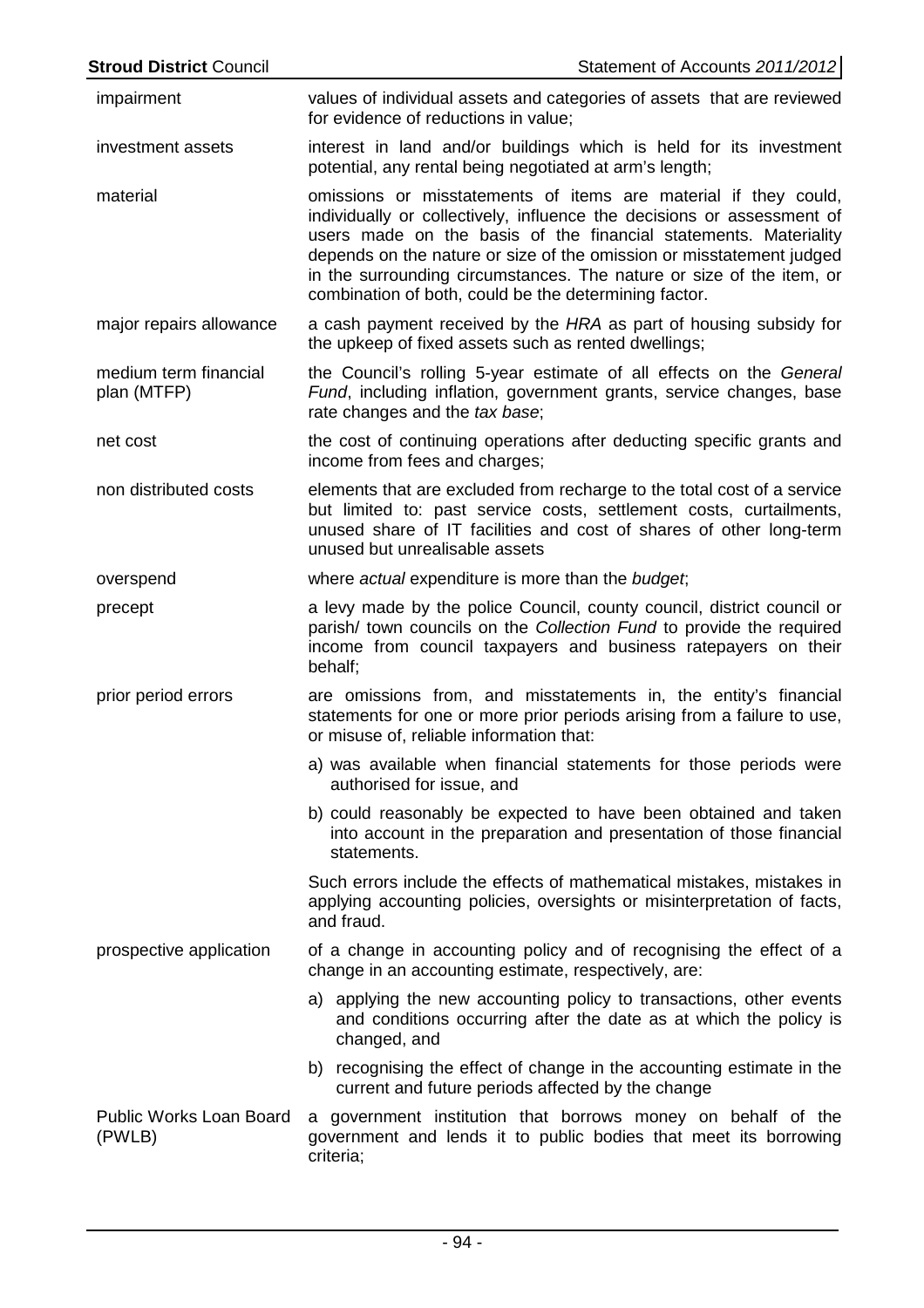| <b>Stroud District Council</b> | Statement of Accounts 2011/2012                                                                                                                                                                                                                                                                                                                                                                                                                                                                                                                                                                                                                                                                                                                             |
|--------------------------------|-------------------------------------------------------------------------------------------------------------------------------------------------------------------------------------------------------------------------------------------------------------------------------------------------------------------------------------------------------------------------------------------------------------------------------------------------------------------------------------------------------------------------------------------------------------------------------------------------------------------------------------------------------------------------------------------------------------------------------------------------------------|
| retrospective application      | is applying a new accounting policy to transactions, other events and<br>conditions as if that policy had always been applied.                                                                                                                                                                                                                                                                                                                                                                                                                                                                                                                                                                                                                              |
| retrospective restatement      | is correcting the recognition, measurement and disclosure of amounts<br>of elements of financial statements as if a prior period error had never<br>occurred.                                                                                                                                                                                                                                                                                                                                                                                                                                                                                                                                                                                               |
| revenue                        | this word is used in two different contexts, 1) sources of income, and<br>2) expenditure that is not of a capital nature such as general running<br>costs including salaries and capital financing costs;                                                                                                                                                                                                                                                                                                                                                                                                                                                                                                                                                   |
| revenue support grant<br>(RSG) | a grant paid by central government to local authorities to support<br>general revenue expenditure and not for specific services;                                                                                                                                                                                                                                                                                                                                                                                                                                                                                                                                                                                                                            |
| right-to-buy (RTB)             | legislation allows tenants of local Council dwellings to buy their<br>property, at a discount, after a qualifying period as local Council<br>tenants. The net income from the sale is a capital receipt;                                                                                                                                                                                                                                                                                                                                                                                                                                                                                                                                                    |
| roundings                      | figures are generally presented in thousands within these accounts<br>and are rounded using the convention $2.5 = 3$ and $2.4 = 2$ . Applied<br>with consistency this can lead to obvious and simple arithmetic errors,<br>for example 2.4 + 2.4 = 4.8 becomes $2 + 2 = 5$ . Where possible the<br>arithmetic integrity of the figures is maintained by making simple<br>adjustments. Sometimes however, the interrelation of figures within<br>the Statement of Accounts does not permit of simple adjustment. In<br>this Statement of Accounts the following sentence is appended where<br>a table contains figures that do not strictly add up, 'Table contains<br>roundings (see Glossary) which can affect the arithmetic accuracy of<br>the figures'; |
| settlement                     | an irrevocable action that relieves the employer (or defined benefit<br>scheme) of the primary responsibility for the pension obligation and<br>eliminates risks relating to the obligation and the assets used to effect<br>the settlement. Settlements include:                                                                                                                                                                                                                                                                                                                                                                                                                                                                                           |
|                                | a) a lump-sum cash payment to scheme members in exchange for<br>their rights to receive specified pension benefits;                                                                                                                                                                                                                                                                                                                                                                                                                                                                                                                                                                                                                                         |
|                                | b) the purchase of an irrevocable annuity contract sufficient to cover<br>vested benefits; and                                                                                                                                                                                                                                                                                                                                                                                                                                                                                                                                                                                                                                                              |
|                                | c) the transfer of scheme assets and liabilities relating to a group of<br>employees leaving the scheme.                                                                                                                                                                                                                                                                                                                                                                                                                                                                                                                                                                                                                                                    |
| surplus assets                 | property awaiting redeployment or disposal, not used in the delivery of<br>Council services;                                                                                                                                                                                                                                                                                                                                                                                                                                                                                                                                                                                                                                                                |
| tax base                       | used to measure the taxable value of properties in a council's area<br>based upon numbers of properties in each tax band;                                                                                                                                                                                                                                                                                                                                                                                                                                                                                                                                                                                                                                   |
| transitional arrangement       | where the government is making changes that may adversely affect a<br>local Council it may phase in the changes using transitional<br>arrangements, often on a sliding scale over a few years:                                                                                                                                                                                                                                                                                                                                                                                                                                                                                                                                                              |
| underspend                     | where actual expenditure is less than the budget.                                                                                                                                                                                                                                                                                                                                                                                                                                                                                                                                                                                                                                                                                                           |